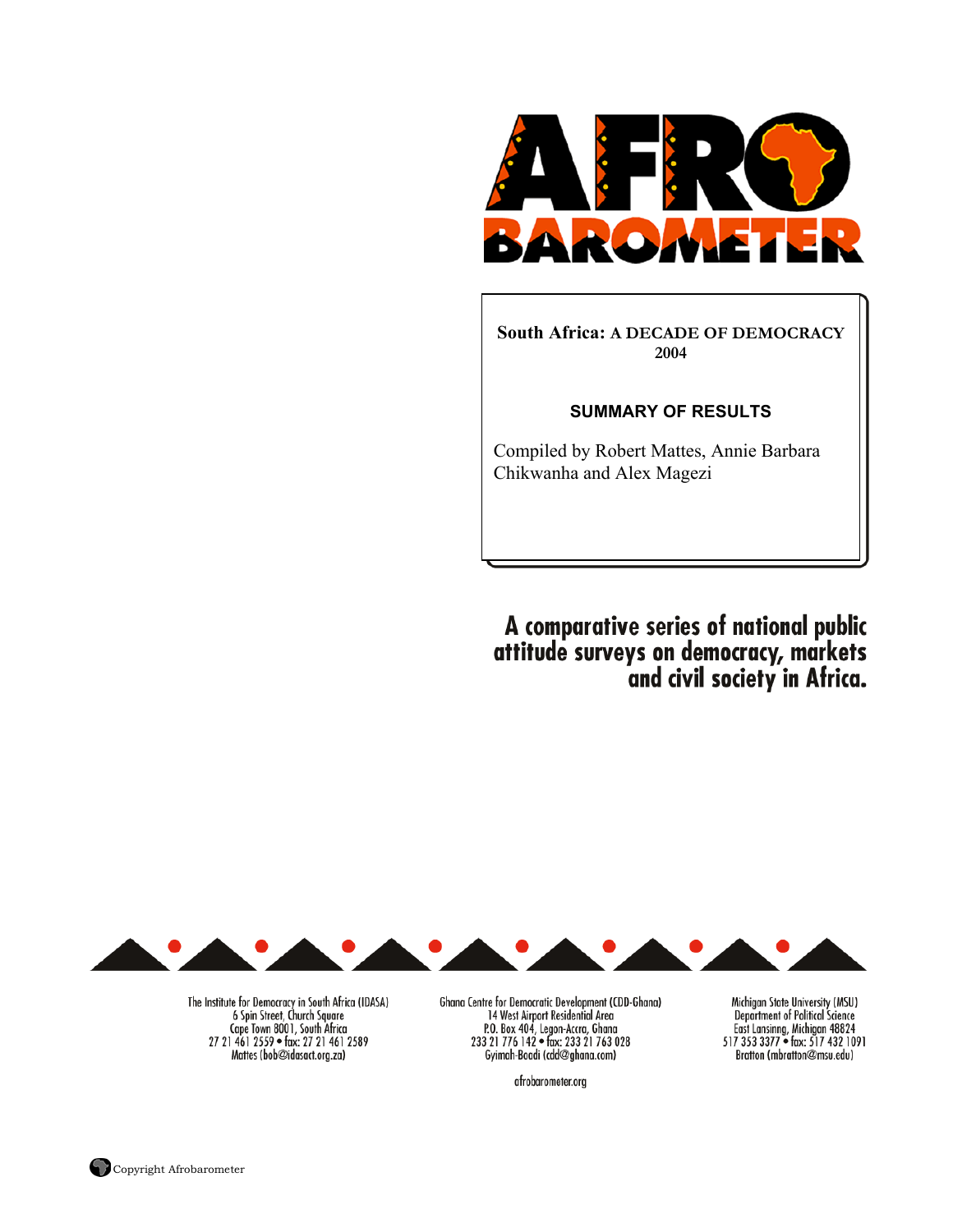# **Afrobarometer Survey Findings**

# **Summary of Results**

The Afrobarometer is an independent, non-partisan research instrument that measures the social, political and economic atmosphere in Africa. In October-November 2004, the Afrobarometer surveyed a nationally representative random, stratified probability sample of 2,400 South Africans. Face to face interviews were conducted by AC Nielsen/South Africa in all eleven official languages across all nine provinces. The sample was drawn by taking the smallest geographic units, census Enumeration Areas (EA's) and stratifying all EA's across the country into separate lists according to province, race, and urban/ rural status. 600 EA's were then randomly selected from these lists with the probability proportionate to its size in the overall population as represented in the 2001 census. This ensures that every eligible adult had an equal and know chance of being selected. Four interviews were then randomly conducted within each EA, and a respondent 18 years of age or older was randomly selected from each household. A gender quota ensured that every other interview must be with a female. This generated an overall sample size of 2,400 which is sufficient to yield a margin of error of plus or minus 2 percent at a confidence level of 95 percent.

*We gratefully acknowledge the support of this survey project provided by USAID/South Africa* 

Contact Information:

Idasa CDD-Ghana MSU Annie Chikwahna Edem Selormey Carolyn Logan annie@idasact.org.za edem@cddghana.com clogan@msu.edu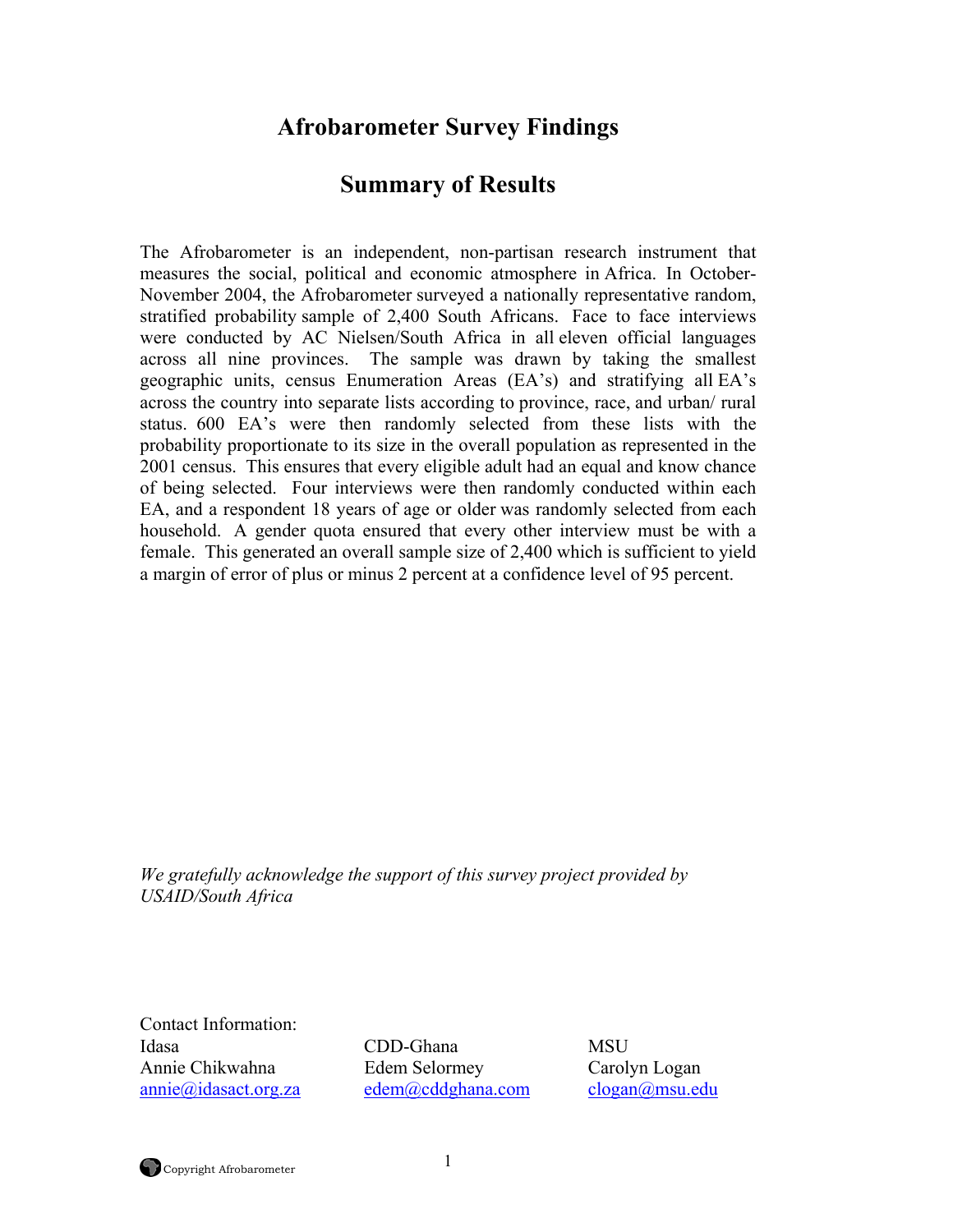Let us begin by recording a few facts about yourself.

|              | <b>Black</b> | White | Coloured | Indian | Total |
|--------------|--------------|-------|----------|--------|-------|
| 18-24        | 26           | 14    | 20       | 15     | 24    |
| 25-34        | 29           | 10    | 16       | 19     | 26    |
| 35-44        | 18           | 19    | 23       | 19     | 18    |
| 45-54        |              | 16    | 16       | 16     | 12    |
| 55-64        |              | 18    | 12       | 15     | 10    |
| 65-74        |              | 13    | 12       | 13     |       |
| 75 and older |              | 10    | 2        |        |       |
| Don't know   |              | <1    |          |        | <1    |

1. How old were you at your last birthday?

#### 2. Are you the head of the household?

|                  | <b>Black</b> | White                               | Coloured  | Indian | Total      |
|------------------|--------------|-------------------------------------|-----------|--------|------------|
| N0               | $ -$<br>ັ    | $\overline{A}$ $\overline{C}$<br>48 | ΓΛ<br>υU  | ◡◡     | - -<br>ں ر |
| <b>T</b><br>Y es | $\sim$<br>40 | ے ب                                 | - 0<br>υU | ◡◡     | 43         |

### 3. Which South African language is your home language?

|                           | <b>Black</b>   | White | Coloured | Indian | Total          |
|---------------------------|----------------|-------|----------|--------|----------------|
| English                   |                | 43    | 24       | 89     | 10             |
| Portuguese                | $<$ 1          |       |          |        | $<$ 1          |
| Afrikaans                 |                | 56    | 74       | 5      | 13             |
| Ndebele                   | 2              |       |          |        | $\overline{2}$ |
| Xhosa                     | 22             |       |          |        | 18             |
| Pedi/Spedi/North Sotho    | 11             | 0     |          | 0      | 9              |
| Sesotho/Sotho/South Sotho | 12             |       |          |        | 9              |
| Setswana/Tswana           | 10             |       |          |        | 8              |
| Shangaan/Tsonga           | 6              |       |          |        | 5              |
| Swazi                     | 4              |       |          |        | 3              |
| Venda                     | $\mathfrak{D}$ | $<$ 1 |          |        | $\overline{2}$ |
| Zulu                      | 30             |       |          |        | 23             |
| Other                     |                | <1    |          |        | $<$ $\mid$     |

Let us turn to economic conditions.

4a. In general, how would you describe the present economic conditions of this country?

|                      | <b>Black</b> | White | Coloured | Indian | Total |
|----------------------|--------------|-------|----------|--------|-------|
| Very Bad             |              |       |          |        |       |
| Bad                  | 19           |       | Iб       |        | 20    |
| Neither good nor bad | 21           | 38    | 28       | 23     | 23    |
| Good                 | 40           | 30    | 39       |        | 39    |
| Very good            |              |       |          |        |       |
| Don't know           |              |       |          |        |       |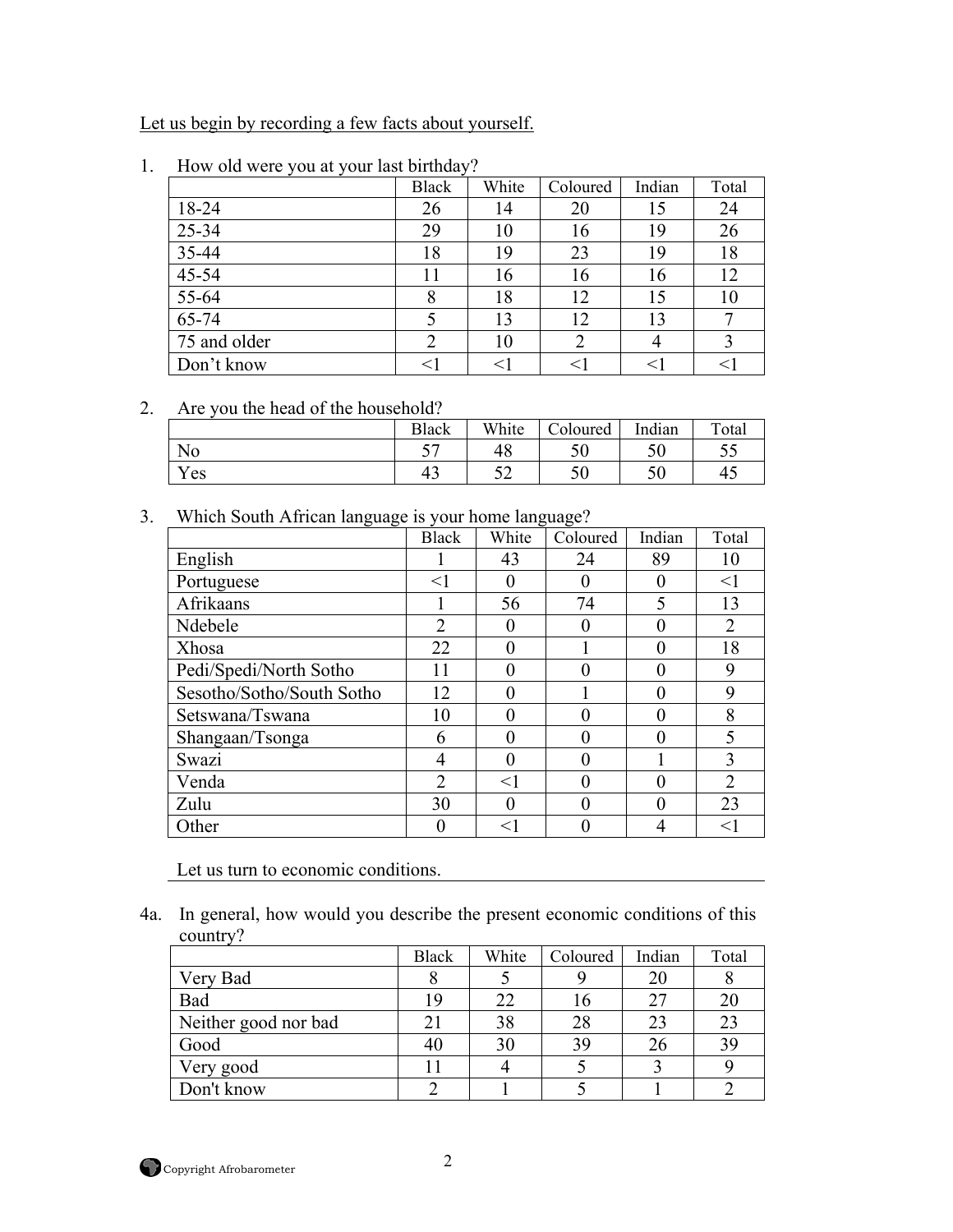|                      | <b>Black</b> | White | Coloured | Indian | Total |
|----------------------|--------------|-------|----------|--------|-------|
| Very Bad             |              |       |          |        |       |
| Bad                  | 29           |       |          |        | 25    |
| Neither good nor bad |              |       |          |        | 20    |
| Good                 | 34           |       | 43       |        |       |
| Very good            |              |       |          |        |       |
| Don't know           |              |       |          |        |       |

4b. In general, how would you describe your own present living conditions?

5. In general, how do you rate your living conditions compared to those of other South Africans?

|               | <b>Black</b> | White | Coloured | Indian | Total       |
|---------------|--------------|-------|----------|--------|-------------|
| Much worse    |              |       |          |        |             |
| Worse         | 23           |       | 14       |        | $2^{\cdot}$ |
| Same          | 31           |       | 48       | 24     | 33          |
| <b>Better</b> |              | 32    | 29       |        | $3^{\circ}$ |
| Much better   |              |       |          |        |             |
| Don't know    |              |       |          |        |             |

6a**.** Looking back, how do you rate the following compared to twelve months ago: economic conditions in this country?

|               | <b>Black</b> | White | Coloured | Indian | Total |
|---------------|--------------|-------|----------|--------|-------|
| Much worse    |              |       |          |        |       |
| Worse         | 19           | 26    | 26       |        | 20    |
| Same          | 34           |       | 37       |        | 35    |
| <b>Better</b> | 33           | 2     |          |        | 31    |
| Much better   |              |       |          |        |       |
| Don't know    |              |       |          |        |       |

6b**.** Looking back, how do you rate the following compared to twelve months ago: your own living conditions?

|               | <b>Black</b> | White | Coloured | Indian | Total |
|---------------|--------------|-------|----------|--------|-------|
| Much worse    |              |       |          |        |       |
| Worse         | 18           | 20    | 12       |        | 17    |
| Same          | 38           | 58    |          |        |       |
| <b>Better</b> |              |       | 32       |        | 30    |
| Much better   |              |       |          |        |       |
| Don't know    |              |       |          |        |       |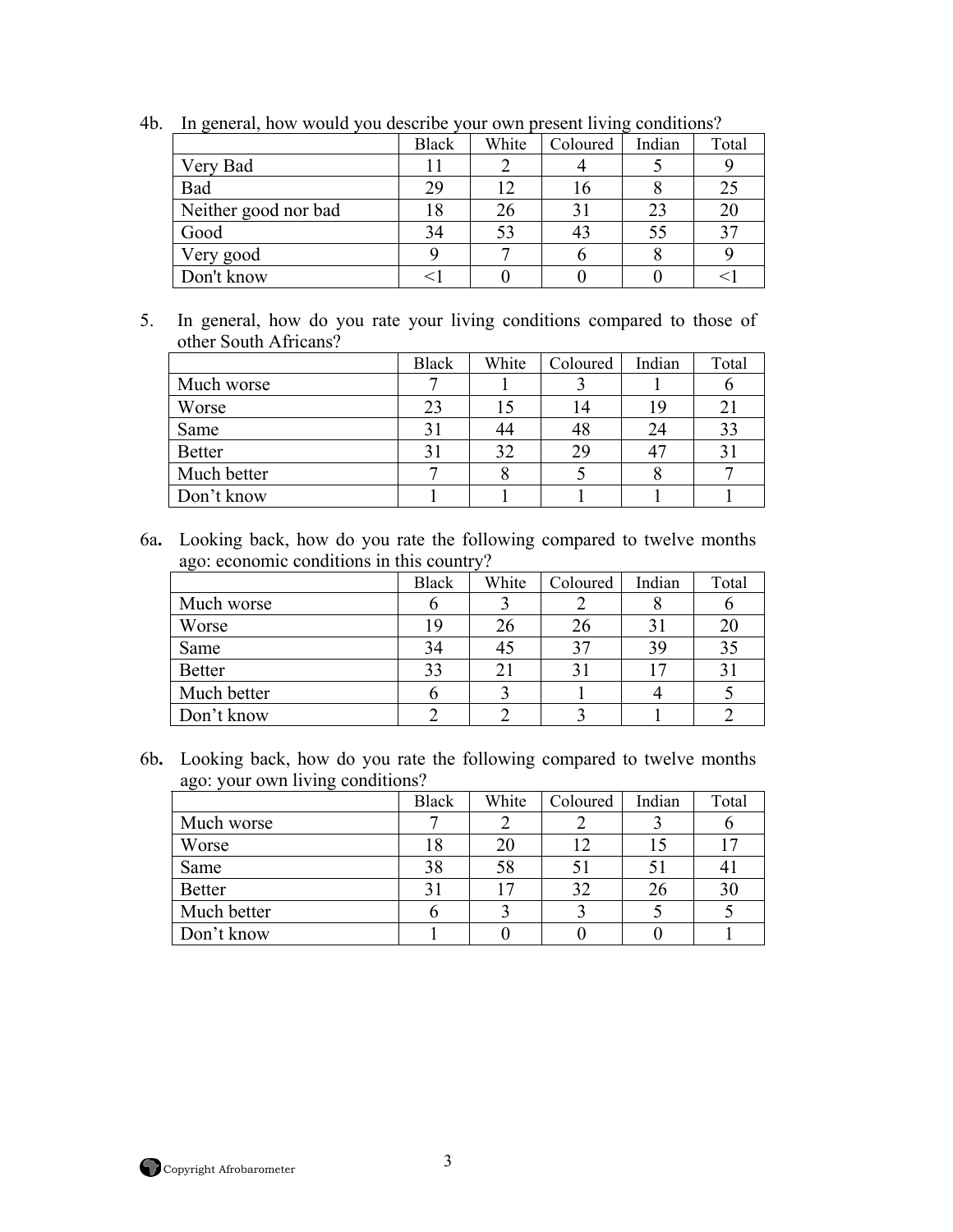|                        | <b>Black</b> | White | Coloured | Indian | Total |
|------------------------|--------------|-------|----------|--------|-------|
| Much worse             |              |       |          |        |       |
| Worse                  |              | 30    | 12       | 19     |       |
| Same                   |              | 36    | 22       | 24     |       |
| <b>Better</b>          | 35           | 16    | 40       |        | 33    |
| Much better            |              |       | 17       |        | 23    |
| Too young too remember |              |       |          |        |       |
| Don't know             |              |       |          |        |       |

6c**.** Is your life today better, about the same or worse than it was under apartheid?

7a**.** Looking ahead, do you expect the following to be better or worse: economic conditions in this country in twelve months time?

|               | <b>Black</b> | White | Coloured | Indian | Total |
|---------------|--------------|-------|----------|--------|-------|
| Much worse    |              |       |          |        |       |
| Worse         |              | 36    | 19       |        |       |
| Same          | 24           | 32    | 18       | 22     | 25    |
| <b>Better</b> | 43           | 25    | 42       | 35     | 41    |
| Much better   |              |       | 10       |        | 10    |
| Don't know    |              |       |          |        |       |

7b**.** Looking ahead, do you expect the following to be better or worse: your living conditions in twelve months time?

|               | <b>Black</b> | White | Coloured | Indian | Total |
|---------------|--------------|-------|----------|--------|-------|
| Much worse    |              |       |          |        |       |
| Worse         |              |       |          |        | 17    |
| Same          | 27           |       | 35       |        | 30    |
| <b>Better</b> | 40           | 24    | 43       |        | 39    |
| Much better   |              |       |          |        | 10    |
| Don't know    |              |       |          |        |       |

7c**.** What about the overall direction of the country? Would you say that the country is:

|                                 | <b>Black</b> | White | Coloured | Indian | Total |
|---------------------------------|--------------|-------|----------|--------|-------|
| Going in the right direction    | 80           |       |          |        | 72    |
| Going in the wrong              |              |       |          |        |       |
| direction                       | 14           | 45    | 24       |        | 19    |
| Don't know <i>[Do not read]</i> |              |       | 1 Q      |        |       |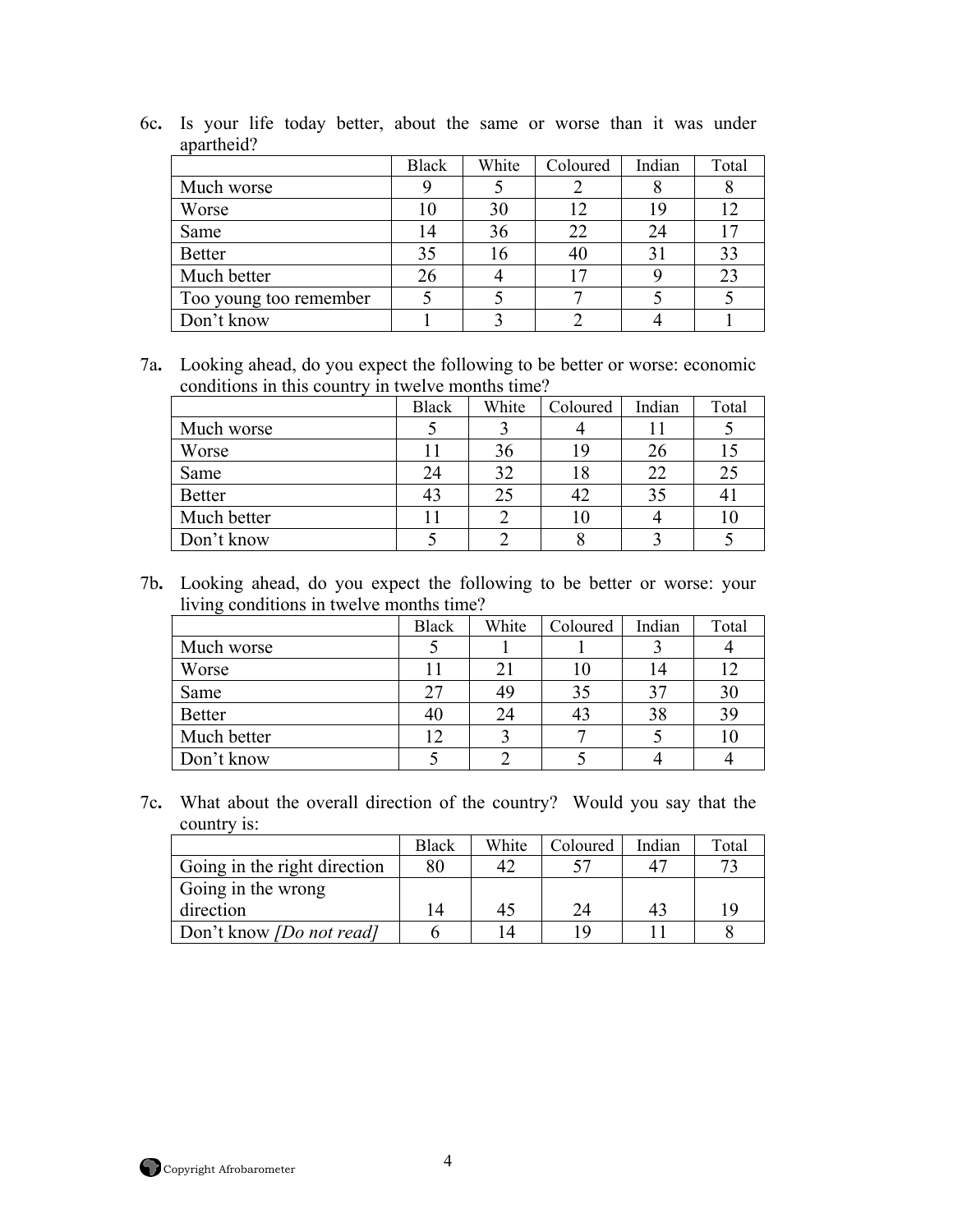8a. Over the past year, how often, if ever, have you or anyone in your family gone without enough food to eat?

|                    | <b>Black</b> | White | Coloured | Indian | Total |
|--------------------|--------------|-------|----------|--------|-------|
| Never              | 50           | 87    | 72       | 92     | 57    |
| Just once or twice | ۱۵           |       |          |        |       |
| Several times      |              |       | ר ו      |        |       |
| Many times         |              |       |          |        |       |
| Always             |              |       |          |        |       |
| Don't know         |              |       |          |        |       |

8b. Over the past year, how often, if ever, have you or anyone in your family gone without enough clean water for home use?

|                    | <b>Black</b> | White | Coloured | Indian | Total |
|--------------------|--------------|-------|----------|--------|-------|
| Never              | 58           | 88    | 89       |        | 64    |
| Just once or twice | 14           |       |          |        |       |
| Several times      |              |       |          |        |       |
| Many times         |              |       |          |        |       |
| Always             |              |       |          |        |       |
| Don't know         |              |       |          |        |       |

8c. Over the past year, how often, if ever, have you or anyone in your family gone without enough medicines or medical treatment?

| $\tilde{}$         | <b>Black</b> |    | White   Coloured | Indian | Total |
|--------------------|--------------|----|------------------|--------|-------|
| Never              |              | 83 |                  |        |       |
| Just once or twice | 16           |    |                  |        |       |
| Several times      |              |    |                  |        |       |
| Many times         |              |    |                  |        |       |
| Always             |              |    |                  |        |       |
| Don't know         |              |    |                  |        |       |

8d. Over the past year, how often, if ever, have you or anyone in your family gone without enough fuel to cook your food?

|                    | <b>Black</b> | White | Coloured | Indian | Total |
|--------------------|--------------|-------|----------|--------|-------|
| Never              |              | 89    | 83       | 95     | 59    |
| Just once or twice | 19           |       |          |        |       |
| Several times      |              |       |          |        |       |
| Many times         |              |       |          |        |       |
| Always             |              |       |          |        |       |
| Don't know         |              |       |          |        |       |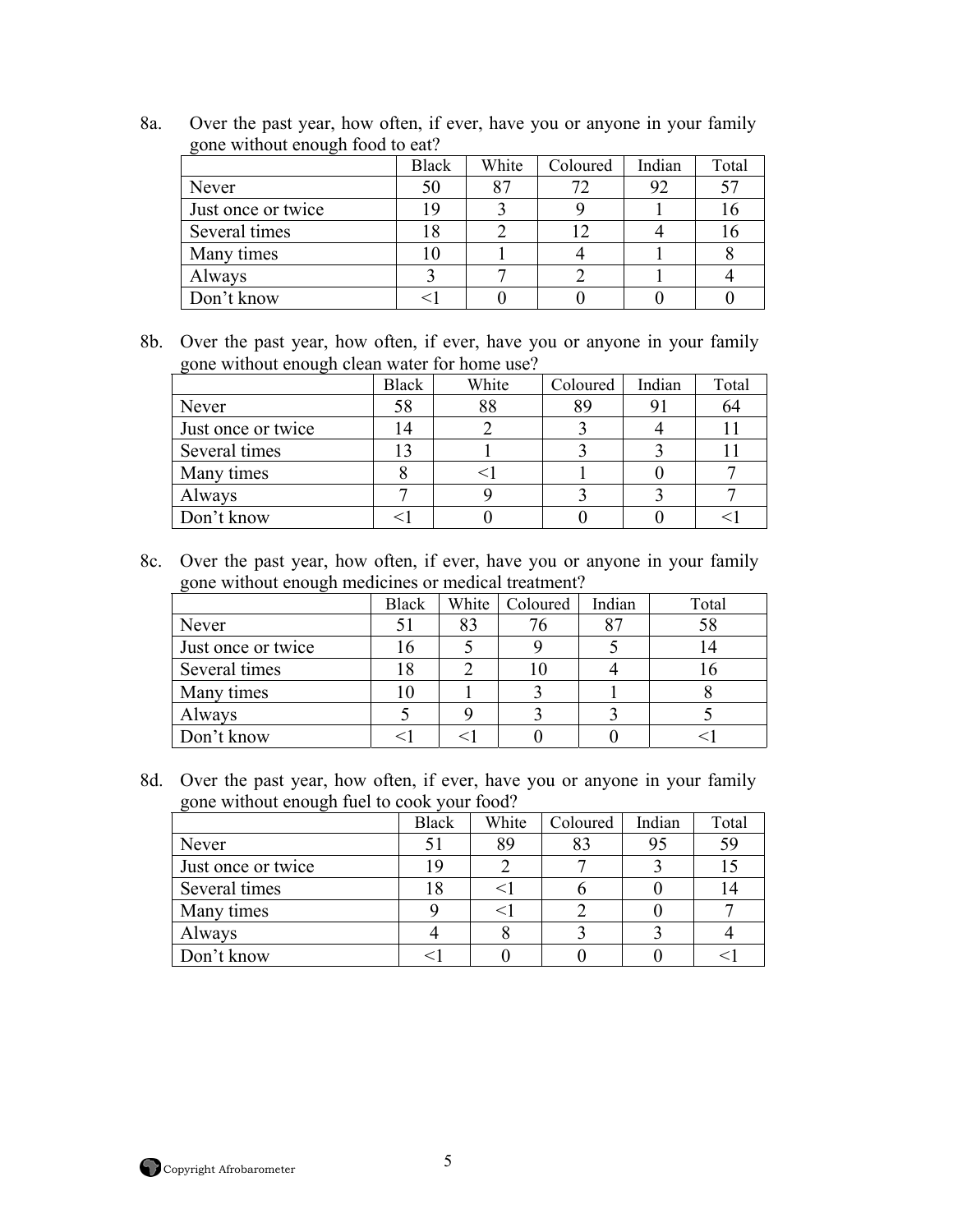|                    | <b>Black</b> | White | Coloured | Indian | Total |
|--------------------|--------------|-------|----------|--------|-------|
| Never              |              | 79    | 63       | 64     | 40    |
| Just once or twice | .6           |       |          |        |       |
| Several times      | 22           |       |          |        |       |
| Many times         | Q            |       |          |        |       |
| Always             | ◯            |       |          |        |       |
| Don't know         |              |       |          |        |       |

8e. Over the past year, how often, if ever, have you or anyone in your family gone without a cash income?

8f. Over the past year, how often, if ever, have you or anyone in your family gone without school expenses for your children (e.g. fees, uniforms or books)?

|                    | <b>Black</b> | White | Coloured | Indian | Total |
|--------------------|--------------|-------|----------|--------|-------|
| Never              | 37           |       | 40       |        | 39    |
| Just once or twice | 16           |       |          |        | 14    |
| Several times      |              |       |          |        | 14    |
| Many times         | ר ו          |       |          |        | 10    |
| Always             |              |       |          |        |       |
| No children        | 14           | 35    | 33       |        | 19    |
| Don't know         |              |       |          |        |       |

8g. Over the past year, how often, if ever, have you or anyone in your family gone without electricity in your home?

|                    | <b>Black</b> | White | Coloured | Indian | Total |
|--------------------|--------------|-------|----------|--------|-------|
| Never              | 43           | 86    | 75       |        | 52    |
| Just once or twice | 18           |       |          |        |       |
| Several times      | 17           |       |          |        | 14    |
| Many times         |              |       |          |        |       |
| Always             |              |       |          |        |       |
| No Access          |              |       |          |        |       |
| Don't know         |              |       |          |        |       |

9a. Over the past year, how often, if ever, have you or anyone in your family feared crime in your own home?

|                    | <b>Black</b> | White | Coloured | Indian | Total |
|--------------------|--------------|-------|----------|--------|-------|
| Never              | 40           | 53    | 58       |        | 43    |
| Just once or twice | 22           | 14    | 12       |        | 20    |
| Several times      | 20           |       |          |        | 18    |
| Many times         |              |       |          |        |       |
| Always             | l0           |       |          |        | 10    |
| Don't know         |              |       |          |        |       |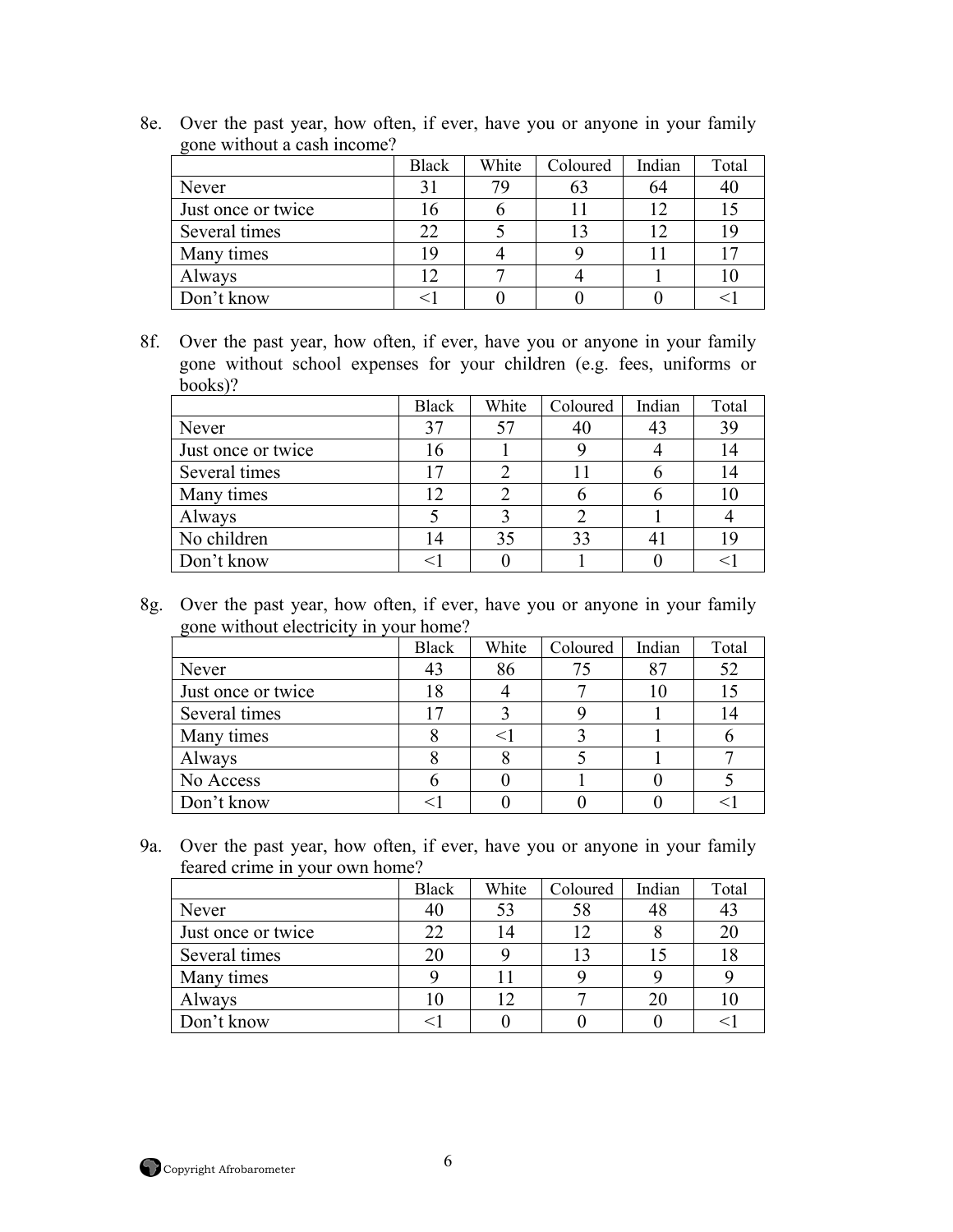9b. Over the past year, how often, if ever, have you or anyone in your family had something stolen from your house?

|                    | <b>Black</b> | White | Coloured | Indian | Total |
|--------------------|--------------|-------|----------|--------|-------|
| Never              | 66           | 66    | 73       | 69     | 66    |
| Just once or twice |              | 23    | 18       |        | 21    |
| Several times      |              |       |          |        |       |
| Many times         |              |       |          |        |       |
| Always             |              |       |          |        |       |
| Don't know         |              |       |          |        |       |

9c. Over the past year, how often, if ever, have you or anyone in your family been physically attacked?

|                    | <b>Black</b> | White | Coloured | Indian | Total |
|--------------------|--------------|-------|----------|--------|-------|
| Never              | 79           | 85    | 87       | 88     | 80    |
| Just once or twice |              |       |          |        |       |
| Several times      |              |       |          |        |       |
| Many times         |              |       |          |        |       |
| Always             |              |       |          |        |       |
| Don't know         |              |       |          |        |       |

|                               | <b>Black</b> | White | Coloured | Indian | Total |
|-------------------------------|--------------|-------|----------|--------|-------|
| A. It is better to have free. |              |       |          |        |       |
| schooling for our children,   |              |       |          |        |       |
| even if the quality of        |              |       |          |        |       |
| education is low.             | 49           | 18    | 26       | 34     | 43    |
| B. It is better to raise      |              |       |          |        |       |
| educational standards, even   |              |       |          |        |       |
| if we have to pay school      |              |       |          |        |       |
| fees.                         | 48           | 76    | 62       | 60     | 52    |
| Neither                       |              |       | 9        |        |       |
| Don't know                    |              |       |          |        |       |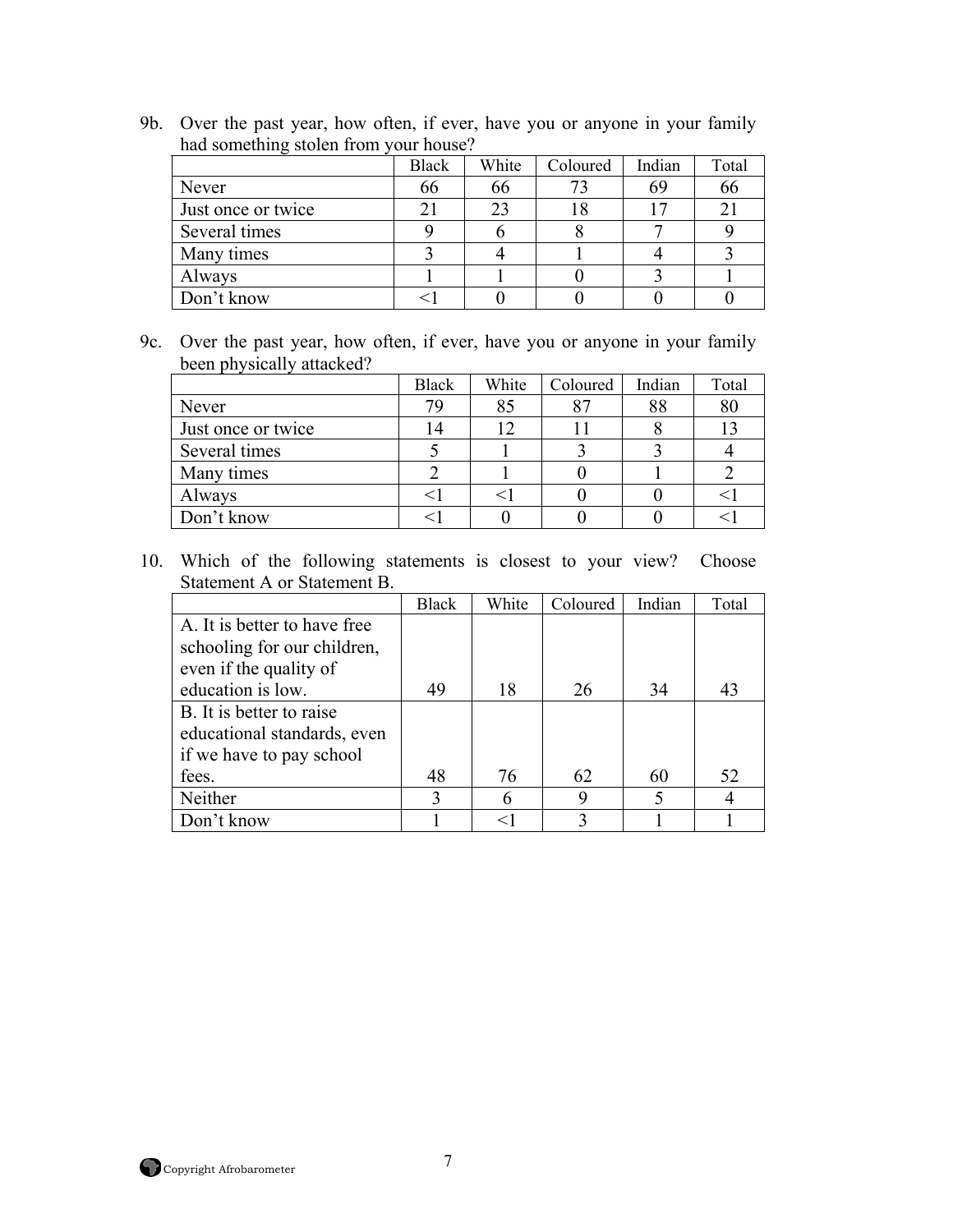|                             | <b>Black</b> | White | Coloured | Indian | Total |
|-----------------------------|--------------|-------|----------|--------|-------|
| A. All civil servant should |              |       |          |        |       |
| keep their jobs, even if    |              |       |          |        |       |
| paying their salaries is    |              |       |          |        |       |
| costly to the economy.      | 65           | 40    | 72       | 74     | 64    |
| B. The government cannot    |              |       |          |        |       |
| afford so many public       |              |       |          |        |       |
| employees and should lay    |              |       |          |        |       |
| off some of them.           | 29           | 51    | 21       | 19     | 30    |
| Neither                     | 5            | 8     |          |        |       |
| Don't know                  | າ            | ി     |          |        |       |

12. Which of the following statements is closest to your view? Choose Statement A or Statement B.

|                                | <b>Black</b> | White | Coloured | Indian | Total |
|--------------------------------|--------------|-------|----------|--------|-------|
| A. The costs of reforming      |              |       |          |        |       |
| the economy are too high;      |              |       |          |        |       |
| the government should          |              |       |          |        |       |
| therefore abandon its          |              |       |          |        |       |
| current economic policies.     | 44           | 30    | 33       | 41     | 41    |
| B. In order for the            |              |       |          |        |       |
| economy to get better in the   |              |       |          |        |       |
| future, it is necessary for us |              |       |          |        |       |
| to accept some hardships       |              |       |          |        |       |
| now.                           | 49           | 58    | 50       | 51     | 50    |
| Neither                        | 5            | 9     |          |        | 6     |
| Don't know                     | 3            |       | q        |        |       |

|                             | <b>Black</b> | White | Coloured | Indian | Total |
|-----------------------------|--------------|-------|----------|--------|-------|
| A: The government's         |              |       |          |        |       |
| economic policies have      |              |       |          |        |       |
| helped most people; only a  |              |       |          |        |       |
| few have suffered.          | 53           | 26    | 35       | 26     | 48    |
| B: The government's         |              |       |          |        |       |
| economic policies have hurt |              |       |          |        |       |
| most people and only        |              |       |          |        |       |
| benefited a few.            | 40           | 67    | 55       | 70     | 45    |
| Neither                     | 3            |       |          |        | 3     |
| Don't know                  |              |       |          |        |       |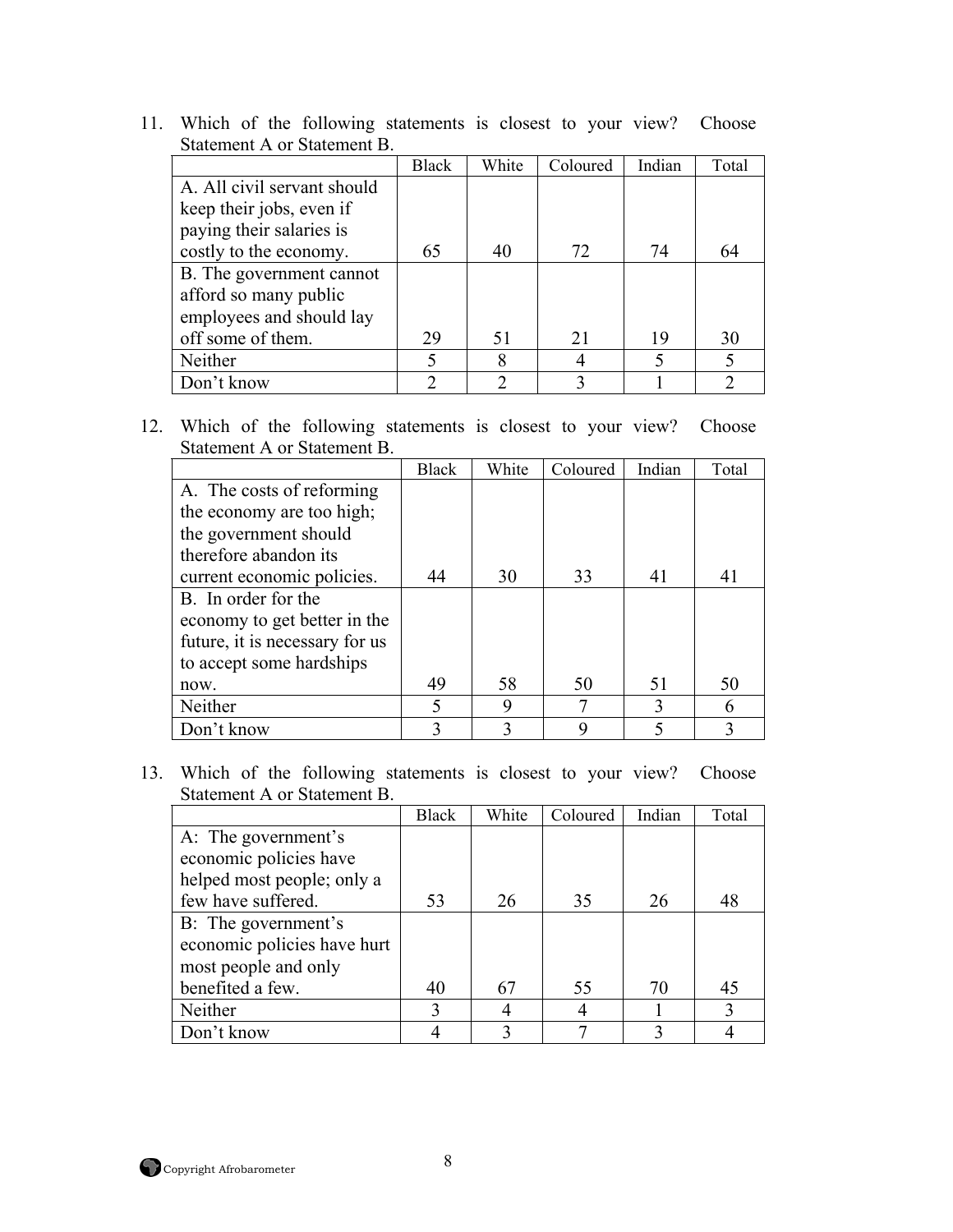14a**.** Please tell me whether each of the following aspects of our economic situation in this country is better or worse than it was five years ago, or whether it has remained the same: the availability of goods?

|               | Black | White | Coloured | Indian | Total |
|---------------|-------|-------|----------|--------|-------|
| Much worse    |       |       |          |        |       |
| Worse         |       | 14    | 20       |        |       |
| Same          | 30    | 59    | 34       | 24     | 33    |
| <b>Better</b> | 34    | 22    | 32       | 36     | 33    |
| Much better   |       |       |          |        |       |
| Don't know    |       |       |          |        |       |

14b**.** Please tell me whether each of the following aspects of our economic situation in this country is better or worse than it was five years ago, or whether it has remained the same: the availability of job opportunities?

|               | <b>Black</b> | White | Coloured       | Indian | Total |
|---------------|--------------|-------|----------------|--------|-------|
| Much worse    | 32           | 39    | 4 <sub>1</sub> |        | 34    |
| Worse         | 28           | 40    | 25             | 23     | 29    |
| Same          | 15           | 13    | 12             |        |       |
| <b>Better</b> | 20           |       | 17             |        | 19    |
| Much better   |              |       |                |        |       |
| Don't know    |              |       |                |        |       |

14c**.**  situation in this country is better or worse than it was five years ago, or Please tell me whether each of the following aspects of our economic

|  | $\tau$ . Shudubn in this country is better or worse than it was five years ago, o |  |
|--|-----------------------------------------------------------------------------------|--|
|  | whether it has remained the same: the gap between the rich and the poor?          |  |

|               | <b>Black</b> | White | Coloured | Indian | Total            |
|---------------|--------------|-------|----------|--------|------------------|
| Much worse    | 26           | 22    | 23       | 32     | 26               |
| Worse         | 29           | 48    | 30       | 30     | 31               |
| Same          | 20           | 20    | 24       | 22     | $\overline{2}$ ) |
| <b>Better</b> | 17           |       |          |        | 10               |
| Much better   |              |       |          |        |                  |
| Don't know    |              |       |          |        |                  |

15a**.** How often do you get news from the following sources: radio?

|                        | <b>Black</b> | White | Coloured | Indian | Total |
|------------------------|--------------|-------|----------|--------|-------|
| Never                  |              |       |          |        |       |
| Less than once a month |              |       |          |        |       |
| A few times a month    |              |       |          |        |       |
| A few times a week     | 26           |       | 14       |        | 24    |
| Every day              | 52           |       |          |        | 56    |
| Don't know             |              |       |          |        |       |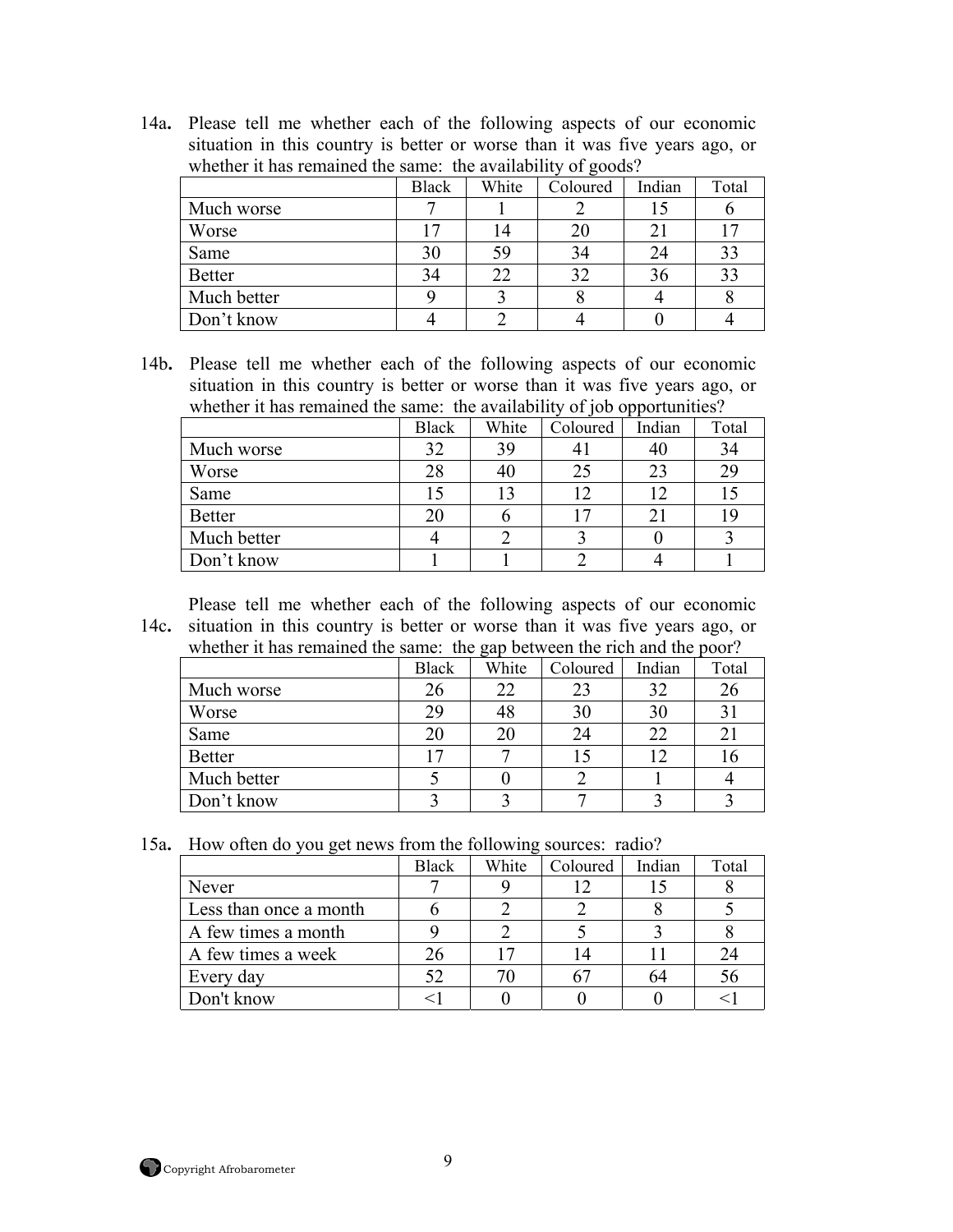|                        | Black | White | Coloured | Indian | Total |
|------------------------|-------|-------|----------|--------|-------|
| Never                  |       |       |          |        |       |
| Less than once a month |       |       |          |        |       |
| A few times a month    |       |       |          |        |       |
| A few times a week     |       |       |          |        |       |
| Every day              |       |       | 84       |        | 53    |
| Don't know             |       |       |          |        |       |

15b**.** How often do you get news from the following sources: television?

15c**.** How often do you get news from the following sources: newspapers?

|                        | <b>Black</b> | White | Coloured | Indian | Total |
|------------------------|--------------|-------|----------|--------|-------|
| Never                  | 35           |       | 20       |        | 32    |
| Less than once a month |              |       |          |        |       |
| A few times a month    |              |       |          |        |       |
| A few times a week     | 23           | 28    | 22       |        | 23    |
| Every day              | 14           | 35    | 32       |        | 19    |
| Don't know             |              |       |          |        |       |

16**.** How interested would you say you are in public affairs? (You know, in politics and government).

|                       | Black | White | Coloured | Indian | Total |
|-----------------------|-------|-------|----------|--------|-------|
| Not at all interested | 24    |       | 23       |        | 24    |
| Not very interested   |       |       | フフ       |        | 23    |
| Somewhat interested   | 28    |       | 27       |        | 29    |
| Very interested       | 25    |       | 23       |        | 24    |
| Don't know            |       |       |          |        |       |

17**.** When you get together with your friends and family, would you say you discuss political matters?

|              | <b>Black</b>   | White | Coloured | Indian | Total |
|--------------|----------------|-------|----------|--------|-------|
| Never        | 43             |       | 43       |        | 42    |
| Occasionally | 4 <sub>1</sub> | 49    | 36       |        | 42    |
| Frequently   |                |       |          |        |       |
| Don't know   |                |       |          |        |       |

18a**.** Do you agree or disagree with the following statement: Politics and government sometimes seem so complicated that you can't really understand what's going on?

|                            | <b>Black</b> | White | Coloured | Indian | Total |
|----------------------------|--------------|-------|----------|--------|-------|
| Strongly agree             | 30           |       |          | 26     | 29    |
| Agree                      | 40           |       | 36       |        | 39    |
| Neither agree nor disagree | 14           |       |          |        |       |
| Disagree                   |              |       |          |        |       |
| Strongly disagree          |              |       |          |        |       |
| Don't know                 |              |       |          |        |       |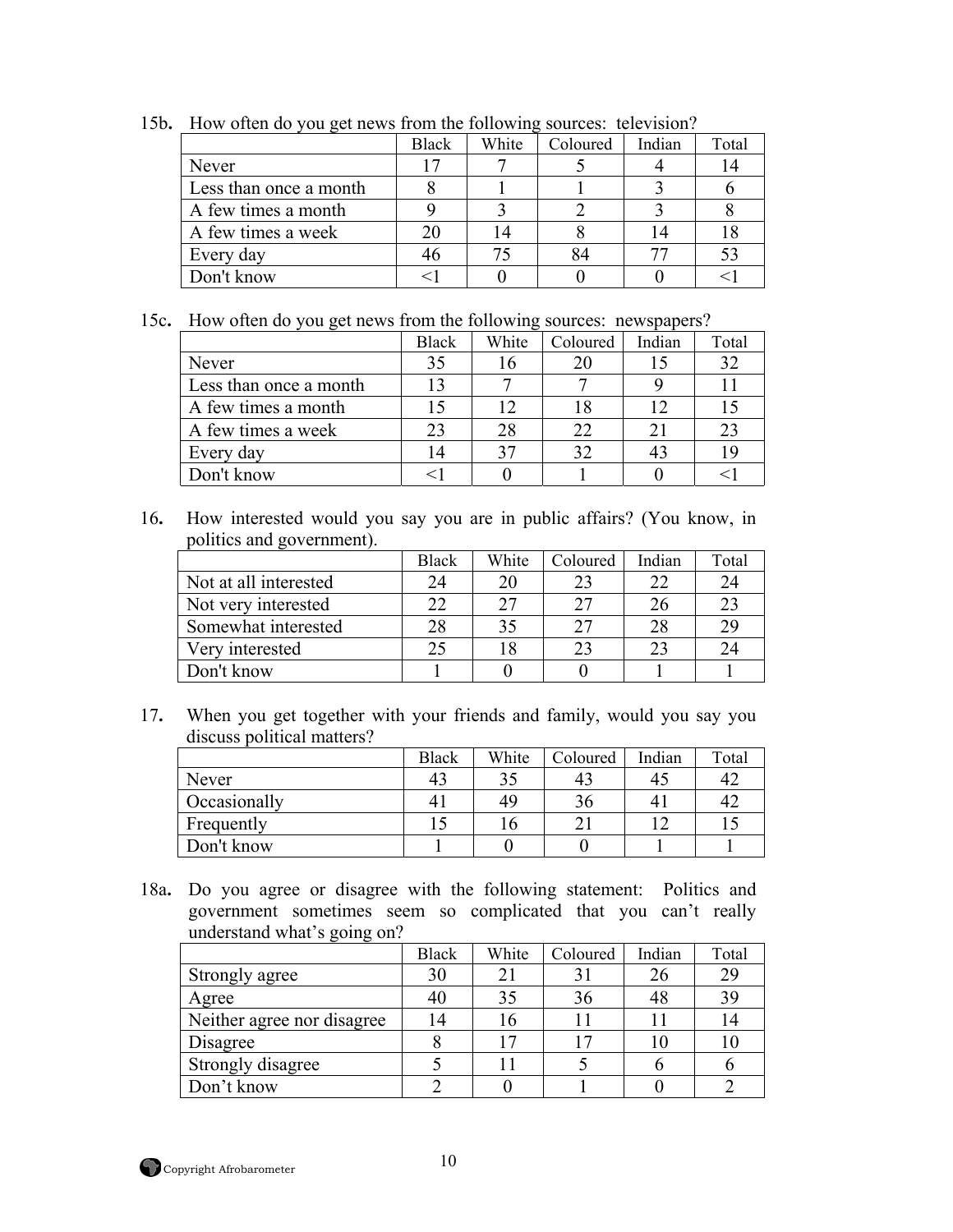18b**.** Do you agree or disagree with the following statement: As far as politics are concerned, friends and neighbors do not listen to you?

|                            | <b>Black</b> | White | Coloured | Indian | Total |
|----------------------------|--------------|-------|----------|--------|-------|
| Strongly agree             | 14           |       |          |        | 13    |
| Agree                      | 24           |       | 21       | 28     | 24    |
| Neither agree nor disagree | 26           | 35    |          | 26     | 28    |
| Disagree                   | 19           | 22    | 24       |        | 20    |
| Strongly disagree          |              |       |          |        |       |
| Don't know                 |              |       |          |        |       |

19. Which of the following statements is closest to your view? Choose Statement A or Statement B.

|                              | <b>Black</b>   | White | Coloured | Indian | Total          |
|------------------------------|----------------|-------|----------|--------|----------------|
| A. People should look after  |                |       |          |        |                |
| themselves and be            |                |       |          |        |                |
| responsible for their own    |                |       |          |        |                |
| success in life.             | 60             | 70    | 56       | 60     | 60             |
| B. The government should     |                |       |          |        |                |
| bear the main                |                |       |          |        |                |
| responsibility for the well- |                |       |          |        |                |
| being of people.             | 37             | 24    | 39       | 35     | 36             |
| Neither                      | $\overline{2}$ |       |          |        | $\overline{2}$ |
| Don't know                   | ∍              |       |          |        | ာ              |

|                             | <b>Black</b> | White | Coloured | Indian | Total                       |
|-----------------------------|--------------|-------|----------|--------|-----------------------------|
| A. As citizens, we should   |              |       |          |        |                             |
| be more active in           |              |       |          |        |                             |
| questioning the actions of  |              |       |          |        |                             |
| our leaders.                | 60           | 79    | 64       | 69     | 63                          |
| B. In our country these     |              |       |          |        |                             |
| days, we should show        |              |       |          |        |                             |
| more respect for authority. | 37           | 19    | 32       | 28     | 34                          |
| Neither                     |              | ∍     | ∍        |        | $\mathcal{D}_{\mathcal{L}}$ |
| Don't know                  |              |       |          |        |                             |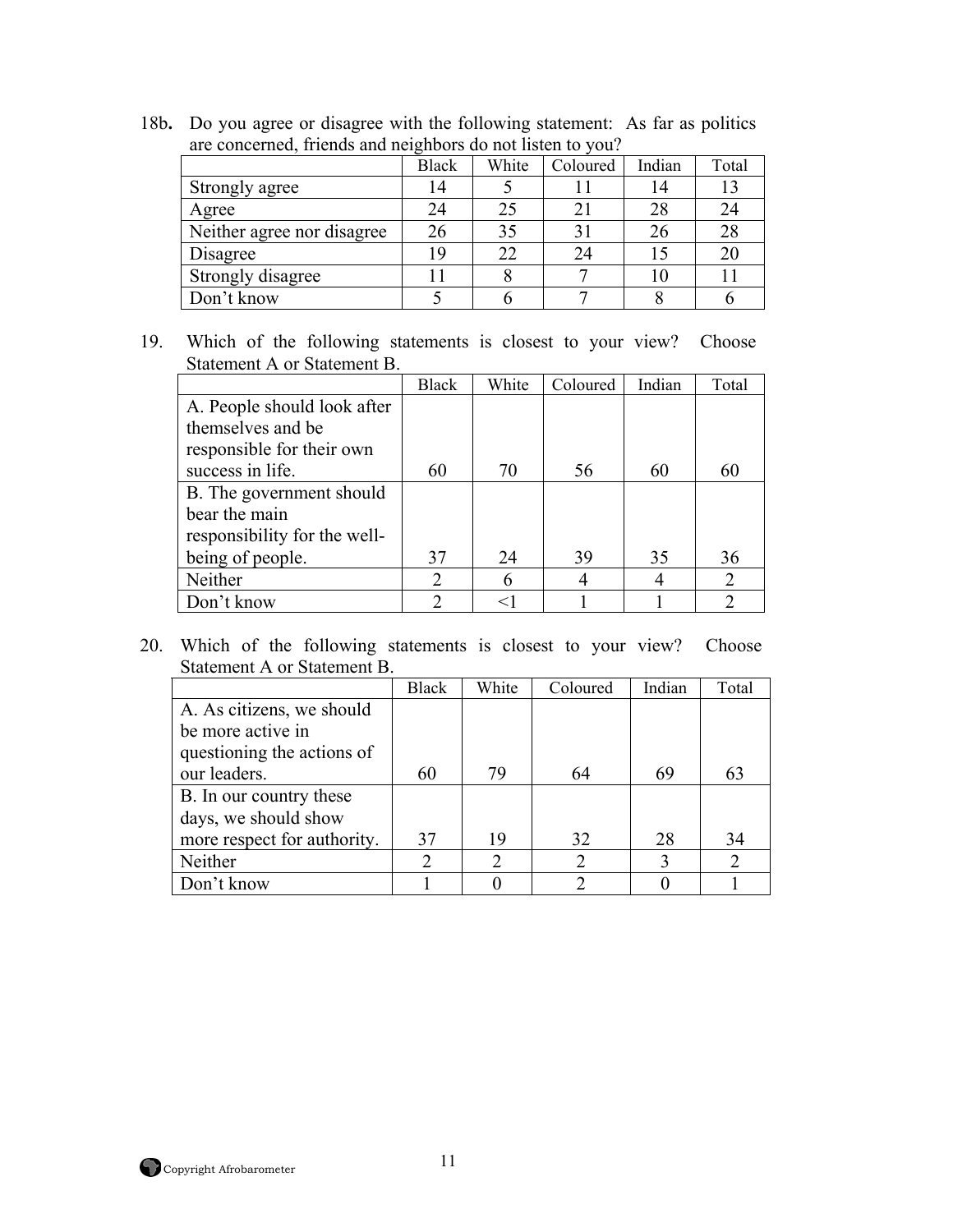|                            | <b>Black</b> | White | Coloured | Indian | Total |
|----------------------------|--------------|-------|----------|--------|-------|
| A. Since everyone is equal |              |       |          |        |       |
| under the law, leaders     |              |       |          |        |       |
| should not favor their own |              |       |          |        |       |
| family or group.           | 61           | 80    | 53       | 68     | 62    |
| B. Once in office, leaders |              |       |          |        |       |
| are obliged to help their  |              |       |          |        |       |
| home community.            | 36           | 17    | 45       | 28     | 35    |
| Neither                    |              |       |          |        | റ     |
| Don't know                 |              |       |          |        |       |

22. Which of the following statements is closest to your view? Choose Statement A or Statement B.

|                                | Black | White | Coloured | Indian | Total |
|--------------------------------|-------|-------|----------|--------|-------|
| A. All people should be        |       |       |          |        |       |
| permitted to vote, even if     |       |       |          |        |       |
| they do not fully understand   |       |       |          |        |       |
| all the issues in an election. | 72    | 62    | 74       | 76     | 71    |
| B. Only those who are          |       |       |          |        |       |
| sufficiently well educated     |       |       |          |        |       |
| should be allowed to choose    |       |       |          |        |       |
| leaders.                       | 24    | 35    | 23       | 17     | 25    |
| Neither                        | 3     |       |          |        | 3     |
| Don't know                     |       |       |          |        |       |

|                             | Black          | White | Coloured | Indian | Total                       |
|-----------------------------|----------------|-------|----------|--------|-----------------------------|
| A. In our country, women    |                |       |          |        |                             |
| should have equal rights    |                |       |          |        |                             |
| and receive the same        |                |       |          |        |                             |
| treatment as men.           | 72             | 92    | 90       | 91     | 76                          |
| B. Women have always        |                |       |          |        |                             |
| been subject to traditional |                |       |          |        |                             |
| laws and customs and        |                |       |          |        |                             |
| should remain so.           | 26             |       | 7        |        | 22                          |
| Neither                     | $\mathfrak{D}$ |       |          |        | $\mathcal{D}_{\mathcal{L}}$ |
| Don't know                  |                |       |          |        |                             |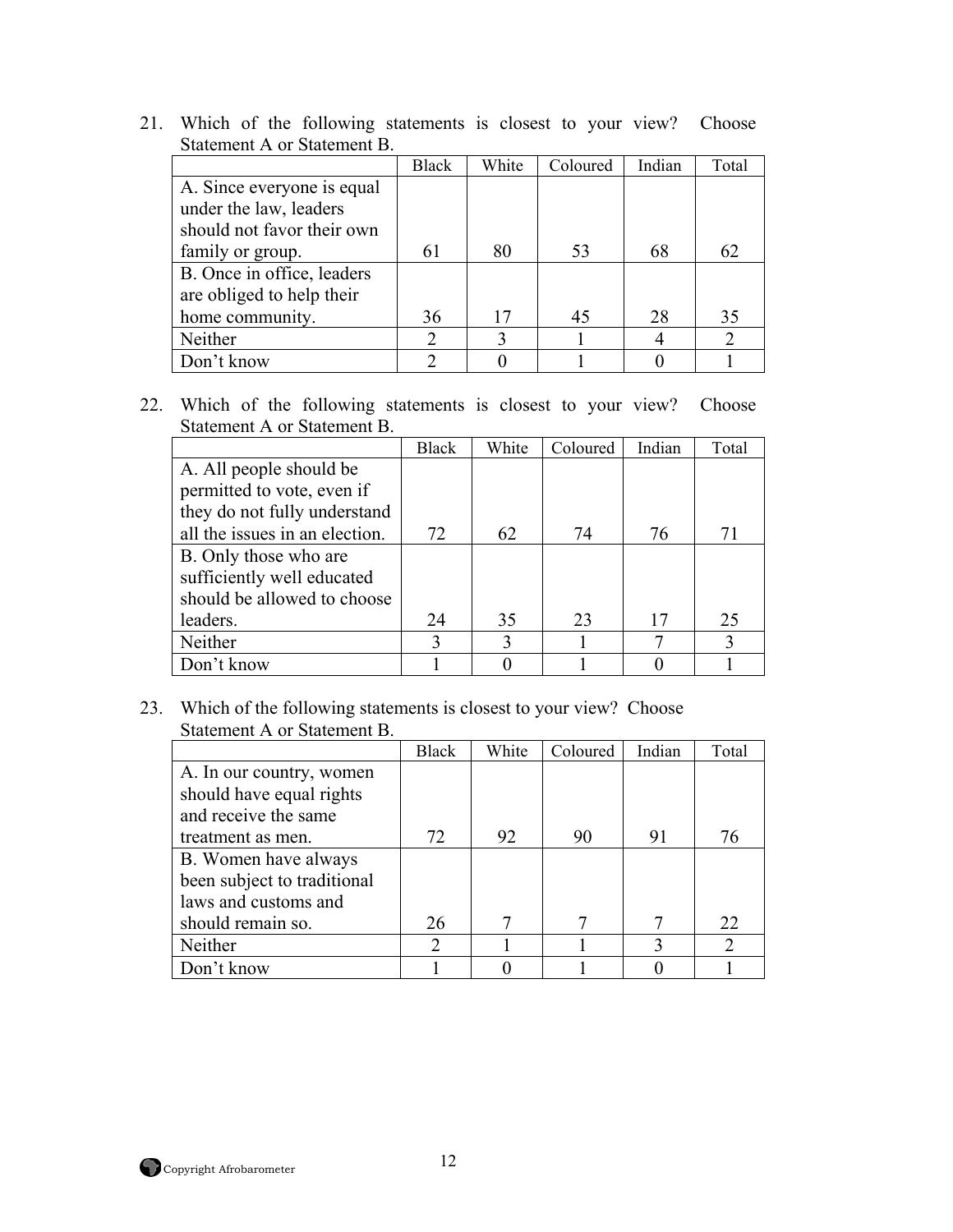|                               | <b>Black</b> | White | Coloured | Indian | Total          |
|-------------------------------|--------------|-------|----------|--------|----------------|
| A. Women should have the      |              |       |          |        |                |
| same chance of being          |              |       |          |        |                |
| elected into political office |              |       |          |        |                |
| as men.                       | 73           | 90    | 88       | 84     | 77             |
| B. Men make better            |              |       |          |        |                |
| political leaders than        |              |       |          |        |                |
| women and should be           |              |       |          |        |                |
| elected rather than women.    | 24           | 9     | 11       | 15     | 21             |
| Neither                       |              |       |          |        | $\mathfrak{D}$ |
| Don't know                    |              | $<$ 1 |          |        |                |

25. Which of the following statements is closest to your view? Choose Statement A or Statement B.

|                              | Black | White | Coloured       | Indian | Total            |
|------------------------------|-------|-------|----------------|--------|------------------|
| A. Government should be      |       |       |                |        |                  |
| able to ban any organization |       |       |                |        |                  |
| that goes against its        |       |       |                |        |                  |
| policies.                    | 46    | 21    | 28             | 27     | 41               |
| B. We should be able to join |       |       |                |        |                  |
| any organization, whether    |       |       |                |        |                  |
| or not the government        |       |       |                |        |                  |
| approves of it.              | 49    | 77    | 65             | 67     | 54               |
| Neither                      | 3     |       | $\overline{2}$ |        | 3                |
| Don't know                   | ∍     |       |                |        | $\sum_{i=1}^{n}$ |

|                                | <b>Black</b> | White | Coloured | Indian | Total |
|--------------------------------|--------------|-------|----------|--------|-------|
| A. Government should close     |              |       |          |        |       |
| newspapers that print false    |              |       |          |        |       |
| stories or disinformation.     | 45           | 17    | 23       | 27     | 40    |
| B. The news media should       |              |       |          |        |       |
| be free to publish any story   |              |       |          |        |       |
| that they see fit without fear |              |       |          |        |       |
| of being shut down.            | 50           | 79    | 68       | 69     | 55    |
| Neither                        | $\mathbf 3$  |       |          |        |       |
| Don't know                     |              |       |          |        |       |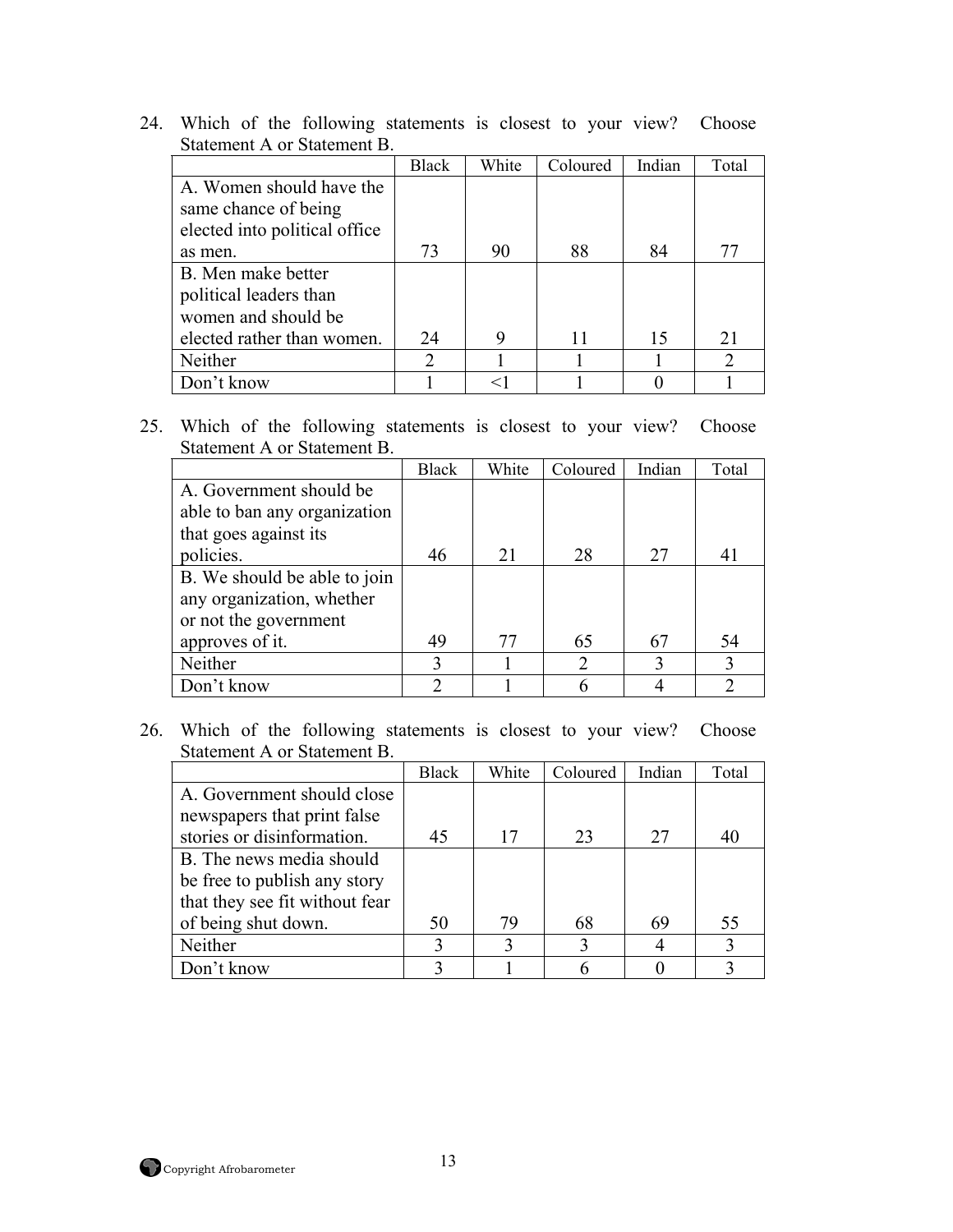|                             | <b>Black</b> | White                       | Coloured | Indian | Total          |
|-----------------------------|--------------|-----------------------------|----------|--------|----------------|
| A. Government should not    |              |                             |          |        |                |
| allow the expression of     |              |                             |          |        |                |
| political views that are    |              |                             |          |        |                |
| fundamentally different     |              |                             |          |        |                |
| from the views of the       |              |                             |          |        |                |
| majority.                   | 37           | 9                           | 14       | 11     | 32             |
| B. People should be able to |              |                             |          |        |                |
| speak their minds about     |              |                             |          |        |                |
| politics free of government |              |                             |          |        |                |
| influence, no matter how    |              |                             |          |        |                |
| unpopular their views may   |              |                             |          |        |                |
| be.                         | 58           | 89                          | 81       | 81     | 64             |
| Neither                     | 4            | $\mathcal{D}_{\mathcal{L}}$ |          | 3      | 3              |
| Don't know                  | 2            |                             |          |        | $\mathfrak{D}$ |

28a. Now I am going to read out a list of groups that people join or attend. For each one could you tell me whether you are an official leader or an active member, or not a member: a religious group (e.g. church, mosque)?

|                        | <b>Black</b> | White | Coloured | Indian | Total |
|------------------------|--------------|-------|----------|--------|-------|
| Not a Member           | 44           |       |          |        |       |
| <b>Inactive Member</b> | 24           |       | 23       |        |       |
| <b>Active Member</b>   | 29           |       | 60       |        |       |
| Official Leader        |              |       |          |        |       |
| Don't Know             |              |       |          |        |       |

28b. Now I am going to read out a list of groups that people join or attend. For each one could you tell me whether you are an official leader or an active member, or not a member: a trade union or farmer's association?

|                        | Black | White | Coloured | Indian | Total |
|------------------------|-------|-------|----------|--------|-------|
| Not a Member           | 90    | 90    |          | 95     |       |
| <b>Inactive Member</b> |       |       |          |        |       |
| <b>Active Member</b>   |       |       |          |        |       |
| Official Leader        |       |       |          |        |       |
| Don't Know             |       |       |          |        |       |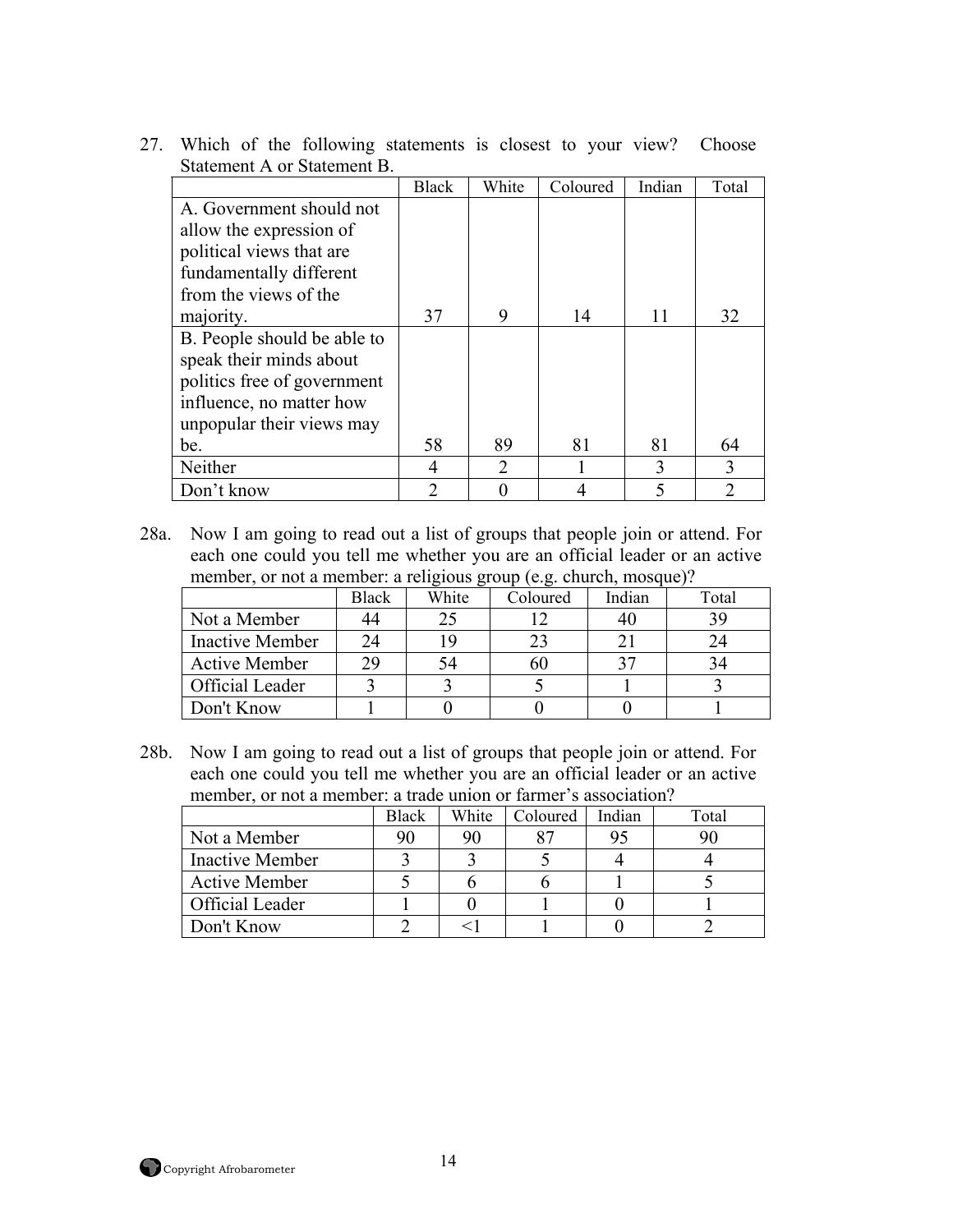28c. Now I am going to read out a list of groups that people join or attend. For each one could you tell me whether you are an official leader or an active member, or not a member: professional or business association.

|                        | <b>Black</b> | White | Coloured | Indian | Total |
|------------------------|--------------|-------|----------|--------|-------|
| Not a Member           |              | 88    |          | gç     |       |
| Inactive Member        |              |       |          |        |       |
| <b>Active Member</b>   |              |       |          |        |       |
| <b>Official Leader</b> |              |       |          |        |       |
| Don't Know             |              |       |          |        |       |

28d. Now I am going to read out a list of groups that people join or attend. For each one could you tell me whether you are an official leader or an active member, or not a member: community development self-help association.

|                        | <b>Black</b> | White | Coloured | Indian | Total |
|------------------------|--------------|-------|----------|--------|-------|
| Not a Member           | Q Q          | 89    | 89       | 88     | 88    |
| <b>Inactive Member</b> |              |       |          |        |       |
| <b>Active Member</b>   |              |       |          |        |       |
| Official Leader        |              |       |          |        |       |
| Don't know             |              |       |          |        |       |

29. Understanding that some South Africans were not able to register as voters for the 2004 elections, which statement is true for you?

|                           | Black          | White          | Coloured | Indian | Total                       |
|---------------------------|----------------|----------------|----------|--------|-----------------------------|
| You were registered to    |                |                |          |        |                             |
| vote                      | 78             | 73             | 73       | 67     | 76                          |
| You did not want to       |                |                |          |        |                             |
| register                  | 6              | 10             | 10       | 8      |                             |
| You could not find a      |                |                |          |        |                             |
| place to register         | $\overline{2}$ | $\Omega$       |          |        | $\mathcal{D}_{\mathcal{L}}$ |
| You were prevented from   |                |                |          |        |                             |
| registering               |                | $\overline{2}$ |          |        |                             |
| You were too young to     |                |                |          |        |                             |
| register                  | $\overline{2}$ | $\overline{2}$ | 2        | 3      | $\mathcal{D}_{\mathcal{L}}$ |
| Did not register for some |                |                |          |        |                             |
| other reason              | 11             | 14             | 15       | 21     | 12                          |
| Don't know / Can't        |                |                |          |        |                             |
| remember                  | $<$ 1          |                |          |        | <1                          |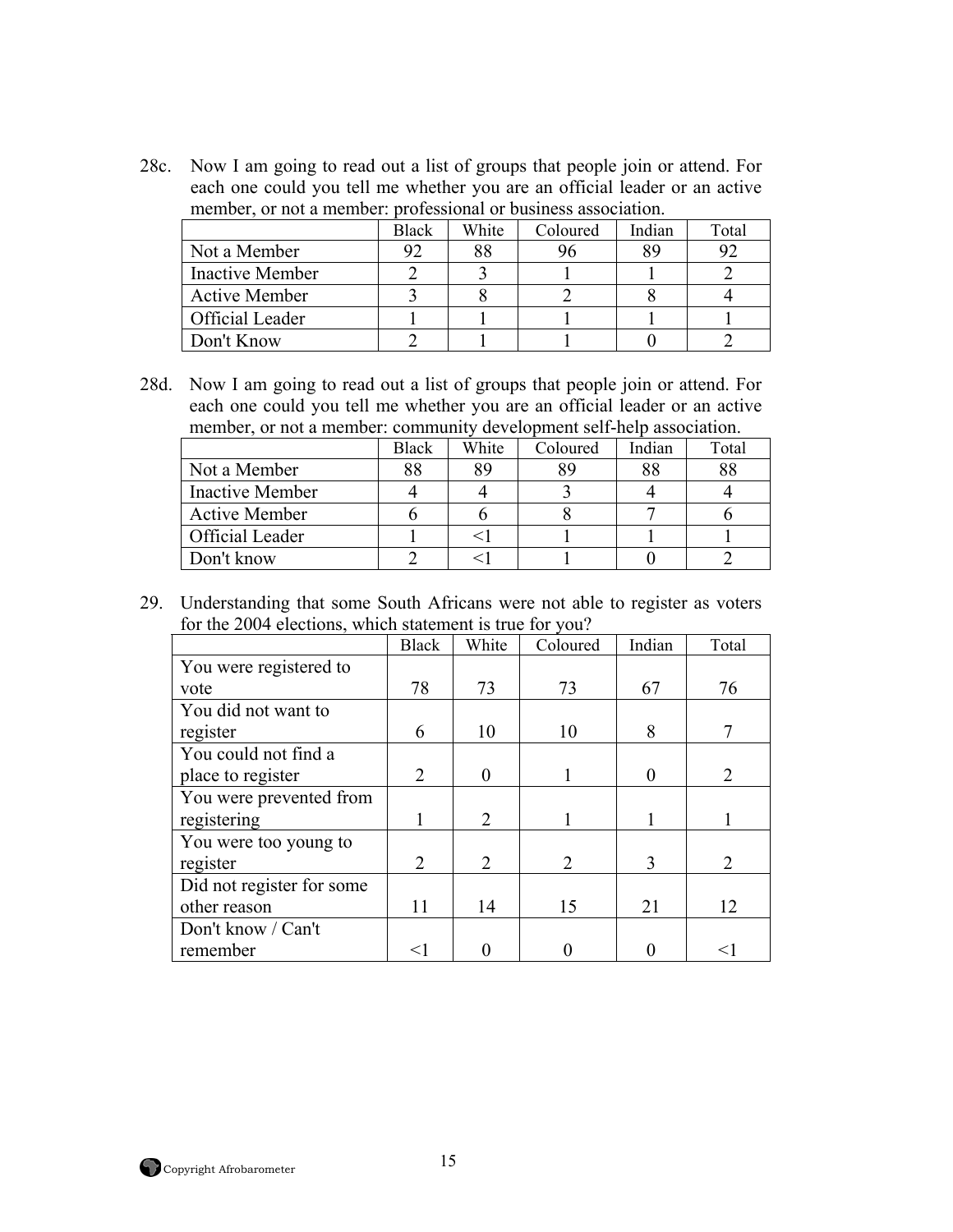- | Black | White | Coloured | Indian | Total You voted in the elections  $\begin{array}{|c|c|c|c|c|c|c|c|c|} \hline 74 & 64 & 56 & 58 & 71 \ \hline \end{array}$ You decided not to vote  $\begin{array}{|c|c|c|c|c|c|c|c|c|} \hline 1 & 4 & 7 & 1 & 2 \ \hline \end{array}$ You could not find the polling station  $\vert$  <1 | 0 | 0 | 0 | <1 You were prevented from voting  $|<1$  | 1 | 1 | 0 |  $<1$ You did not have time to vote  $\begin{array}{|c|c|c|c|c|c|} \hline 1 & 0 & 4 & 1 & 1 \ \hline \end{array}$ Did not vote for some other reason 2 3  $5 \times 2$ You were not registered 22 28 28 34 24 Don't know/Cant remember  $\vert$  <1  $\vert$  0  $\vert$  0  $\vert$  0  $\vert$  0  $\vert$  0
- 30. With regard to the most recent, 2004 national elections, which statement is true for you?

31a. Here is a list of actions that people sometimes take as citizens. For each of these, please tell me whether you personally have done any of these during the past year: attended a community meeting?

|                          | <b>Black</b> | White | Coloured | Indian | Total |
|--------------------------|--------------|-------|----------|--------|-------|
| No - Would never do this | 25           | 62    | 23       | 49     | 29    |
| No - Would if had the    |              |       |          |        |       |
| chance                   | 16           | 19    | 35       | 24     | 19    |
| Yes - Once or twice      | 20           |       | 15       | 16     | 18    |
| Yes - Several times      | 21           |       |          |        | 18    |
| Yes - Often              |              |       |          |        |       |
| Don't know               |              |       |          |        |       |

31b. Here is a list of actions that people sometimes take as citizens. For each of these, please tell me whether you personally have done any of these during the past year: got together with others to raise an issue?

|                          | <b>Black</b> | White | Coloured | Indian | Total |
|--------------------------|--------------|-------|----------|--------|-------|
| No - Would never do this | 32           |       |          | 57     | 36    |
| No - Would if had the    |              |       |          |        |       |
| chance                   | 24           | 16    | 32       | 24     | 24    |
| Yes - Once or twice      | 17           |       | 15       |        |       |
| Yes - Several times      | 16           |       | 13       |        | 14    |
| Yes - Often              | 12           |       |          |        |       |
| Don't know               |              |       |          |        |       |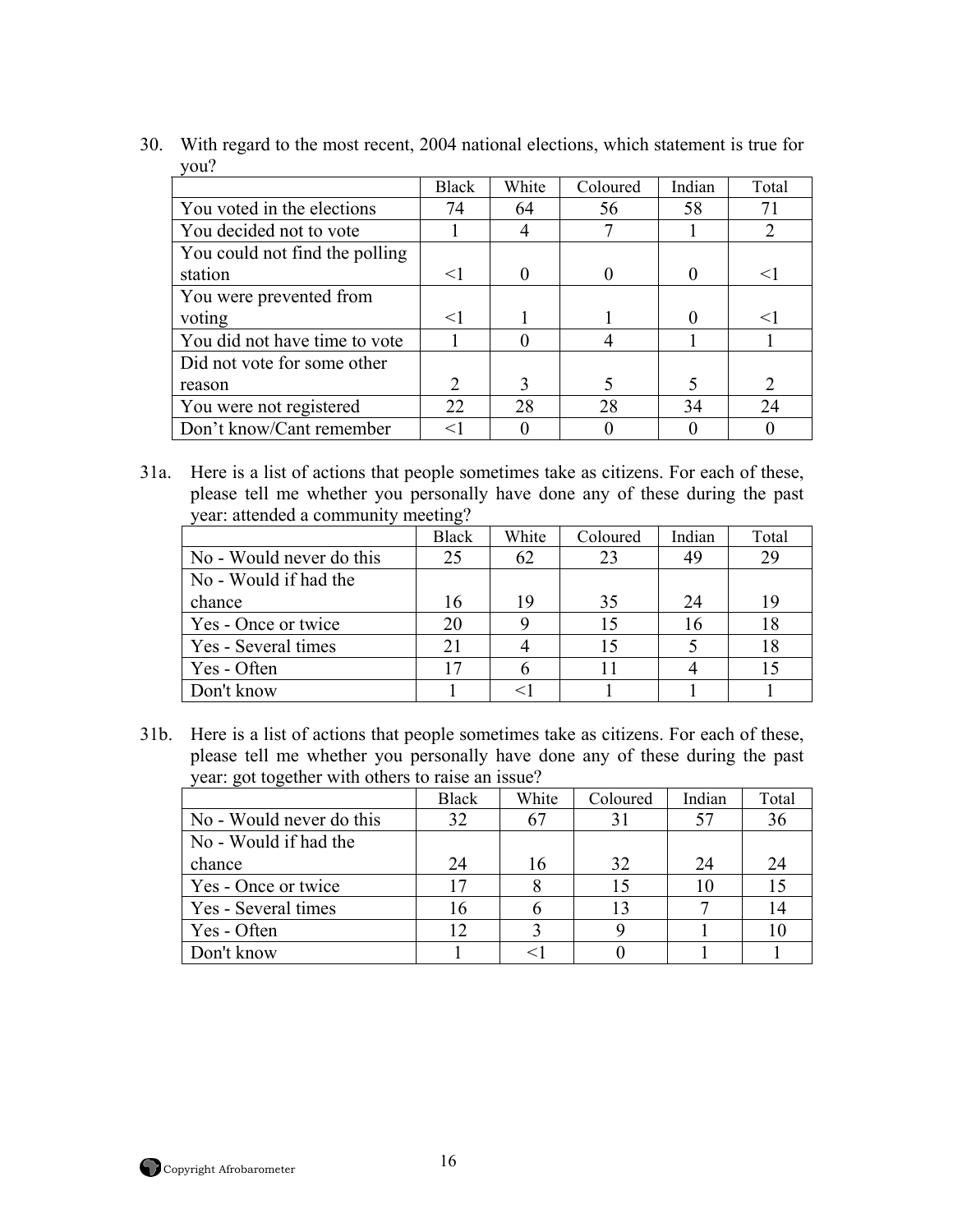31c. Here is a list of actions that people sometimes take as citizens. For each of these, please tell me whether you personally have done any of these during the past year: attended a demonstration or a protest march?

|                         | <b>Black</b>      | White | Coloured | Indian | Total |
|-------------------------|-------------------|-------|----------|--------|-------|
| $No - Would never do$   |                   |       |          |        |       |
| this                    | 50                | 89    | 58       | 75     | 55    |
| $No - Would if had the$ |                   |       |          |        |       |
| chance                  | 23                |       | 24       | 15     | 22    |
| $Yes - Once or twice$   | $12 \overline{)}$ |       |          |        | 11    |
| Yes - Several times     |                   |       |          |        |       |
| $Yes - Often$           |                   |       |          |        |       |
| Don't know              |                   |       |          |        |       |

32a. During the past year, how often have you contacted any of the following people about some important problem or to give them your views: a local government councilor?

|             | <b>Black</b> | White | Coloured       | Indian | Total |
|-------------|--------------|-------|----------------|--------|-------|
| Never       |              | 92    | O <sub>7</sub> | 95     | 82    |
| Only Once   |              |       |                |        |       |
| A few times |              |       |                |        |       |
| Often       |              |       |                |        |       |
| Don't know  |              |       |                |        |       |

32b. During the past year, how often have you contacted any of the following people about some important problem or to give them your views: a National Assembly representative?

|             | <b>Black</b> | White | Coloured | Indian | Total |
|-------------|--------------|-------|----------|--------|-------|
| Never       |              | 99    |          | 100    | 94    |
| Only once   |              |       |          |        |       |
| A few times |              |       |          |        |       |
| Often       |              |       |          |        |       |
| Don't know  |              |       |          |        |       |

32c. During the past year, how often have you contacted any of the following people about some important problem or to give them your views: an official of a government ministry?

|             | <b>Black</b> | White | Coloured | Indian | Total |
|-------------|--------------|-------|----------|--------|-------|
| Never       |              | 07    | 96       | 07     | 94    |
| Only once   |              |       |          |        |       |
| A few times |              |       |          |        |       |
| Often       |              |       |          |        |       |
| Don't know  |              |       |          |        |       |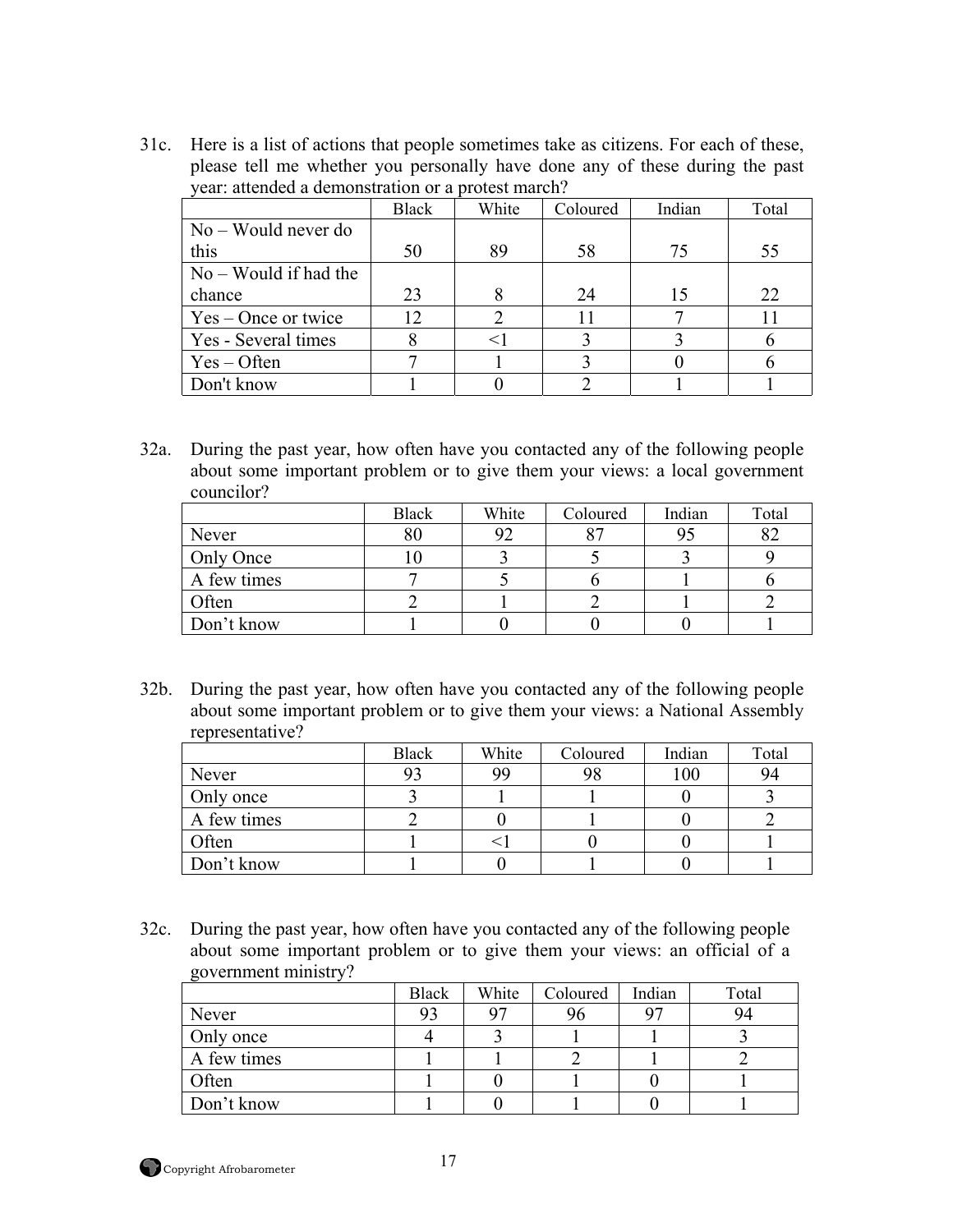32d. During the past year, how often have you contacted any of the following people about some important problem or to give them your views: a political party official?

|             | <b>Black</b>   | White | Coloured | Indian | Total |
|-------------|----------------|-------|----------|--------|-------|
| Never       | Q <sub>7</sub> | 93    | 90       |        | QQ    |
| Only once   |                |       |          |        |       |
| A few times |                |       |          |        |       |
| Often       |                |       |          |        |       |
| Don't know  |                |       |          |        |       |

32e. people about some important problem or to give them your views: a religious During the past year, how often have you contacted any of the following leader?

|             | <b>Black</b> | White | Coloured | Indian | Total |
|-------------|--------------|-------|----------|--------|-------|
| Never       | 74           | 80    | ხა       |        |       |
| Only once   |              |       |          |        |       |
| A few times | ιv           |       |          | ιo     |       |
| Often       |              |       |          |        |       |
| Don't know  |              |       |          |        |       |

32f. During the past year, how often have you contacted any of the following people about some important problem or to give them your views: a traditional ruler?

|             | <b>Black</b> | White | Coloured | Indian | Total |
|-------------|--------------|-------|----------|--------|-------|
| Never       | 88           | 99    | 98       | 100    |       |
| Only once   |              |       |          |        |       |
| A few times |              |       |          |        |       |
| Often       |              |       |          |        |       |
| Don't know  |              |       |          |        |       |

32g. During the past year, how often have you contacted any of the following people about some important problem or to give them your views: some other influential person?

|             | <b>Black</b> | White | Coloured | Indian | Total |
|-------------|--------------|-------|----------|--------|-------|
| Never       | 88           | 93    | 89       |        | QΟ    |
| Only once   |              |       |          |        |       |
| A few times |              |       |          |        |       |
| Often       |              |       |          |        |       |
| Don't know  |              |       |          |        |       |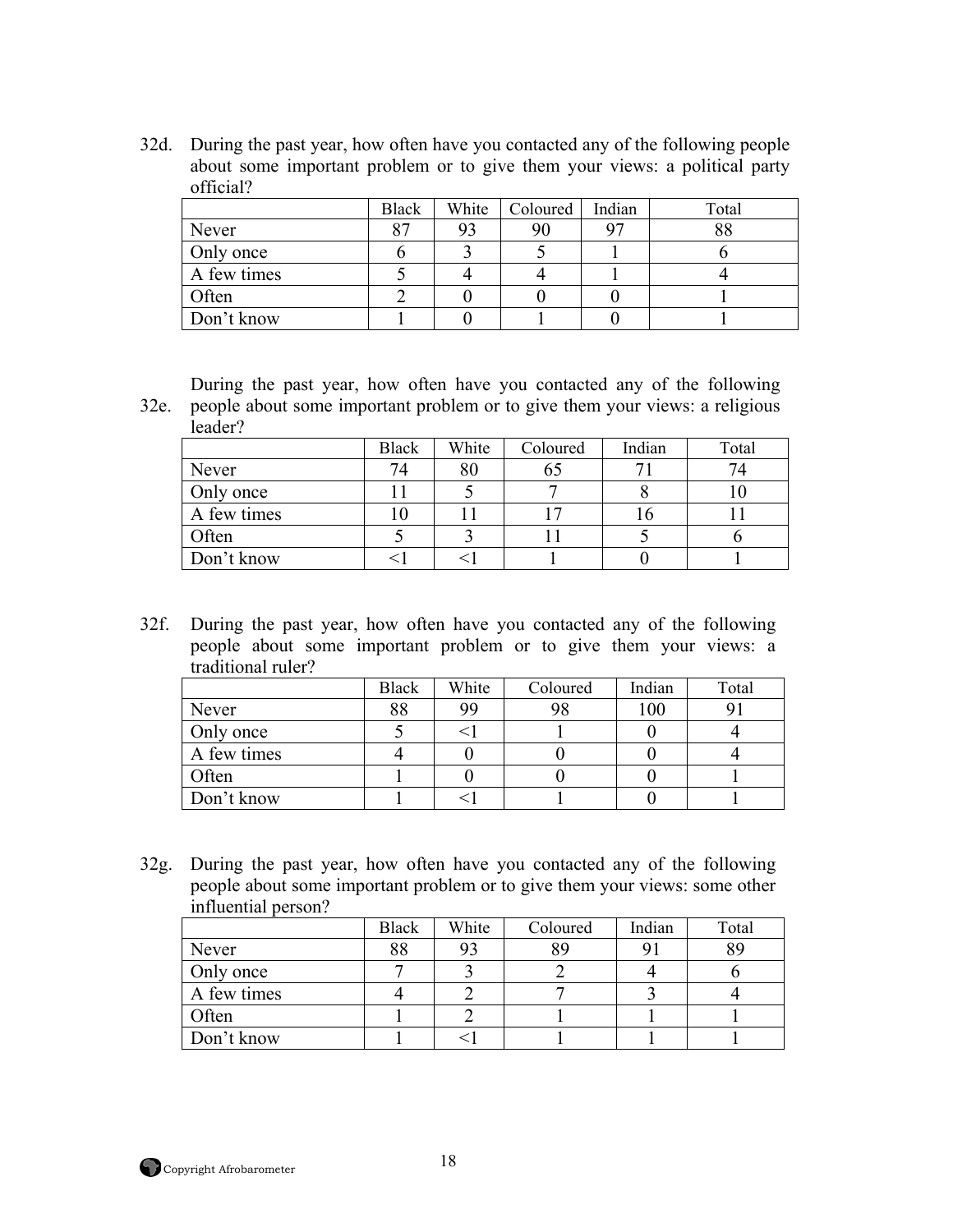|                          | <b>Black</b> | White | Coloured | Indian | Total         |
|--------------------------|--------------|-------|----------|--------|---------------|
| Tell them about your own |              |       |          |        |               |
| personal problems?       | 14           | 9     | 20       | 17     | 14            |
| Tell them about a        |              |       |          |        |               |
| community or public      |              |       |          |        |               |
| problem?                 | 14           | 8     | 12       |        | 13            |
| Give them your view on   |              |       |          |        |               |
| some political issue?    |              | 2     |          |        | 2             |
| Something else?          |              |       |          |        | $\mathfrak b$ |
| Not applicable           | 64           | 76    | 57       | 71     | 65            |
| Don't know               | $<$ 1        | $<$ 1 |          | <1     |               |

33. Think of the last time you contacted any leader. Was the main reason to:

34. What, if anything, does "democracy" mean to you?

|                                | Black | White | Coloured | Indian | Total |
|--------------------------------|-------|-------|----------|--------|-------|
| Understood democracy in        |       |       |          |        |       |
| English                        | 56    |       | 65       | 82     | 61    |
| Required local language        |       |       |          |        |       |
| translation                    | 12    |       |          |        |       |
| Did not understand the word or |       |       |          |        |       |
| question, even in local        |       |       |          |        |       |
| language                       | 32    |       | 31       |        | 30    |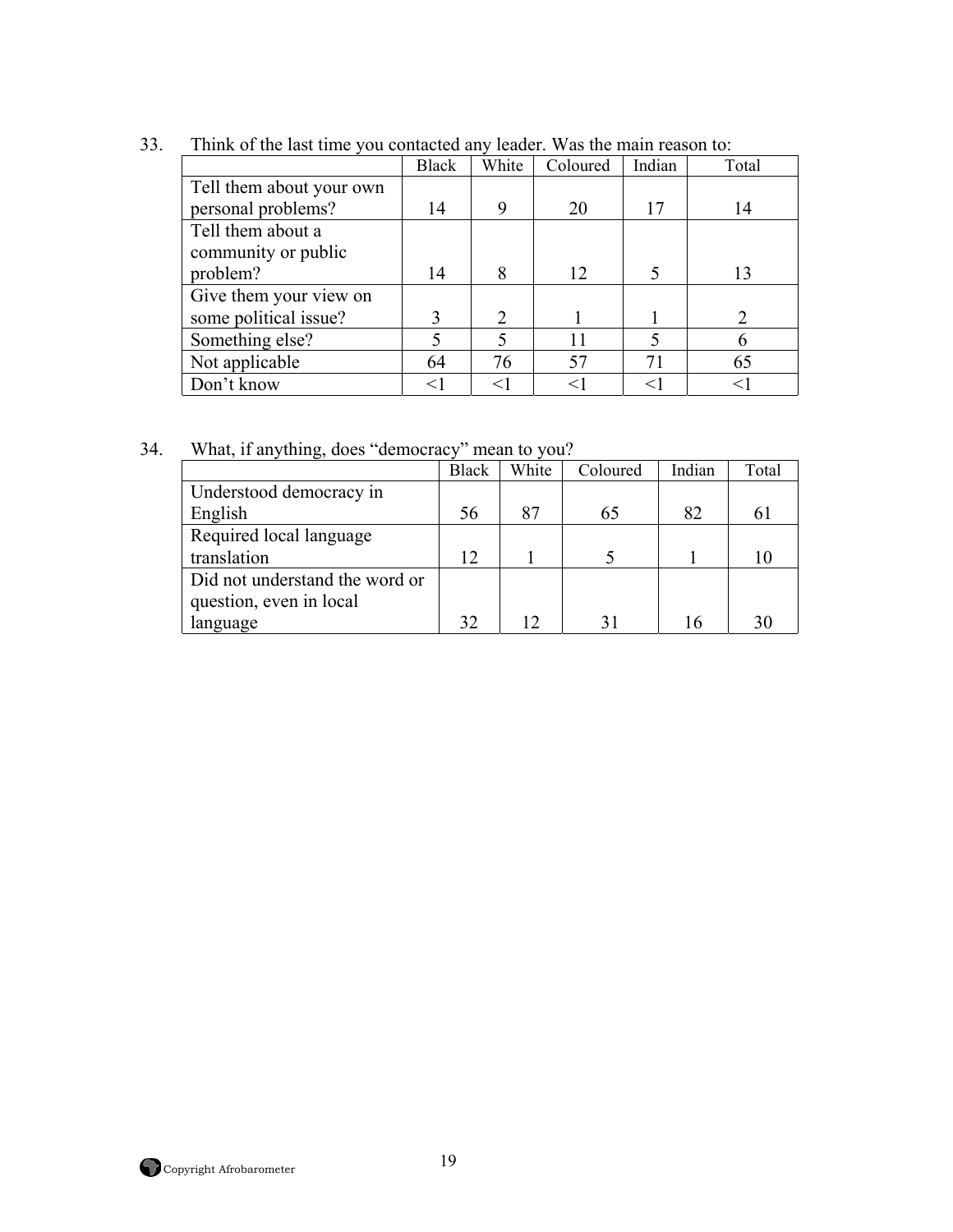|                                            | <b>Black</b>     | White            | Coloured         | Indian           | Total            |
|--------------------------------------------|------------------|------------------|------------------|------------------|------------------|
| Positive replies- 1 <sup>st</sup> response |                  |                  |                  |                  |                  |
| Civil liberties/personal; freedoms (e.g    |                  |                  |                  |                  |                  |
| freedom of speech, religion, movement)     | 9                | 24               | 24               | 15               | 12               |
| Government by, for of the people/popular   |                  |                  |                  |                  |                  |
| rule                                       | 7                | $\overline{2}$   | 1                | $\mathbf{I}$     | 6                |
| Voting/elections/multiparty competition    | $\overline{4}$   | 8                | $\overline{2}$   | $\overline{4}$   | $\overline{4}$   |
| Peace/Unity/power sharing                  | $\overline{5}$   | $\overline{2}$   | $\overline{7}$   | 8                | $\overline{5}$   |
| Social/economic development                | $\leq$ 1         | $\mathbf{1}$     | $\boldsymbol{0}$ | $\mathbf{1}$     | $\leq$ 1         |
| Equality/justice                           | 6                | 21               | 11               | 24               | $8\,$            |
| Majority rule                              | $\overline{5}$   | $\overline{2}$   | $\overline{2}$   | $\overline{4}$   | $\overline{5}$   |
| Governance/effectiveness/accountability/   |                  |                  |                  |                  |                  |
| rule of law                                | <1               | $\overline{2}$   | $\boldsymbol{0}$ | $\boldsymbol{0}$ | <1               |
| National independence/people's self        |                  |                  |                  |                  |                  |
| determination                              | $\mathbf{1}$     | $\leq$ 1         | $\mathbf{0}$     | $\boldsymbol{0}$ | 1                |
| Mutual respect                             | $\leq$ 1         | $\leq$ 1         | $\overline{2}$   | $\mathbf{1}$     | $\mathbf{1}$     |
| Working together                           | 3                | 1                | 5                | 1                | $\mathfrak{Z}$   |
| Freedom (Unspecified)                      | 17               | 6                | 6                | 8                | $\overline{15}$  |
| Human Rights /peoples rights               | $\overline{2}$   | $\mathfrak{Z}$   | $\overline{2}$   | 3                | $\overline{2}$   |
| Job Creation and more jobs                 | $\leq$ 1         | $\mathbf{1}$     | $\overline{0}$   | $\mathbf{1}$     | $\leq$ 1         |
| Living together with different             |                  |                  |                  |                  |                  |
| races/Harmony                              | $\leq$ 1         | $\boldsymbol{0}$ | 1                | $\boldsymbol{0}$ | $\leq$ 1         |
| Freedom from                               |                  |                  |                  |                  |                  |
| discrimination/oppression/apartheid        | 1                | $\boldsymbol{0}$ | 1                | 3                | 1                |
| Everyone has a say in government           |                  |                  |                  |                  |                  |
| decisions                                  | <1               | 1                | 1                | $\boldsymbol{0}$ | 1                |
| Less Crime and Abuse of power              | $\overline{0}$   | $\overline{0}$   | $\overline{0}$   | $\mathbf{1}$     | $\mathbf{0}$     |
| <b>Better Life</b>                         | 1                | $\mathbf{1}$     | 1                | $\mathbf{1}$     | 1                |
| Other positive meanings                    | $\mathbf{1}$     | $\mathbf{1}$     | $\boldsymbol{0}$ | $\mathbf{1}$     | $\mathbf{1}$     |
| <b>Negative replies</b>                    |                  |                  |                  |                  |                  |
| Conflict/confusion                         | $\boldsymbol{0}$ | $\boldsymbol{0}$ | $\mathbf{1}$     | $\boldsymbol{0}$ | $\boldsymbol{0}$ |
| Corruption/abuse of power                  | $<$ 1            | $\mathbf{1}$     | $\mathbf{1}$     | $\boldsymbol{0}$ | $\leq$ 1         |
| Socio/economic hardship                    | $\overline{0}$   | $\leq$ 1         | $\overline{0}$   | $\theta$         | $\boldsymbol{0}$ |
| Other negative meanings                    | <1               | <1               | $\boldsymbol{0}$ | $\overline{3}$   | <1               |
| <b>Null/neutral replies</b>                |                  |                  |                  |                  |                  |
| Nothing/Democracy is meaningless           | $\leq$ 1         | 1                | $\boldsymbol{0}$ | $\overline{0}$   | $<$ 1            |
| Civilian politics/government               | $\mathbf{1}$     | $\boldsymbol{0}$ | $\boldsymbol{0}$ | $\overline{0}$   | $\mathbf{1}$     |
| Change of government/leadership/laws       | $\leq$ 1         | $\boldsymbol{0}$ | $\boldsymbol{0}$ | $\boldsymbol{0}$ | $\leq$ 1         |
| Other neutral/null meanings                | $\mathbf{1}$     | $\overline{4}$   | $\overline{2}$   | $\boldsymbol{0}$ | $\overline{2}$   |
| Don't know/did not understand the          |                  |                  |                  |                  |                  |
| question                                   | 33               | 17               | 33               | 19               | 31               |
|                                            |                  |                  |                  |                  |                  |

35. What, if anything, does "democracy" mean to you?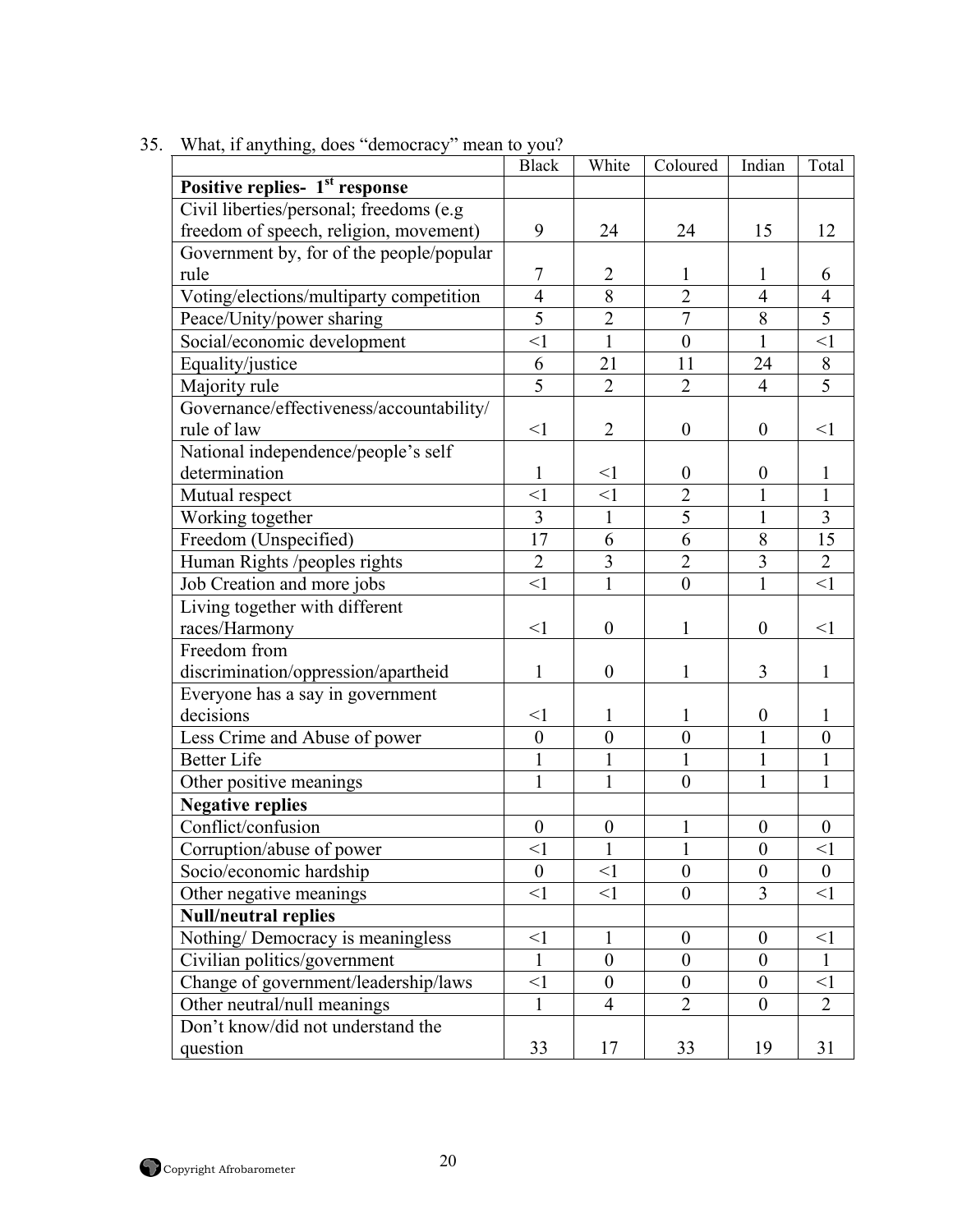|                                              | <b>Black</b>   | White            | Coloured         | Indian                  | Total            |
|----------------------------------------------|----------------|------------------|------------------|-------------------------|------------------|
| Positive replies- 2 <sup>nd</sup> response   |                |                  |                  |                         |                  |
| Civil liberties/personal; freedoms (e.g.     |                |                  |                  |                         |                  |
| freedom of speech, religion, movement)       | 5              | 9                | 10               | $\tau$                  | 6                |
| Government by, for of the people/popular     |                |                  |                  |                         |                  |
| rule                                         | $\overline{2}$ | $\mathbf{1}$     | 1                | $\boldsymbol{0}$        | $\overline{2}$   |
| Voting/elections/multiparty competition      | 3              | 6                | 3                | 4                       | 3                |
| Peace/Unity/power sharing                    | $\overline{4}$ | $\overline{4}$   | 6                | 5                       | $\overline{4}$   |
| Social/economic development                  | $\leq$ 1       | $\boldsymbol{0}$ | 1                | $\mathbf{1}$            | $\leq$ 1         |
| Equality/justice                             | $\overline{7}$ | 11               | 12               | 10                      | $8\,$            |
| Majority rule                                | $\overline{2}$ | $\leq$ 1         | $\mathbf{1}$     | $\boldsymbol{0}$        | $\overline{2}$   |
| Governance/effectiveness/accountability/rule |                |                  |                  |                         |                  |
| of law                                       | $<$ 1          | $<$ 1            | $\boldsymbol{0}$ | $\boldsymbol{0}$        | $\leq$ 1         |
| National independence/people's self          |                |                  |                  |                         |                  |
| determination                                | $\leq$ 1       | $\boldsymbol{0}$ | $\boldsymbol{0}$ | $\boldsymbol{0}$        | $<$ 1            |
| Mutual respect                               | $\mathbf{1}$   | $\mathbf{1}$     | $\overline{3}$   | 1                       | $\mathbf{1}$     |
| Working together                             | $\overline{2}$ | 1                | 6                | $\overline{\mathbf{3}}$ | $\overline{2}$   |
| Freedom (Unspecified)                        | $\overline{3}$ | $\overline{2}$   | $\mathbf{0}$     | $\mathbf{1}$            | $\overline{2}$   |
| Human Rights /peoples rights                 | $\mathbf{1}$   | $\mathbf{1}$     | $\mathbf{1}$     | $\mathbf{1}$            | $\mathbf{1}$     |
| Job Creation and more jobs                   | $\leq$ 1       | $\boldsymbol{0}$ | $\boldsymbol{0}$ | $\mathbf{1}$            | $\leq$ 1         |
| Living together with different               |                |                  |                  |                         |                  |
| races/Harmony                                | $\leq$ 1       | 1                | 1                | $\boldsymbol{0}$        | $<$ l            |
| Freedom from                                 |                |                  |                  |                         |                  |
| discrimination/oppression/apartheid          | $<$ 1          | 1                | 1                | $\boldsymbol{0}$        | $\mathbf{1}$     |
| Everyone has a say in government decisions   | $\leq$ 1       | $\overline{z}$   | $\overline{0}$   | $\overline{3}$          | $\leq$ 1         |
| Less Crime and Abuse of power                | $\leq$ 1       | $\leq$ 1         | $\mathbf{1}$     | $\mathbf{1}$            | $\leq$ 1         |
| <b>Better Life</b>                           | $\leq$ 1       | $\boldsymbol{0}$ | $\boldsymbol{0}$ | $\overline{\mathbf{3}}$ | $\leq$ 1         |
| Other positive meanings                      | $<$ 1          | $\mathbf{1}$     | $\boldsymbol{0}$ | $\mathbf{1}$            | $\mathbf{1}$     |
| <b>Negative replies</b>                      |                |                  |                  |                         |                  |
| Conflict/confusion                           | <1             | $\boldsymbol{0}$ | $\boldsymbol{0}$ | $\boldsymbol{0}$        | $\boldsymbol{0}$ |
| Corruption/abuse of power                    | $\leq$ 1       | $\overline{2}$   | $\boldsymbol{0}$ | $\overline{4}$          | $\mathbf{1}$     |
| Other negative meanings                      | $\leq$ 1       | $\mathbf{1}$     | $\boldsymbol{0}$ | $\mathbf{1}$            | $<$ l            |
| <b>Null/neutral replies</b>                  |                |                  |                  |                         |                  |
| Civilian politics/government                 | $\mathbf{1}$   | $\boldsymbol{0}$ | $\boldsymbol{0}$ | $\boldsymbol{0}$        | $\mathbf{1}$     |
| Change of government/leadership/laws         | $\leq$ 1       | $\boldsymbol{0}$ | $\boldsymbol{0}$ | $\boldsymbol{0}$        | $<$ l            |
| Other neutral/null meanings                  | 1              | $\overline{3}$   | $\overline{2}$   | 3                       | 1                |
| No further reply                             | 32             | 36               | 20               | 30                      | 31               |
| Don't know/did not understand the question   | 33             | 17               | 32               | 19                      | 31               |

35. What, if anything, does "democracy" mean to you?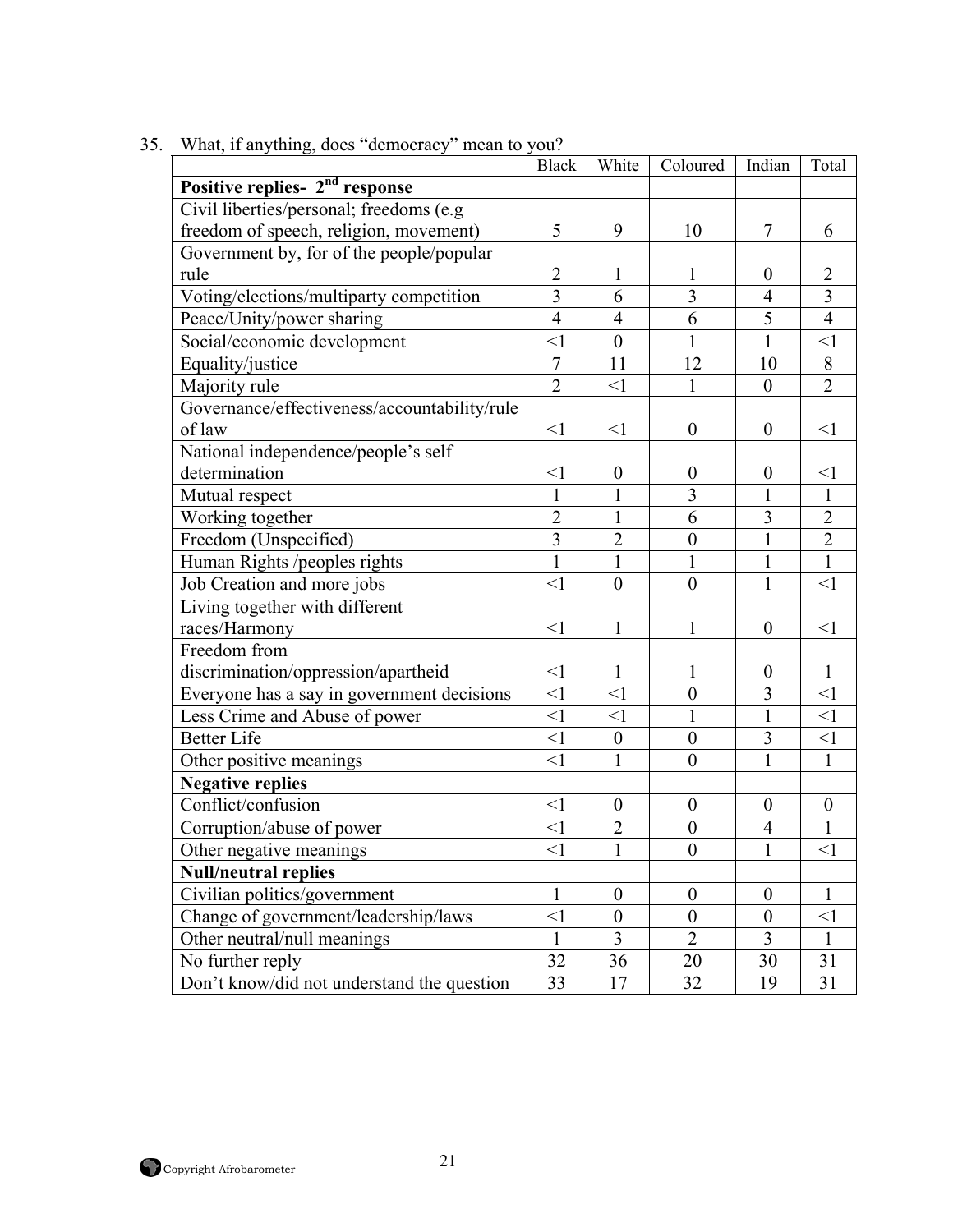|                                              | <b>Black</b>     | White            | Coloured   Indian       |                  | Total            |
|----------------------------------------------|------------------|------------------|-------------------------|------------------|------------------|
| Positive replies- 3 <sup>rd</sup> response   |                  |                  |                         |                  |                  |
| Civil liberties/personal; freedoms (e.g      |                  |                  |                         |                  |                  |
| freedom of speech, religion, movement)       | $\mathbf{1}$     | 3                | 5                       | $\mathbf{1}$     | $\overline{2}$   |
| Government by, for of the people/popular     |                  |                  |                         |                  |                  |
| rule                                         | 1                | $<$ 1            | 1                       | $\boldsymbol{0}$ | L                |
| Voting/elections/multiparty competition      | $\overline{2}$   | $\overline{3}$   | $\overline{\mathbf{3}}$ | $\overline{4}$   | $\overline{2}$   |
| Peace/Unity/power sharing                    | $\overline{2}$   | $\overline{3}$   | $\overline{5}$          | $\overline{3}$   | $\overline{2}$   |
| Social/economic development                  | $\leq$ 1         | $\leq$ 1         | $\boldsymbol{0}$        | $\boldsymbol{0}$ | $<$ l            |
| Equality/justice                             | $\mathfrak{Z}$   | 5                | $\overline{3}$          | $\overline{4}$   | $\overline{4}$   |
| Majority rule                                | $\overline{2}$   | $\theta$         | $\overline{2}$          | $\mathbf{1}$     | $\overline{2}$   |
| Governance/effectiveness/accountability/rule |                  |                  |                         |                  |                  |
| of law                                       | $\boldsymbol{0}$ | 1                | 1                       | 1                | $\leq$ 1         |
| National independence/people's self          |                  |                  |                         |                  |                  |
| determination                                | $\leq$ 1         | 1                | $\boldsymbol{0}$        | $\boldsymbol{0}$ | $\leq$ 1         |
| Mutual respect                               | 1                | 1                | $\overline{4}$          | 4                | $\mathbf{1}$     |
| Working together                             | $\overline{2}$   | 3                | 4                       | $\overline{4}$   | $\overline{2}$   |
| Freedom (Unspecified)                        | $\mathbf{1}$     | $\mathbf{1}$     | $\boldsymbol{0}$        | $\mathbf{1}$     | $\mathbf{1}$     |
| Human Rights /peoples rights                 | $\leq$ 1         | $\leq$ 1         | $\mathbf{1}$            | 3                | $\mathbf{1}$     |
| Job Creation and more jobs                   | $\leq$ 1         | $\boldsymbol{0}$ | $\mathbf{1}$            | 3                | $\leq$ 1         |
| Living together with different               |                  |                  |                         |                  |                  |
| races/Harmony                                | $<$ 1            | $\boldsymbol{0}$ | 1                       | $\boldsymbol{0}$ | $<$ l            |
| Freedom from                                 |                  |                  |                         |                  |                  |
| discrimination/oppression/apartheid          | $\leq$ 1         | $\boldsymbol{0}$ | $\boldsymbol{0}$        | $\boldsymbol{0}$ | $\overline{0}$   |
| Everyone has a say in government decisions   | $\leq$ 1         | 1                | $\overline{2}$          | $\boldsymbol{0}$ | $\leq$ 1         |
| Less Crime and Abuse of power                | $\leq$ 1         | $\overline{2}$   | $\mathbf{1}$            | 1                | $\mathbf{1}$     |
| <b>Better Life</b>                           | $\leq$ 1         | $\overline{0}$   | $\mathbf{0}$            | $\boldsymbol{0}$ | $\boldsymbol{0}$ |
| Other positive meanings                      | $\leq$ 1         | $\leq$ 1         | $\overline{2}$          | $\mathbf{1}$     | $\leq$ 1         |
| <b>Negative replies</b>                      |                  |                  |                         |                  |                  |
| Conflict/confusion                           | $\leq$ 1         | $\leq$ 1         | $\leq$ 1                | $\leq$ 1         | $\leq$ 1         |
| Corruption/abuse of power                    | $\leq$ 1         | $\mathbf{1}$     | $\mathbf{1}$            | $\overline{4}$   | $\leq$ 1         |
| Socio/economic hardship                      | $\boldsymbol{0}$ | $\leq$ 1         | $\boldsymbol{0}$        | $\boldsymbol{0}$ | $\boldsymbol{0}$ |
| Other negative meanings                      | $<$ 1            | 1                | 1                       | 1                | $\leq$ 1         |
| <b>Null/neutral replies</b>                  |                  |                  |                         |                  |                  |
| Nothing/Democracy is meaningless             | $\leq$ 1         | $\boldsymbol{0}$ | $\boldsymbol{0}$        | $\boldsymbol{0}$ | $\overline{0}$   |
| Civilian politics/government                 | $<$ 1            | $\Omega$         |                         | $\overline{0}$   | $\leq$ 1         |
| Change of government/leadership/laws         | $<$ 1            | $\theta$         |                         | $\boldsymbol{0}$ | $<$ 1            |
| Other neutral/null meanings                  | 1                | 3                |                         | $\boldsymbol{0}$ | 1                |
| No further reply                             | 48               | 52               | 30                      | 45               | 47               |
| Don't know/did not understand the question   | 33               | 17               | 32                      | 18               | 31               |
|                                              |                  |                  |                         |                  |                  |

35. What, if anything, does "democracy" mean to you?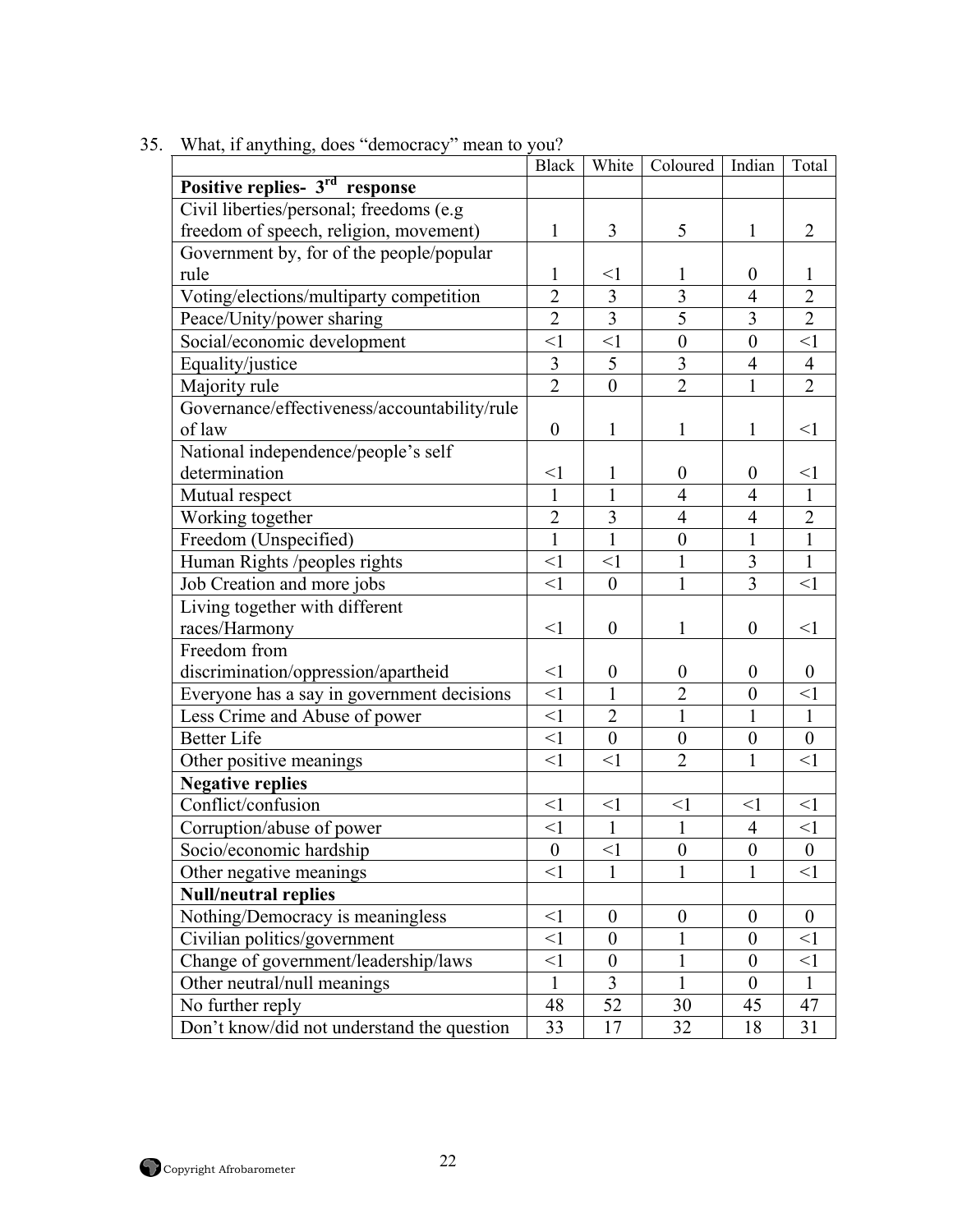36a. There are many ways to govern a country. Would you disapprove or approve the following alternative: only one political party is allowed to stand for election and hold office?

|                            | <b>Black</b> | White | Coloured | Indian | Total |
|----------------------------|--------------|-------|----------|--------|-------|
| <b>Strongly Disapprove</b> | 35           | 63    | 48       |        | 39    |
| Disapprove                 | 20           | 25    | 28       | 32     |       |
| Neither Approve Nor        |              |       |          |        |       |
| Disapprove                 | 12           |       |          |        | 10    |
| Approve                    | 16           |       |          |        |       |
| <b>Strongly Approve</b>    |              |       |          |        |       |
| Don't know                 |              |       |          |        |       |

36b. There are many ways to govern a country. Would you disapprove or approve of the following alternative: the army comes in to govern the country?

| --- 0                      |              | $ -$  |          |        |       |  |
|----------------------------|--------------|-------|----------|--------|-------|--|
|                            | <b>Black</b> | White | Coloured | Indian | Total |  |
| <b>Strongly Disapprove</b> | 40           |       | 54       | 37     | 43    |  |
| Disapprove                 | 20           | 26    | 27       | 32     |       |  |
| Neither Approve Nor        |              |       |          |        |       |  |
| Disapprove                 |              |       |          | 10     |       |  |
| Approve                    |              |       |          |        |       |  |
| <b>Strongly Approve</b>    |              |       |          |        |       |  |
| Don't know                 |              |       |          |        |       |  |

36c. There are many ways to govern a country. Would you disapprove or approve of the following alternative: elections and the National Assembly are abolished so that the President can decide everything?

|                            | <b>Black</b> | White | Coloured | Indian | Total |
|----------------------------|--------------|-------|----------|--------|-------|
| <b>Strongly Disapprove</b> | 31           | 61    | 45       | 38     | 35    |
| Disapprove                 | 20           | 22    | 32       | 27     | 22    |
| Neither Approve Nor        |              |       |          |        |       |
| Disapprove                 |              | 10    |          | 14     |       |
| Approve                    | 18           |       | 10       |        | 16    |
| <b>Strongly Approve</b>    |              |       |          |        |       |
| Don't know                 |              |       |          |        |       |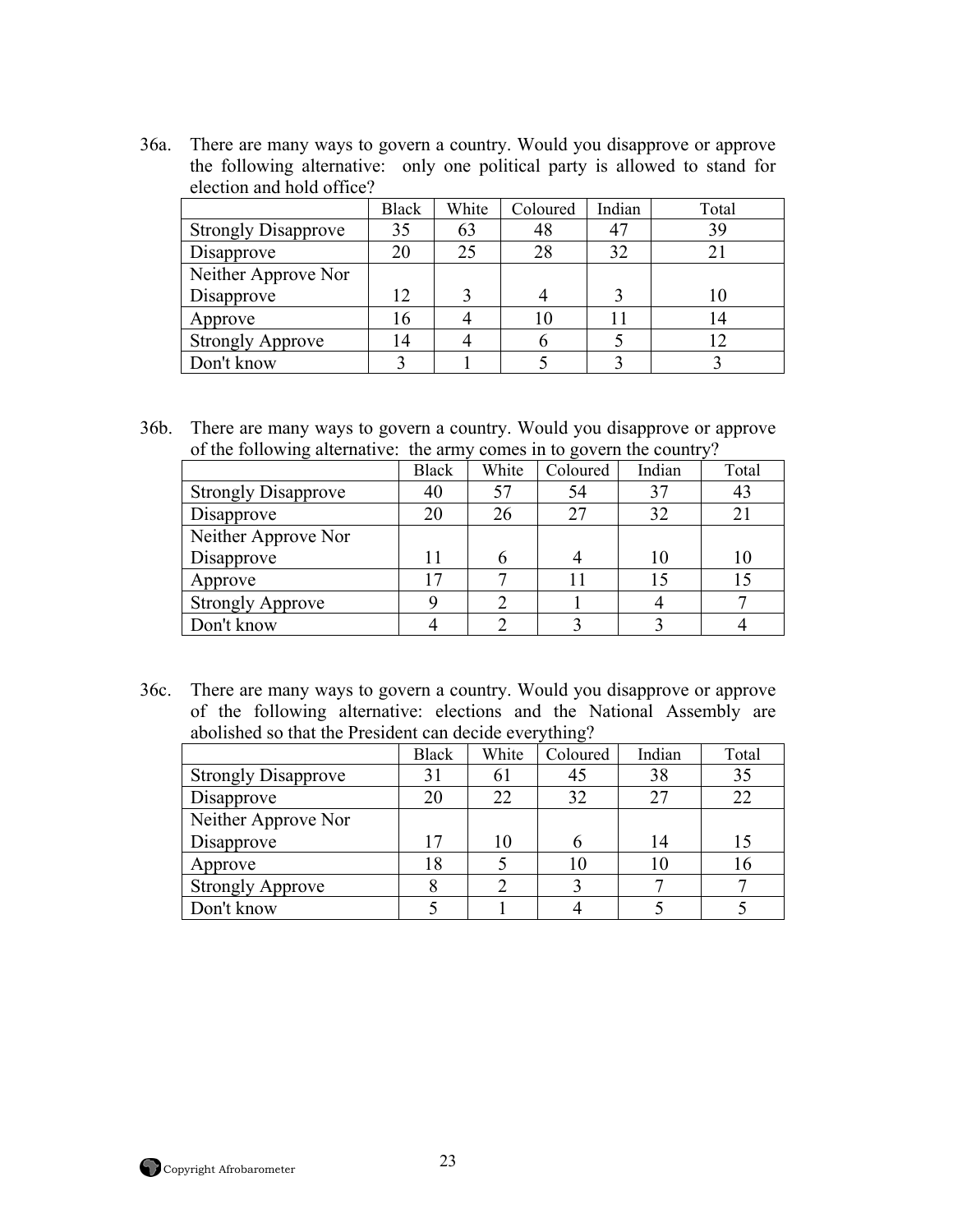36d. There are many ways to govern a country. Would you disapprove or approve of the following alternative: the country returns to the old system we had under apartheid?

|                            | <b>Black</b> | White | Coloured | Indian | Total |
|----------------------------|--------------|-------|----------|--------|-------|
| <b>Strongly Disapprove</b> | 55           |       | 4 I      | 39     | 51    |
| Disapprove                 | 15           | 30    | 38       | 18     | 19    |
| Neither Approve Nor        |              |       |          |        |       |
| Disapprove                 | 10           | 21    |          |        |       |
| Approve                    | 11           | 12    |          | 16     |       |
| <b>Strongly Approve</b>    |              |       |          | 10     |       |
| Don't know                 |              |       |          |        |       |

37. Which of the following statements is closest to your view? Choose Statement A, Statement B, or Statement C

|                             | <b>Black</b> | White | Coloured | Indian | Total |
|-----------------------------|--------------|-------|----------|--------|-------|
| A. Democracy is preferable  |              |       |          |        |       |
| to any kind of government.  | 72           | 73    | 66       | 56     | 71    |
| B. In some circumstances, a |              |       |          |        |       |
| non-democratic government   |              |       |          |        |       |
| can be preferable.          | 14           | 15    | 9        | 17     | 13    |
| C. For someone like me, it  |              |       |          |        |       |
| doesn't matter what kind of |              |       |          |        |       |
| government we have.         | 15           |       | 25       | 27     |       |

38. Which of these statements is closest to your own opinion? Choose Statement A or Statement B.

|                            | <b>Black</b>  | White         | Coloured | Indian | Total |
|----------------------------|---------------|---------------|----------|--------|-------|
| A. We should choose our    |               |               |          |        |       |
| leaders in this country    |               |               |          |        |       |
| through regular, open and  |               |               |          |        |       |
| honest elections.          | 78            | 84            | 87       | 80     | 79    |
| B. Since elections         |               |               |          |        |       |
| sometimes produce bad      |               |               |          |        |       |
| results we should adopt    |               |               |          |        |       |
| other methods for choosing |               |               |          |        |       |
| country's leaders.         | 19            | 13            | 12       | 18     | 18    |
| Neither                    | $\mathcal{D}$ | $\mathcal{D}$ |          |        |       |
| Don't know                 | ി             |               |          |        | ာ     |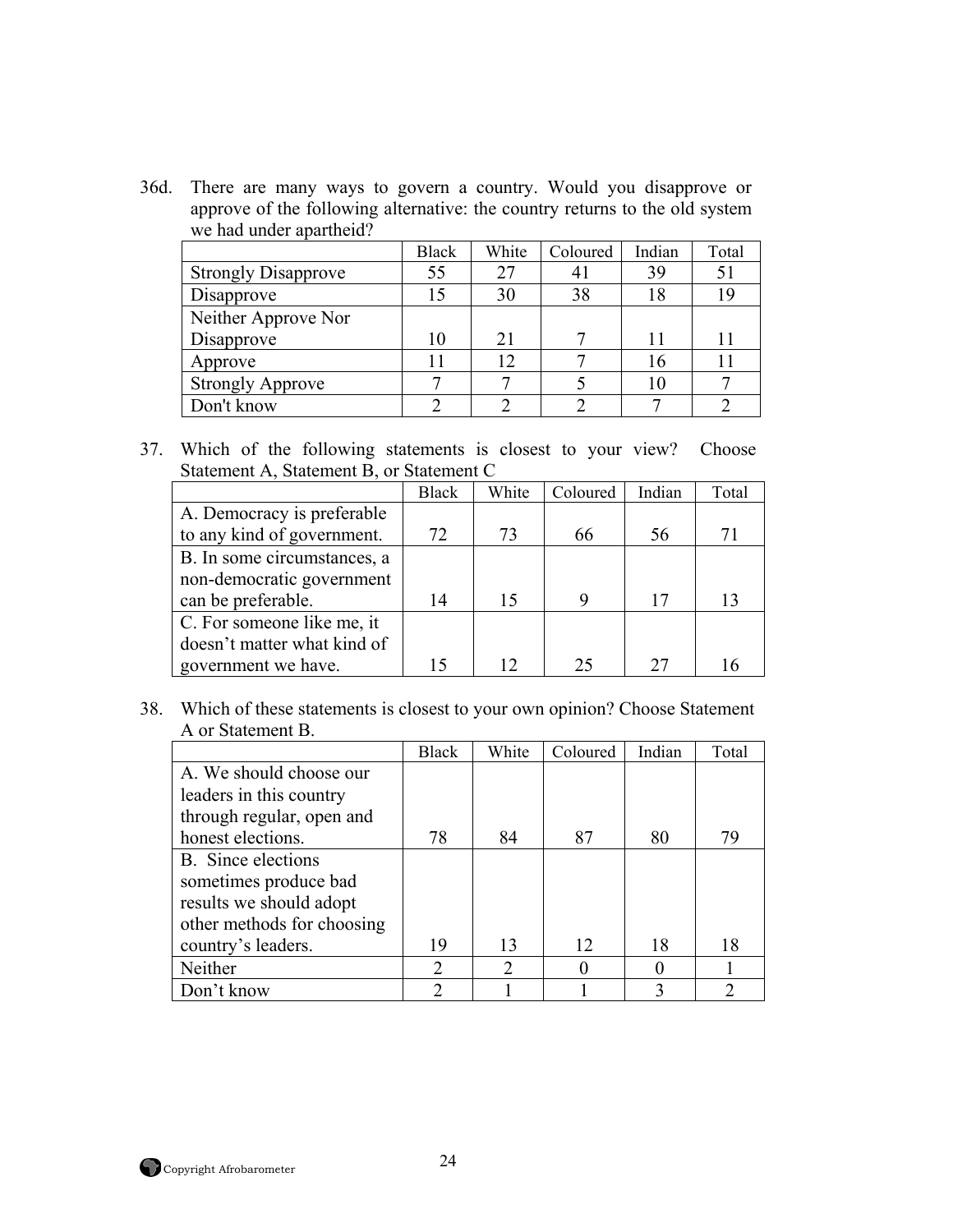|                              | <b>Black</b>  | White | Coloured | Indian | Total         |
|------------------------------|---------------|-------|----------|--------|---------------|
| A. Political parties create  |               |       |          |        |               |
| division and confusion it is |               |       |          |        |               |
| therefore unnecessary to     |               |       |          |        |               |
| have many political parties  |               |       |          |        |               |
| in South Africa.             | 41            | 31    | 23       | 22     | 38            |
| B. Many political parties    |               |       |          |        |               |
| are needed to make sure      |               |       |          |        |               |
| that South Africans have     |               |       |          |        |               |
| real choices in who governs  |               |       |          |        |               |
| them.                        | 55            | 65    | 71       | 72     | 58            |
| Neither                      |               | 4     |          |        | 3             |
| Don't know                   | $\mathcal{D}$ | $<$ 1 |          |        | $\mathcal{D}$ |

39. Which of these statements is closest to your own opinion? Choose Statement A or Statement B.

40. Which of these statements is closest to your own opinion? Choose Statement A or Statement B.

|                               | <b>Black</b> | White | Coloured | Indian | Total |
|-------------------------------|--------------|-------|----------|--------|-------|
| A. The Members of the         |              |       |          |        |       |
| National Assembly             |              |       |          |        |       |
| represent the people          |              |       |          |        |       |
| therefore they should make    |              |       |          |        |       |
| laws for this country even if |              |       |          |        |       |
| the President does not        |              |       |          |        |       |
| agree.                        | 54           | 80    | 67       | 64     | 58    |
| <b>B.</b> Since the President |              |       |          |        |       |
| represents all of us he       |              |       |          |        |       |
| should pass laws without      |              |       |          |        |       |
| worrying about what the       |              |       |          |        |       |
| National Assembly thinks.     | 35           | 11    | 20       | 16     | 30    |
| Neither                       | 7            | 8     | 4        | 16     |       |
| Don't know                    | 5            | っ     | 10       |        | 5     |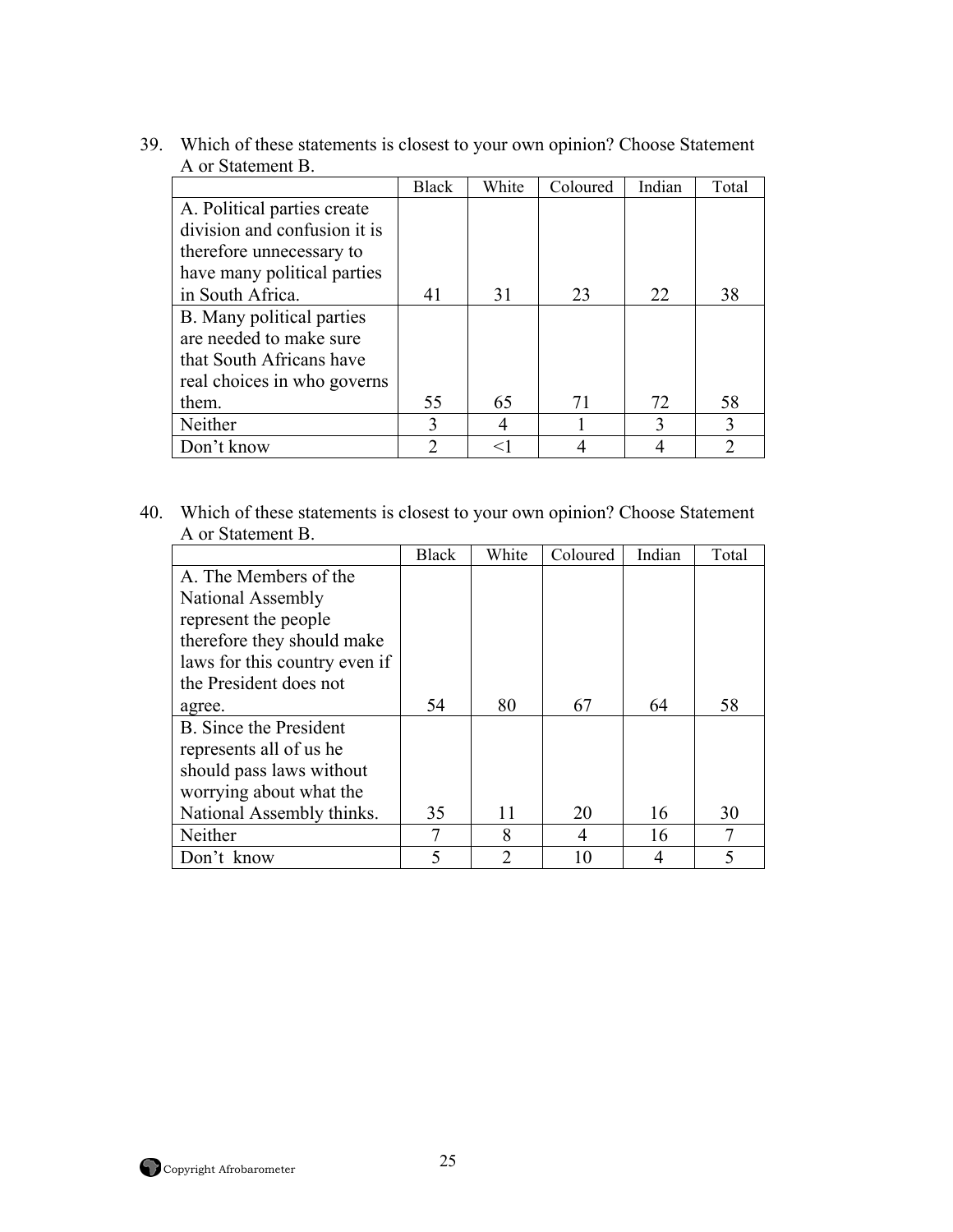|                              | <b>Black</b> | White | Coloured | Indian | Total |
|------------------------------|--------------|-------|----------|--------|-------|
| A. Since The President       | 42           | 12    | 25       | 22     | 37    |
| was elected by everyone to   |              |       |          |        |       |
| lead the country, he should  |              |       |          |        |       |
| not be bound by laws or      |              |       |          |        |       |
| court decisions that he      |              |       |          |        |       |
| thinks are wrong.            |              |       |          |        |       |
| <b>B.</b> The President must |              |       |          |        |       |
| always obey the laws and     |              |       |          |        |       |
| the courts even if he thinks | 51           | 84    | 68       | 68     | 56    |
| they are wrong.              |              |       |          |        |       |
| Neither                      |              | 3     |          |        | 4     |
| Don't know                   |              |       |          |        |       |

41. Which of these statements is closest to your own opinion? Choose statement A or statement B

42. Which of these statements is closest to your own opinion? Choose statement A or statement B.

|                             | <b>Black</b>                | White | Coloured | Indian | Total |
|-----------------------------|-----------------------------|-------|----------|--------|-------|
| A. Our present system of    |                             |       |          |        |       |
| elected government should   |                             |       |          |        |       |
| be given more time to deal  |                             |       |          |        |       |
| with inherited problems.    | 61                          | 44    | 60       | 43     | 59    |
| B. If our present system    |                             |       |          |        |       |
| cannot produce results soon |                             |       |          |        |       |
| we should try another form  |                             |       |          |        |       |
| of government soon.         | 34                          | 45    | 31       | 48     | 35    |
| Neither                     | 3                           | 9     |          |        |       |
| Don't know                  | $\mathcal{D}_{\mathcal{A}}$ | っ     |          |        |       |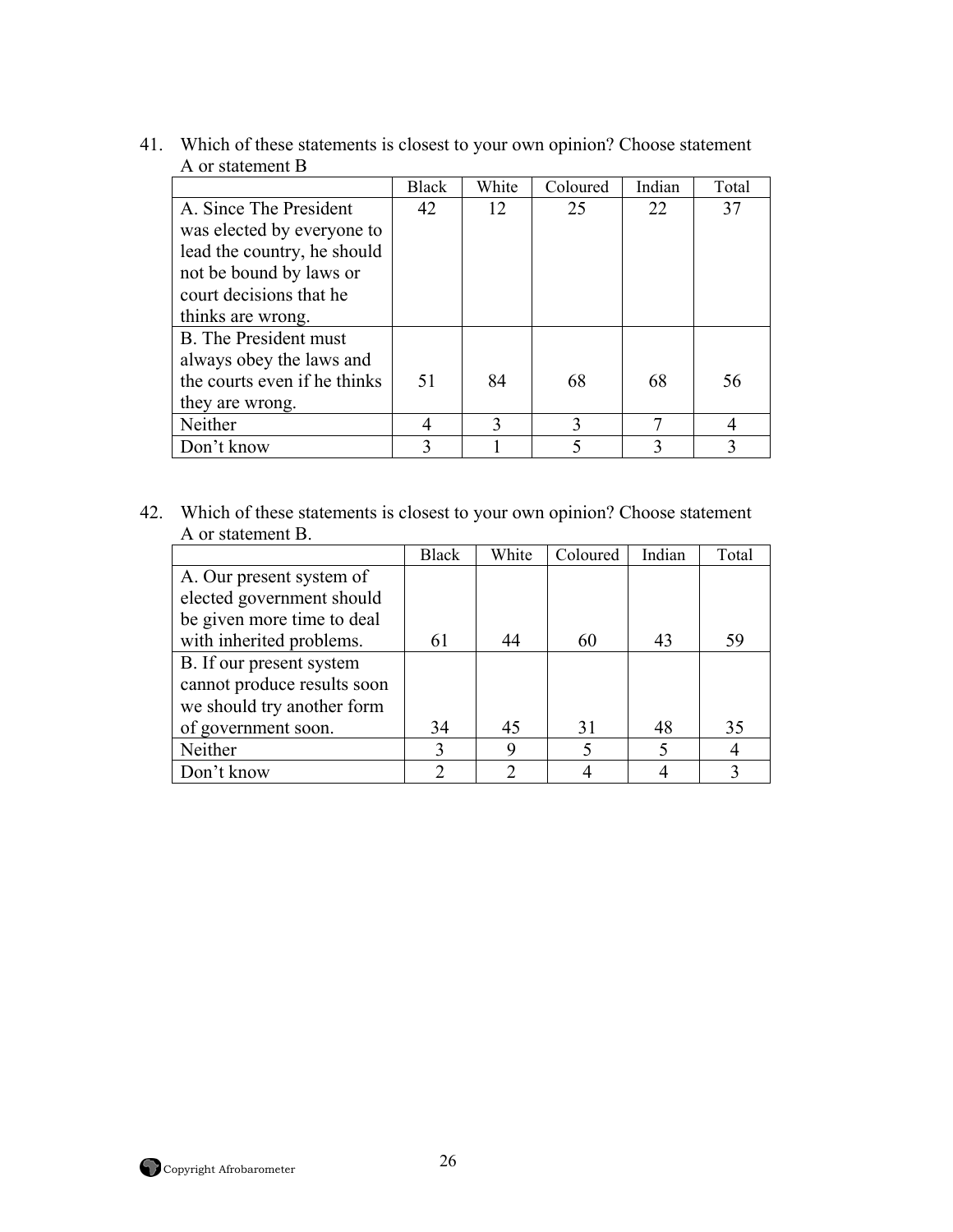42a. We are now going to discuss how you rate different forms of government. I would like you to give marks out of 10. The best form of governing a country gets a 10. What grade would you give to: the way the country was governed under apartheid?

|                | ັ              |                |          |        |                |
|----------------|----------------|----------------|----------|--------|----------------|
|                | <b>Black</b>   | White          | Coloured | Indian | Total          |
| $\Omega$       | 38             | 6              | 35       | 16     | 34             |
|                | 15             | 3              |          | 8      | 13             |
| $\overline{2}$ | 11             | ς              | 6        | 6      | 9              |
| 3              |                |                |          |        |                |
| 4              | $\varsigma$    | 6              |          | 8      |                |
| 5              | 7              | 23             | 20       | 21     | 10             |
| 6              | 3              | 12             |          |        |                |
| ┑              | $\overline{2}$ | 11             | 3        |        | 3              |
| 8              | 3              | 16             | 9        | 8      |                |
| 9              |                | 5              |          |        | $\overline{2}$ |
| 10             | 5              | h              |          |        |                |
| Don't know     |                | $\mathfrak{D}$ | 3        |        |                |

42b. We are now going to discuss how you rate different forms of government. I would like you to give marks out of 10. The best form of governing a country gets a 10. What grade would you give to: Our current system of government with regular elections where everyone can vote and there are at least two political parties?

|                | <b>Black</b>   | White  | Coloured       | Indian | Total |
|----------------|----------------|--------|----------------|--------|-------|
| $\left($       |                | 4      | 4              |        |       |
|                |                |        |                |        |       |
| $\overline{2}$ | 2              | 6      | 3              | 3      | ി     |
| 3              | $\overline{2}$ | 5      |                | 3      | ◠     |
| 4              | 3              | 10     | 6              | 8      |       |
| 5              | 12             | 21     | 15             | 24     | 13    |
| 6              | 8              | 13     | 10             | 11     | ∩     |
| ┑              | 11             | 16     | 10             | 12     | 11    |
| 8              | 16             | 13     | 19             | 12     | 16    |
| 9              | 8              | 4      | 6              | ┑      |       |
| 10             | 30             | 8      | 25             | 14     | 27    |
| Don't know     | 3              | $\lt'$ | $\overline{2}$ |        | ◠     |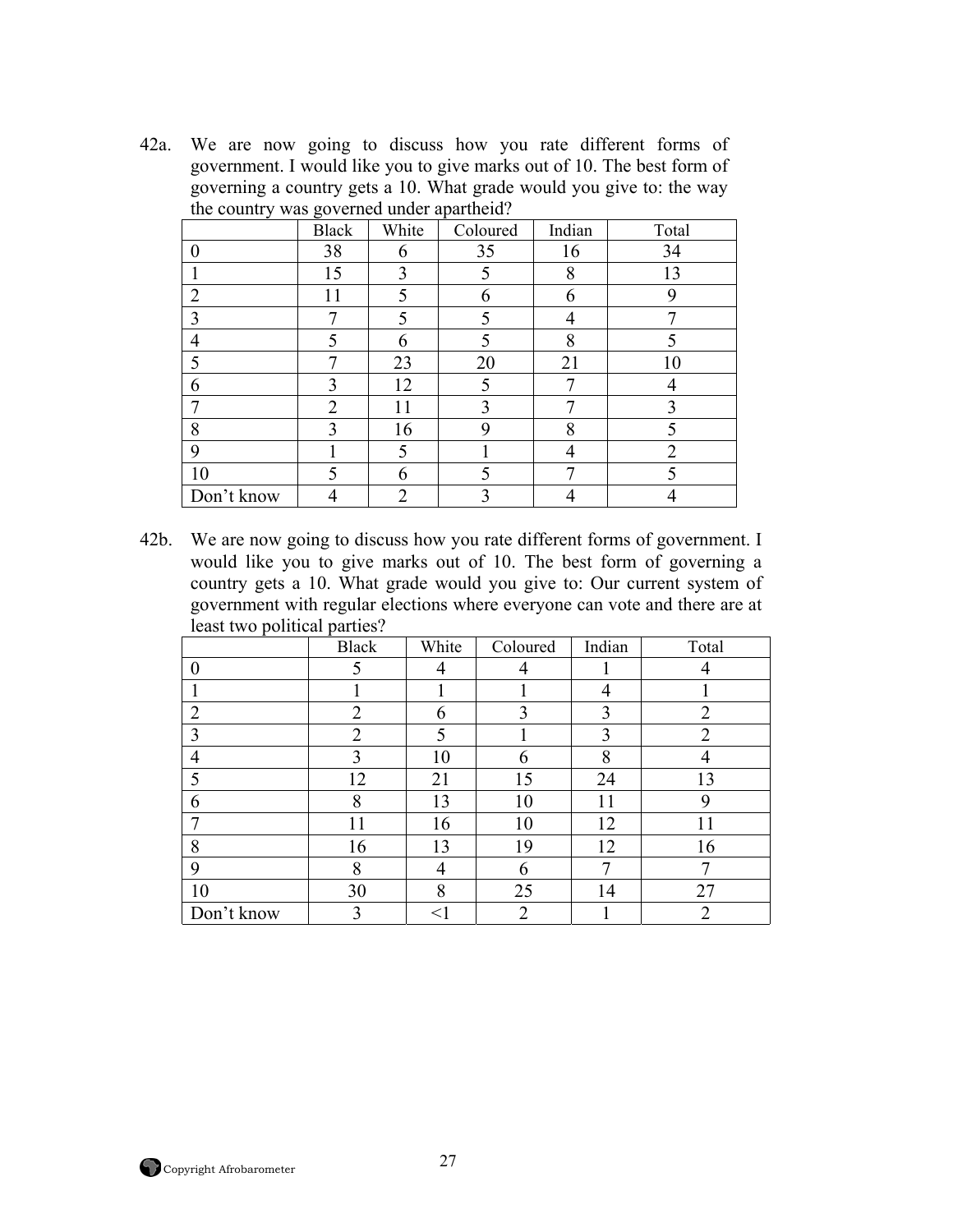42c. We are now going to discuss how you rate different forms of government. I would like you to give marks out of 10. The best form of governing a country gets a 10. What grade would you give to: The political system of this country as you expect it to be in 10 years time?

|                | <b>Black</b>   | White | Coloured | Indian | Total          |
|----------------|----------------|-------|----------|--------|----------------|
| 0              | 3              | 8     | 10       |        |                |
|                |                |       | 3        | ┑      | ∍              |
| $\overline{2}$ |                | ⇁     |          | 3      | $\overline{2}$ |
| 3              | $\overline{2}$ |       | 2        |        | 3              |
| $\overline{4}$ | $\overline{2}$ | 13    | 2        | 8      |                |
| 5              | 10             | 17    | 9        | 23     |                |
| 6              | 7              |       | 6        | 3      | 6              |
| 7              | 8              | 8     |          | 15     | 8              |
| 8              | 12             | 11    | 12       | 8      | 12             |
| 9              | 10             | 3     |          |        | 8              |
| 10             | 40             |       | 41       | 19     | 37             |
| Don't know     |                |       |          | າ      |                |

42d. If a non-elected leader could impose law and order, and deliver houses and jobs: How willing or unwilling would you be to give up regular elections and live under such a government?

|                | <b>Black</b> | White | Coloured | Indian | Total |
|----------------|--------------|-------|----------|--------|-------|
| Very willing   | 38           | 14    |          | 20     | 33    |
| Willing        | 25           | 25    | 19       |        | 25    |
| Unwilling      | 14           | 27    | 26       | 18     | 16    |
| Very unwilling | 20           | 26    | 32       | 20     | 22    |
| Don't know     |              |       |          |        |       |

43a. Now let us speak about the political system in this country Can you tell me the name of: your Member of Parliament?

| Can you ten me the name of your member of Parhament? |              |       |          |        |       |  |
|------------------------------------------------------|--------------|-------|----------|--------|-------|--|
|                                                      | <b>Black</b> | White | Coloured | Indian | Total |  |
| Don't Know                                           |              |       |          | эb     |       |  |
| Know But Can't Remember                              |              |       |          |        |       |  |
| <b>Incorrect Guess</b>                               | າາ           |       | 20       |        | 28    |  |
| <b>Correct Name</b>                                  | 25           |       |          |        | つつ    |  |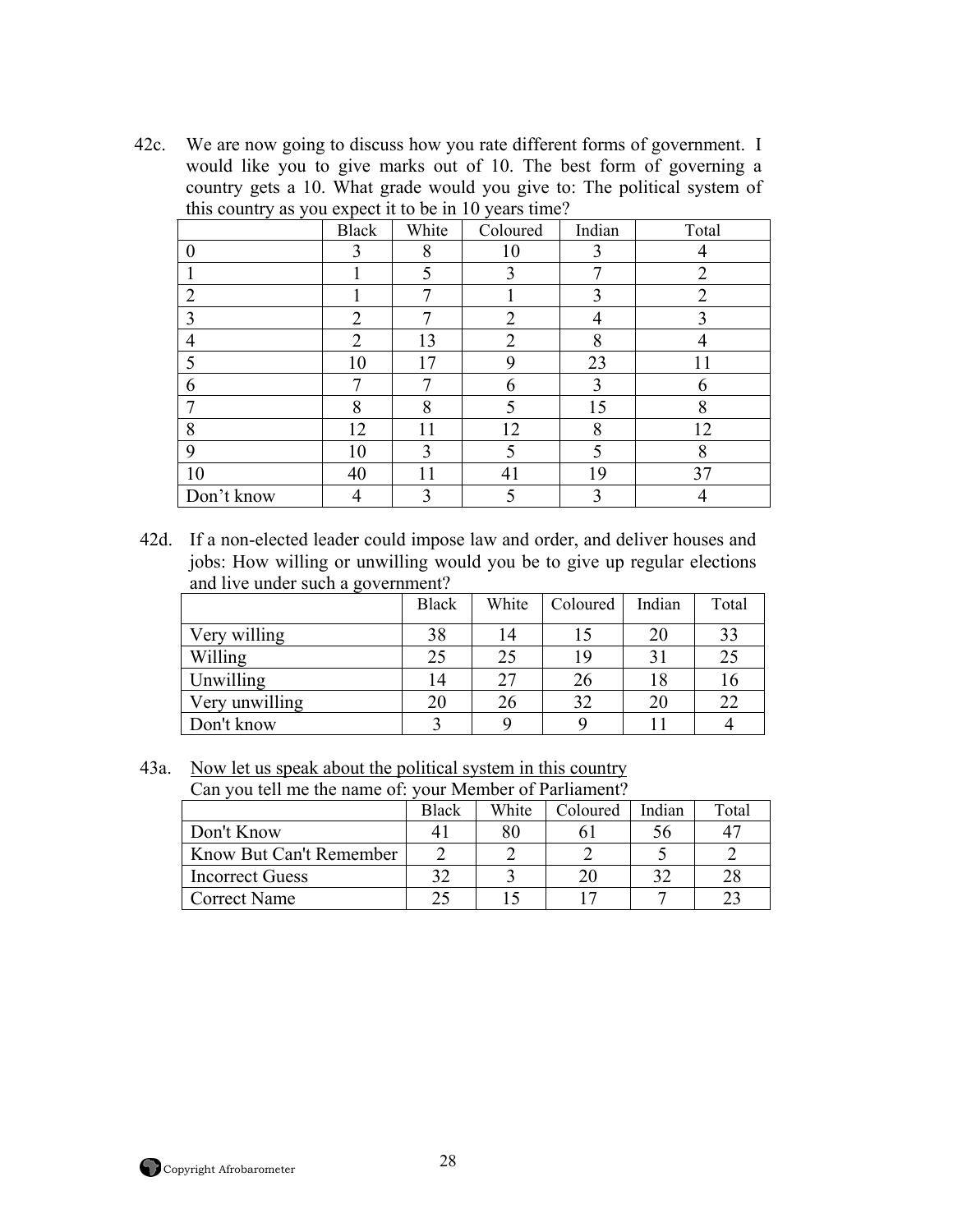|                         | <b>Black</b> | White | Coloured | Indian | $_{\text{Total}}$ |
|-------------------------|--------------|-------|----------|--------|-------------------|
| Don't Know              |              |       |          |        |                   |
| Know But Can't Remember |              |       |          |        |                   |
| <b>Incorrect Guess</b>  |              |       |          |        |                   |
| <b>Correct Name</b>     |              |       |          |        |                   |

43b. Can you tell me the name of: your Local Government Councilor?

43c. Can you tell me the name of: the Deputy President?

|                         | <b>Black</b> | White | Coloured | Indian | Total |
|-------------------------|--------------|-------|----------|--------|-------|
| Don't Know              |              |       |          |        |       |
| Know But Can't Remember |              |       |          |        |       |
| <b>Incorrect Guess</b>  |              |       |          |        |       |
| Correct Name            |              |       |          |        |       |

44a. Do you happen to know: Which Political Party has the most seats in Parliament?

|                         | <b>Black</b> | White | Coloured | Indian | Total |
|-------------------------|--------------|-------|----------|--------|-------|
| Don't know              |              |       |          |        |       |
| Know but can't remember |              |       |          |        |       |
| Incorrect guess         |              |       |          |        |       |
| Correct name            |              |       |          |        | 91    |

44b. Do you happen to know: how many times someone can be elected President?

|                         | <b>Black</b> | White | Coloured | Indian | Total |
|-------------------------|--------------|-------|----------|--------|-------|
| Don't know              | 30           |       |          |        | 28    |
| Know but can't remember |              |       |          |        |       |
| Incorrect guess         |              | ۱ç    |          |        |       |
| Correct                 |              | bb    |          |        | 40    |

44c. Do you happen to know: whose responsibility it is to determine whether or not a law is constitutional?

|                      | <b>Black</b> | White | Coloured | Indian | Total |
|----------------------|--------------|-------|----------|--------|-------|
| Don't know           | 54           | 32    | 52       |        |       |
| Know but can't       |              |       |          |        |       |
| remember             |              |       |          |        |       |
| Incorrect guess      | 29           |       | 26       |        |       |
| $Correct =$ Courts / |              |       |          |        |       |
| Constitutional court | 16           | 54    | 22       |        |       |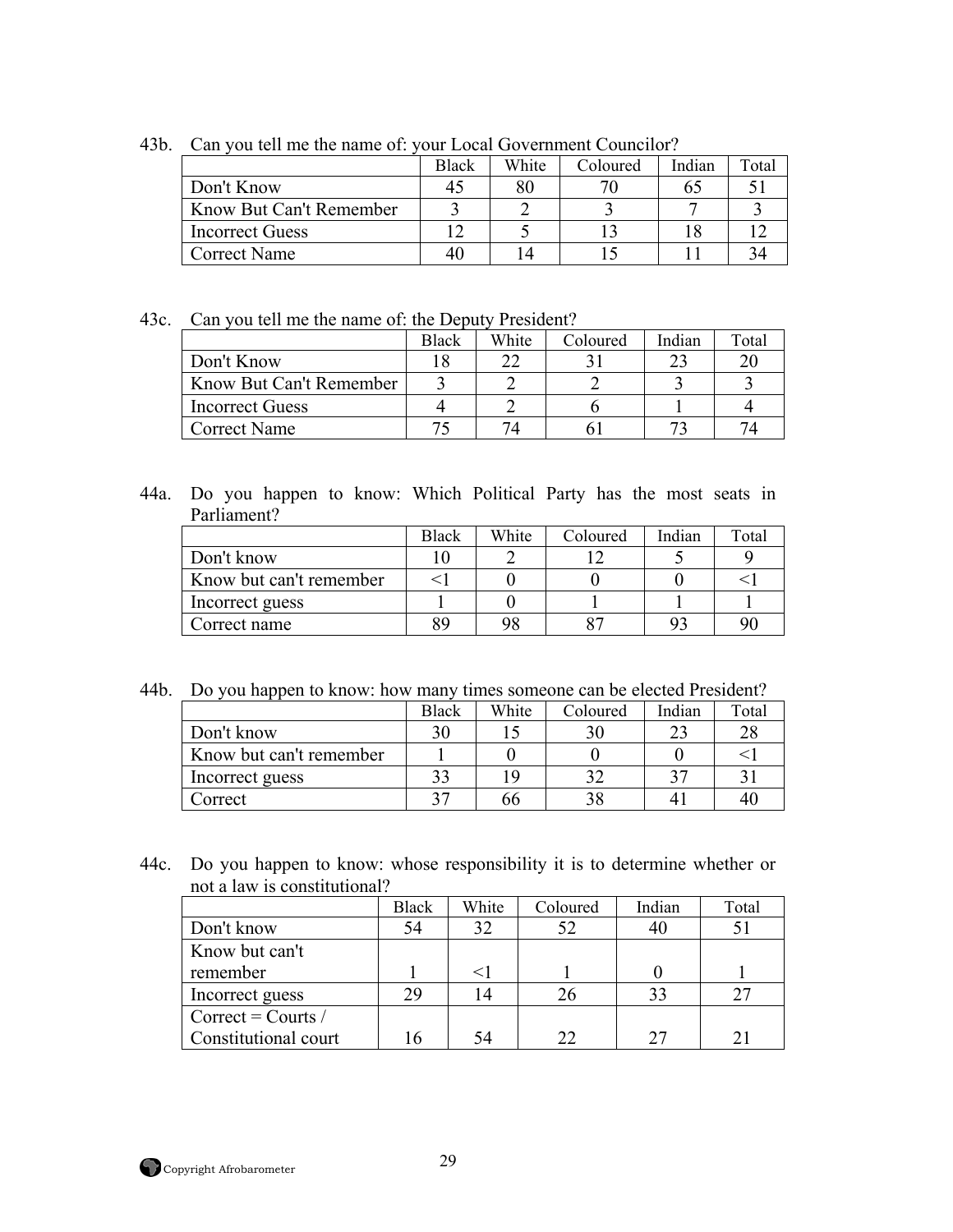45. On the whole, how would you rate the freeness and fairness of the last national election, held in 2004?

|                            | <b>Black</b> | White | Coloured | Indian | Total |
|----------------------------|--------------|-------|----------|--------|-------|
| Completely free and fair   | 62           |       | 39       | 36     | 55    |
| Free and fair, but with    |              |       |          |        |       |
| minor problems             | 25           | 49    | 32       | 39     | 28    |
| Free and fair, with major  |              |       |          |        |       |
| problems                   |              | 16    | 12       |        |       |
| Not free and fair          |              |       |          |        |       |
| Do not understand question |              |       |          |        |       |
| Don't know                 |              |       |          |        |       |

46. In your opinion, how much of a democracy is South Africa today?

|                            | <b>Black</b> | White | Coloured | Indian | Total |
|----------------------------|--------------|-------|----------|--------|-------|
| Not a democracy            |              |       |          |        |       |
| A democracy, with major    |              |       |          |        |       |
| problems                   | 16           | 38    | 33       | 34     | 20    |
| A democracy, but with      |              |       |          |        |       |
| minor problems             | 36           | 46    | 33       | 37     | 36    |
| A full democracy           | 36           |       | 17       | 12     | 31    |
| Do not understand question |              |       |          |        |       |
| /do not understand what    |              |       |          |        |       |
| "democracy" is             |              | $<$ 1 |          | 10     |       |
| Don't know                 |              |       |          |        |       |

47. Overall, how satisfied are you with the way democracy works in South Africa?

|                       | <b>Black</b> | White | Coloured    | Indian | Total |
|-----------------------|--------------|-------|-------------|--------|-------|
| South Africa is not a |              |       |             |        |       |
| democracy             |              |       |             |        |       |
| Not at all satisfied  |              | 20    | 16          | 21     |       |
| Not very satisfied    | 16           | 30    | 18          | 29     | 18    |
| Fairly satisfied      | 36           | 42    | $3^{\circ}$ | 31     | 36    |
| Very satisfied        | 35           |       | 24          |        |       |
| Don't know            |              |       |             |        |       |

48. In your opinion, how likely is it that South Africa will remain a democratic country?

|                       | <b>Black</b> | White | Coloured | Indian | Total |
|-----------------------|--------------|-------|----------|--------|-------|
| South Africa is not a |              |       |          |        |       |
| democracy             |              |       |          |        |       |
| Not at all likely     |              |       |          |        |       |
| Not very likely       |              | 25    |          |        |       |
| Likely                | 35           | 43    | 36       |        | 36    |
| Very likely           | 38           | 20    | 33       |        | 36    |
| Don't know            |              |       | 1 G      | 19     |       |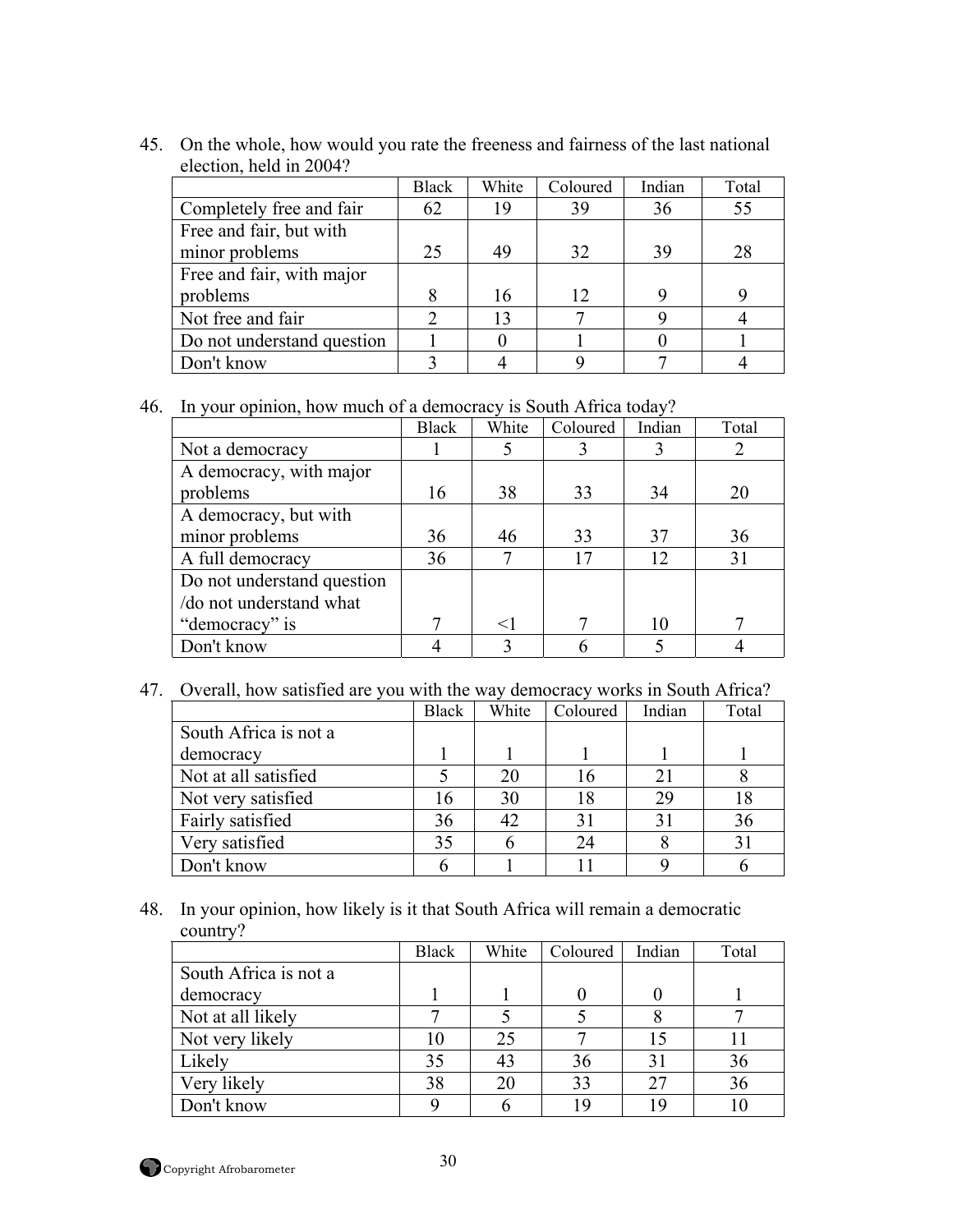|                            | <b>Black</b> | White | Coloured | Indian | Total |
|----------------------------|--------------|-------|----------|--------|-------|
| A. It is important to obey |              |       |          |        |       |
| the government in power no |              |       |          |        |       |
| matter who you voted for.  | 81           | 89    | 88       | 91     | 83    |
| B. It is not necessary to  |              |       |          |        |       |
| obey the laws of a         |              |       |          |        |       |
| government that I did not  |              |       |          |        |       |
| vote for.                  | 16           | 8     | 9        |        | 14    |
| Neither                    | っ            |       |          |        |       |
| Don't know                 |              |       |          |        |       |

50. Statement A or Statement B. Which of the following statements is closest to your view? Choose

|                                | Black | White | Coloured | Indian | Total                       |
|--------------------------------|-------|-------|----------|--------|-----------------------------|
| A. It is better to find lawful |       |       |          |        |                             |
| solutions to problems even     |       |       |          |        |                             |
| if takes longer.               | 71    | 90    | 82       | 83     | 74                          |
| B. It is sometimes better to   |       |       |          |        |                             |
| ignore the law and solve       |       |       |          |        |                             |
| problems immediately using     |       |       |          |        |                             |
| other means.                   | 25    |       | 12       | 15     | 22                          |
| Neither                        | ∍     |       | 3        |        | $\mathcal{D}_{\mathcal{A}}$ |
| Don't know                     |       |       |          |        |                             |

|                               | <b>Black</b> | White | Coloured | Indian | Total |
|-------------------------------|--------------|-------|----------|--------|-------|
| A. The use of violence is     |              |       |          |        |       |
| never justified in South      |              |       |          |        |       |
| African politics today.       | 67           | 84    | 83       | 79     | 71    |
| B. In this country, it is     |              |       |          |        |       |
| sometimes necessary to use    |              |       |          |        |       |
| violence in support of a just |              |       |          |        |       |
| cause.                        | 26           | 12    | 13       | 17     | 23    |
| Neither                       |              |       |          |        |       |
| Don't know                    | ∍            |       |          |        |       |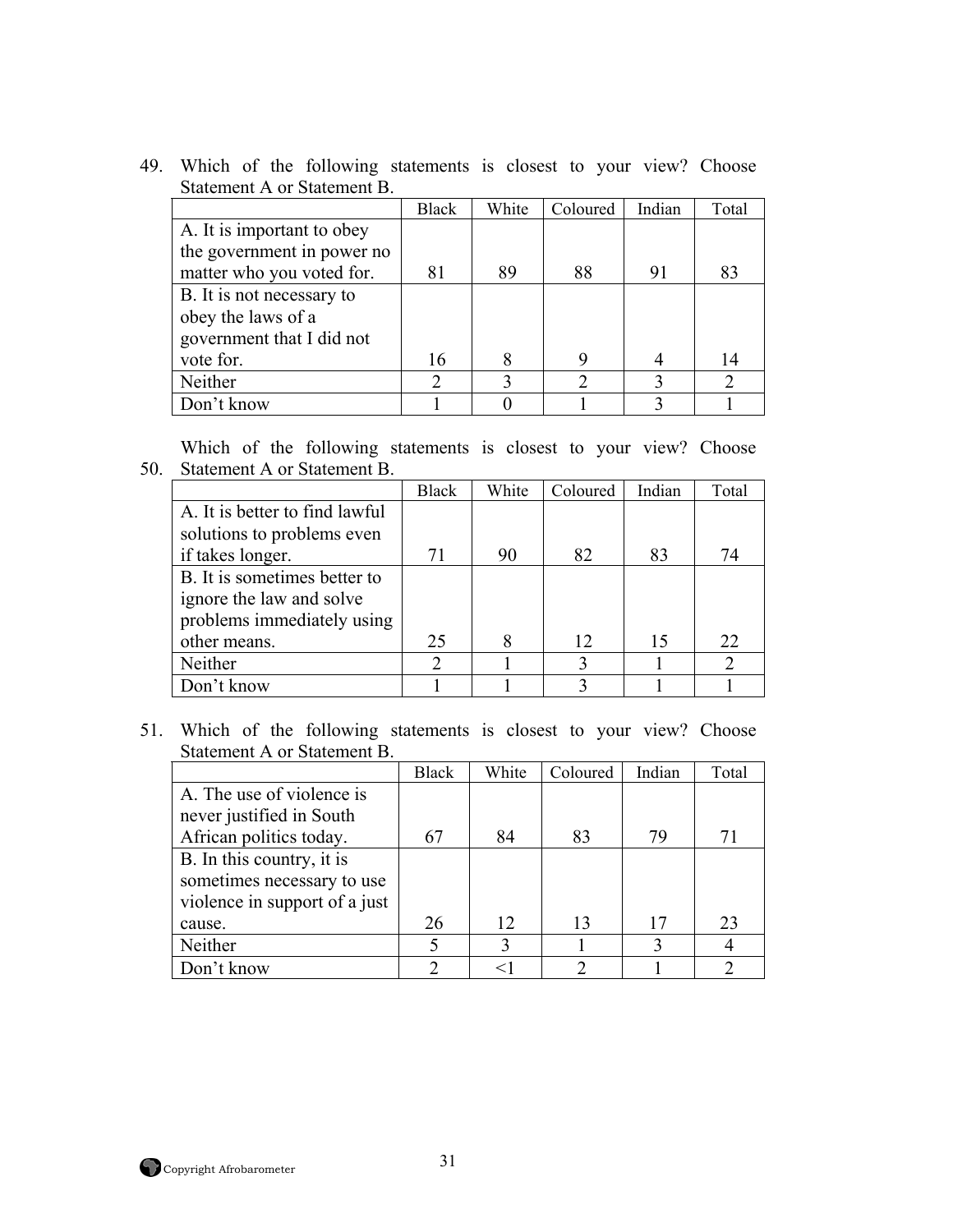52a. For each of the following statements, can you tell me whether you agree or disagree: Our constitution expresses the values and hopes of the South African people?

|                          | <b>Black</b> | White | Coloured | Indian | Total |
|--------------------------|--------------|-------|----------|--------|-------|
| <b>Strongly Disagree</b> |              |       |          |        |       |
| Disagree                 |              |       |          | 18     |       |
| Neither Agree Nor        |              |       |          |        |       |
| Disagree                 | 19           | 24    | 13       | 14     | 19    |
| Agree                    | 38           |       | 37       | 38     | 38    |
| <b>Strongly Agree</b>    | 19           |       | ۱9       | 18     | 18    |
| Don't know               |              |       |          |        |       |

52b. For each of the following statements, can you tell me whether you agree or disagree: The courts have the right to make decisions that people always have to abide by?

|                          | <b>Black</b> | White | Coloured | Indian | Total |
|--------------------------|--------------|-------|----------|--------|-------|
| <b>Strongly Disagree</b> |              |       |          |        |       |
| Disagree                 |              |       |          |        |       |
| Neither Agree Nor        |              |       |          |        |       |
| Disagree                 | 14           | 12    |          |        |       |
| Agree                    | 44           | 59    | 48       | 43     |       |
| <b>Strongly Agree</b>    | 23           |       | 24       | 28     |       |
| Don't know               |              |       |          |        |       |

52c. For each of the following statements, can you tell me whether you agree or disagree: The police always have the right to make people obey the law?

|                          | <b>Black</b> | White | Coloured | Indian | Total |
|--------------------------|--------------|-------|----------|--------|-------|
| <b>Strongly Disagree</b> |              |       |          |        |       |
| Disagree                 |              | l 1   |          |        |       |
| Neither Agree Nor        |              |       |          |        |       |
| Disagree                 | 13           | 13    | 13       |        |       |
| Agree                    | 42           | 58    |          | 55     |       |
| <b>Strongly Agree</b>    | 25           | 13    |          |        |       |
| Don't know               |              |       |          |        |       |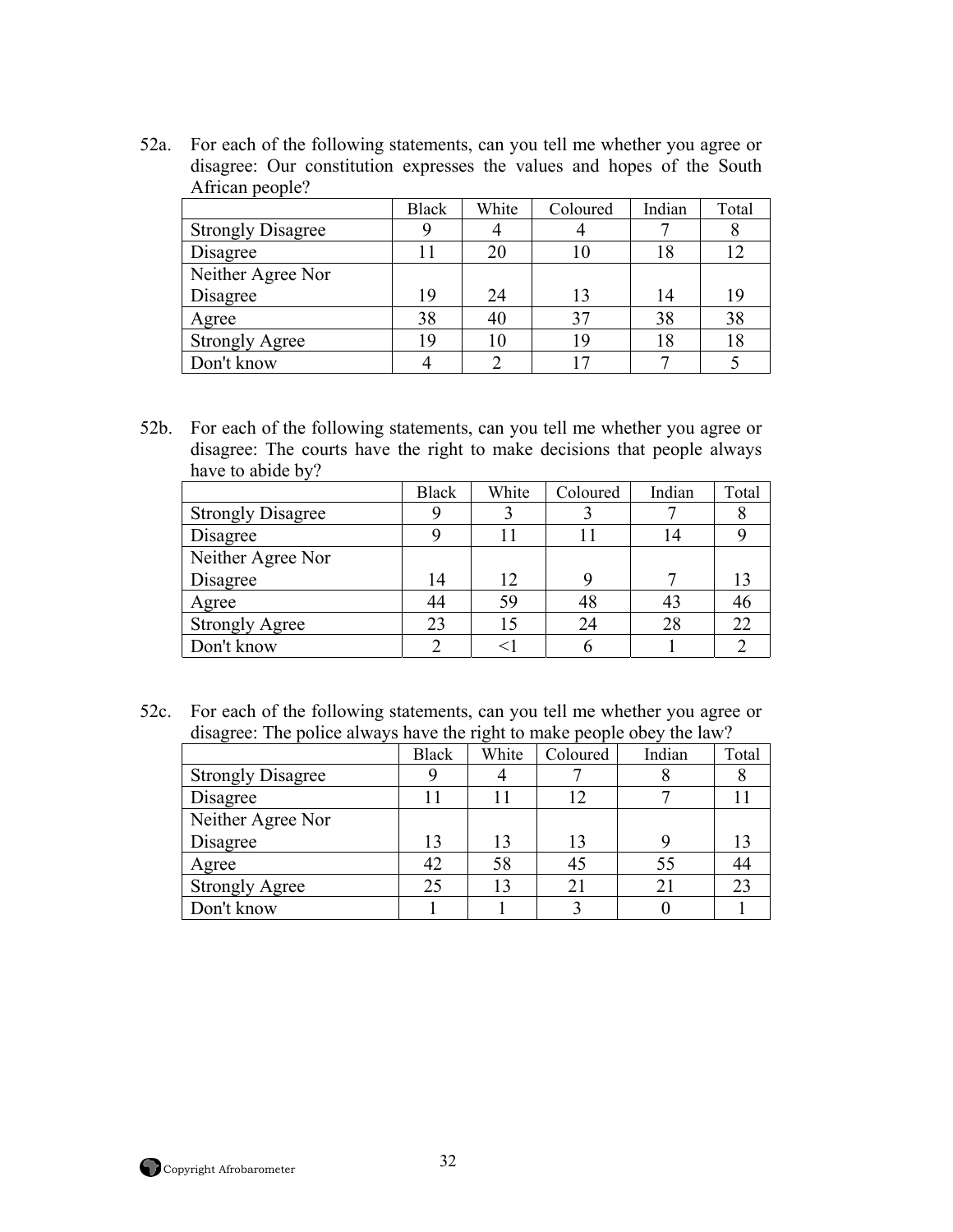52d. For each of the following statements, can you tell me whether you agree or disagree: The tax department always has the right to make people pay taxes?

|                          | <b>Black</b> | White | Coloured | Indian | Total           |
|--------------------------|--------------|-------|----------|--------|-----------------|
| <b>Strongly Disagree</b> |              |       |          |        |                 |
| Disagree                 |              |       |          | 14     |                 |
| Neither Agree Nor        |              |       |          |        |                 |
| Disagree                 | 19           | 13    |          |        | $\overline{17}$ |
| Agree                    | 36           | 62    | 48       | 47     | 40              |
| <b>Strongly Agree</b>    | 8            |       | 23       | 23     | 18              |
| Don't know               |              |       |          |        |                 |

53a. In this country, how often: do people have to be careful of what they say about politics?

|            | <b>Black</b> | White | Coloured | Indian | Total |
|------------|--------------|-------|----------|--------|-------|
| Always     |              |       | 34       | 27     |       |
| Often      |              |       |          | 23     |       |
| Rarely     | $\tau$       |       |          | 22     |       |
| Never      | 28           |       | 23       | 26     |       |
| Don't know |              |       |          |        |       |

53b. In this country, how often: does competition between political parties lead to violent conflict?

|            | <b>Black</b> | White | Coloured | Indian | Total |
|------------|--------------|-------|----------|--------|-------|
| Always     |              | 14    | l b      | 26     | 24    |
| Often      |              | 36    | 39       | 35     | 29    |
| Rarely     |              | 36    | つつ       | 28     |       |
| Never      | 23           |       |          |        | 20    |
| Don't know |              |       |          |        |       |

53c. In this country, how often: does the President ignore the Constitution?

|            | <b>Black</b>   | White | Coloured | Indian | Total |
|------------|----------------|-------|----------|--------|-------|
| Always     | 10             |       |          |        |       |
| Often      |                | 19    |          | 23     |       |
| Rarely     |                | 20    |          | 16     |       |
| Never      |                | 29    |          | 32     |       |
| Don't know | $\overline{ }$ | つつ    |          | 24     | Q     |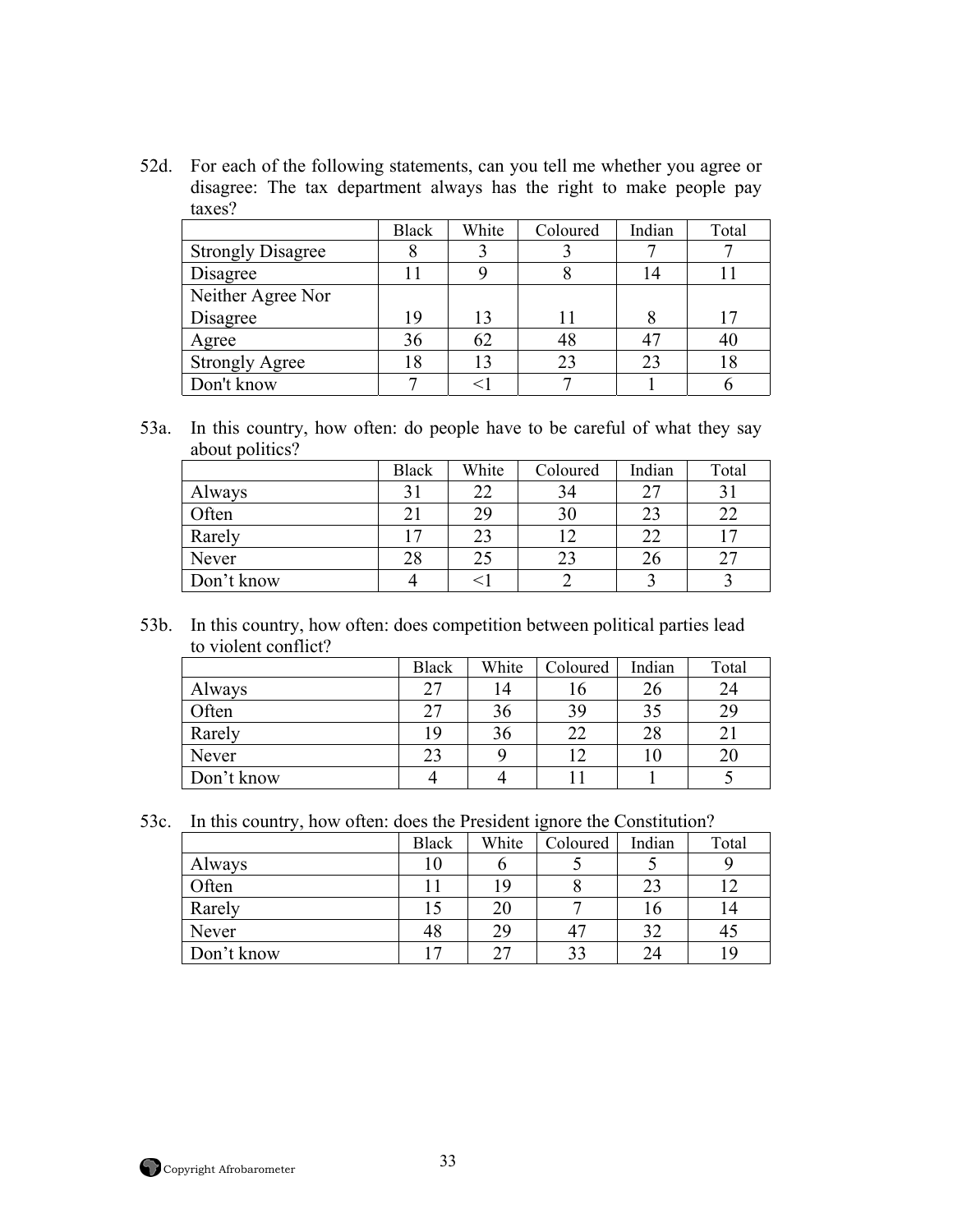| ъ.<br>In this country, now onen, are people treated anogually under the law.<br>White<br>Indian<br><b>Black</b><br>Total<br>Coloured<br>Always<br>19<br>18<br>28<br>14<br>Often<br>つつ<br>32<br>24<br>45<br>Rarely<br>22<br>20<br>l b<br>Never<br>29<br>20<br>20 |            |  |  |  |  |  |
|-----------------------------------------------------------------------------------------------------------------------------------------------------------------------------------------------------------------------------------------------------------------|------------|--|--|--|--|--|
|                                                                                                                                                                                                                                                                 |            |  |  |  |  |  |
|                                                                                                                                                                                                                                                                 |            |  |  |  |  |  |
|                                                                                                                                                                                                                                                                 |            |  |  |  |  |  |
|                                                                                                                                                                                                                                                                 |            |  |  |  |  |  |
|                                                                                                                                                                                                                                                                 |            |  |  |  |  |  |
|                                                                                                                                                                                                                                                                 | Don't know |  |  |  |  |  |

53d. In this country, how often: are people treated unequally under the law?

54a. Please tell me if the following things are worse or better now than they were five years ago, or is it the same: Freedom to say what you think?

| -- 00         | <b>Black</b> | White | Coloured | Indian | Total |
|---------------|--------------|-------|----------|--------|-------|
| Much worse    |              |       |          |        |       |
| Worse         |              | 19    |          |        |       |
| Same          |              | 49    |          | 24     | Ιð    |
| <b>Better</b> |              | 24    |          | 48     |       |
| Much Better   |              |       |          |        | 28    |
| Don't know    |              |       |          |        |       |

54b. Please tell me if the following things are worse or better now than they were five years ago, or is it the same: Freedom to join any political organization you want?

|               | <b>Black</b> | White | Coloured | Indian | Total      |
|---------------|--------------|-------|----------|--------|------------|
| Much worse    |              |       |          |        |            |
| Worse         |              |       |          |        |            |
| Same          |              | 56    | 21       | 28     | $\sqrt{7}$ |
| <b>Better</b> |              | 29    | 50       |        | 38         |
| Much Better   |              |       | 23       |        | 36         |
| Don't know    |              |       |          |        |            |

54c. Please tell me if the following things are worse or better now than they were five years ago, or is it the same: Freedom from being arrested when you are innocent?

|               | <b>Black</b> | White | Coloured | Indian | Total |
|---------------|--------------|-------|----------|--------|-------|
| Much worse    |              |       |          |        |       |
| Worse         |              | 19    |          | 27     |       |
| Same          |              | 52    | 24       | 31     |       |
| <b>Better</b> |              | 16    | 36       | 24     | 32    |
| Much Better   |              |       |          |        |       |
| Don't know    |              |       |          |        |       |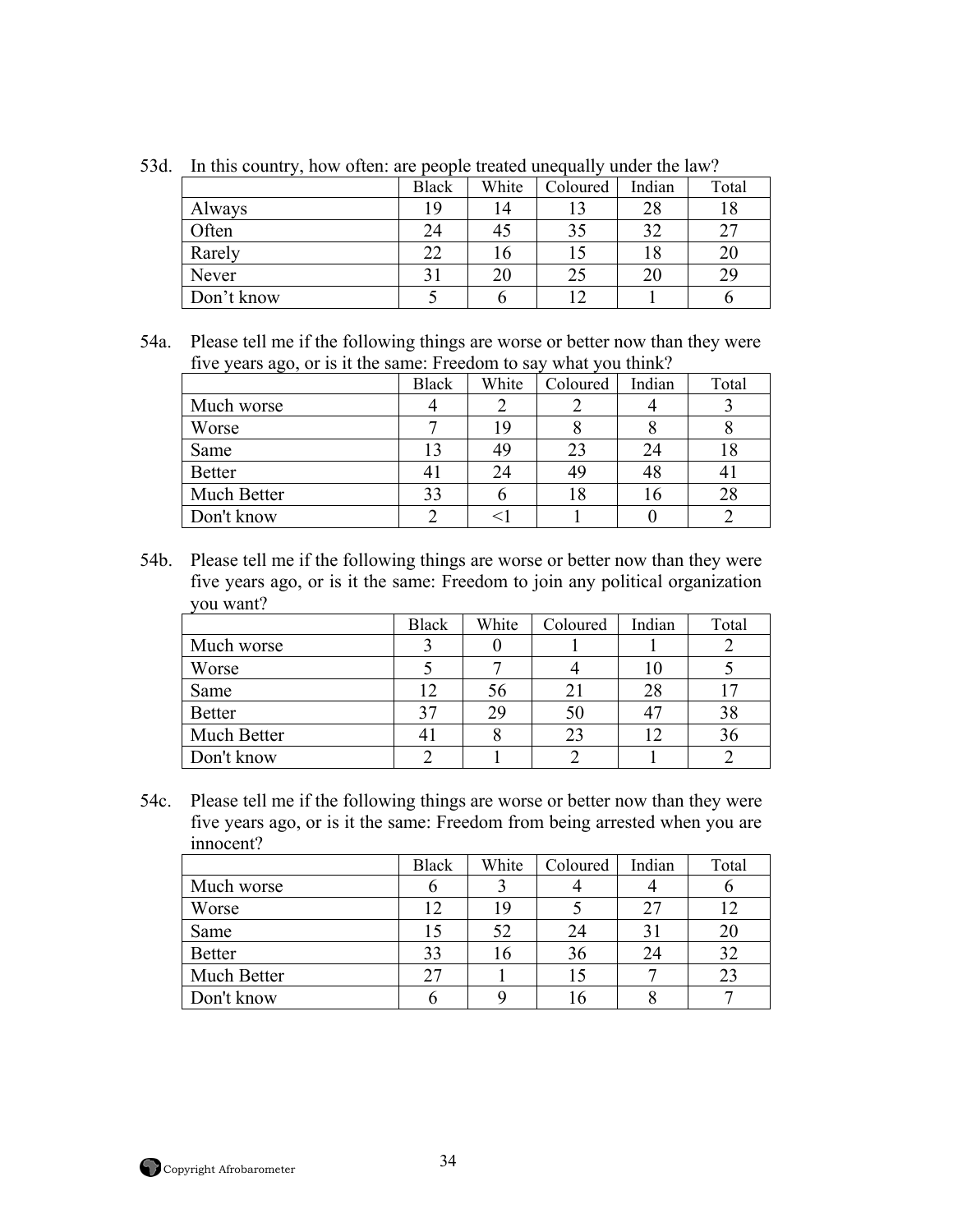54d. Please tell me if the following things are worse or better now than they were five years ago, or is it the same: Freedom to choose whom to vote for without feeling pressured?

|               | <b>Black</b> | White          | Coloured | Indian | Total |
|---------------|--------------|----------------|----------|--------|-------|
| Much worse    |              |                |          |        |       |
| Worse         |              | $\overline{2}$ |          | 12     |       |
| Same          |              | 53             |          | 34     | 18    |
| <b>Better</b> |              |                | 52       | 39     | 38    |
| Much Better   |              |                | 22       | 14     |       |
| Don't know    |              |                |          |        |       |

54e. Please tell me if the following things are worse or better now than they were five years ago, or is it the same: The ability of ordinary people to influence what government does?

|               | <b>Black</b> | White | Coloured | Indian | Total |
|---------------|--------------|-------|----------|--------|-------|
| Much worse    |              |       |          |        |       |
| Worse         |              | 29    | 10       |        |       |
| Same          |              |       | 27       | 32     | フフ    |
| <b>Better</b> |              |       | 38       |        | 38    |
| Much Better   |              |       |          |        |       |
| Don't know    |              |       |          |        |       |

54f. Please tell me if the following things are worse or better now than they were five years ago, or is it the same: Safety from crime?

|               | <b>Black</b> | White | Coloured | Indian | Total |
|---------------|--------------|-------|----------|--------|-------|
| Much worse    |              | 35    | 30       | 57     |       |
| Worse         |              | 40    |          | 20     | 22    |
| Same          | 18           | 20    |          | 10     | ר ו   |
| <b>Better</b> |              |       |          | 10     | 28    |
| Much Better   | !8           |       |          |        |       |
| Don't know    |              |       |          |        |       |

54g. Please tell me if the following things are worse or better now than they were five years ago, or is it the same: Equal and fair treatment of all groups by government?

|               | <b>Black</b> | White | Coloured | Indian | Total |
|---------------|--------------|-------|----------|--------|-------|
| Much worse    |              |       |          | 19     |       |
| Worse         |              | 33    | 22       | 28     |       |
| Same          |              | 36    | 20       | 23     |       |
| <b>Better</b> | 39           | ר ו   | 38       | 26     | 36    |
| Much Better   |              |       |          |        | 20    |
| Don't know    |              |       |          |        |       |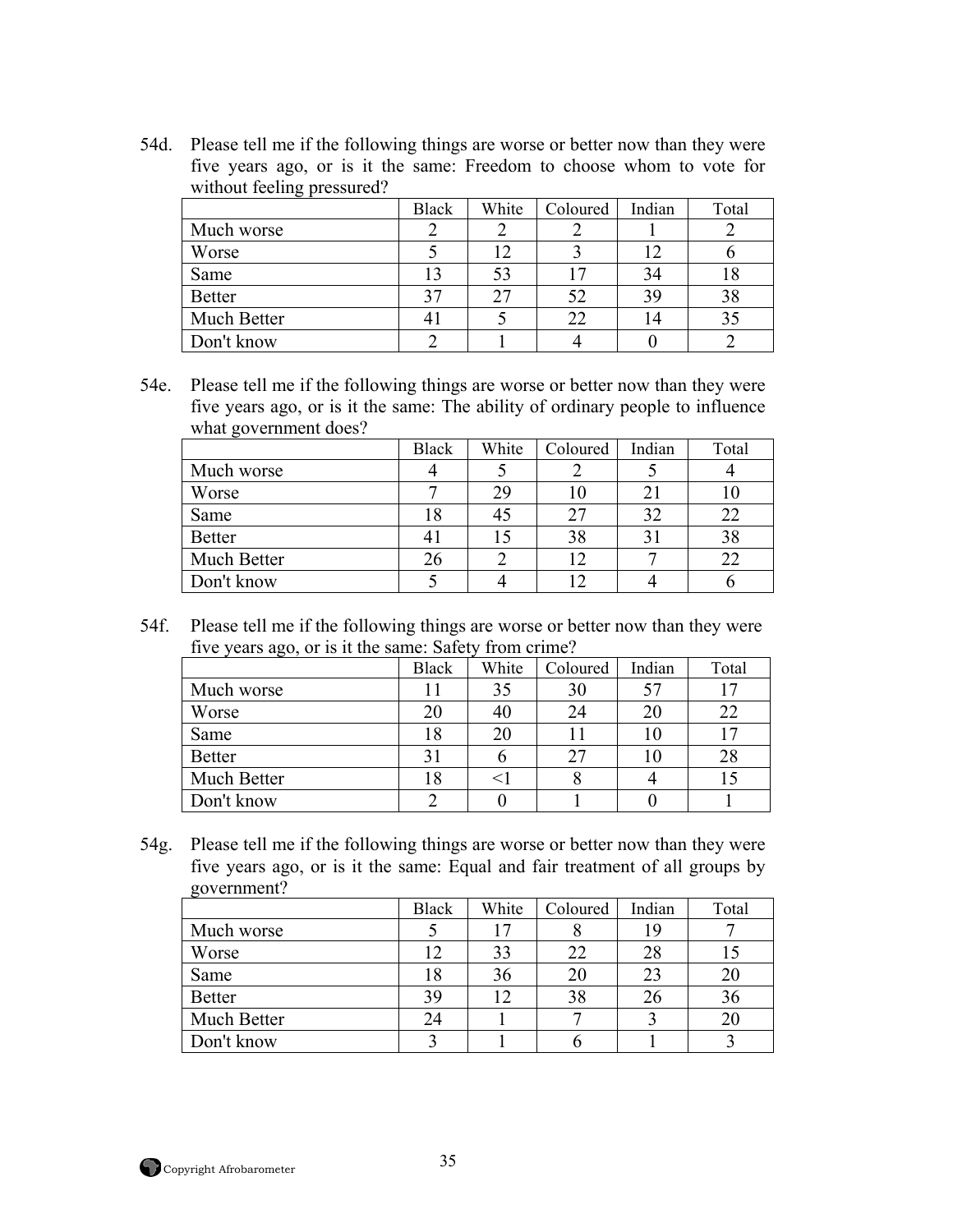|                          | <b>Black</b> | White | Coloured | Indian | Total |
|--------------------------|--------------|-------|----------|--------|-------|
| Not at all               |              |       |          |        |       |
| A little bit             |              |       |          |        |       |
| A lot                    |              |       | 24       |        |       |
| A very great deal        |              |       |          |        |       |
| Don't know/Haven't heard |              |       |          |        |       |

55a. How much do you trust the following, or haven't you heard enough about them to say: the President?

55b. How much do you trust the following, or haven't you heard enough about them to say: the National Army?

|                          | <b>Black</b> | White | Coloured | Indian | Total |
|--------------------------|--------------|-------|----------|--------|-------|
| Not at all               |              | つつ    |          | 1 G    |       |
| A little bit             |              |       | 29       | 43     |       |
| A lot                    |              |       |          |        |       |
| A very great deal        |              |       |          |        |       |
| Don't know/Haven't heard | ר ו          |       |          |        |       |

55c. How much do you trust the following, or haven't you heard enough about them to say: the Independent Electoral Commission?

|                          | <b>Black</b> | White | Coloured | Indian | Total |
|--------------------------|--------------|-------|----------|--------|-------|
| Not at all               |              | 24    |          |        |       |
| A little bit             |              | 39    |          | 44     |       |
| A lot                    | 34           | 24    | 30       |        |       |
| A very great deal        |              |       |          |        |       |
| Don't know/Haven't heard |              |       |          |        |       |

55d. How much do you trust the following, or haven't you heard enough about them to say: the Premier of this province?

|                          | <b>Black</b> | White | Coloured | Indian | Total |
|--------------------------|--------------|-------|----------|--------|-------|
| Not at all               |              | 25    |          |        |       |
| A little bit             | 20           | 40    |          | 3:     | 22    |
| A lot                    | 30           |       | 30       |        | 28    |
| A very great deal        | 34           |       | ר ו      |        | 28    |
| Don't know/Haven't heard |              |       |          |        |       |

55e. How much do you trust the following, or haven't you heard enough about them to say: your Provincial Government?

|                          | <b>Black</b> | White | Coloured | Indian | Total |
|--------------------------|--------------|-------|----------|--------|-------|
| Not at all               |              |       |          |        |       |
| A little bit             | 24           |       |          |        | 28    |
| A lot                    | 27           |       | 26       |        | 33    |
| A very great deal        | 24           |       |          |        |       |
| Don't know/Haven't heard |              |       | 26       |        |       |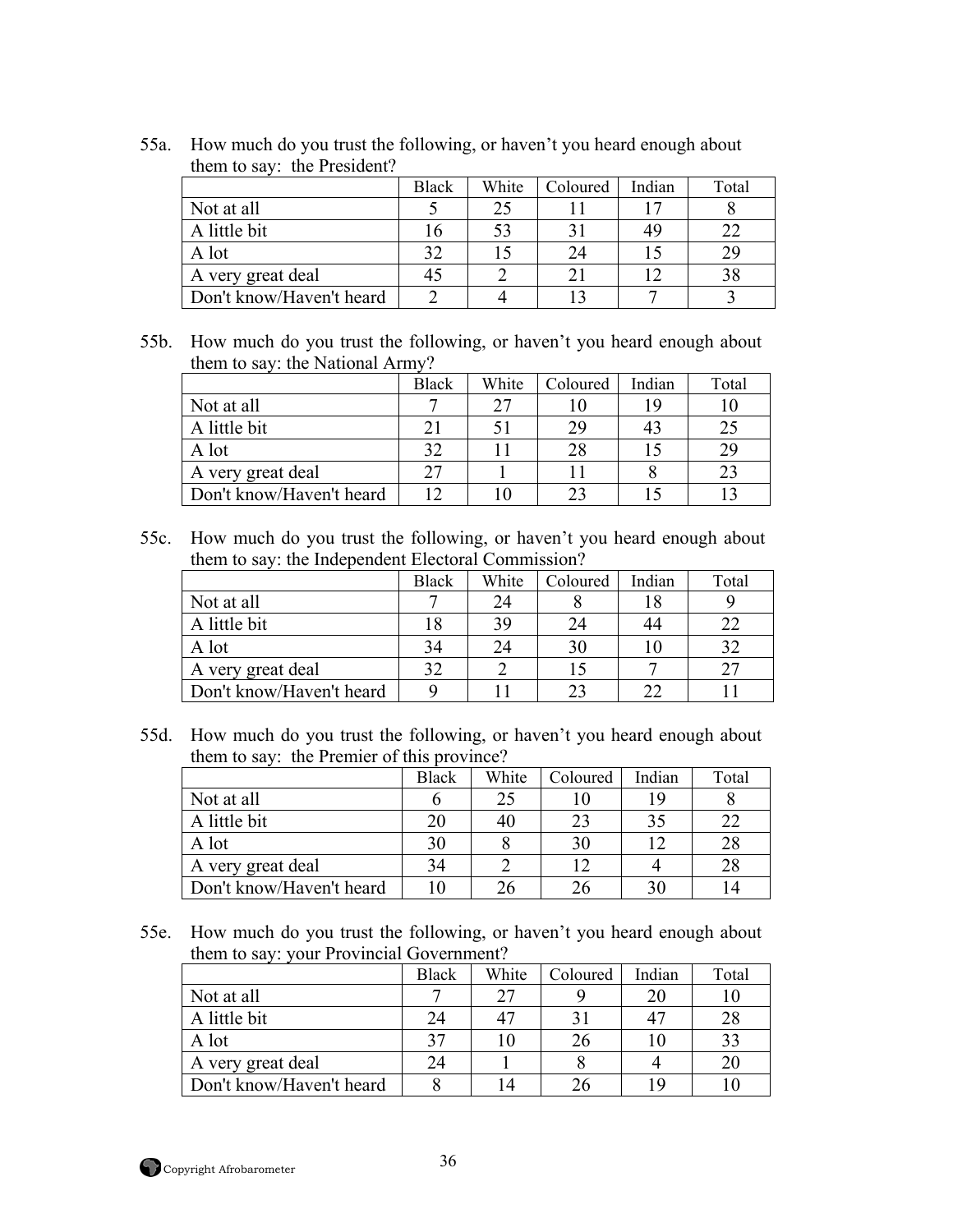55f. How much do you trust the following, or haven't you heard enough about them to say: your Elected Local Government Council?

|                          | Black | White | Coloured | Indian | Total |
|--------------------------|-------|-------|----------|--------|-------|
| Not at all               | 16    | 23    |          |        | 17    |
| A little bit             | 26    |       | 30       |        | 29    |
| A lot                    | 30    |       |          |        | つつ    |
| A very great deal        | 20    |       |          |        |       |
| Don't know/Haven't heard |       | 1 Q   |          |        | ^     |

55g. How much do you trust the following, or haven't you heard enough about them to say: the Ruling Party?

|                          | <b>Black</b> | White | Coloured | Indian | Total |
|--------------------------|--------------|-------|----------|--------|-------|
| Not at all               |              |       |          |        | 1 ገ   |
| A little bit             | 19           |       |          |        | 24    |
| A lot                    | 33           |       |          |        | 29    |
| A very great deal        | 38           |       |          |        |       |
| Don't know/Haven't heard |              |       |          |        |       |

55h. How much do you trust the following, or haven't you heard enough about them to say: the opposition Political Parties

|                          | <b>Black</b>            | White | Coloured | Indian | Total                    |
|--------------------------|-------------------------|-------|----------|--------|--------------------------|
| Not at all               | 35                      | 20    |          |        | 33                       |
| A little bit             | 29                      | 56    | 39       |        | 33                       |
| A lot                    | $\overline{\mathbf{7}}$ |       | 10       |        | $\overline{\phantom{a}}$ |
| A very great deal        |                         |       |          |        |                          |
| Don't know/Haven't heard |                         |       |          |        |                          |

55i. How much do you trust the following, or haven't you heard enough about them to say: the Army?

|                          | <b>Black</b> | White | Coloured | Indian | Total |
|--------------------------|--------------|-------|----------|--------|-------|
| Not at all               | 1 Q          | 36    |          |        | 20    |
| A little bit             | 28           | 43    |          |        | 29    |
| A lot                    | 29           |       | 32       |        | 27    |
| A very great deal        |              |       | i b      |        |       |
| Don't know/Haven't heard |              |       |          |        |       |

55j. How much do you trust the following, or haven't you heard enough about them to say: the Police?

|                          | <b>Black</b> | White | Coloured | Indian | Total |
|--------------------------|--------------|-------|----------|--------|-------|
| Not at all               | 20           | 26    | 23       |        |       |
| A little bit             | 34           | 52    | 36       |        | 36    |
| A lot                    | 29           | 18    | つフ       | 16     | 27    |
| A very great deal        | 17           |       | ר ו      |        |       |
| Don't know/Haven't heard |              |       |          |        |       |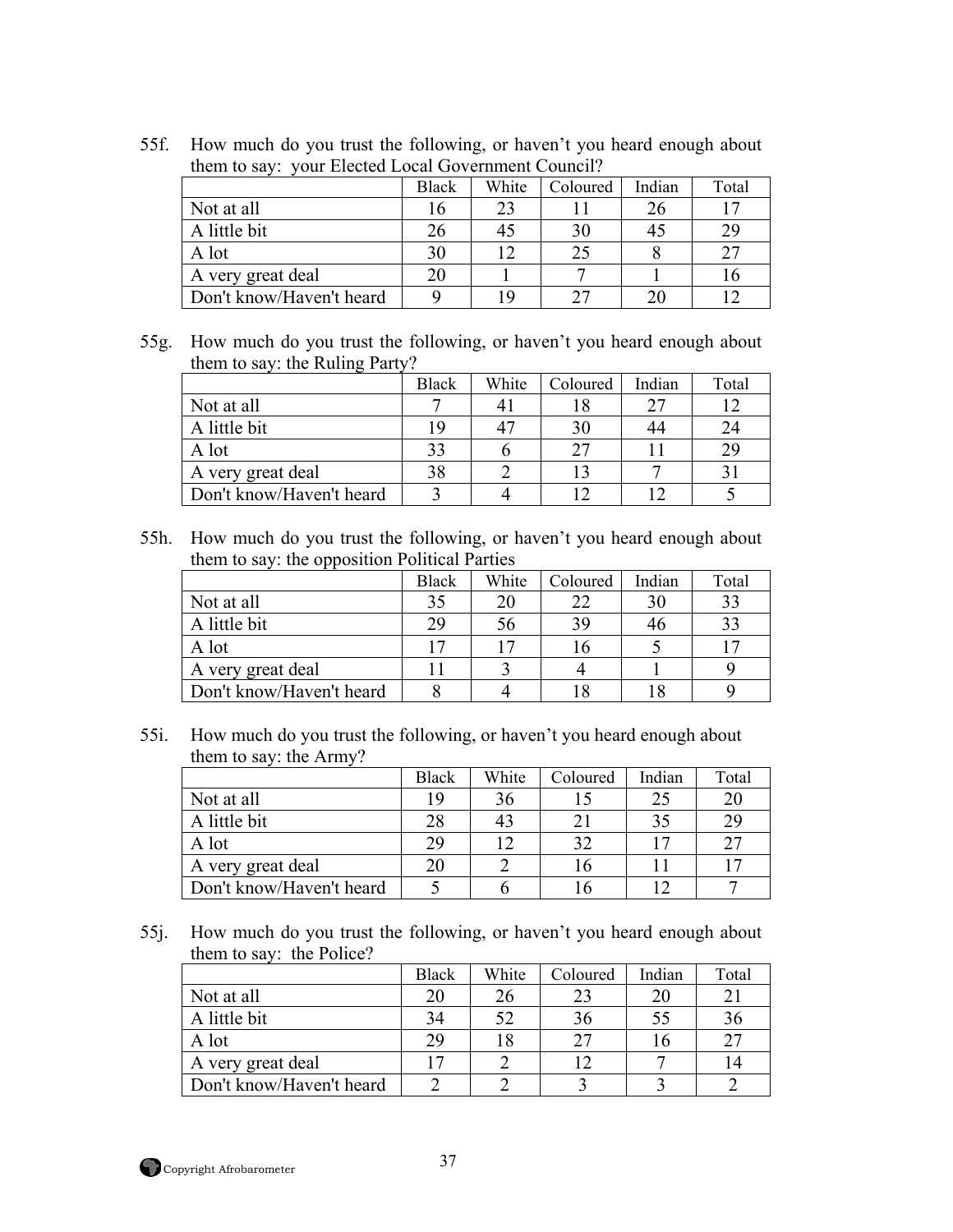| them to say. Courts of faw! |              |       |          |        |       |
|-----------------------------|--------------|-------|----------|--------|-------|
|                             | <b>Black</b> | White | Coloured | Indian | Total |
| Not at all                  |              | 17    |          |        |       |
| A little bit                | 24           | 49    | 24       |        | 27    |
| A lot                       | 35           | 26    | 43       | 23     | 35    |
| A very great deal           | 26           |       | 14       |        | 22    |
| Don't know/Haven't heard    |              |       |          |        |       |

55k. How much do you trust the following, or haven't you heard enough about them to say: courts of law?

55l. How much do you trust the following, or haven't you heard enough about them to say: government broadcasting service (SABC TV or radio)?

|                          | <b>Black</b> | White | Coloured | Indian | Total |
|--------------------------|--------------|-------|----------|--------|-------|
| Not at all               |              | 21    |          |        |       |
| A little bit             | 19           | 46    |          |        | 24    |
| A lot                    |              |       |          |        | 39    |
| A very great deal        |              |       |          |        | つつ    |
| Don't know/Haven't heard |              |       |          |        |       |

55m How much do you trust of the following, or haven't you heard enough about them to say: the independent broadcasting services (E TV)?

|                          | <b>Black</b> | White | Coloured | Indian   | Total |
|--------------------------|--------------|-------|----------|----------|-------|
| Not at all               |              | 13    |          |          |       |
| A little bit             | 19           | 38    |          |          | 22    |
| A lot                    | 39           | 38    |          | $\gamma$ | 39    |
| A very great deal        | 29           |       |          |          | 26    |
| Don't know/Haven't heard |              |       |          |          |       |

55o. How much do you trust the following, or haven't you heard enough about them to say: independent newspapers?

|                          | <b>Black</b> | White | Coloured | Indian | Total |
|--------------------------|--------------|-------|----------|--------|-------|
| Not at all               |              |       |          |        |       |
| A little bit             | フフ           |       | 30       |        | 30    |
| A lot                    | 34           |       | 36       |        | 34    |
| A very great deal        |              |       |          |        | 17    |
| Don't know/Haven't heard |              |       | 4        |        |       |

56a. How many of the following people do you think are involved in corruption, or haven't you heard enough about them to say: the President and Officials in his office?

|                          | <b>Black</b> | White | Coloured | Indian | Total |
|--------------------------|--------------|-------|----------|--------|-------|
| None                     | 30           |       | 17       |        | 26    |
| Some of them             | 27           | 6 I   |          |        |       |
| Most of them             |              |       |          |        |       |
| All of them              |              |       |          |        |       |
| Don't know/Haven't heard |              |       | つワ       |        |       |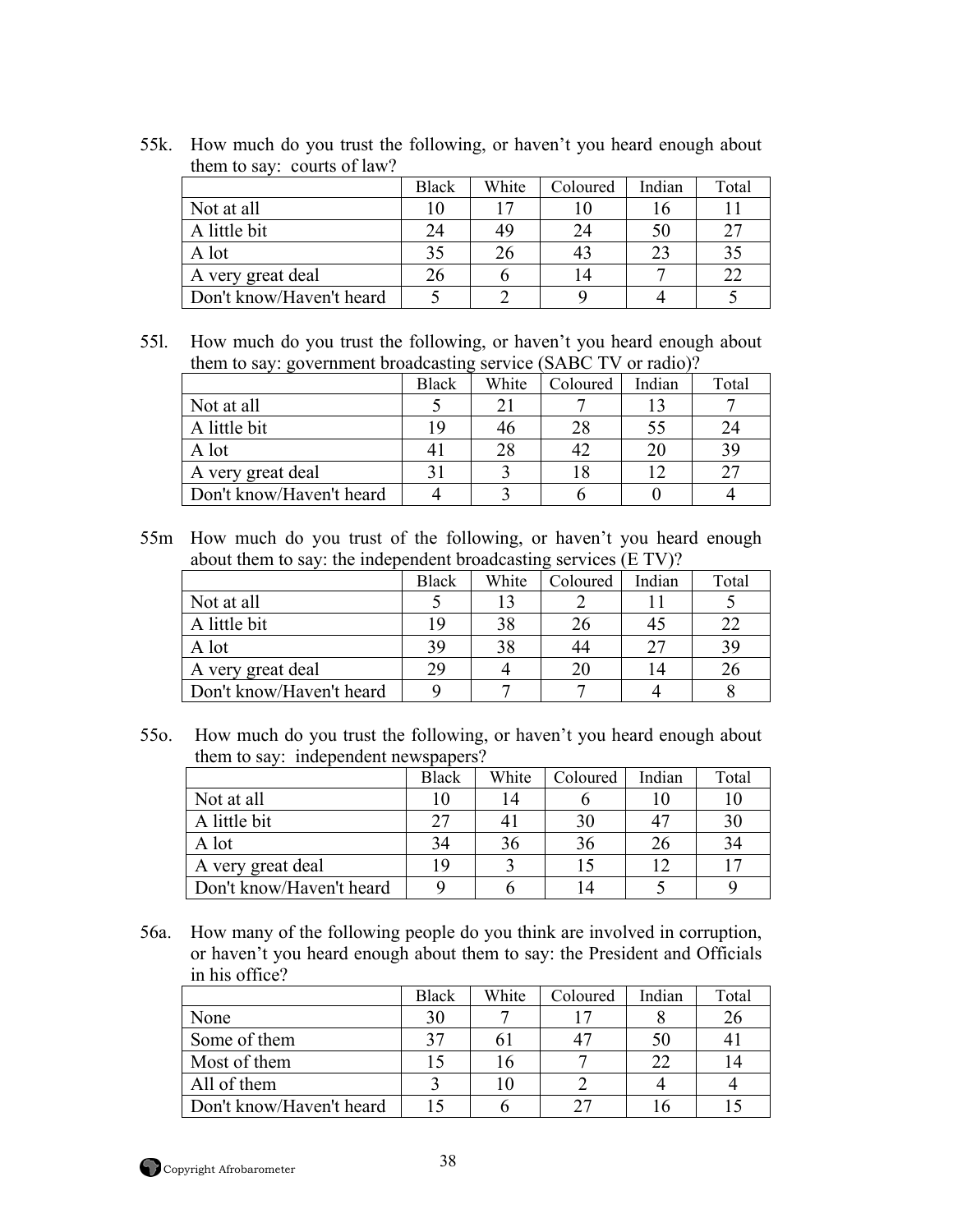56b. How many of the following people do you think are involved in corruption, or haven't you heard enough about them to say: Members of Parliament? **Black White** Coloured Indian Total None 21 3 7 3 18

|                          | Diack | VV III LU | Colourcu | піціан | i viai         |
|--------------------------|-------|-----------|----------|--------|----------------|
| None                     |       |           |          |        |                |
| Some of them             |       | эb        |          |        | 4 <sup>7</sup> |
| Most of them             | 19    |           |          |        | 20             |
| All of them              |       |           |          |        |                |
| Don't know/Haven't heard |       |           |          |        |                |

56c. How many of the following people do you think are involved in corruption, or haven't you heard enough about them to say: elected government councilors?

|                          | <b>Black</b> | White | Coloured | Indian | Total |
|--------------------------|--------------|-------|----------|--------|-------|
| None                     | 22           |       |          |        |       |
| Some of them             |              | 62    |          |        |       |
| Most of them             | 19           | 19    |          |        |       |
| All of them              |              |       |          |        |       |
| Don't know/Haven't heard |              |       |          |        |       |

56d. How many of the following people do you think are involved in corruption, or haven't you heard enough about them to say: national government officials?

|                          | <b>Black</b> | White | Coloured | Indian | Total |
|--------------------------|--------------|-------|----------|--------|-------|
| None                     | 22           |       |          |        | 19    |
| Some of them             | 43           |       |          |        |       |
| Most of them             | $\sqrt{7}$   |       |          |        |       |
| All of them              |              |       |          |        |       |
| Don't know/Haven't heard | 14           |       |          |        |       |

56e. How many of the following people do you think are involved in corruption, or haven't you heard enough about them to say: local government officials?

|                          | <b>Black</b> | White | Coloured | Indian | Total |
|--------------------------|--------------|-------|----------|--------|-------|
| None                     |              |       |          |        |       |
| Some of them             |              | 58    |          | 56     |       |
| Most of them             | ı Q          | 22    |          |        |       |
| All of them              |              |       |          |        |       |
| Don't know/Haven't heard |              |       |          |        |       |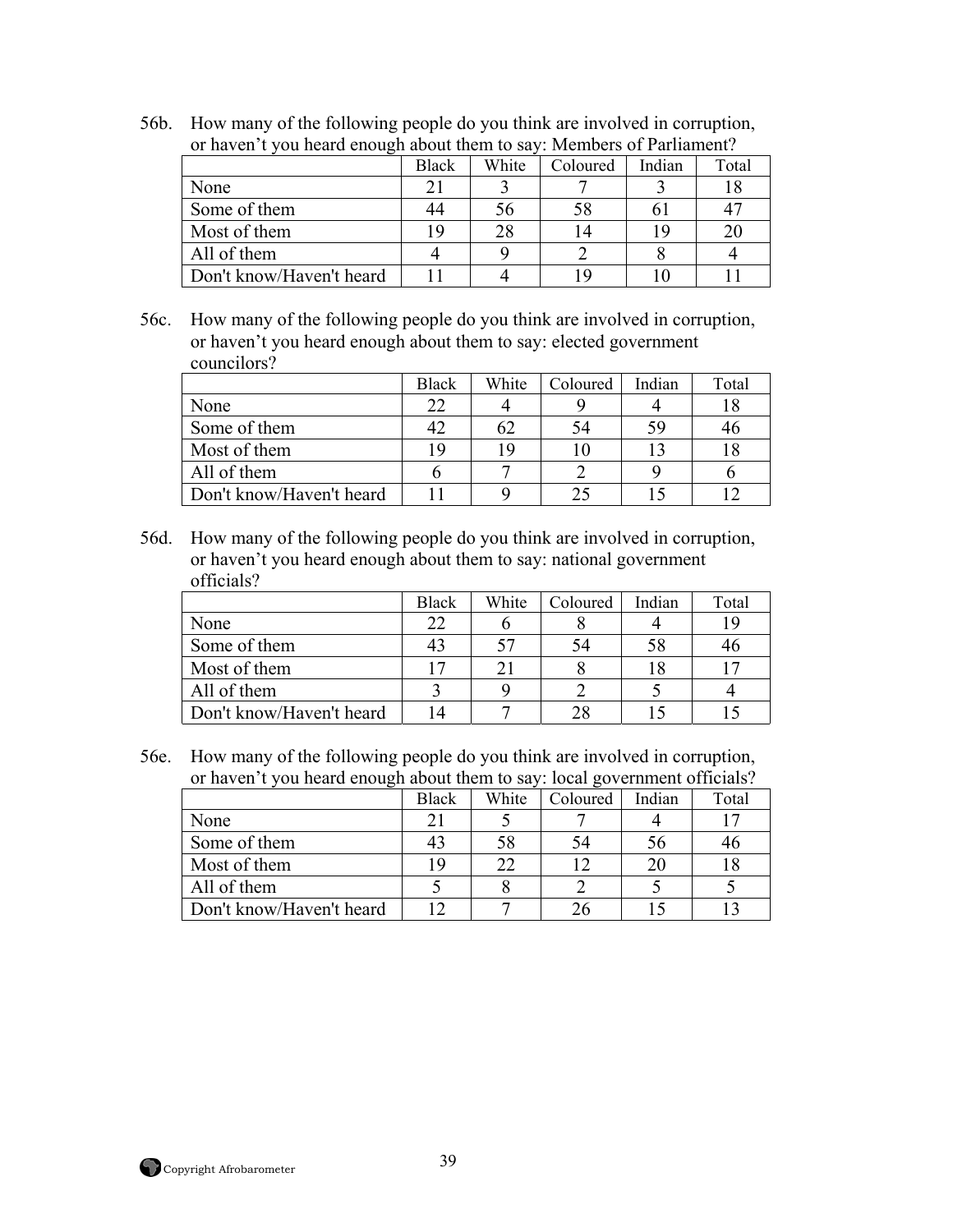| or haven't you heard enough about them to say: police? |              |       |          |        |       |  |  |
|--------------------------------------------------------|--------------|-------|----------|--------|-------|--|--|
|                                                        | <b>Black</b> | White | Coloured | Indian | Total |  |  |
| None                                                   | 14           |       |          |        |       |  |  |
| Some of them                                           |              | 63    | 56       |        | 45    |  |  |
| Most of them                                           | 30           | 25    |          | າາ     | 28    |  |  |
| All of them                                            |              |       |          |        |       |  |  |
| Don't know/Haven't heard                               |              |       |          |        |       |  |  |

56f. How many of the following people do you think are involved in corruption, or haven't you heard enough about them to say: police?

56g. How many of the following people do you think are involved in corruption, or haven't you heard enough about them to say: tax officials (e.g.  $SARS$ )?

| $\frac{1}{2}$ or from a choice to our them to buy. This chromogeneously. | Black          | White | Coloured | Indian | Total |
|--------------------------------------------------------------------------|----------------|-------|----------|--------|-------|
| None                                                                     | 26             |       |          |        | 23    |
| Some of them                                                             | 30             | 59    |          | 61.    | 34    |
| Most of them                                                             | $\overline{4}$ |       |          |        |       |
| All of them                                                              |                |       |          |        |       |
| Don't know/Haven't heard                                                 | つワ             |       |          |        |       |

56h. How many of the following people do you think are involved in corruption, or haven't you heard enough about them to say: judges and magistrates?

|                          | <b>Black</b> | White | Coloured | Indian | Total |
|--------------------------|--------------|-------|----------|--------|-------|
| None                     |              |       |          |        | 28    |
| Some of them             | 36           | 62    |          |        | 40    |
| Most of them             |              |       |          |        |       |
| All of them              |              |       |          |        |       |
| Don't know/Haven't heard |              |       |          |        |       |

56i. How many of the following people do you think are involved in corruption, or haven't you heard enough about them to say: health workers?

| ັ                        | <b>Black</b> | White | Coloured | Indian | Total |
|--------------------------|--------------|-------|----------|--------|-------|
| None                     | 28           | 20    | 28       |        | 27    |
| Some of them             |              | 56    |          | 60     |       |
| Most of them             |              | 13    |          |        |       |
| All of them              |              |       |          |        |       |
| Don't know/Haven't heard |              |       |          |        |       |

56j. How many of the following people do you think are involved in corruption, or haven't you heard enough about them to say: teachers and school administrators?

|                          | <b>Black</b> | White | Coloured | Indian | Total       |
|--------------------------|--------------|-------|----------|--------|-------------|
| None                     | 33           | 23    | 28       |        | $3^{\circ}$ |
| Some of them             |              | 56    |          |        |             |
| Most of them             |              |       |          |        |             |
| All of them              |              |       |          |        |             |
| Don't know/Haven't heard |              |       |          |        |             |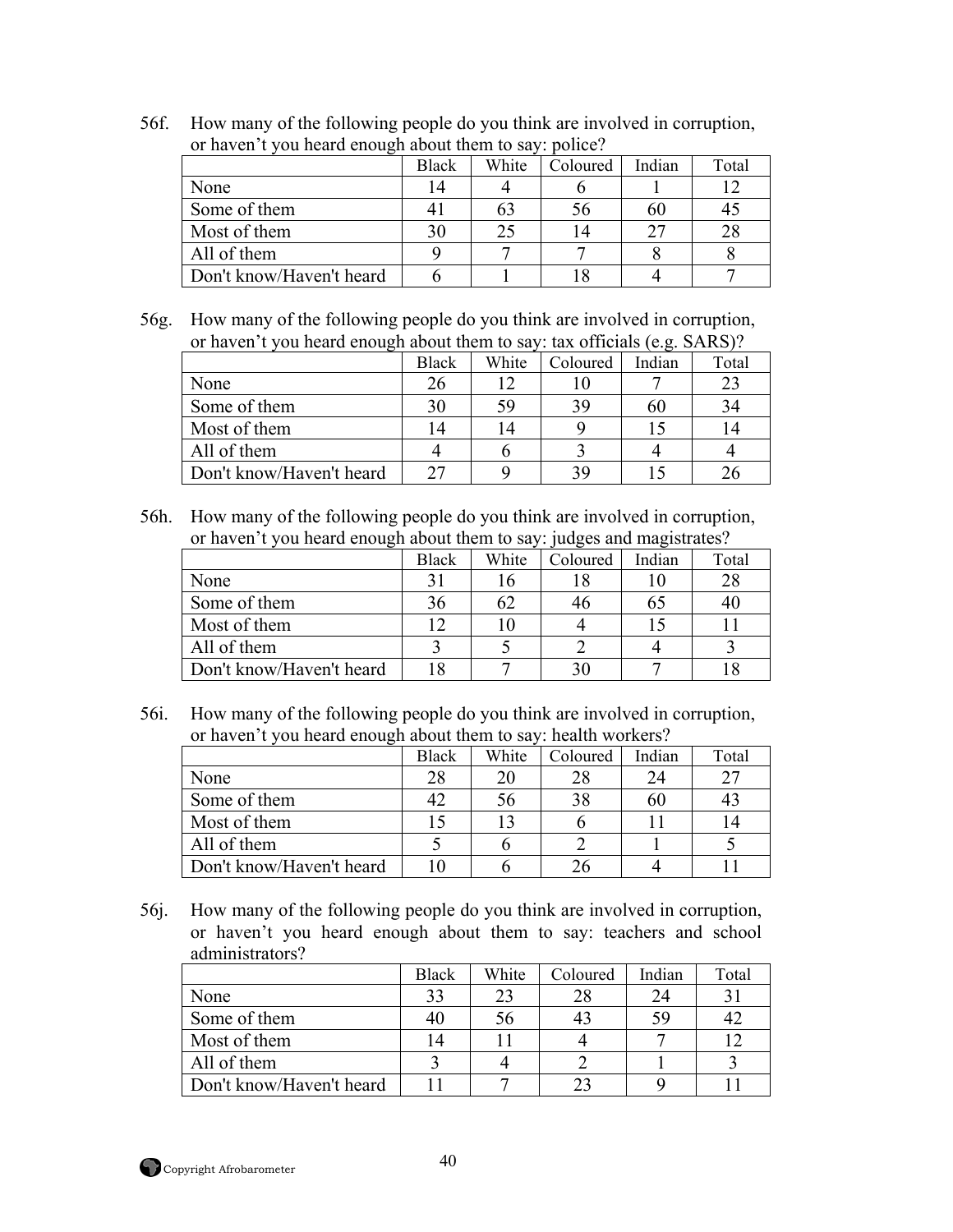| or do a favor to government officials in order to: get a document or permit? |       |       |          |        |       |  |  |
|------------------------------------------------------------------------------|-------|-------|----------|--------|-------|--|--|
|                                                                              | Black | White | Coloured | Indian | Total |  |  |
| Never                                                                        | 86    | 95    |          | 92     | 88    |  |  |
| Once or twice                                                                |       |       |          |        |       |  |  |
| A few times                                                                  |       |       |          |        |       |  |  |
| Often                                                                        |       |       |          |        |       |  |  |
| Don't know                                                                   |       |       |          |        |       |  |  |

57a. In the past year how often, if ever, have you had to pay a bribe, give a gift, or do a favor to government officials in order to: get a document or permit?

57b. In the past year how often, if ever, have you had to pay a bribe, give a gift, or do a favor to government officials in order to: get a child into school?

|               | <b>Black</b> | White | Coloured | Indian | Total |
|---------------|--------------|-------|----------|--------|-------|
| Never         | 89           | 97    |          |        |       |
| Once or twice |              |       |          |        |       |
| A few times   |              |       |          |        |       |
| Often         |              |       |          |        |       |
| Don't know    |              |       |          |        |       |

57c. In the past year how often, if ever, have you had to pay a bribe, give a gift, or do a favor to government officials in order to: get a household service (piped water, electricity or phone)?

|               | <b>Black</b> | White | Coloured | Indian | Total |
|---------------|--------------|-------|----------|--------|-------|
| Never         | 88           | 99    |          |        | 90    |
| Once or twice |              |       |          |        |       |
| A few times   |              |       |          |        |       |
| Often         |              |       |          |        |       |
| Don't know    |              |       |          |        |       |

57d. In the past year how often, if ever, have you had to pay a bribe, give a gift, or do a favor to government officials in order to: avoid a problem with a tax official (e.g. revenue, customs, or immigration)?

|               | <b>Black</b> | White | Coloured | Indian | Total |
|---------------|--------------|-------|----------|--------|-------|
| Never         | 90           | 100   | 98       | 99     | 92    |
| Once or twice |              |       |          |        |       |
| A few times   |              |       |          |        |       |
| Often         |              |       |          |        |       |
| Don't know    |              |       |          |        |       |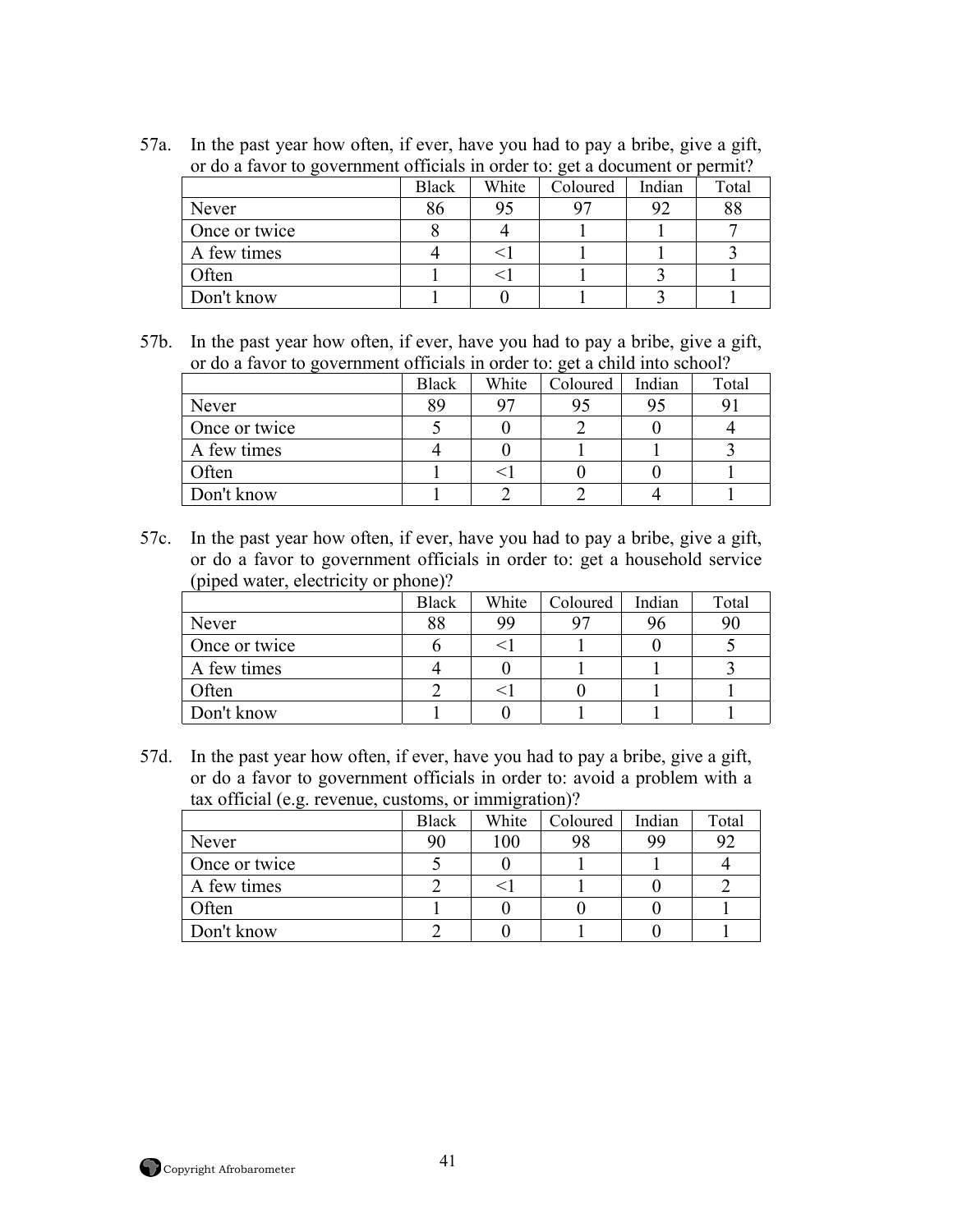57e. In the past year how often, if ever, have you had to pay a bribe, give a gift, or do a favor to government officials in order to: avoid a problem with the police (like passing a check point or avoiding a fine or arrest)?

| police (line passing a cheen political avoiding a line of all corp. | <b>Black</b> | White | Coloured | Indian | Total |
|---------------------------------------------------------------------|--------------|-------|----------|--------|-------|
| Never                                                               | 88           |       | 96       | 93     | 90    |
| Once or twice                                                       |              |       |          |        |       |
| A few times                                                         |              |       |          |        |       |
| Often                                                               |              |       |          |        |       |
| Don't know                                                          |              |       |          |        |       |

57f. And during the 2004 election, how often, if ever, did a candidate or someone from a political party offer you something like food or a gift in return for your vote?

|               | Black | White | Coloured | Indian | Total |
|---------------|-------|-------|----------|--------|-------|
| Never         | 88    | 07    | 94       | りり     | 90    |
| Once or twice |       |       |          |        |       |
| A few times   |       |       |          |        |       |
| Often         |       |       |          |        |       |
| Don't know    |       |       |          |        |       |

58a. Please indicate whether you think the following act is not wrong at all, wrong but understandable, or wrong and punishable: a government official gives a job to someone from his family who does not have adequate qualifications

|                          | <b>Black</b> | White | Coloured | Indian | Total |
|--------------------------|--------------|-------|----------|--------|-------|
| Wrong and punishable     | 76           | 90    | 68       |        | 75    |
| Wrong but understandable |              |       | 28       |        |       |
| Not wrong at all         |              |       |          |        |       |
| Don't know               |              |       |          |        |       |

58b. Please indicate whether you think the following act is not wrong at all, wrong but understandable, or wrong and punishable: a government official demands a favor or an additional payment for some service that is part of his *iob* 

|                          | Black | White | Coloured | Indian | Total |
|--------------------------|-------|-------|----------|--------|-------|
| Wrong and punishable     |       |       | 8t       | 89     | 80    |
| Wrong but understandable | 14    |       |          |        |       |
| Not wrong at all         |       |       |          |        |       |
| Don't know               |       |       |          |        |       |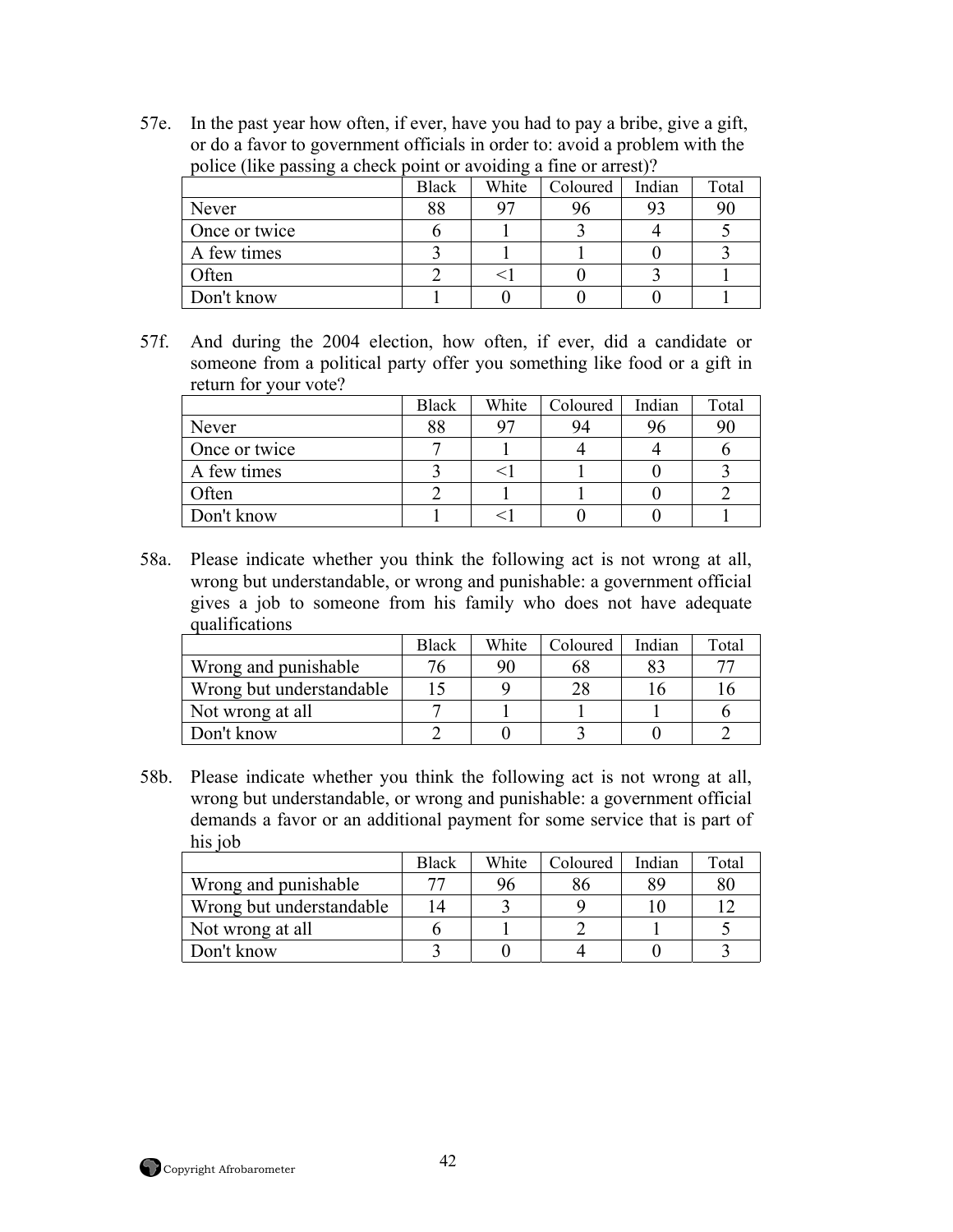58c. Please indicate whether you think the following act is not wrong at all, but understandable or wrong and punishable: a public official decides to locate a development project in an area where his friends and supporters live?

|                          | Black | White | Coloured | Indian | Total |
|--------------------------|-------|-------|----------|--------|-------|
| Wrong and punishable     |       |       | 62       | 69     | 74    |
| Wrong but understandable |       |       | つつ       |        |       |
| Not wrong at all         |       |       |          |        |       |
| Don't know               |       |       |          |        |       |

## 59. Which of the following statements is closest to your view? Choose Statement A, or Statement B.

|                            | <b>Black</b> | White | Coloured                    | Indian | Total |
|----------------------------|--------------|-------|-----------------------------|--------|-------|
| A. Our elected officials   |              |       |                             |        |       |
| should listen to           |              |       |                             |        |       |
| constituents' views and do |              |       |                             |        |       |
| what they demand.          | 74           | 87    | 82                          | 65     | 75    |
| B. Our elected leaders     |              |       |                             |        |       |
| should follow their own    |              |       |                             |        |       |
| ideas in deciding what is  |              |       |                             |        |       |
| best for the country.      | 22           | 10    | 12 <sub>2</sub>             | 27     | 20    |
| Neither                    | 3            |       | $\mathcal{D}_{\mathcal{L}}$ |        | 3     |
| Don't know                 |              |       |                             |        | っ     |

60. How much time should the Member of Parliament for this area spend in this area to visit the community and its citizens?

|                             | <b>Black</b> | White | Coloured | Indian | Total          |
|-----------------------------|--------------|-------|----------|--------|----------------|
| Never / It is not necessary | 15           |       |          |        | 13             |
| At least once a year        | 18           | 19    | 21       | 14     | 19             |
| At least once a month       | 31           | 39    | 46       | 49     | 34             |
| At least weekly             | 14           |       | 18       | 20     |                |
| Should stay here all of the |              |       |          |        |                |
| time                        | 13           | 15    |          |        | 1 <sup>2</sup> |
| Don't know                  |              |       |          |        |                |

61. How much time does the member of Parliament for this area spend in this area?

|                             | <b>Black</b> | White | Coloured | Indian | Total |
|-----------------------------|--------------|-------|----------|--------|-------|
| Never                       | 36           | 38    | 54       |        | 39    |
| At least once a year        | 18           |       |          | 13     | 16    |
| At least once a month       | 18           |       |          |        | 16    |
| At least weekly             | 10           |       |          |        |       |
| He / She is here almost all |              |       |          |        |       |
| of the time                 |              |       |          |        |       |
| Don't know                  |              |       |          |        |       |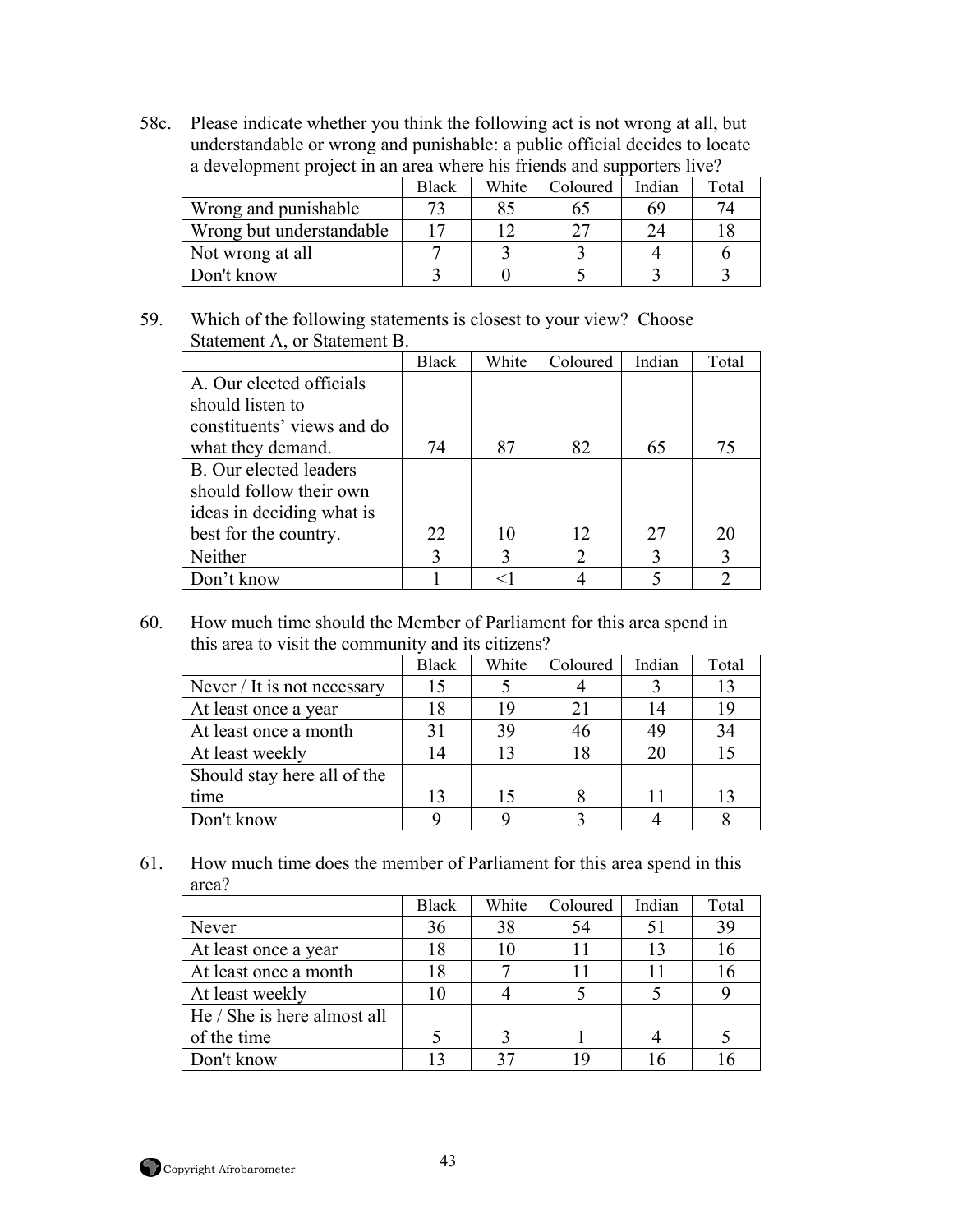62a. How much of the time do you think the following try their best to listen to what people like you have to say: Members of Parliament?

|                       | <b>Black</b> | White | Coloured | Indian | Total |
|-----------------------|--------------|-------|----------|--------|-------|
| Never                 | 40           |       | 43       | 57     |       |
| <b>Only Sometimes</b> | 34           | 20    | 35       | 32     |       |
| Often                 | 14           |       |          |        |       |
| Always                |              |       |          |        |       |
| Don't know            |              |       |          |        |       |

62b. How much of the time do you think the following try their best to listen to what people like you have to say: elected Local government Councilors?

|                       | <b>Black</b> | White | Coloured | Indian | Total |  |  |  |
|-----------------------|--------------|-------|----------|--------|-------|--|--|--|
| Never                 | 36           |       | 39       | 55     | 38    |  |  |  |
| <b>Only Sometimes</b> | 33           |       | 36       | 30     | 33    |  |  |  |
| Often                 |              |       |          |        |       |  |  |  |
| Always                |              |       |          |        |       |  |  |  |
| Don't know            |              |       |          |        |       |  |  |  |

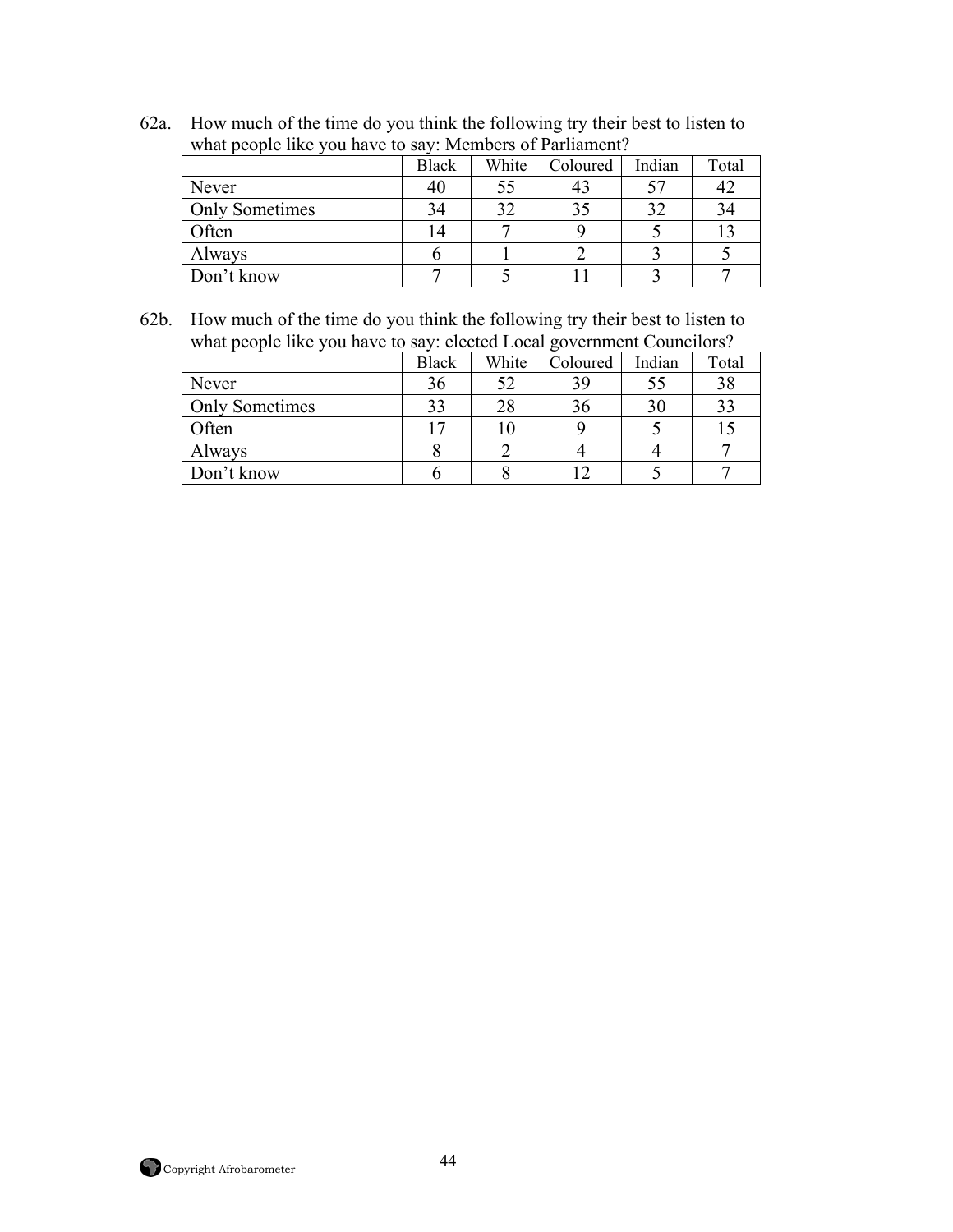|                                  |                  | Black White             | Coloured   Indian |                  | Total            |
|----------------------------------|------------------|-------------------------|-------------------|------------------|------------------|
| <b>Economics</b>                 |                  |                         |                   |                  |                  |
| Nothing/No problems              | $\mathbf{1}$     | $\boldsymbol{0}$        | $\boldsymbol{0}$  | $\mathbf{1}$     | 1                |
| Management of the economy        | $\mathbf{1}$     | $\overline{5}$          | $\mathbf{1}$      | $\boldsymbol{0}$ | $\overline{2}$   |
| Wages, incomes and salaries      | $\overline{3}$   | $\overline{2}$          | $\mathbf{1}$      | $\mathbf{1}$     | $\overline{3}$   |
| Unemployment                     | 49               | 32                      | 45                | 29               | 47               |
| Poverty /destitution             | 8                | $\overline{\mathbf{3}}$ | $\overline{5}$    | 8                | $\overline{7}$   |
| Rates and taxes                  | $\mathbf{1}$     | $\leq$ 1                | $\mathbf{1}$      | $\boldsymbol{0}$ | $\mathbf{1}$     |
| Loans/credit                     |                  |                         |                   |                  |                  |
| Rates and taxes                  | $\mathbf{1}$     | $\overline{3}$          | $\mathbf{1}$      | $\mathbf{1}$     | $\mathbf{1}$     |
| Food/Agriculture                 |                  |                         |                   |                  |                  |
| Farming/Agriculture              | $\leq$ 1         | $\mathbf{1}$            | 1                 | $\boldsymbol{0}$ | $\leq$ 1         |
| Food shortage/famine             | $\leq$ 1         | $\boldsymbol{0}$        | $\boldsymbol{0}$  | $\boldsymbol{0}$ | $\leq$ 1         |
| Drought                          | $\leq$ 1         | $\boldsymbol{0}$        | $\boldsymbol{0}$  | $\boldsymbol{0}$ | $\mathbf{0}$     |
| Land                             | $\leq$ 1         | $\overline{0}$          | $\boldsymbol{0}$  | $\boldsymbol{0}$ | $\leq$ 1         |
| Infrastructure                   |                  |                         |                   |                  |                  |
| Transportation                   | $\leq$ 1         | $\boldsymbol{0}$        | 1                 | $\boldsymbol{0}$ | <1               |
| Communications                   | $\leq$ 1         | $\boldsymbol{0}$        | $\mathbf{1}$      | $\boldsymbol{0}$ | $\leq$ 1         |
| Infrastructure/roads             | $\mathbf{1}$     | $\mathbf{1}$            | $\mathbf{1}$      | $\boldsymbol{0}$ | $\mathbf{1}$     |
| <b>Government services</b>       |                  |                         |                   |                  |                  |
| Education                        | $\overline{2}$   | $\mathbf{1}$            | $\overline{2}$    | $\mathbf{1}$     | $\overline{2}$   |
| Housing                          | 8                | $\overline{4}$          | $\overline{7}$    | 3                | $\overline{7}$   |
| Electricity                      | $\overline{2}$   | $\boldsymbol{0}$        | $\boldsymbol{0}$  | $\boldsymbol{0}$ | $\mathbf{1}$     |
| Water supply                     | $\overline{4}$   | $\leq$ 1                | $\mathbf{1}$      | 3                | $\overline{4}$   |
| Orphans/street children/homeless |                  |                         |                   |                  |                  |
| children                         | $\leq$ 1         | $\boldsymbol{0}$        | 1                 | $\boldsymbol{0}$ | $\leq$ 1         |
| Services                         | $\leq$ 1         | $\boldsymbol{0}$        | 1                 | $\boldsymbol{0}$ | $\leq$ 1         |
| Health                           | $\mathbf{1}$     | $\overline{3}$          | $\overline{2}$    | $\overline{4}$   | $\mathbf{1}$     |
| Aids                             | $\overline{7}$   | $\overline{4}$          | $\overline{5}$    | $\mathbf{1}$     | $\boldsymbol{7}$ |
| Sickness/Disease                 | $\leq$ 1         | $\overline{0}$          | $\boldsymbol{0}$  | $\boldsymbol{0}$ | $\overline{0}$   |
| Governance                       |                  |                         |                   |                  |                  |
| Crime and security               | 6                | 34                      | 15                | 41               | 11               |
| Corruption                       | $\overline{2}$   | $\overline{7}$          | 8                 | 1                | 3                |
| Political instability/political  |                  |                         |                   |                  |                  |
| divisions/ethnic tensions        | $\boldsymbol{0}$ | $\leq$ 1                | $\boldsymbol{0}$  | 3                | $\leq$ 1         |
| Discrimination/inequality        | $\leq$ 1         | $\overline{0}$          | 1                 | $\overline{0}$   | $\leq$ 1         |
| <b>Others</b>                    | $<$ 1            | $\overline{2}$          | 1                 | 3                | 1                |
| Don't know                       | $\mathbf{1}$     | $\boldsymbol{0}$        | $\overline{2}$    | $\boldsymbol{0}$ | $\mathbf{1}$     |

63a. In your opinion, what are the most important problems facing this country that government should address?  $1<sup>st</sup>$  Response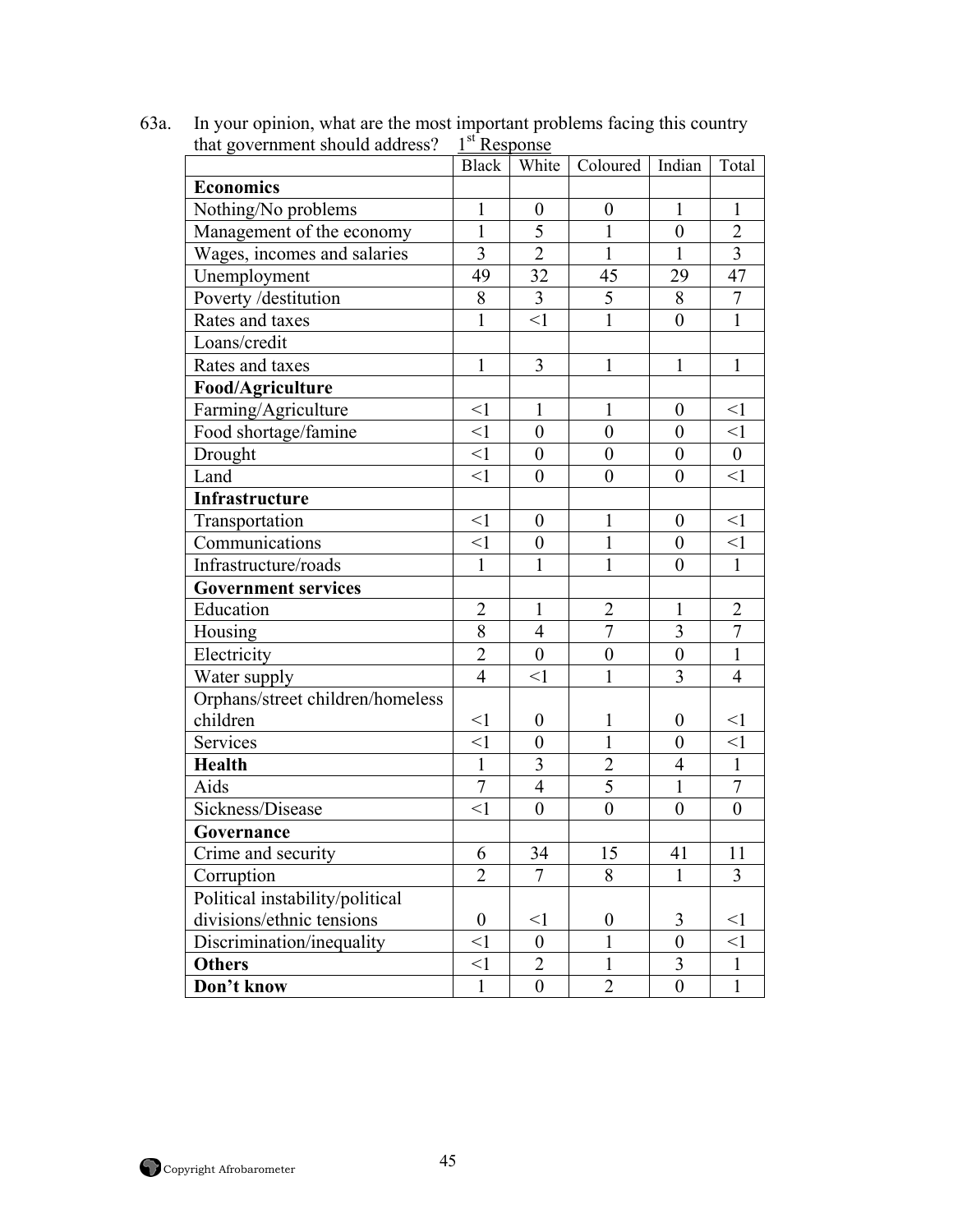|                                  | <b>Black</b>     | White            | Coloured         | Indian           | Total            |
|----------------------------------|------------------|------------------|------------------|------------------|------------------|
| <b>Economics</b>                 |                  |                  |                  |                  |                  |
| Management of the economy        | $\mathbf{1}$     | $\mathbf{1}$     | $\mathbf{1}$     | $\boldsymbol{0}$ | $\mathbf{1}$     |
| Wages, incomes and salaries      | $\mathbf{1}$     | $\overline{2}$   | $\overline{2}$   | $\overline{3}$   | $\overline{2}$   |
| Unemployment                     | 20               | 20               | 23               | 29               | 21               |
| Poverty /destitution             | 9                | 6                | 9                | 8                | 9                |
| Rates and taxes                  | $\mathbf{1}$     | $\overline{3}$   | $\mathbf{1}$     | $\mathbf{1}$     | $\overline{1}$   |
| Prices and Inflation             | $\leq$ 1         | $\leq$ 1         | $\boldsymbol{0}$ | $\boldsymbol{0}$ | $\leq$ 1         |
| Loans/credit                     | $\leq$ 1         | $\boldsymbol{0}$ | $\boldsymbol{0}$ | $\boldsymbol{0}$ | $\leq$ 1         |
| Food/Agriculture                 |                  |                  |                  |                  |                  |
| Farming/Agriculture              | $\leq$ 1         | $\mathbf{1}$     | $\boldsymbol{0}$ | $\boldsymbol{0}$ | <1               |
| Food shortage/famine             | $\mathbf{1}$     | $\leq$ 1         | $\mathbf{1}$     | $\theta$         | $\mathbf{1}$     |
| Drought                          | $\leq$ 1         | $\boldsymbol{0}$ | $\boldsymbol{0}$ | $\boldsymbol{0}$ | $\leq$ 1         |
| Land                             | $\mathbf{1}$     | $\leq$ 1         | $\boldsymbol{0}$ | $\boldsymbol{0}$ | $\mathbf{1}$     |
| Infrastructure                   |                  |                  |                  | $\boldsymbol{0}$ |                  |
| Transportation                   | $\leq$ 1         | $\boldsymbol{0}$ | $\boldsymbol{0}$ | $\boldsymbol{0}$ | $\leq$ 1         |
| Communications                   | $\leq$ 1         | $\boldsymbol{0}$ | $\mathbf{1}$     | $\boldsymbol{0}$ | $\leq$ 1         |
| Infrastructure/roads             | 3                | $\leq$ 1         | 1                | $\boldsymbol{0}$ | $\overline{2}$   |
| <b>Government services</b>       |                  |                  |                  |                  |                  |
| Education                        | $\overline{4}$   | $\overline{7}$   | $\overline{4}$   | $\overline{7}$   | $\overline{4}$   |
| Housing                          | 10               | 6                | 9                | 9                | 10               |
| Electricity                      | 6                | $\leq$ 1         | $\mathbf{1}$     | $\overline{3}$   | 5                |
| Water supply                     | 6                | $\mathbf{1}$     | $\mathbf{1}$     | $\boldsymbol{0}$ | $\overline{5}$   |
| Orphans/street children/homeless |                  |                  |                  |                  |                  |
| children                         | $\mathbf{1}$     | $\boldsymbol{0}$ | $\mathbf{1}$     | $\boldsymbol{0}$ | $\mathbf{1}$     |
| Services                         | $\mathbf{1}$     | $<$ 1            | 1                | 1                | $\mathbf{1}$     |
| <b>Health</b>                    | 3                | 8                | 6                | 3                | $\overline{4}$   |
| Aids                             | 14               | $\overline{4}$   | 6                | $\overline{5}$   | 12               |
| Sickness/Disease                 | $\mathbf{1}$     | $\leq$ 1         | $\boldsymbol{0}$ | $\boldsymbol{0}$ | $\mathbf{1}$     |
| Governance                       | $\overline{4}$   | $\overline{7}$   | $\overline{4}$   | 6                | $\overline{4}$   |
| Crime and security               | $\overline{7}$   | 21               | 18               | 21               | 10               |
| Corruption                       | 4                | 12               | 4                | 8                | $\mathcal{L}$    |
| Political violence               | $\leq$ 1         | <1               | $\theta$         | $\theta$         | $\leq$ 1         |
| Political instability/political  |                  |                  |                  |                  |                  |
| divisions/ethnic tensions        | $\boldsymbol{0}$ | $\boldsymbol{0}$ | $\boldsymbol{0}$ | 1                | $\leq$ 1         |
| Discrimination/inequality        | $\mathbf{1}$     | $\leq$ 1         | 1                | 1                | $\mathbf{1}$     |
| Gender issues/women's rights     | <1               | $\boldsymbol{0}$ | $\boldsymbol{0}$ | $\boldsymbol{0}$ | $\boldsymbol{0}$ |
| Democracy/political rights       | <1               | $\leq$ 1         | 1                | $\leq$ 1         | <1               |
| Social Development (grants,      |                  |                  |                  |                  |                  |
| welfare pensions)                | $<$ l            | $\boldsymbol{0}$ | 1                | $\boldsymbol{0}$ | 1                |
| Other                            | $\mathbf{1}$     | $\overline{2}$   | $\mathbf{1}$     | $\overline{3}$   | $\mathbf{1}$     |
| No further response              | 3                | $\overline{2}$   | $\tau$           | $\mathbf{1}$     | $\overline{4}$   |

63b. In your opinion, what are the most important problems facing this country that government should address? 2<sup>nd</sup> Response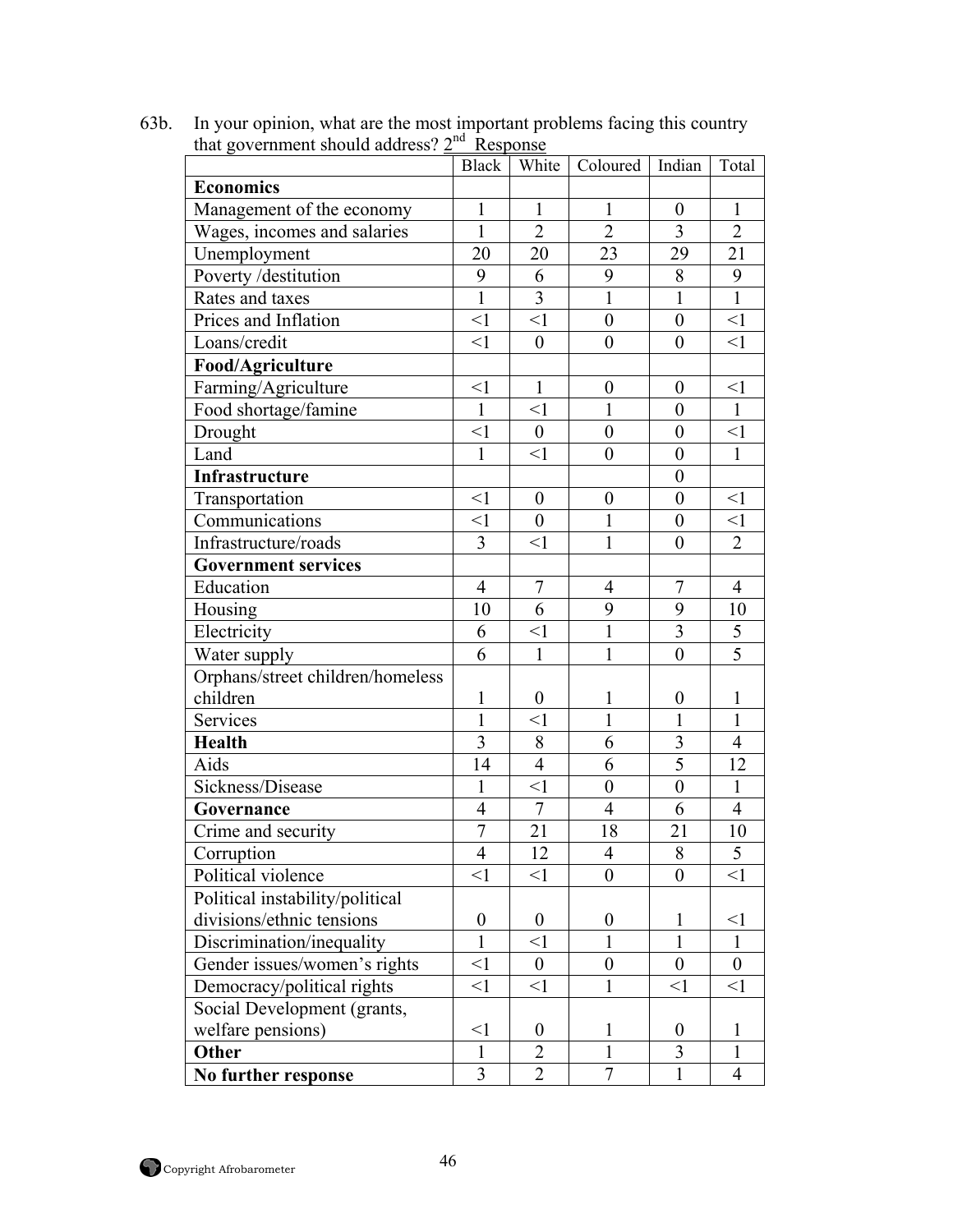|                                  | <b>Black</b>   | White            | Coloured   Indian |                  | Total          |
|----------------------------------|----------------|------------------|-------------------|------------------|----------------|
| <b>Economics</b>                 |                |                  |                   |                  |                |
| Management of the economy        | $\leq$ 1       | $\overline{2}$   | $\mathbf{1}$      | $\mathfrak{Z}$   | 1              |
| Wages, incomes and salaries      | $\overline{2}$ | $\mathbf{1}$     | $\overline{4}$    | $\overline{0}$   | $\overline{2}$ |
| Unemployment                     | $\overline{8}$ | 17               | $\overline{8}$    | 16               | 9              |
| Poverty /destitution             | $\overline{8}$ | 6                | 10                | 9                | 8              |
| Rates and taxes                  | $\leq$ 1       | $\mathbf{1}$     | $\mathbf{1}$      | $\overline{3}$   | $\mathbf{1}$   |
| Loans/credit                     | $\leq$ 1       | $\leq$ 1         | $\boldsymbol{0}$  | $\mathbf{0}$     | $\leq$ 1       |
| Food/Agriculture                 |                |                  |                   |                  |                |
| Farming/Agriculture              | $\mathbf{1}$   | $\mathbf{1}$     | $\boldsymbol{0}$  | $\boldsymbol{0}$ | $\mathbf{1}$   |
| Food shortage/famine             | $\mathbf{1}$   | $\mathbf{1}$     | $\mathbf{1}$      | $\mathbf{1}$     | $\mathbf{1}$   |
| Drought                          | $\leq$ 1       | $\overline{0}$   | $\overline{0}$    | $\mathbf{0}$     | $\leq$ 1       |
| Land                             | $\mathbf{1}$   | $\boldsymbol{0}$ | $\boldsymbol{0}$  | $\boldsymbol{0}$ | $\mathbf{1}$   |
| Infrastructure                   |                |                  |                   |                  |                |
| Transportation                   | $\mathbf{1}$   | $\leq$ 1         | $\boldsymbol{0}$  | $\boldsymbol{0}$ | $\mathbf{1}$   |
| Communications                   | $\leq$ 1       | $\leq$ 1         | 1                 | $\boldsymbol{0}$ | $<$ 1          |
| Infrastructure/roads             | $\overline{2}$ | $\boldsymbol{0}$ | $\mathbf{1}$      | $\overline{0}$   | $\overline{2}$ |
| <b>Government services</b>       |                |                  |                   |                  |                |
| Education                        | 5              | 6                | 5                 | 12               | 5              |
| Housing                          | 10             | 6                | 11                | 13               | 10             |
| Electricity                      | $\overline{4}$ | $\boldsymbol{0}$ | $\mathbf{1}$      | $\boldsymbol{0}$ | 3              |
| Water supply                     | $\overline{7}$ | $\boldsymbol{0}$ | $\overline{0}$    | $\overline{0}$   | 6              |
| Orphans/street children/homeless |                |                  |                   |                  |                |
| children                         | $\mathbf{1}$   | $\mathbf{1}$     | 1                 | $\mathbf{1}$     | $\mathbf{1}$   |
| Services                         | $\overline{2}$ | $\leq$ 1         | $\overline{2}$    | 3                | $\overline{2}$ |
| <b>Health</b>                    | 6              | 10               | $\overline{7}$    | $\overline{4}$   | 6              |
| Aids                             | 13             | 7                | 6                 | $\overline{3}$   | 11             |
| Sickness/Disease                 | $\mathbf{1}$   | $\mathbf{1}$     | $\overline{0}$    | $\overline{0}$   | $\mathbf{1}$   |
| Governance                       |                |                  |                   |                  |                |
| Crime and security               | 9              | 13               | 18                | $\overline{7}$   | 10             |
| Corruption                       | 6              | 11               | 5                 | 12               | $\tau$         |
| Political violence               | <1             | 1                | $\theta$          | $\bf{0}$         | <1             |
| Political instability/political  |                |                  |                   |                  |                |
| divisions/ethnic tensions        | $\leq$ 1       | $\boldsymbol{0}$ | 1                 | $\boldsymbol{0}$ | $\leq$ 1       |
| Discrimination/inequality        | $\mathbf{1}$   | 6                | 1                 | 1                | $\overline{2}$ |
| Gender issues/women's rights     | $\leq$ 1       | $\overline{0}$   | $\theta$          | $\overline{0}$   | $\leq$ 1       |
| Democracy/political rights       | $\leq$ 1       | $\theta$         | $\boldsymbol{0}$  | $\boldsymbol{0}$ | $\leq$ 1       |
| War (international)              | $\leq$ 1       | $\theta$         | $\theta$          | $\boldsymbol{0}$ | $\leq$ 1       |
| Other                            | $\leq$ 1       | $\overline{2}$   | $\overline{2}$    | $\mathbf{1}$     | $\mathbf{1}$   |
| No further reply                 | 9              | 5                | 12                | 8                | 9              |

63c. In your opinion, what are the most important problems facing this country that government should address? 3<sup>rd</sup> Response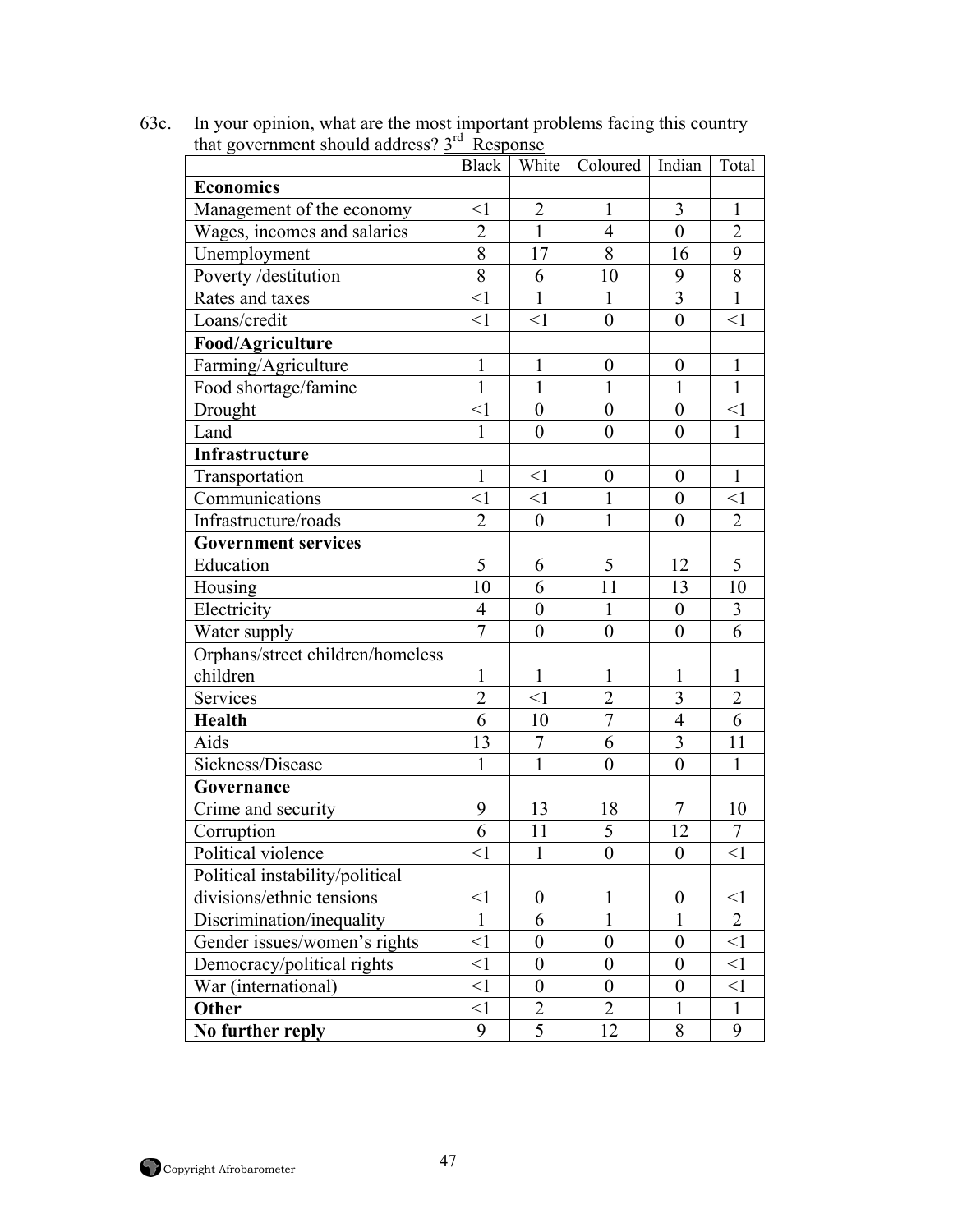64. Taking the problem you mentioned first, how likely is it that the government will solve your most important problem within the next five years?

|                   | <b>Black</b> | White | Coloured | Indian | Total |
|-------------------|--------------|-------|----------|--------|-------|
| Not at all likely |              |       | 20       | 28     | 13    |
| Not very likely   | 19           |       | 26       | 35     | 22    |
| Likely            | 37           |       | 31       | 23     | 34    |
| Very likely       | 30           |       |          |        | 26    |
| Not applicable    |              |       |          |        |       |
|                   |              |       |          |        |       |

65a. Now let's speak about the performance of the present government of this country. How well or badly would you say the current government is handling the following matter, or haven't you heard enough to say: managing the economy?

|                          | <b>Black</b> | White | Coloured | Indian | Total |
|--------------------------|--------------|-------|----------|--------|-------|
| Very badly               | 12           | 18    |          | 34     | 13    |
| Fairly badly             | 23           | 25    | 21       | 24     | 23    |
| Fairly well              |              | 50    | 47       |        | 42    |
| Very well                | 18           |       | 14       |        | 10    |
| Don't know/Haven't heard |              |       |          |        |       |
| enough                   | h            |       |          |        |       |

65b. How well or badly would you say the current government is handling the following matter, or haven't you heard enough to say: creating jobs?

|                          | <b>Black</b> | White | Coloured | Indian | Total |  |  |  |
|--------------------------|--------------|-------|----------|--------|-------|--|--|--|
| Very badly               | 37           | 55    | 46       |        | 40    |  |  |  |
| Fairly badly             | 29           |       | 24       | 1 G    | 28    |  |  |  |
| Fairly well              | 25           |       | 24       | Iб     | 23    |  |  |  |
| Very well                |              |       |          |        |       |  |  |  |
| Don't know/Haven't heard |              |       |          |        |       |  |  |  |
| enough                   |              |       |          |        |       |  |  |  |

65c. How well or badly would you say the current government is handling the following matter, or haven't you heard enough to say: keeping prices stable?

|                          | <b>Black</b> | White | Coloured | Indian | Total |
|--------------------------|--------------|-------|----------|--------|-------|
| Very badly               | 25           |       | 26       | 52     | 27    |
| Fairly badly             | 30           | 33    | 28       | 25     | 30    |
| Fairly well              | 32           |       | 35       | τO.    | 31    |
| Very well                | 10           |       |          |        |       |
| Don't know/Haven't heard |              |       |          |        |       |
| enough                   |              |       |          |        |       |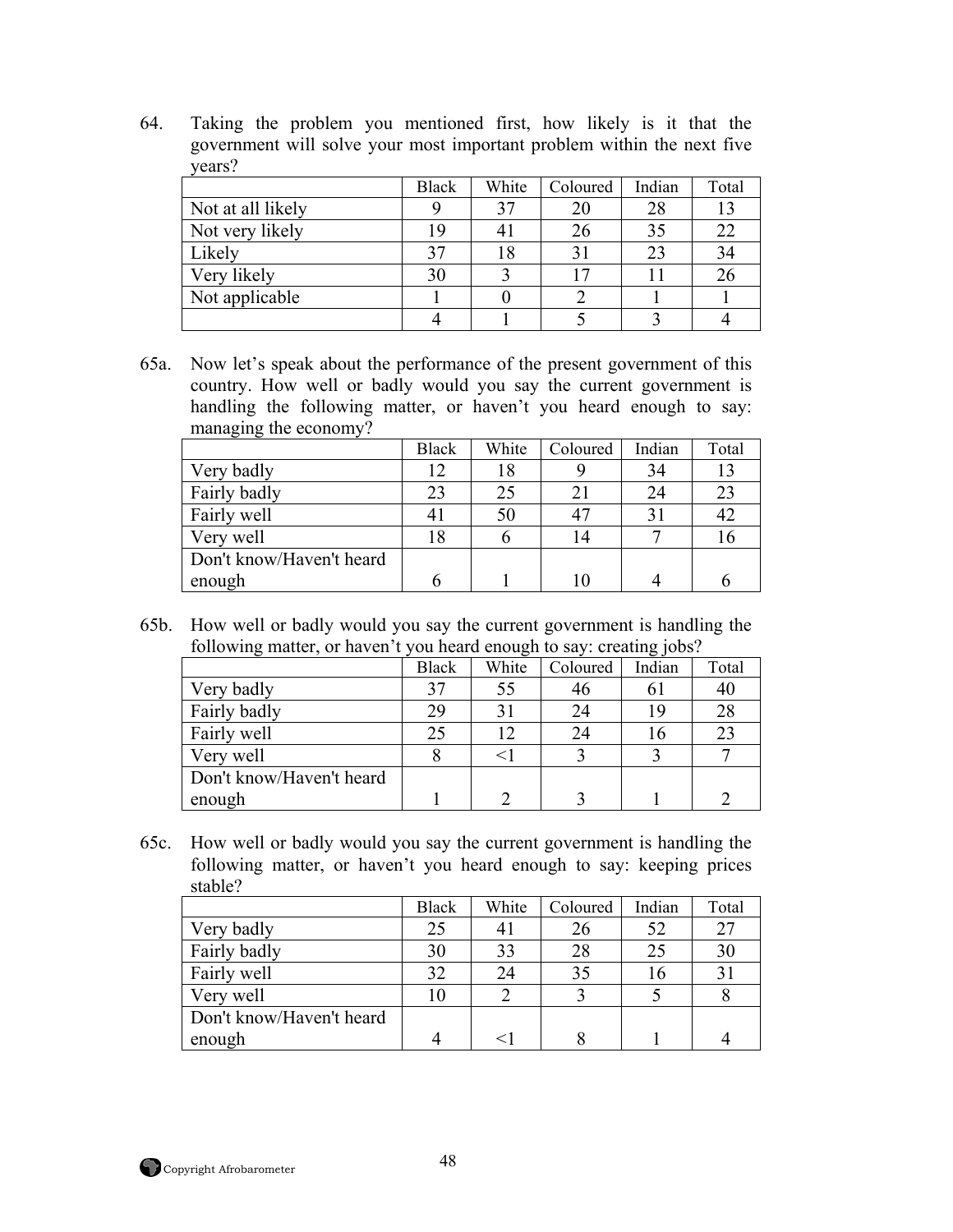65d. How well or badly would you say the current government is handling the following matter, or haven't you heard enough to say: narrowing gaps between rich and poor?

|                          | <b>Black</b> | White | Coloured | Indian | Total |
|--------------------------|--------------|-------|----------|--------|-------|
| Very badly               | 30           | -45   | 29       |        | 32    |
| Fairly badly             | 26           | 39    | 33       | 24     | 28    |
| Fairly well              |              | 13    |          |        | 27    |
| Very well                |              |       |          |        |       |
| Don't know/Haven't heard |              |       |          |        |       |
| enough                   |              |       | 14       |        |       |

65e. How well or badly would you say the current government is handling the following matter, or haven't you heard enough to say: reducing crime?

|                          | <b>Black</b> | White | Coloured | Indian | Total |
|--------------------------|--------------|-------|----------|--------|-------|
| Very badly               | 28           |       | 45       |        | 35    |
| Fairly badly             | 24           | 22    | 22       | Iб     | 23    |
| Fairly well              | 33           |       | 25       |        | 29    |
| Very well                | 14           |       |          |        | 12    |
| Don't know/Haven't heard |              |       |          |        |       |
| enough                   |              |       |          |        |       |

65f. How well or badly would you say the current government is handling the following matter, or haven't you heard enough to say: improving basic health services?

|                          | <b>Black</b> | White | Coloured | Indian | Total |
|--------------------------|--------------|-------|----------|--------|-------|
| Very badly               | 16           |       | 26       |        | 20    |
| Fairly badly             | 22           | 28    | 21       | 20     | 22    |
| Fairly well              | 40           | 22    | 39       | 33     | 38    |
| Very well                | 21           |       |          |        | 18    |
| Don't know/Haven't heard |              |       |          |        |       |
| enough                   |              |       |          |        |       |

65g. How well or badly would you say the current government is handling the following matter, or haven't you heard enough to say: addressing educational needs?

|                          | <b>Black</b> | White | Coloured | Indian | Total |
|--------------------------|--------------|-------|----------|--------|-------|
| Very badly               | 13           | 39    |          | 45     |       |
| Fairly badly             | 20           | 34    | 23       | 19     | 21    |
| Fairly well              | 42           |       | 40       | 28     | 39    |
| Very well                | 22           |       |          |        | 19    |
| Don't know/Haven't heard |              |       |          |        |       |
| enough                   |              |       | 10       |        |       |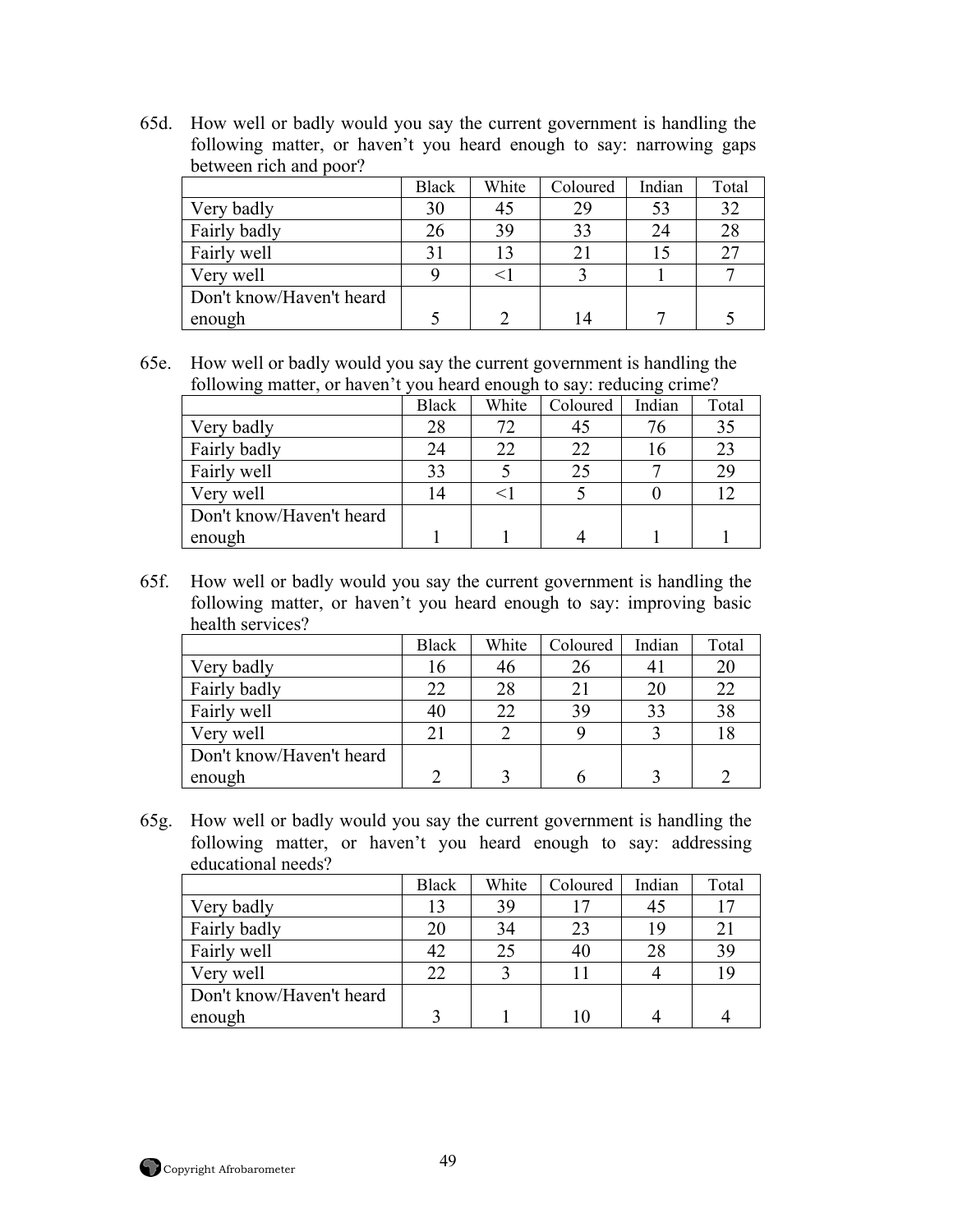65h. How well or badly would you say the current government is handling the following matter, or haven't you heard enough to say: delivering household water?

|                          | <b>Black</b> | White | Coloured | Indian | Total |
|--------------------------|--------------|-------|----------|--------|-------|
| Very badly               | 15           | 18    |          |        |       |
| Fairly badly             | ר ו          | 16    |          |        | 10    |
| Fairly well              | 38           | 52    | 45       | 34     | 4(    |
| Very well                | 29           | 10    | 33       | 34     | 28    |
| Don't know/Haven't heard |              |       |          |        |       |
| enough                   |              |       |          |        |       |

65i. How well or badly would you say the current government is handling the following matter, or haven't you heard enough to say: ensuring everyone has enough to eat?

|                          | <b>Black</b> | White | Coloured | Indian | Total |
|--------------------------|--------------|-------|----------|--------|-------|
| Very badly               | 21           | 30    | 26       | 30     | 23    |
| Fairly badly             | 26           |       | 20       | 32     | 27    |
| Fairly well              | 35           |       | 36       | 28     | 33    |
| Very well                | 16           |       | 10       |        | 14    |
| Don't know/Haven't heard |              |       |          |        |       |
| enough                   | ∍            |       |          |        |       |

65j. How well or badly would you say the current government is handling the following matter, or haven't you heard enough to say: fighting corruption in government?

|                          | <b>Black</b> | White | Coloured | Indian | Total |
|--------------------------|--------------|-------|----------|--------|-------|
| Very badly               | 18           | 54    | 25       | 48     | 23    |
| Fairly badly             | 23           | 30    | 23       | 29     | 24    |
| Fairly well              | 35           | 13    | 29       |        | 32    |
| Very well                | 18           |       |          |        |       |
| Don't know/Haven't heard |              |       |          |        |       |
| enough                   |              |       |          |        |       |

65k. How well or badly would you say the current government is handling the following matter, or haven't you heard enough to say: combating HIV/AIDS?

|                          | <b>Black</b> | White | Coloured | Indian | Total |
|--------------------------|--------------|-------|----------|--------|-------|
| Very badly               | 20           |       | 21       | 28     | 23    |
| Fairly badly             | 18           |       |          | 22     | 19    |
| Fairly well              | 35           | 24    | 42       | 28     | 34    |
| Very well                | 23           |       |          | 20     | 20    |
| Don't know/Haven't heard |              |       |          |        |       |
| enough                   |              |       | 10       |        |       |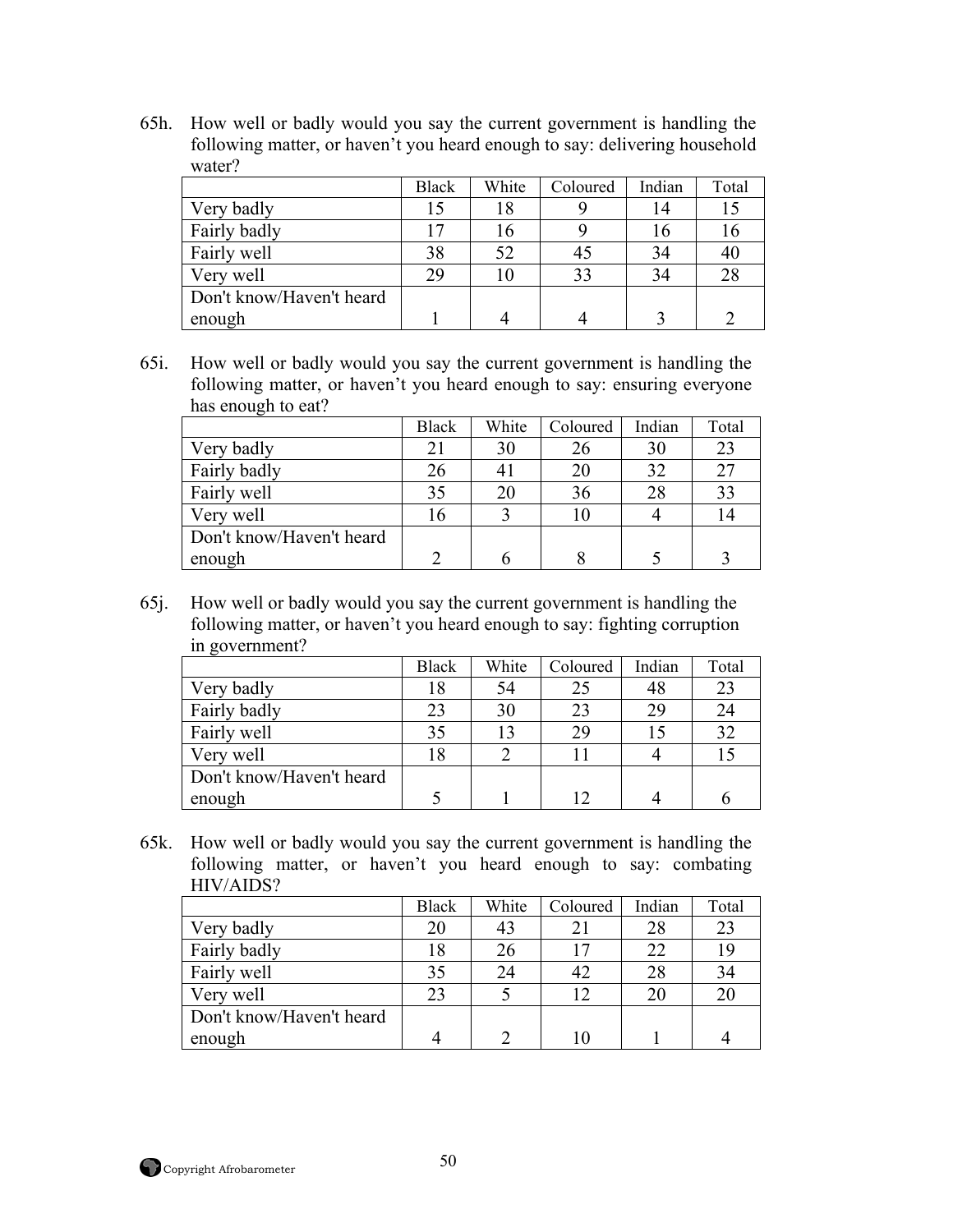65l. How well or badly would you say the current government is handling the following matter, or haven't you heard enough to say: promoting affirmative action?

|                          | <b>Black</b> | White | Coloured | Indian | Total |
|--------------------------|--------------|-------|----------|--------|-------|
| Very badly               |              | 29    |          | 36     |       |
| Fairly badly             | 18           | 22    |          | 16     |       |
| Fairly well              | 40           | 20    | 33       | 28     | 37    |
| Very well                | 21           | 26    | 14       | 12     | 20    |
| Don't know/Haven't heard |              |       |          |        |       |
| enough                   | LC           |       | 21       |        |       |

65m. How well or badly would you say the current government is handling the following matter, or haven't you heard enough to say: uniting all South Africans into one nation?

|                          | <b>Black</b> | White | Coloured | Indian | Total |
|--------------------------|--------------|-------|----------|--------|-------|
| Very badly               | 10           | 36    | 13       | 24     | 13    |
| Fairly badly             | 15           | 30    | 19       | 25     | 17    |
| Fairly well              | 39           | 29    | 37       | 40     | 38    |
| Very well                | 32           |       | 14       |        | 26    |
| Don't know/Haven't heard |              |       |          |        |       |
| enough                   |              |       | 16       |        |       |

65n. How well or badly would you say the current government is handling the following matter, or haven't you heard enough to say: distributing welfare payments to those who are entitled to them (such as old age pensions, disability pensions, child maintenance grants)?

|                          | <b>Black</b> | White | Coloured | Indian | Total |
|--------------------------|--------------|-------|----------|--------|-------|
| Very badly               |              | 29    |          |        |       |
| Fairly badly             | ר ו          |       |          | ιo     |       |
| Fairly well              | 33           | 33    | 42       |        | 34    |
| Very well                | 46           |       | 21       |        | 39    |
| Don't know/Haven't heard |              |       |          |        |       |
| enough                   |              |       |          |        |       |

65o. How well or badly would you say the current government is handling the following matter, or haven't you heard enough to say: responding to the situation in Zimbabwe?

|                          | <b>Black</b> | White | Coloured       | Indian | Total |
|--------------------------|--------------|-------|----------------|--------|-------|
| Very badly               |              | 64    | 16             | 33     | 17    |
| Fairly badly             | 14           | 19    | 16             | 19     |       |
| Fairly well              | 29           |       |                | 20     | 26    |
| Very well                | 13           |       |                |        | 12    |
| Don't know/Haven't heard |              |       |                |        |       |
| enough                   | 33           |       | 4 <sup>2</sup> |        | 31    |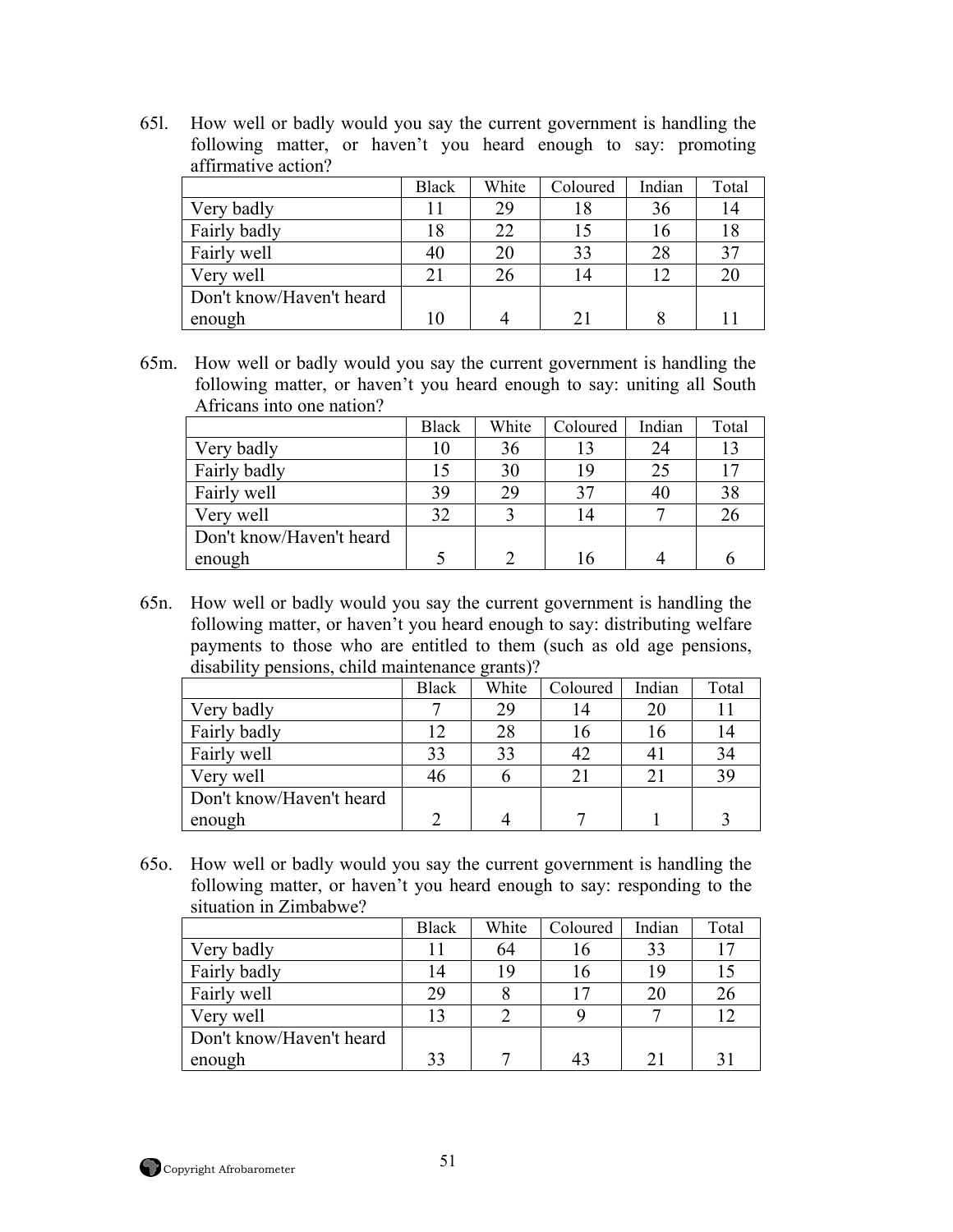| 66. | Which of these statements is closest to your view? Choose Statement A or |
|-----|--------------------------------------------------------------------------|
|     | Statement B.                                                             |

|                             | <b>Black</b>                | White | Coloured | Indian | Total                       |
|-----------------------------|-----------------------------|-------|----------|--------|-----------------------------|
| A. The government should    |                             |       |          |        |                             |
| devote many more            |                             |       |          |        |                             |
| resources to combating      |                             |       |          |        |                             |
| AIDS, even if this means    |                             |       |          |        |                             |
| that less money is spent on |                             |       |          |        |                             |
| things like education.      | 61                          | 31    | 38       | 46     | 56                          |
| B. There are many other     |                             |       |          |        |                             |
| problems facing this        |                             |       |          |        |                             |
| country besides AIDS;       |                             |       |          |        |                             |
| even if people are dying in |                             |       |          |        |                             |
| large numbers, the          |                             |       |          |        |                             |
| government needs to keep    |                             |       |          |        |                             |
| its focus on solving other  |                             |       |          |        |                             |
| problems.                   | 33                          | 63    | 47       | 47     | 38                          |
| Neither                     | $\overline{4}$              | 6     | 9        | 5      | 5                           |
| Don't know                  | $\mathcal{D}_{\mathcal{A}}$ |       | 6        |        | $\mathcal{D}_{\mathcal{A}}$ |

## 67a. What about local government?

How well or badly would you say your local government is handling the following matter, or haven't you heard enough about them to say: maintaining roads?

|                          | <b>Black</b> | White | Coloured | Indian | Total |
|--------------------------|--------------|-------|----------|--------|-------|
| Very badly               | 23           | 26    | 19       | 28     | 23    |
| Fairly badly             | 18           | 32    | 21       | 19     | 20    |
| Fairly well              | 36           | 39    | 43       |        | 37    |
| Very well                | 21           |       | 13       | 12     | 19    |
| Don't know/Haven't heard |              |       |          |        |       |
| enough                   |              |       |          |        |       |

67b. How well or badly would you say your local government is handling the following matter, or haven't you heard enough about them to say: keeping our community clean?

|                          | <b>Black</b> | White | Coloured | Indian | Total          |
|--------------------------|--------------|-------|----------|--------|----------------|
| Very badly               | 19           |       |          | 32     | 20             |
| Fairly badly             | 21           |       | 19       | 24     | 21             |
| Fairly well              | 34           |       | 50       | 32     | 37             |
| Very well                | 24           |       |          | ר ו    | 2 <sub>1</sub> |
| Don't know/Haven't heard |              |       |          |        |                |
| enough                   |              |       |          |        |                |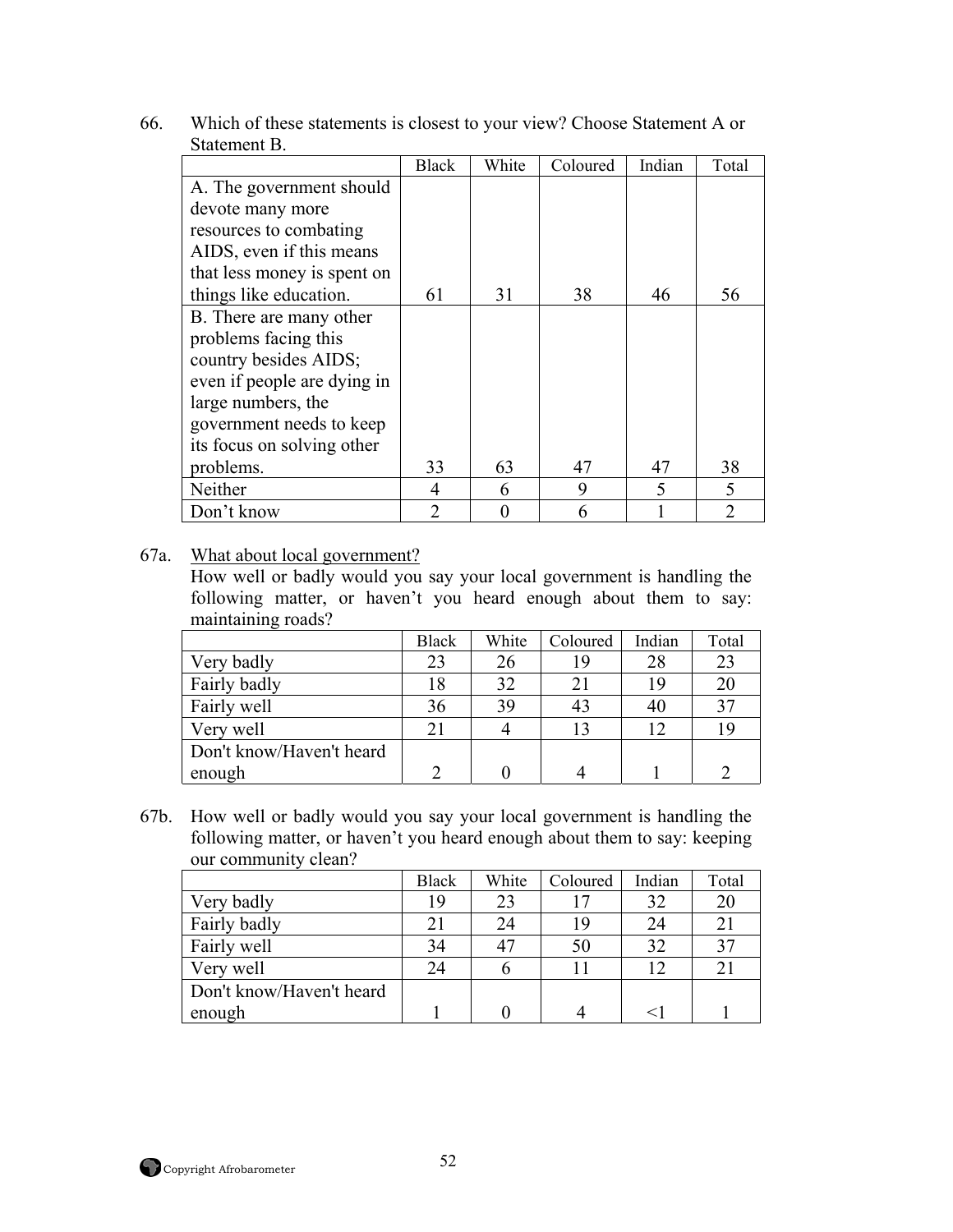67c. What about local government? How well or badly would you say your local government is handling the following matter, or haven't you heard enough about them to say: collecting local taxes?

|                          | <b>Black</b> | White | Coloured | Indian     | Total |
|--------------------------|--------------|-------|----------|------------|-------|
| Very badly               | 12           |       |          | $\sqrt{2}$ |       |
| Fairly badly             | 15           | 13    |          |            | 14    |
| Fairly well              | 30           | 49    |          | 35         | 32    |
| Very well                | 15           | 23    |          | 19         |       |
| Don't know/Haven't heard |              |       |          |            |       |
| enough                   | 27           |       | 46       | 1 Q        | 25    |

67d. How well or badly would you say your local government is handling the following matter, or haven't you heard enough about them to say: deciding how to spend local revenues?

|                          | <b>Black</b> | White | Coloured | Indian | Total |
|--------------------------|--------------|-------|----------|--------|-------|
| Very badly               | 14           | 22    |          | 24     | 15    |
| Fairly badly             | 18           | 3     | 14       |        | 18    |
| Fairly well              | 29           | 33    | 23       | 29     | 29    |
| Very well                | 15           |       |          |        | 13    |
| Don't know/Haven't heard |              |       |          |        |       |
| enough                   | 25           |       | 47       | 23     | 26    |

68a. Do you approve or disapprove of the way that the following person has performed his job over the past twelve months or haven't you heard enough about him to say: Thabo Mbeki?

|                            | <b>Black</b> | White | Coloured | Indian | Total |
|----------------------------|--------------|-------|----------|--------|-------|
| <b>Strongly Disapprove</b> |              |       |          |        |       |
| Disapprove                 |              | 38    |          |        |       |
| Approve                    | 40           | 38    | 44       | 33     | 40    |
| <b>Strongly Approve</b>    | 39           |       |          |        | 33    |
| Don't know/Haven't heard   |              |       |          |        |       |
| enough                     |              |       |          |        |       |

68b. Do you approve or disapprove of the way that the following people have performed their jobs over the past twelve months or haven't you heard enough about them to say: the representatives to the National Assembly?

|                            | <b>Black</b> | White | Coloured | Indian | Total |
|----------------------------|--------------|-------|----------|--------|-------|
| <b>Strongly Disapprove</b> |              |       |          |        |       |
| Disapprove                 | 12           |       | 14       | 22     |       |
| Approve                    | 44           | 25    | 36       | 38     | 4     |
| <b>Strongly Approve</b>    | 22           |       |          |        |       |
| Don't know/Haven't heard   |              |       |          |        |       |
| enough                     | 16           | າາ    | 37       | 30     | 20    |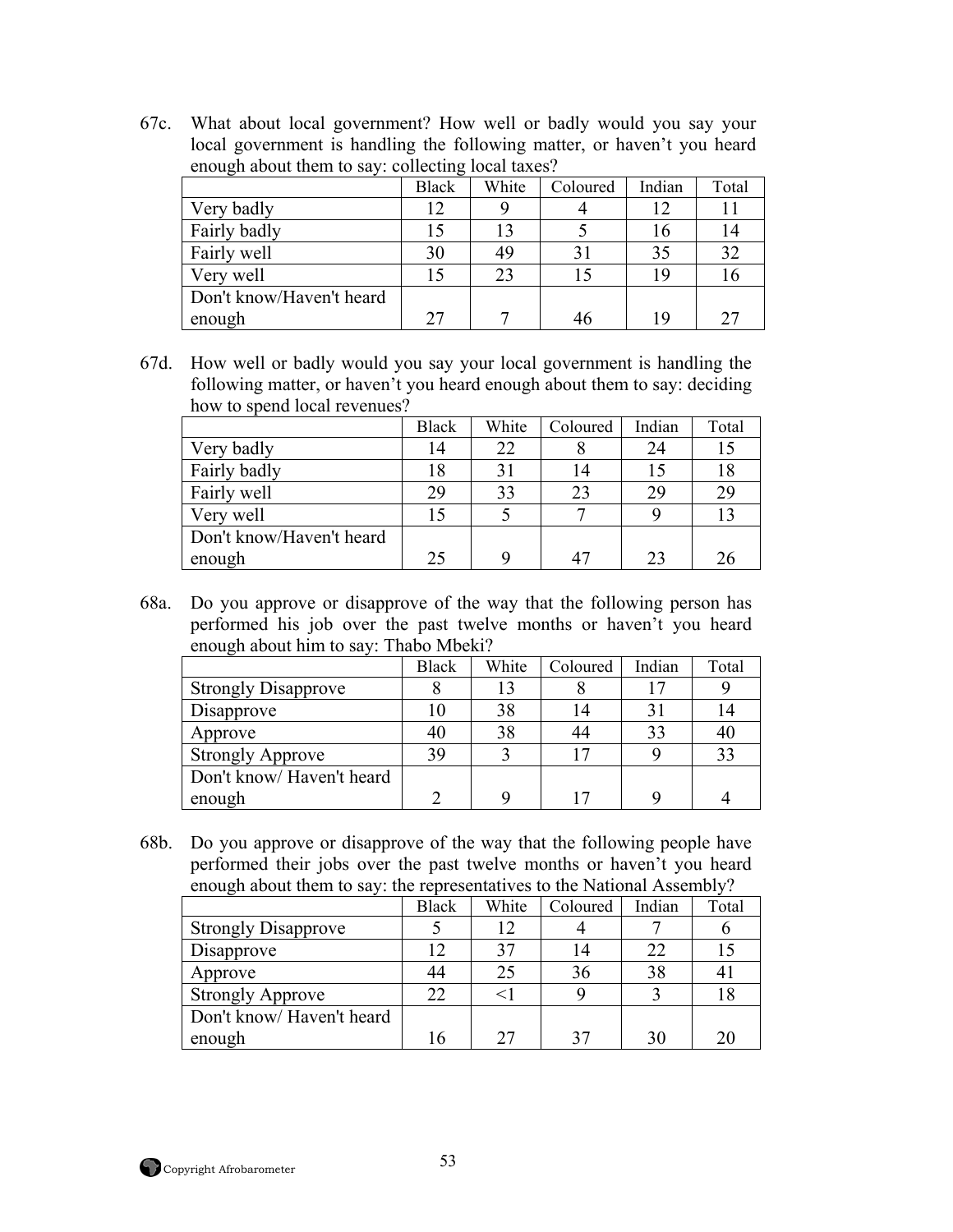68c. Do you approve or disapprove of the way that the following person has performed his job over the past twelve months or haven't you had enough about him to say: the Premier of this province?

|                            | <b>Black</b> | White | Coloured | Indian | Total |  |
|----------------------------|--------------|-------|----------|--------|-------|--|
| <b>Strongly Disapprove</b> |              |       |          |        |       |  |
| Disapprove                 |              | 27    |          | 23     |       |  |
| Approve                    | 43           | 28    |          | 28     |       |  |
| <b>Strongly Approve</b>    | 32           |       |          |        | 27    |  |
| Don't know/Haven't heard   |              |       |          |        |       |  |
| enough                     |              | 35    | 34       |        |       |  |

68d. Do you approve or disapprove of the way that the following official has performed his job over the past twelve months or haven't you had enough about him to say: your Elected Local Government Councilor?

|                            | <b>Black</b> | White | Coloured | Indian | Total |
|----------------------------|--------------|-------|----------|--------|-------|
| <b>Strongly Disapprove</b> | 14           |       |          |        |       |
| Disapprove                 | 20           | 28    |          | 26     | 21    |
| Approve                    | 40           |       | 28       | 26     | 36    |
| <b>Strongly Approve</b>    |              |       |          |        |       |
| Don't know/Haven't heard   |              |       |          |        |       |
| enough                     |              | 35    |          | 34     |       |

69a. Can you tell me whether the South African government has a policy to provide: free primary education, that is, parents do not have to pay school fees?

|            | <b>Black</b> | White | Coloured | Indian | Total |
|------------|--------------|-------|----------|--------|-------|
| Incorrect  | 40           | າາ    | າ໑       |        | 43    |
| Correct    | 36           |       | cη       |        | 39    |
| Don't know | 18           |       | ۱۵       |        |       |

69b. Can you tell me whether the South African government has a policy to provide: free health care at public clinics, that is, no fees for visits or medicine?

|            | <b>Black</b> | White | Coloured | Indian | Total |
|------------|--------------|-------|----------|--------|-------|
| Incorrect  | 70           |       | Эb       |        | 67    |
| Correct    |              |       | ററ<br>∠о |        | ∠∖    |
| Don't know |              |       |          |        |       |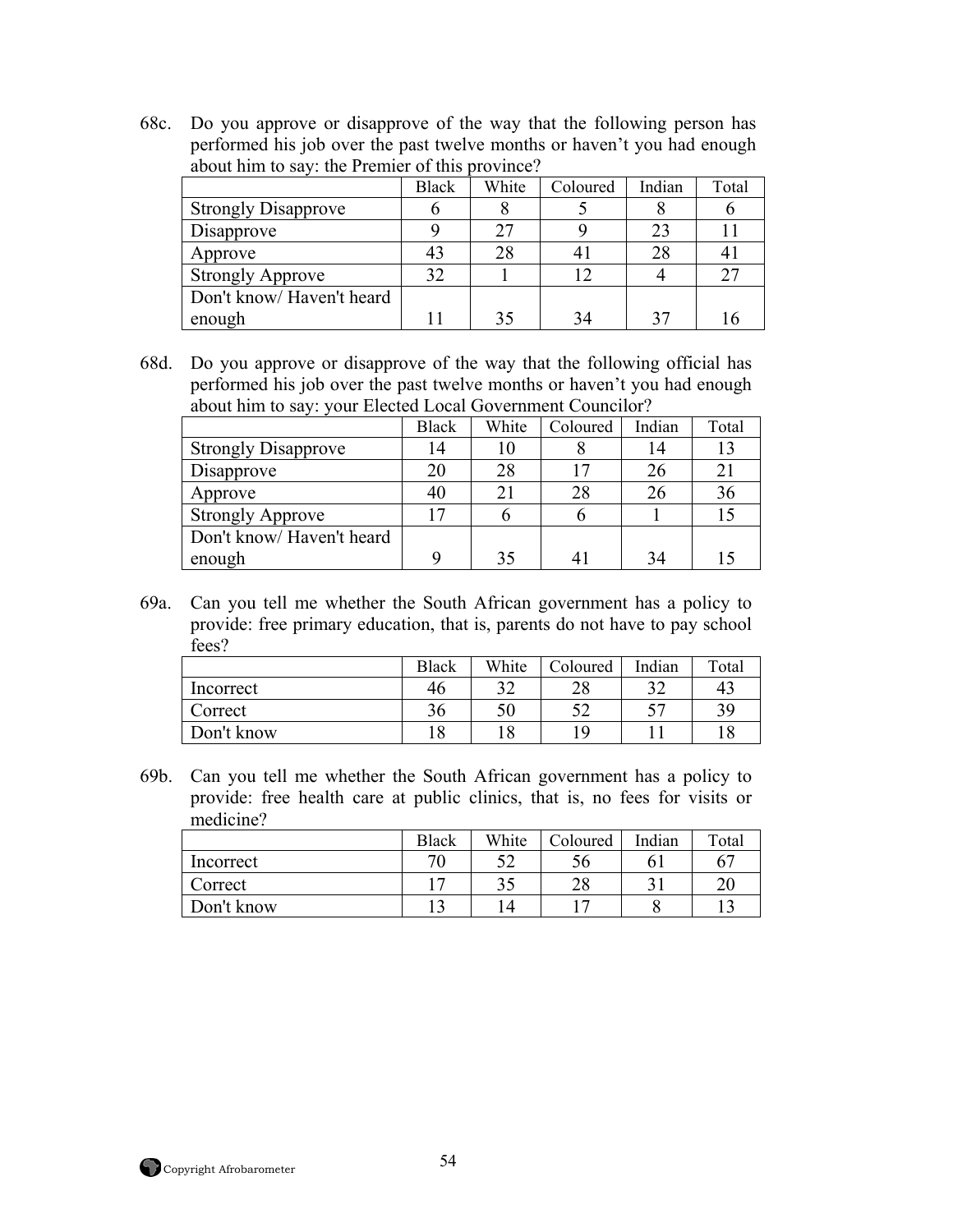| law if: a person like you committed a serious crime? |              |       |                 |        |       |  |  |
|------------------------------------------------------|--------------|-------|-----------------|--------|-------|--|--|
|                                                      | <b>Black</b> | White | <b>Coloured</b> | Indian | Total |  |  |
| Not at all likely                                    |              |       |                 |        |       |  |  |
| Not very likely                                      |              |       |                 |        |       |  |  |

Likely 29 32 30 29 29 Very likely<br>
19 56 55 61 43<br>
2 2 5 1 2

70a. How likely do you think it would be that the authorities could enforce the

| 70b. | How likely do you think it would be that the authorities could enforce the |
|------|----------------------------------------------------------------------------|
|      | law if: a political leader committed a serious crime?                      |

Don't know 2 2 5 1

|                   | <b>Black</b> | White | Coloured | Indian | Total |
|-------------------|--------------|-------|----------|--------|-------|
| Not at all likely | 17           | 1 Q   |          | 33     |       |
| Not very likely   | 16           | 39    | 21       | 24     |       |
| Likely            | 29           | 24    | 29       | 20     | 28    |
| Very likely       | 35           |       | 30       | 20     | 32    |
| Don't know        |              |       |          |        |       |

70c. How likely do you think it would be that the authorities could enforce the law if: if a person like you did not pay a tax on some of the income they earned?

|                   | <b>Black</b> | White | Coloured       | Indian | Total |
|-------------------|--------------|-------|----------------|--------|-------|
| Not at all likely |              |       |                |        |       |
| Not very likely   |              |       |                |        |       |
| Likely            | 28           |       |                | 24     | 29    |
| Very likely       | 35           |       | 5 <sup>2</sup> | 64     | 39    |
| Don't know        |              |       |                |        |       |

70d. How likely do you think it would be that the authorities could enforce the law if: a political leader did not pay tax on some of the income they earned?

|                   | <b>Black</b> | White | Coloured | Indian | Total |
|-------------------|--------------|-------|----------|--------|-------|
| Not at all likely | 15           |       |          | 32     |       |
| Not very likely   | 18           |       | 23       | 28     | 21    |
| Likely            | 30           | 23    | 28       | I b    | 29    |
| Very likely       | 30           | 14    | 28       | 18     | 28    |
| Don't know        | −            |       |          |        |       |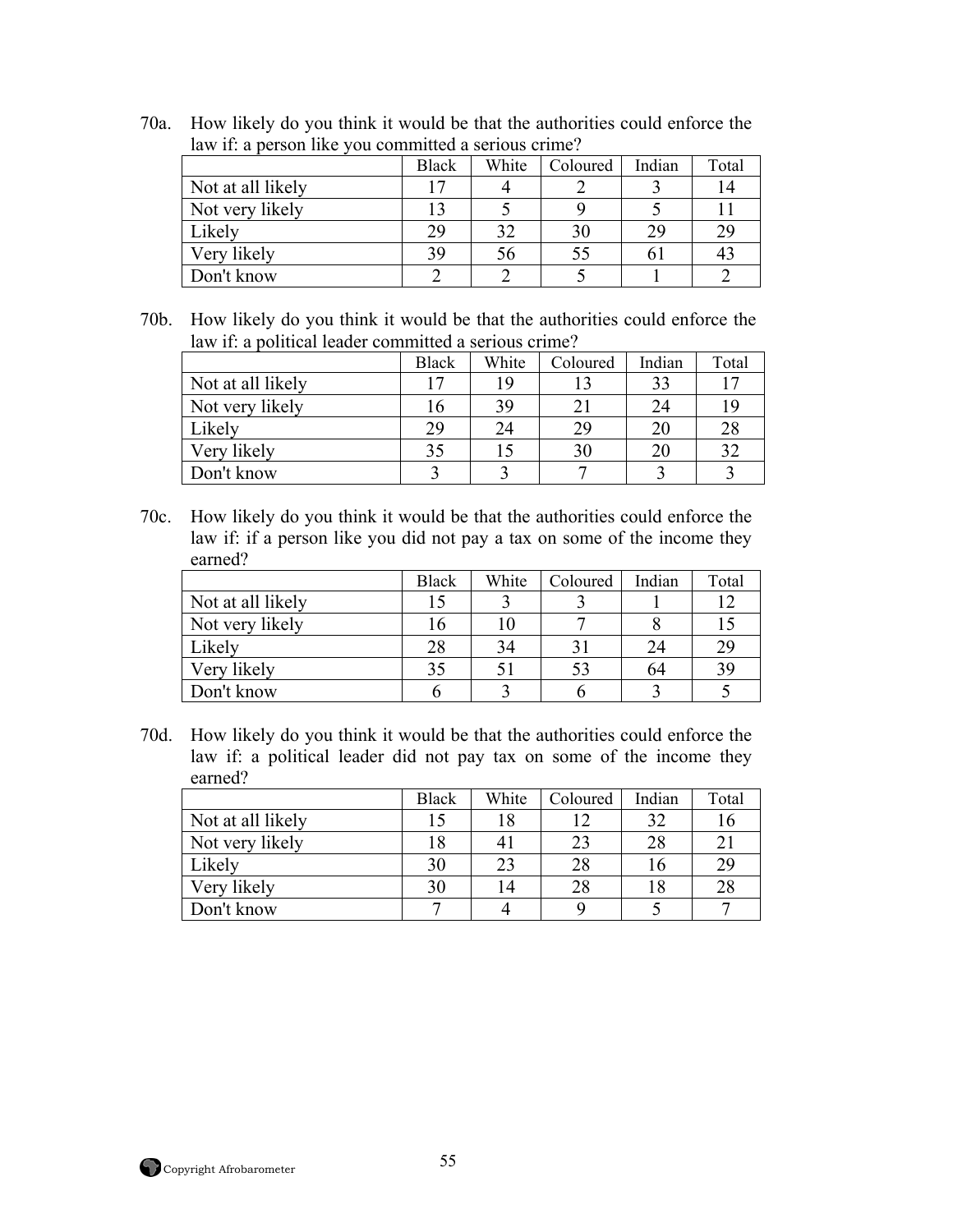71a. Based on your experience, how easy or difficult is it to obtain the following service? Or do you never try and get this service from government: an identity document (such as a birth certificate, driver's license, passport or voter's card)?

|                | <b>Black</b> | White | Coloured | Indian | Total |
|----------------|--------------|-------|----------|--------|-------|
| Very difficult | 12           | 12    |          | 30     |       |
| Difficult      | רו           | 25    | 18       | 20     |       |
| Easy           | 36           |       | 43       | 35     | 37    |
| Very easy      | 33           |       | 26       |        | 30    |
| Never try      |              |       |          |        |       |
| Don't know     |              |       |          |        |       |

71b. Based on your experience, how easy or difficult is it to obtain the following service? Or do you never try and get this service from government: a place in primary school for a child?

| ັ              | <b>Black</b> | White | Coloured | Indian | Total |
|----------------|--------------|-------|----------|--------|-------|
| Very difficult |              |       |          |        |       |
| Difficult      |              |       |          |        |       |
| Easy           | 40           |       | 39       |        | 40    |
| Very easy      | 35           |       | 18       | 24     |       |
| Never try      |              |       | 18       |        |       |
| Don't know     |              |       |          |        |       |

71c. Based on your experience, how easy or difficult is it to obtain the following services? Or do you never try and get these services from government: household services (like piped water, electricity or telephone)?

|                | <b>Black</b> | White | Coloured | Indian     | Total |
|----------------|--------------|-------|----------|------------|-------|
| Very difficult | 13           |       |          |            |       |
| Difficult      | 21           |       |          | $\sqrt{2}$ | 19    |
| Easy           | 34           | 62    | 48       | 44         | 39    |
| Very easy      | 25           |       | 23       | 39         | 24    |
| Never try      |              |       |          |            |       |
| Don't know     |              |       |          |            |       |

71d. Based on your experience, how easy or difficult is it to obtain the following service? Or do you never try and get this service from government: medical treatment at a nearby clinic?

| ັ              | <b>Black</b> | White | Coloured | Indian | Total |
|----------------|--------------|-------|----------|--------|-------|
| Very difficult | 14           |       |          |        |       |
| Difficult      | 22           | 19    | 21       | 19     | 22    |
| Easy           | 37           |       | 44       |        | 39    |
| Very easy      | 23           |       | 14       | 23     | 21    |
| Never try      |              |       |          |        |       |
| Don't know     |              |       |          |        |       |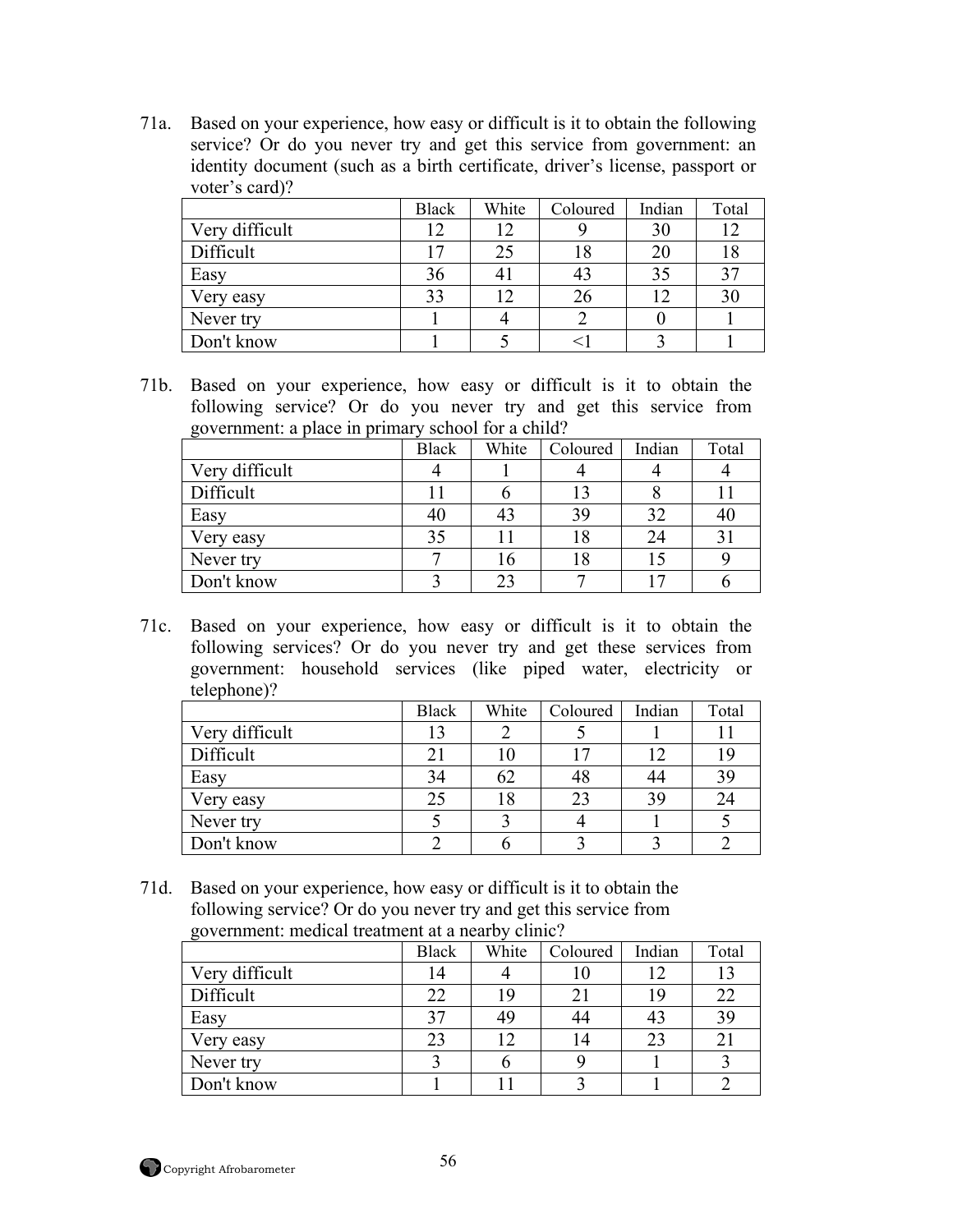71e. Based on your experience how easy or difficult is it to obtain the following service? Or do you never try and get this service from government: help from the police when you need it?

|                | <b>Black</b> | White | Coloured | Indian | Total |
|----------------|--------------|-------|----------|--------|-------|
| Very difficult | 22           |       | 22       | 32     | 21    |
| Difficult      | 25           |       | 24       |        | 26    |
| Easy           | 31           | 38    | 35       | 28     | 32    |
| Very easy      |              |       |          |        |       |
| Never try      |              |       |          |        |       |
| Don't know     |              |       |          |        |       |

72a. Why do you never try to get: an identity document?

|                          | <b>Black</b> | White | Coloured | Indian | Total      |
|--------------------------|--------------|-------|----------|--------|------------|
| I don't need / use it    |              |       |          |        |            |
| I don't know how         | <1           |       |          |        |            |
| Govt does not provide it | $<$ 1        |       |          |        |            |
| No personal connections  |              |       |          |        |            |
| in right places          |              |       |          |        |            |
| Other                    |              |       |          |        | $<$ $\mid$ |
| Not Applicable           | 99           | 96    | 98       | 100    | 99         |
| Don't know               |              |       | $<\,$    |        | $\lt'$     |

## 72b. Why do you never try to get: household services?

|                          | <b>Black</b> | White | Coloured | Indian | Total |
|--------------------------|--------------|-------|----------|--------|-------|
| I don't need / use it    |              |       |          |        |       |
| I don't know how         |              |       |          |        |       |
| Govt does not provide it |              |       |          |        |       |
| No personal connections  |              |       |          |        |       |
| in right places          |              |       |          |        |       |
| Other                    | ╭            |       |          |        |       |
| Not Applicable           | 95           | 97    | 96       | 100    | 96    |
| Don't know               |              |       |          |        |       |

72c. Why do you never try to get: help from the police when you need it?

|                          | <b>Black</b> | White | Coloured | Indian | Total  |
|--------------------------|--------------|-------|----------|--------|--------|
| I don't need / use it    |              |       |          |        |        |
| I don't know how         |              |       |          |        | $\leq$ |
| Govt does not provide it |              |       |          |        |        |
| No personal connections  |              |       |          |        |        |
| in right places          |              |       | $<$ 1    |        |        |
| Other                    | $<$ 1        |       |          |        |        |
| Not Applicable           | 97           | 97    | 98       | 100    | 97     |
| Don't know               |              |       |          |        |        |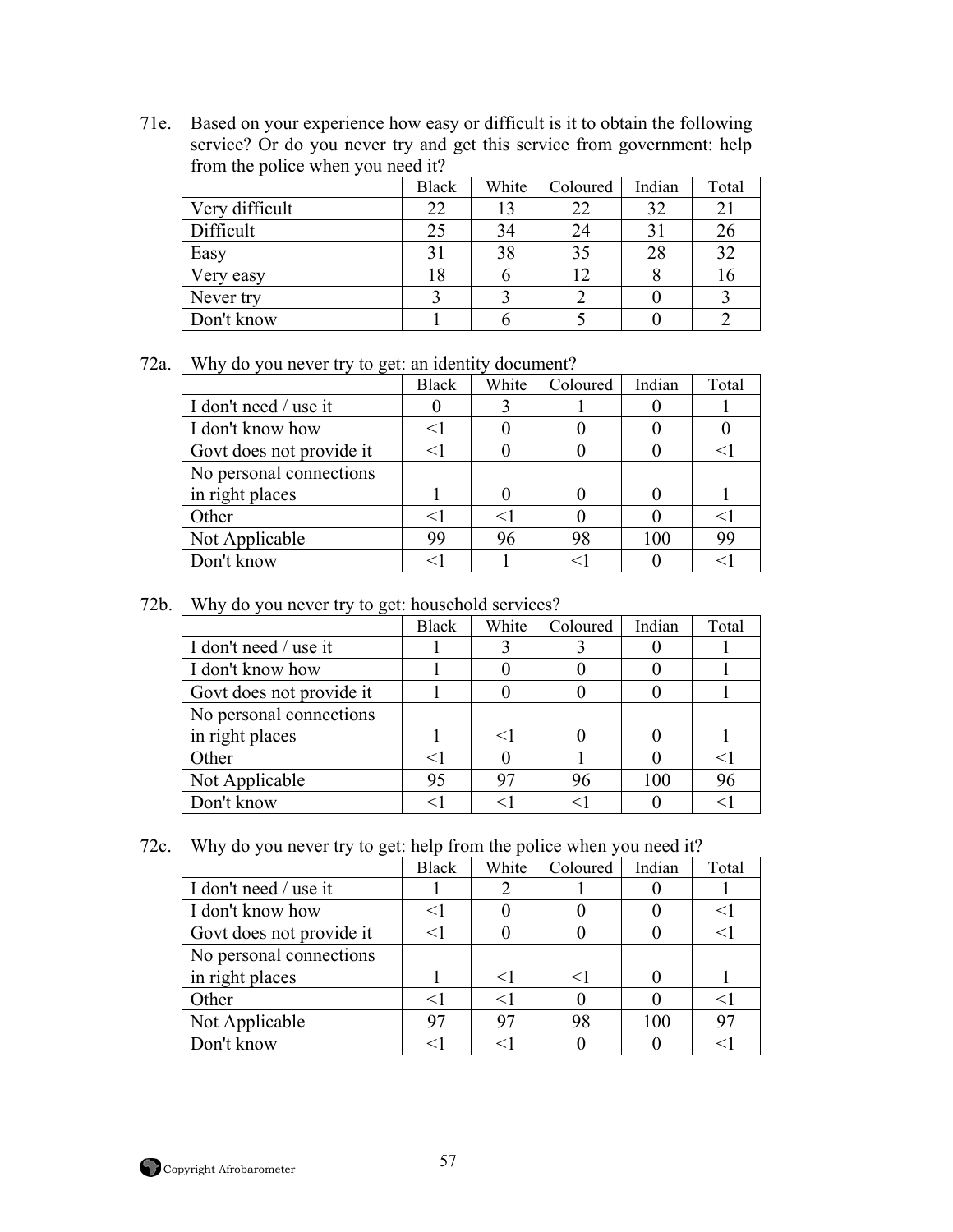73a. Have you encountered any of these problems with your local public schools during the past 12 months: lack of textbooks or other supplies /demands of illegal payments?

|                                                     | <b>Black</b> | White | Coloured | Indian | Total |
|-----------------------------------------------------|--------------|-------|----------|--------|-------|
| Never                                               | 31           |       | 27       | 16     | 30    |
| Once or Twice                                       | 12           |       |          |        | 11    |
| A Few Times                                         |              |       |          |        |       |
| Often                                               | h            |       |          | 13     |       |
| No experience with public<br>schools in past twelve |              |       |          |        |       |
| months                                              | 39           | 63    | 53       | 57     | 43    |
| Don't know                                          |              |       |          |        |       |

73b. Have you encountered any of these problems with your local public schools during the past 12 months: poor teaching?

|                           | <b>Black</b> | White | Coloured | Indian | Total |
|---------------------------|--------------|-------|----------|--------|-------|
| Never                     | 33           | 25    | 33       |        | 32    |
| Once or Twice             | 12           |       |          |        | 11    |
| A Few Times               |              |       |          |        |       |
| Often                     |              |       |          |        |       |
| No experience with public |              |       |          |        |       |
| schools in past twelve    |              |       |          |        |       |
| months                    | 39           | 64    | 52       | 60     | 43    |
| Don't know                |              |       |          |        |       |

73c. Have you encountered any of these problems with your local public schools during the past 12 months: absent teachers?

|                           | <b>Black</b> | White | Coloured | Indian | Total |
|---------------------------|--------------|-------|----------|--------|-------|
| Never                     | 28           | 25    | 24       |        | 27    |
| Once or Twice             | 14           |       | n        |        | 12    |
| A Few Times               | 10           |       | 10       |        | 10    |
| Often                     |              |       | n        |        |       |
| No experience with public |              |       |          |        |       |
| schools in past twelve    |              |       |          |        |       |
| months                    | 39           | 64    | 51       | 59     | 43    |
| Don't know                |              |       |          |        |       |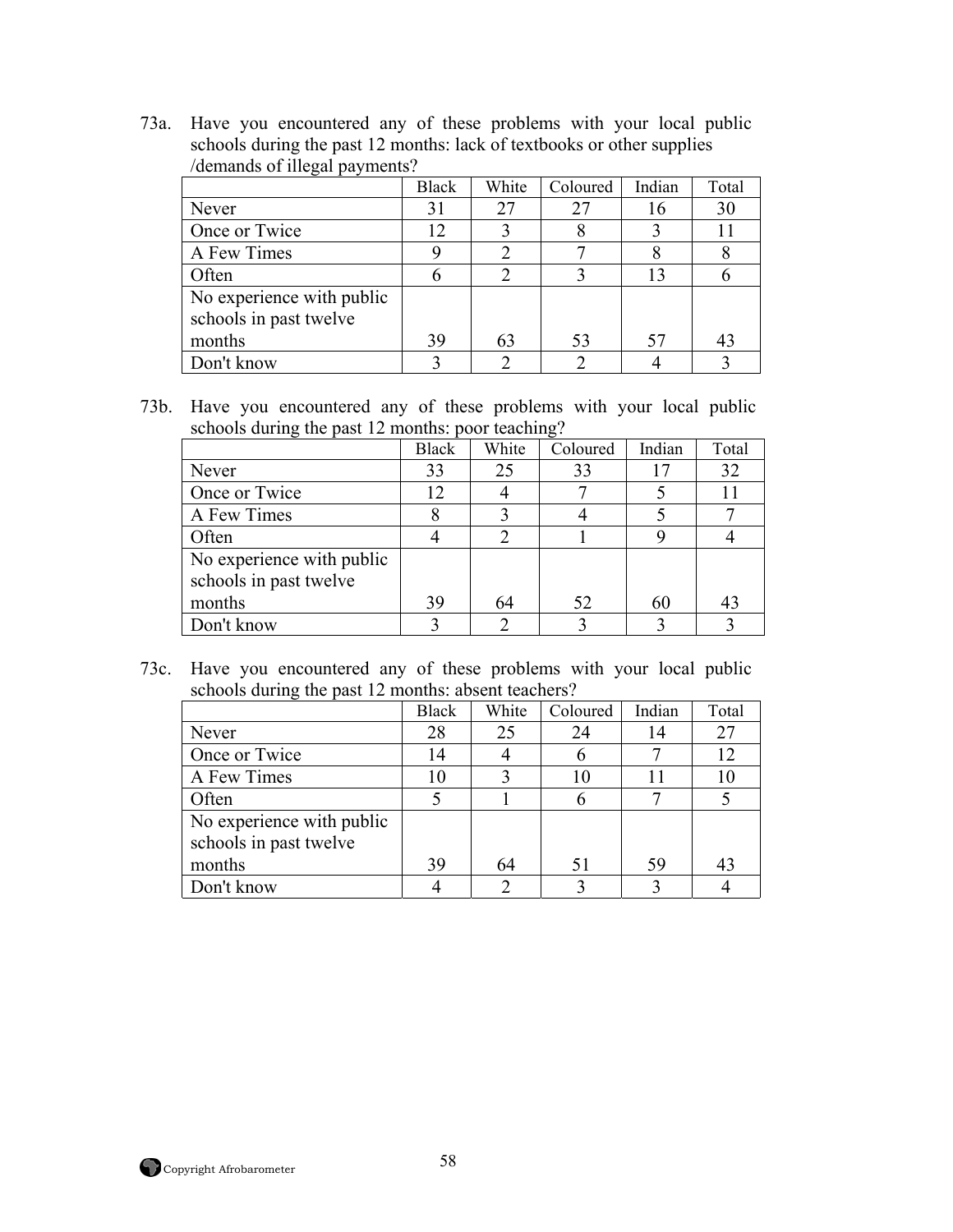| schools during the past 12 months: overcrowded classrooms? |              |       |          |        |       |  |  |
|------------------------------------------------------------|--------------|-------|----------|--------|-------|--|--|
|                                                            | <b>Black</b> | White | Coloured | Indian | Total |  |  |
| Never                                                      | 28           | 22    | 22       | 12     | 26    |  |  |
| Once or Twice                                              | 10           |       |          |        |       |  |  |
| A Few Times                                                |              |       |          |        |       |  |  |
| Often                                                      | 11           |       | 18       | 18     |       |  |  |
| No experience with public<br>schools in past twelve        |              |       |          |        |       |  |  |
| months                                                     | 39           | 64    | 50       | 58     | 43    |  |  |
| Don't know                                                 |              |       | ◠        |        |       |  |  |

73d. Have you encountered any of these problems with your local public schools during the past 12 months: overcrowded classrooms?

73e. Have you encountered any of these problems with your local public schools during the past 12 months: poor conditions of facilities?

|                           | <b>Black</b> | White | Coloured | Indian | Total |
|---------------------------|--------------|-------|----------|--------|-------|
| Never                     | 27           | 27    | 25       |        | 26    |
| Once or Twice             | 12           |       |          |        |       |
| A Few Times               |              |       |          |        |       |
| Often                     | 10           |       |          | 14     |       |
| No experience with public |              |       |          |        |       |
| schools in past twelve    |              |       |          |        |       |
| months                    | 38           | 64    | 48       | 58     | 42    |
| Don't know                |              |       | ◠        |        |       |

73f. Have you encountered any of these problems with your local public schools during the past 12 months: services are too expensive /unable to pay?

|                           | <b>Black</b> | White | Coloured | Indian | Total |
|---------------------------|--------------|-------|----------|--------|-------|
| Never                     | 33           | 24    | 24       |        | 30    |
| Once or Twice             | 13           |       |          |        | 11    |
| A Few Times               |              |       |          |        |       |
| Often                     |              | h     |          | 14     |       |
| No experience with public |              |       |          |        |       |
| schools in past twelve    |              |       |          |        |       |
| months                    | 36           | 63    | 50       |        |       |
| Don't know                |              |       | ∍        |        |       |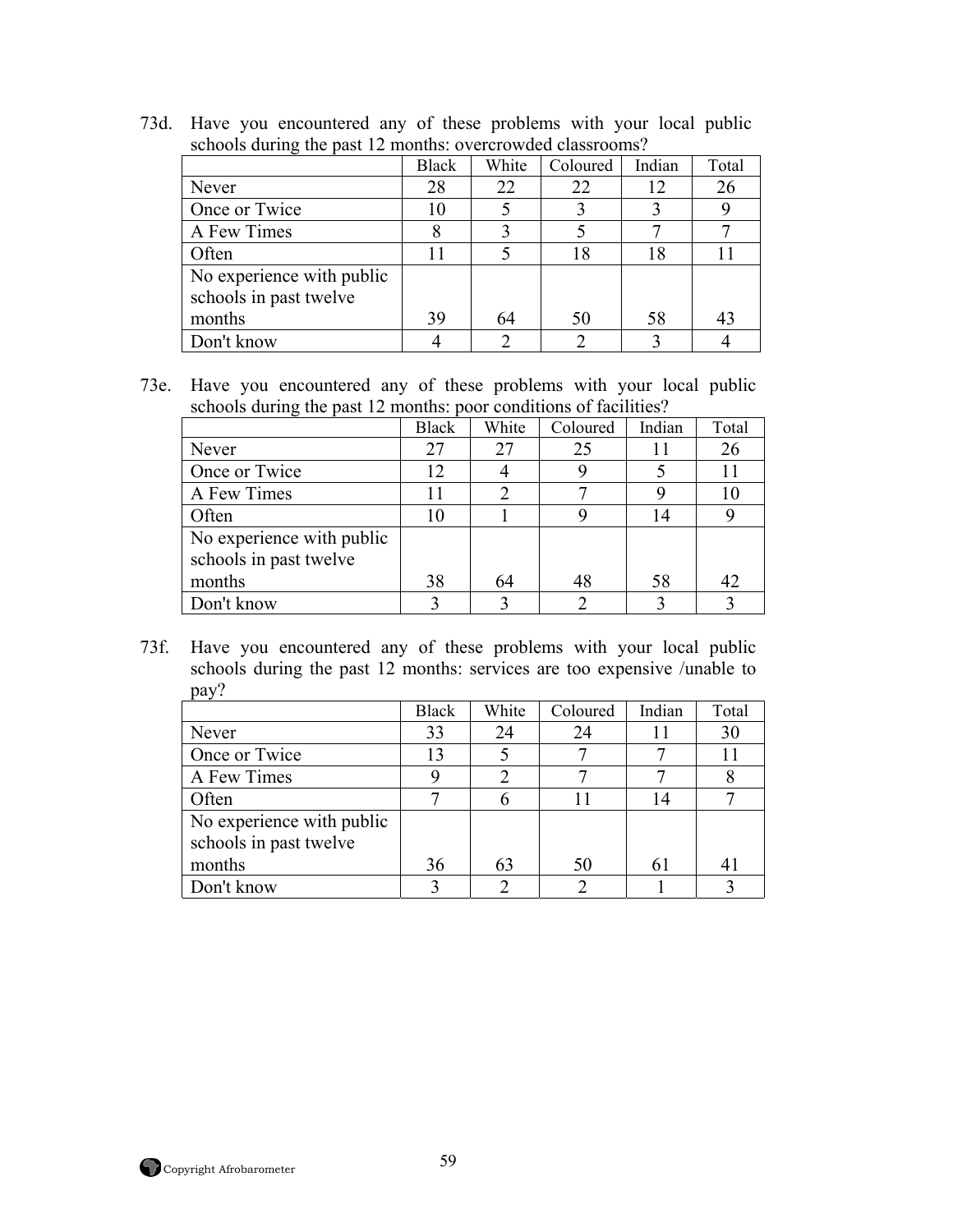73g. Have you encountered any of these problems with your local public schools during the past 12 months: demands of illegal payments?

|                           | <b>Black</b> | White                       | Coloured | Indian | Total |
|---------------------------|--------------|-----------------------------|----------|--------|-------|
| Never                     | 42           | 31                          | 40       | 19     | 40    |
| Once or Twice             |              | $\mathcal{D}_{\mathcal{L}}$ |          |        |       |
| A Few Times               |              | $\leq$                      |          |        |       |
| Often                     |              | $\mathcal{D}_{\mathcal{A}}$ |          |        |       |
| No experience with public |              |                             |          |        |       |
| schools in past twelve    |              |                             |          |        |       |
| months                    | 37           | 62                          | 50       | 6      | 42    |
| Don't know                |              |                             |          |        |       |

74a. Have you encountered any of these problems with your local public clinic or hospital during the past 12 months: lack of medicines or other supplies?

|                            | <b>Black</b> | White | Coloured | Indian | Total |
|----------------------------|--------------|-------|----------|--------|-------|
| Never                      | 29           | 29    | 39       |        | 30    |
| Once or Twice              | 21           |       | 13       |        | 18    |
| A Few Times                | 19           |       |          |        | 17    |
| Often                      | 13           |       | 10       |        | 12    |
| No experience with clinics |              |       |          |        |       |
| in past twelve months      | 16           | 55    | 25       | 31     | 21    |
| Don't know                 |              |       |          |        |       |

74b. Have you encountered any of these problems with your local public clinic or hospital during the past 12 months: lack of attention or respect from staff?

|                            | <b>Black</b> | White | Coloured | Indian | Total |
|----------------------------|--------------|-------|----------|--------|-------|
| Never                      | 30           | 25    | 44       | 30     | 31    |
| Once or Twice              | 17           |       |          |        | 15    |
| A Few Times                | 19           |       |          |        | 16    |
| Often                      | 17           |       |          | 19     | 16    |
| No experience with clinics |              |       |          |        |       |
| in past twelve months      | 16           | 56    | 25       | 31     | 21    |
| Don't know                 |              |       |          |        |       |

74c. Have you encountered any of these problems with your local public clinic or hospital during the past 12 months: absent doctors?

|                            | <b>Black</b>    | White | Coloured | Indian | Total |
|----------------------------|-----------------|-------|----------|--------|-------|
| Never                      | 30              | 27    | 43       | 32     | 31    |
| Once or Twice              | 18              |       |          |        | 16    |
| A Few Times                | l 8             |       |          |        | 16    |
| Often                      | $\overline{17}$ |       | 10       | 12     |       |
| No experience with clinics |                 |       |          |        |       |
| in past twelve months      | 15              | 55    | 26       | 33     | 21    |
| Don't know                 |                 |       |          |        |       |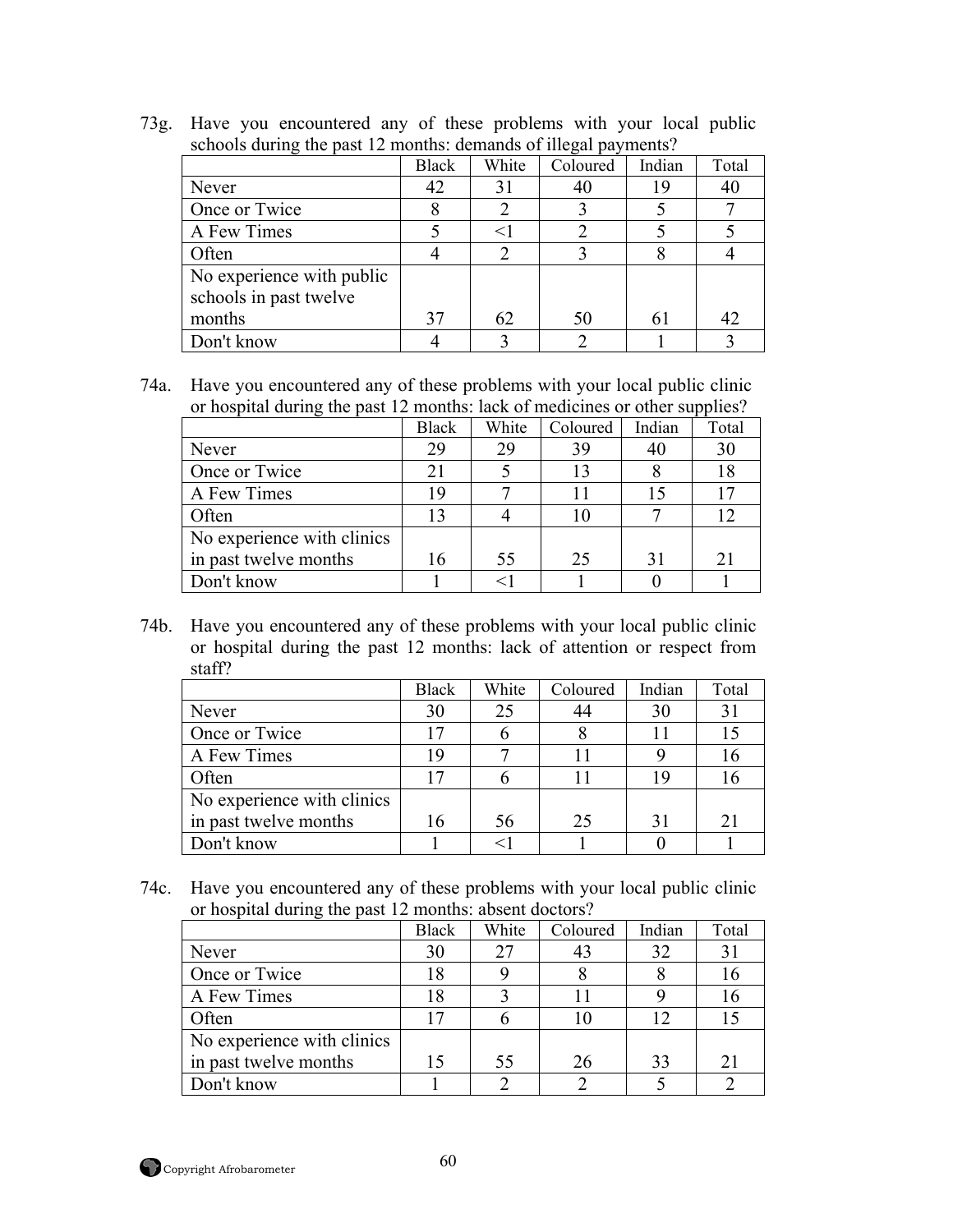|                            | <b>Black</b> | White | Coloured | Indian | Total |
|----------------------------|--------------|-------|----------|--------|-------|
| Never                      | 17           | 19    | 18       | 19     | 18    |
| Once or Twice              | 14           | b     |          |        | 12    |
| A Few Times                | 18           |       |          |        | 16    |
| Often                      | 36           | 12    | 37       | 38     | 34    |
| No experience with clinics |              |       |          |        |       |
| in past twelve months      | 14           | 55    | 25       | 28     | 19    |
| Don't know                 |              | $<$ 1 |          |        |       |

74d. Have you encountered any of these problems with your local public clinic or hospital during the past 12 months: long waiting time?

74e. Have you encountered any of these problems with your local public clinic or hospital during the past 12 months: services are too expensive/ Unable to pay?

|                            | <b>Black</b> | White | Coloured | Indian | Total |
|----------------------------|--------------|-------|----------|--------|-------|
| Never                      | 49           | 28    | 52       |        | 47    |
| Once or Twice              | 13           |       |          |        | 12    |
| A Few Times                |              |       |          |        |       |
| Often                      |              |       |          |        |       |
| No experience with clinics |              |       |          |        |       |
| in past twelve months      | 17           | 57    | 28       |        | 23    |
| Don't know                 |              |       |          |        |       |

74f. Have you encountered any of these problems with your local public clinic or hospital during the past 12 months: dirty facilities?

|                            | <b>Black</b> | White | Coloured | Indian | Total |
|----------------------------|--------------|-------|----------|--------|-------|
| Never                      |              |       | 48       | 27     | 44    |
| Once or Twice              | 15           |       |          |        | 13    |
| A Few Times                | 12           |       |          |        |       |
| Often                      |              |       |          | 25     |       |
| No experience with clinics |              |       |          |        |       |
| in past twelve months      | 16           | 55    | 26       | 27     | 21    |
| Don't know                 |              |       |          |        |       |

74g. Have you encountered any of these problems with your local public schools during the past 12 months: demands of illegal payments?

|                            | <b>Black</b> | White | Coloured | Indian | Total |
|----------------------------|--------------|-------|----------|--------|-------|
| Never                      | 58           | 36    | 64       | 49     | 56    |
| Once or Twice              | ΙI           |       |          |        |       |
| A Few Times                |              |       |          |        |       |
| Often                      |              |       |          |        |       |
| No experience with clinics |              |       |          |        |       |
| in past twelve months      | 19           | 57    | 27       |        | 24    |
| Don't know                 |              |       |          |        |       |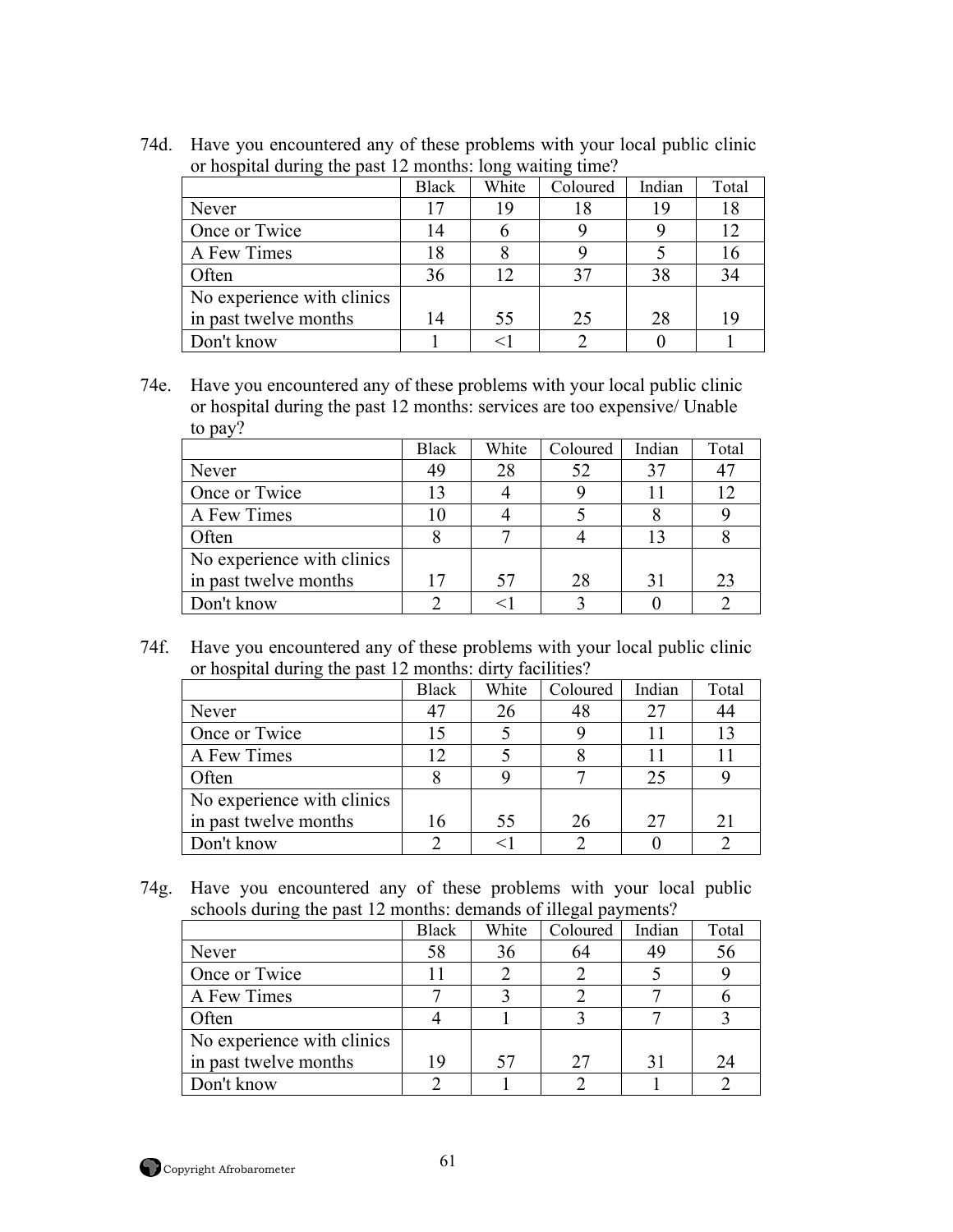75a. What, if anything, would you do to try and resolve each of the following situations: you were waiting for a government permit or license, but kept encountering delays?

|                          | <b>Black</b>   | White | Coloured          | Indian | Total          |
|--------------------------|----------------|-------|-------------------|--------|----------------|
| Don't worry, things will |                |       |                   |        |                |
| be resolved given enough |                |       |                   |        |                |
| time                     | 20             | 8     | 19                | 12     | 18             |
| Lodge complaint through  |                |       |                   |        |                |
| proper channels or       |                |       |                   |        |                |
| procedures               | 38             | 67    | 54                | 66     | 43             |
| Use connections with     |                |       |                   |        |                |
| influential people       | 6              | 6     | 3                 | 3      | 6              |
| Offer tip or bribe       | $\overline{2}$ |       |                   | 4      | $\overline{2}$ |
| Join in public protest   |                |       | $\overline{2}$    |        |                |
| Nothing, because nothing |                |       |                   |        |                |
| can be done              | 22             | 6     | 11                | 11     | 19             |
| Other                    | $\overline{2}$ | 3     | $\mathbf{\Omega}$ |        | $\overline{2}$ |
| Don't know               | 8              |       |                   | 3      | 9              |

75b. What, if anything, would you do to try and resolve each of the following situations: election officials left your name off the voters roll?

|                          | <b>Black</b> | White                    | Coloured       | Indian   | Total          |
|--------------------------|--------------|--------------------------|----------------|----------|----------------|
| Don't worry, things will |              |                          |                |          |                |
| be resolved given enough |              |                          |                |          |                |
| time                     | 15           | $\overline{\mathcal{A}}$ | 8              | 9        | 13             |
| Lodge complaint through  |              |                          |                |          |                |
| proper channels or       |              |                          |                |          |                |
| procedures               | 40           | 72                       | 67             | 64       | 46             |
| Use connections with     |              |                          |                |          |                |
| influential people       | 7            | 3                        | $\overline{2}$ | 3        | 6              |
| Offer tip or bribe       |              | 0                        |                | 0        |                |
| Join in public protest   |              | $\theta$                 |                | 3        |                |
| Nothing, because nothing |              |                          |                |          |                |
| can be done              | 24           | 8                        | 12             | 15       | 21             |
| Other                    | 2            |                          | $\theta$       | $\theta$ | $\overline{2}$ |
| Don't know               | 10           | 12                       | 9              |          |                |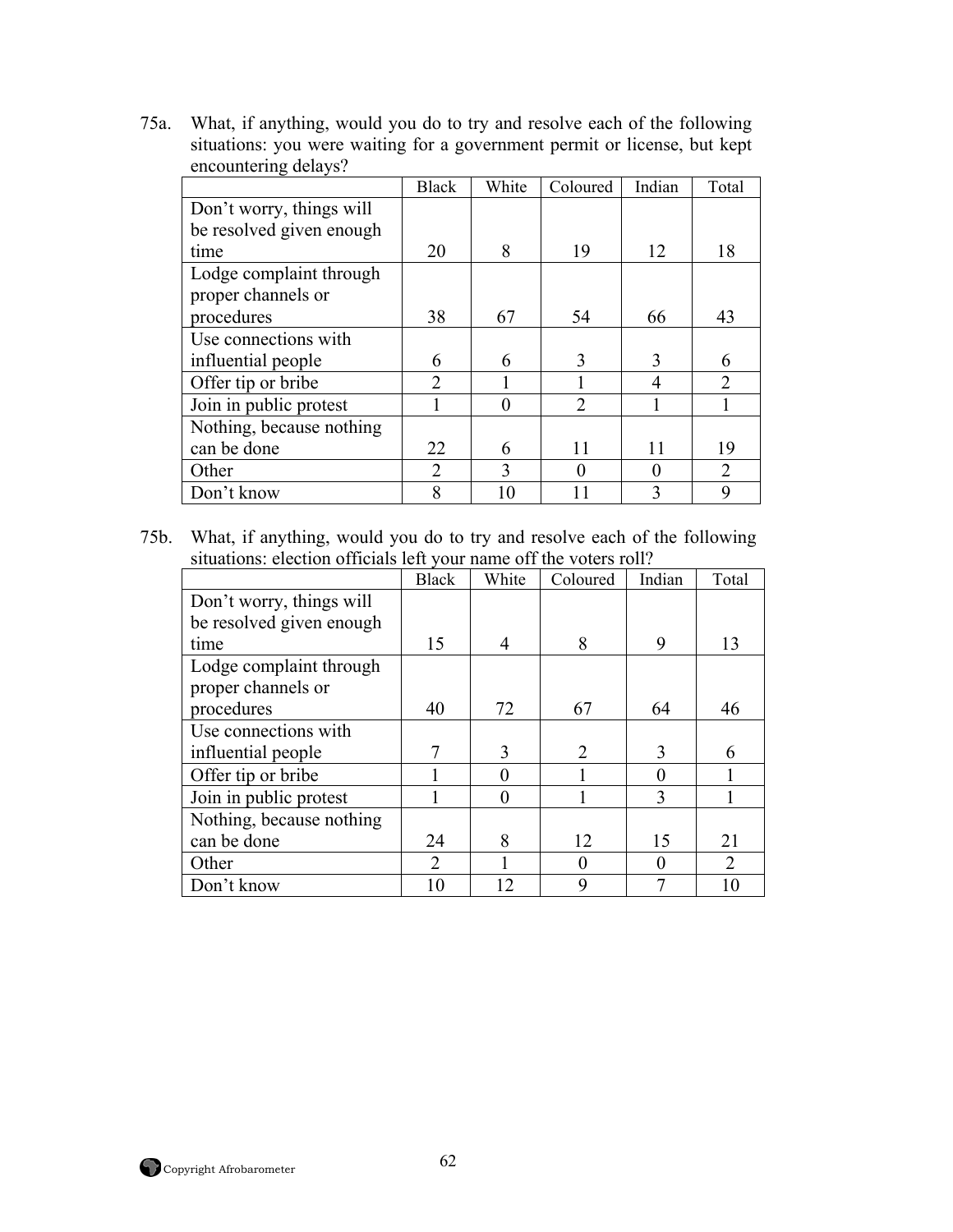|                                                                |  | 75c. What, if anything, would you do to try and resolve each of the following |
|----------------------------------------------------------------|--|-------------------------------------------------------------------------------|
| situations: suspected a school or clinic official of stealing? |  |                                                                               |

|                          | <b>Black</b>   | White         | Coloured | Indian | Total          |
|--------------------------|----------------|---------------|----------|--------|----------------|
| Don't worry, things will |                |               |          |        |                |
| be resolved given enough |                |               |          |        |                |
| time                     | 13             | $\mathcal{E}$ | 7        | 7      | 11             |
| Lodge complaint through  |                |               |          |        |                |
| proper channels or       |                |               |          |        |                |
| procedures               | 42             | 76            | 70       | 77     | 49             |
| Use connections with     |                |               |          |        |                |
| influential people       | 9              | 2             |          | 3      |                |
| Offer tip or bribe       |                |               | $<$ 1    |        |                |
| Join in public protest   |                |               |          |        |                |
| Nothing, because nothing |                |               |          |        |                |
| can be done              | 22             | 6             | 10       | 5      | 19             |
| Other                    | $\overline{2}$ | 3             |          |        | $\mathfrak{D}$ |
| Don't know               | 9              | 9             |          |        | 9              |

75d. What, if anything, would you do to try and resolve each of the following situations: the police wrongly arrested someone in your family?

|                          | <b>Black</b>   | White          | Coloured | Indian   | Total          |
|--------------------------|----------------|----------------|----------|----------|----------------|
| Don't worry, things will |                |                |          |          |                |
| be resolved given enough |                |                |          |          |                |
| time                     | 13             | 3              | 4        |          | 11             |
| Lodge complaint through  |                |                |          |          |                |
| proper channels or       |                |                |          |          |                |
| procedures               | 45             | 73             | 81       | 77       | 52             |
| Use connections with     |                |                |          |          |                |
| influential people       | 9              | 7              | 3        |          | 8              |
| Offer tip or bribe       | $\overline{2}$ | 0              |          | 3        |                |
| Join in public protest   | 3              |                | $<$ 1    | 3        | $\overline{2}$ |
| Nothing, because nothing |                |                |          |          |                |
| can be done              | 17             | 4              | 5        | 4        | 15             |
| Other                    | $\overline{2}$ | $\overline{2}$ | 0        | $\Omega$ | $\overline{2}$ |
| Don't know               | 9              | 10             |          | 3        | 8              |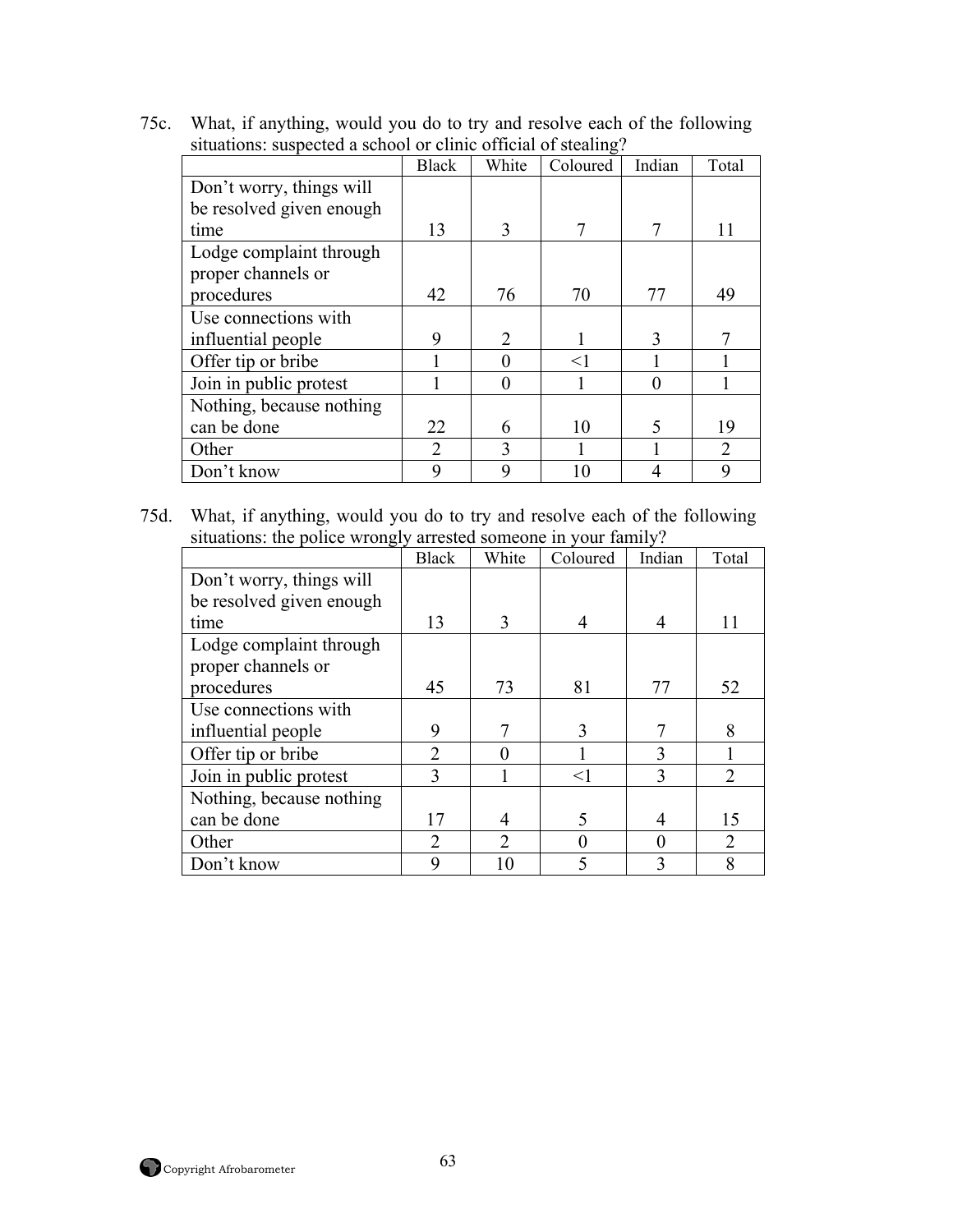75e. What, if anything, would you do to try and resolve each of the following situations: someone wrongly seized your family's land?

|                          | <b>Black</b>   | White    | Coloured       | Indian   | Total          |
|--------------------------|----------------|----------|----------------|----------|----------------|
| Don't worry, things will |                |          |                |          |                |
| be resolved given enough |                |          |                |          |                |
| time                     | 12             | 3        | 5              | 5        | 10             |
| Lodge complaint through  |                |          |                |          |                |
| proper channels or       |                |          |                |          |                |
| procedures               | 49             | 75       | 78             | 77       | 55             |
| Use connections with     |                |          |                |          |                |
| influential people       | 10             | 6        | 3              | 4        | 9              |
| Offer tip or bribe       |                |          |                | $\Omega$ |                |
| Join in public protest   | $\overline{2}$ | $\leq$ 1 | $\Omega$       | 3        | $\mathfrak{D}$ |
| Nothing, because nothing |                |          |                |          |                |
| can be done              | 16             | 3        | 4              | 4        | 13             |
| Other                    |                |          | $\overline{2}$ |          |                |
| Don't know               | 9              |          |                |          | 9              |

76a. Who should be responsible for: making sure that, once elected, Members of Parliament do their jobs?

|                           | <b>Black</b> | White | Coloured | Indian | Total |
|---------------------------|--------------|-------|----------|--------|-------|
| The President / Executive | 50           |       | 49       | 35     | 48    |
| The Parliament / Local    |              |       |          |        |       |
| Council                   | 19           | 22    | 16       | 22     | 19    |
| Their Political Party     |              |       |          | 16     |       |
| The Voters                | 15           |       |          |        |       |
| Don't know                |              |       |          |        |       |

76b. Who should be responsible for: making sure that, once elected, local government councilors do their jobs?

|                           | <b>Black</b>   | White | Coloured | Indian | Total |
|---------------------------|----------------|-------|----------|--------|-------|
| The President / Executive | 35             |       | 31       | 23     | 33    |
| The Parliament / Local    |                |       |          |        |       |
| Council                   | 26             | 34    | 28       | 31     | 27    |
| Their Political Party     | $\overline{1}$ |       |          |        | 13    |
| The Voters                | 21             |       | 14       | 27     | 21    |
| Don't know                |                |       |          |        |       |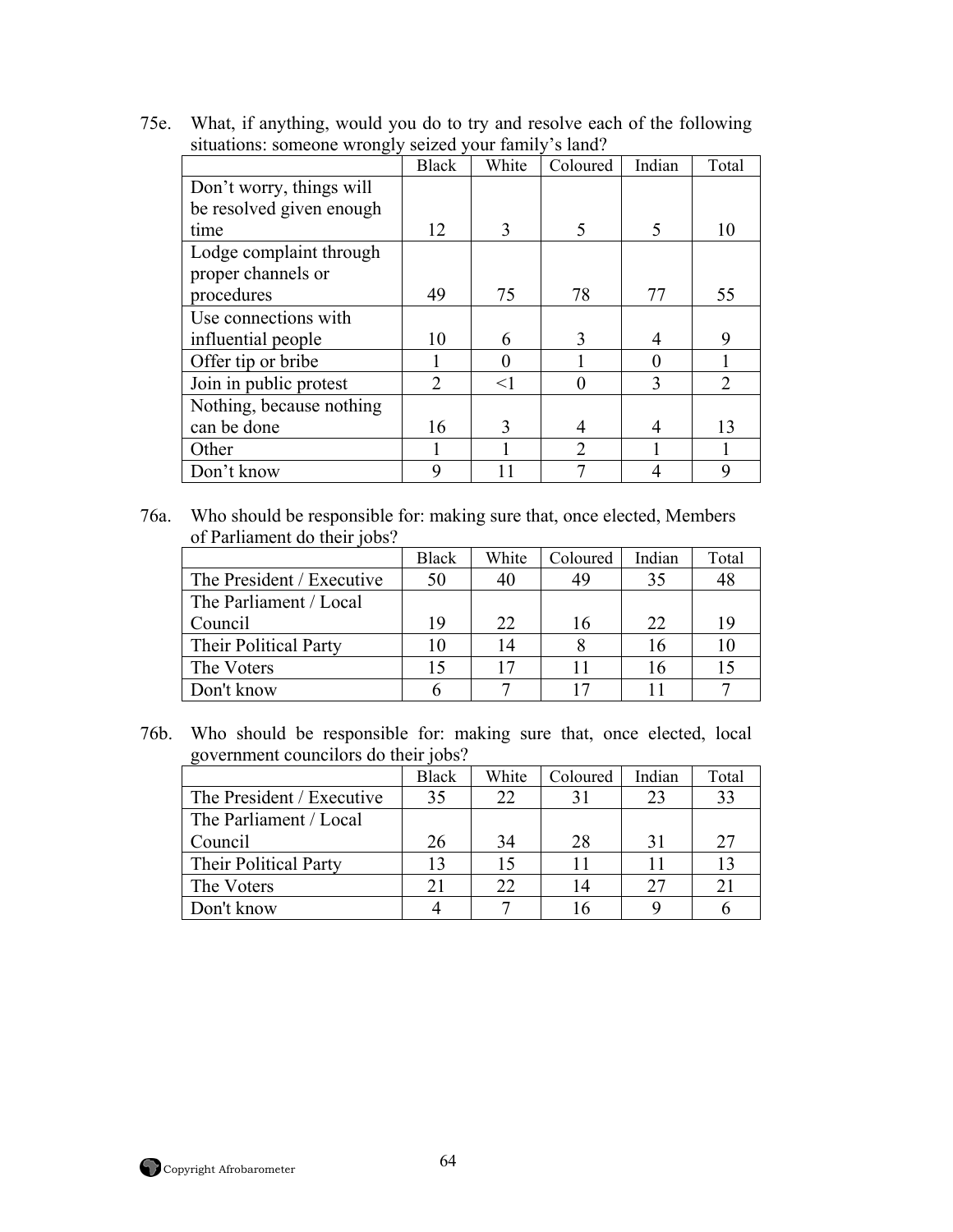77a. Think about how elections work in practice in this country. How well do elections: ensure that the members of Parliament reflect the views of voters?

|                 | <b>Black</b> | White | Coloured | Indian | Total |
|-----------------|--------------|-------|----------|--------|-------|
| Not at all well |              |       |          |        |       |
| Not very well   |              |       | 22       |        | 20    |
| Well            | 39           |       | 36       | 32     | 38    |
| Very well       | 33           |       |          |        | 28    |
| Don't know      | −            |       | າາ       |        |       |

77b. Think about how elections work in practice in this country. How well do elections: enable voters to remove from office leaders who do not do what the people want?

|                 | <b>Black</b> | White | Coloured | Indian | Total |
|-----------------|--------------|-------|----------|--------|-------|
| Not at all well |              |       |          | 24     |       |
| Not very well   |              |       | 22       |        |       |
| Well            |              |       | 28       | 18     | 37    |
| Very well       | 27           |       |          |        | 24    |
| Don't know      |              |       |          |        |       |

78a. In your opinion, how often do politicians do each of the following: Make promises simply to get elected?

| __         | <b>Black</b> | White | Coloured | Indian | Total |
|------------|--------------|-------|----------|--------|-------|
| Never      |              |       |          |        |       |
| Rarely     |              |       |          |        |       |
| Often      | 26           | 29    | 32       | 24     | 26    |
| Always     |              |       | 55       | 7()    | 53    |
| Don't know |              |       |          |        |       |

78b. In your opinion, how often do politicians do each of the following: offer gifts to voter during election campaigns?

| ~          | $\tilde{\phantom{a}}$ |                           |          |                |       |
|------------|-----------------------|---------------------------|----------|----------------|-------|
|            | <b>Black</b>          | White                     | Coloured | Indian         | Total |
| Never      | 35                    |                           | 22       |                | 32    |
| Rarely     | 15                    |                           |          |                | 14    |
| Often      | 20                    | $\mathbf{C}^{\mathbf{C}}$ | 23       | 28             | 22    |
| Always     | 23                    | $\tau$                    | 20       | 30             | 22    |
| Don't know |                       | 1 Q                       | 29       | $\overline{ }$ |       |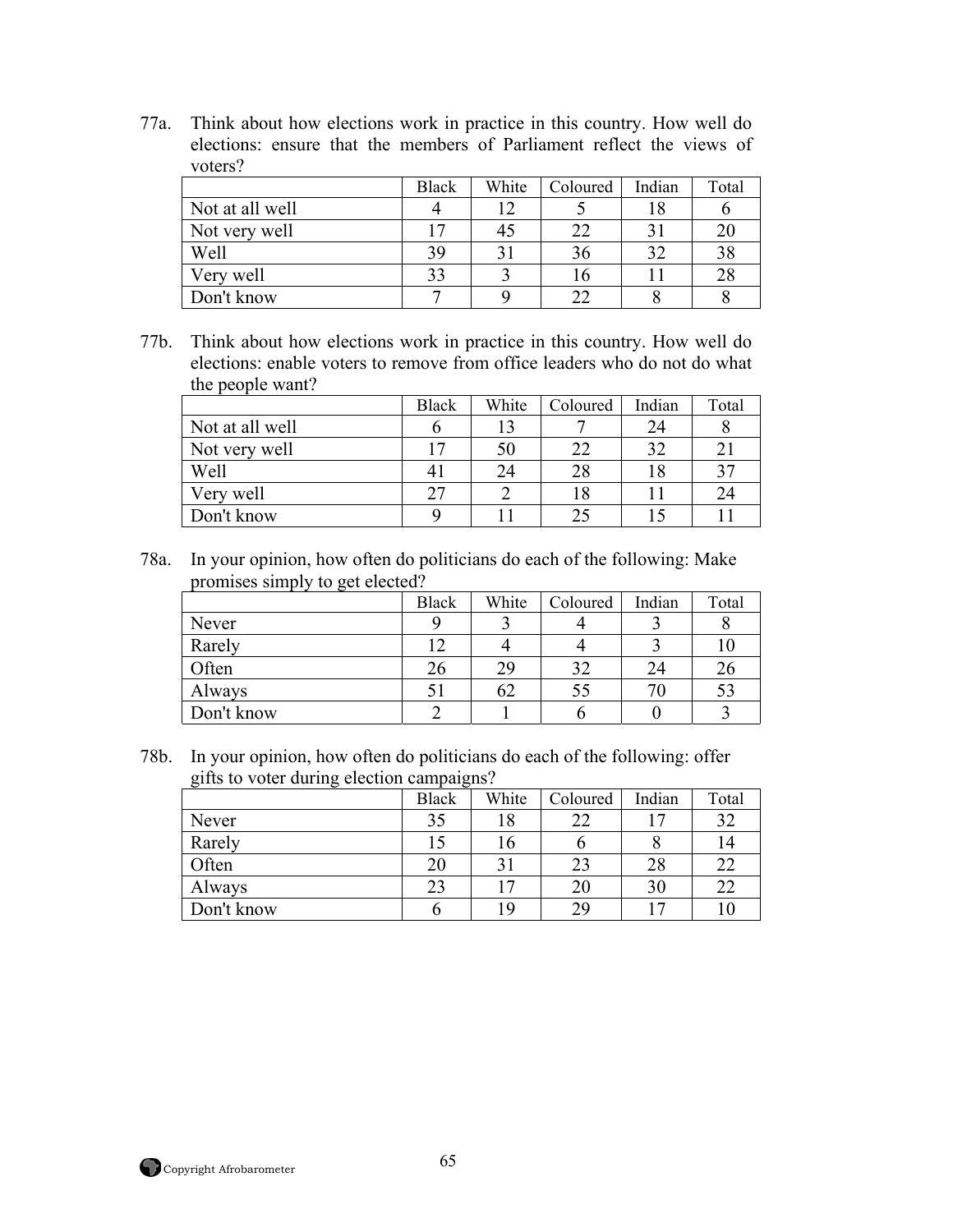| then campaign promises and creditons! |              |       |          |        |       |  |  |
|---------------------------------------|--------------|-------|----------|--------|-------|--|--|
|                                       | <b>Black</b> | White | Coloured | Indian | Total |  |  |
| Never                                 | 31           | 42    | 43       | 48     | 34    |  |  |
| Rarely                                | 27           | 34    | 31       | 27     | 28    |  |  |
| Often                                 | 21           |       |          | 12     | 19    |  |  |
| Always                                | 19           |       |          |        |       |  |  |
| Don't know                            |              |       |          |        |       |  |  |

78c. In your opinion, how often do politicians do each of the following: keep their campaign promises after elections?

78d. In your opinion, how often do politicians do each of the following: do their best to deliver development after elections?

|            | <b>Black</b> | White | Coloured | Indian | Total |
|------------|--------------|-------|----------|--------|-------|
| Never      | 27           | 30    | 35       | 39     | 28    |
| Rarely     |              | 43    | 38       | 38     | 33    |
| Often      | 22           | 20    | Õ        | 12     | 20    |
| Always     | 18           |       | Ο        |        | 10    |
| Don't know |              |       |          |        |       |

79. Which is your tribe? You know your ethnic or cultural group?

|                                                              | Total  |
|--------------------------------------------------------------|--------|
| English                                                      | 3      |
| Afrikaans / Afrikaner / Boer                                 | 5      |
| Ndebele                                                      |        |
| Xhosa                                                        | 16     |
| Pedi/Spedi/North Sotho                                       | 8      |
| Sesotho/Sotho/South Sotho                                    | 8      |
| Setswana/Tswana                                              | 7      |
| Shangaan                                                     |        |
| Swazi                                                        | 3      |
| Venda                                                        | C      |
| Zulu                                                         | 22     |
| Other white/European                                         |        |
| Coloured                                                     | 4      |
| Indian                                                       | っ      |
| South African only or "doesn't think of self in those terms" | 13     |
| Refused to answer                                            | $<$ 1  |
| Don't know                                                   | $\leq$ |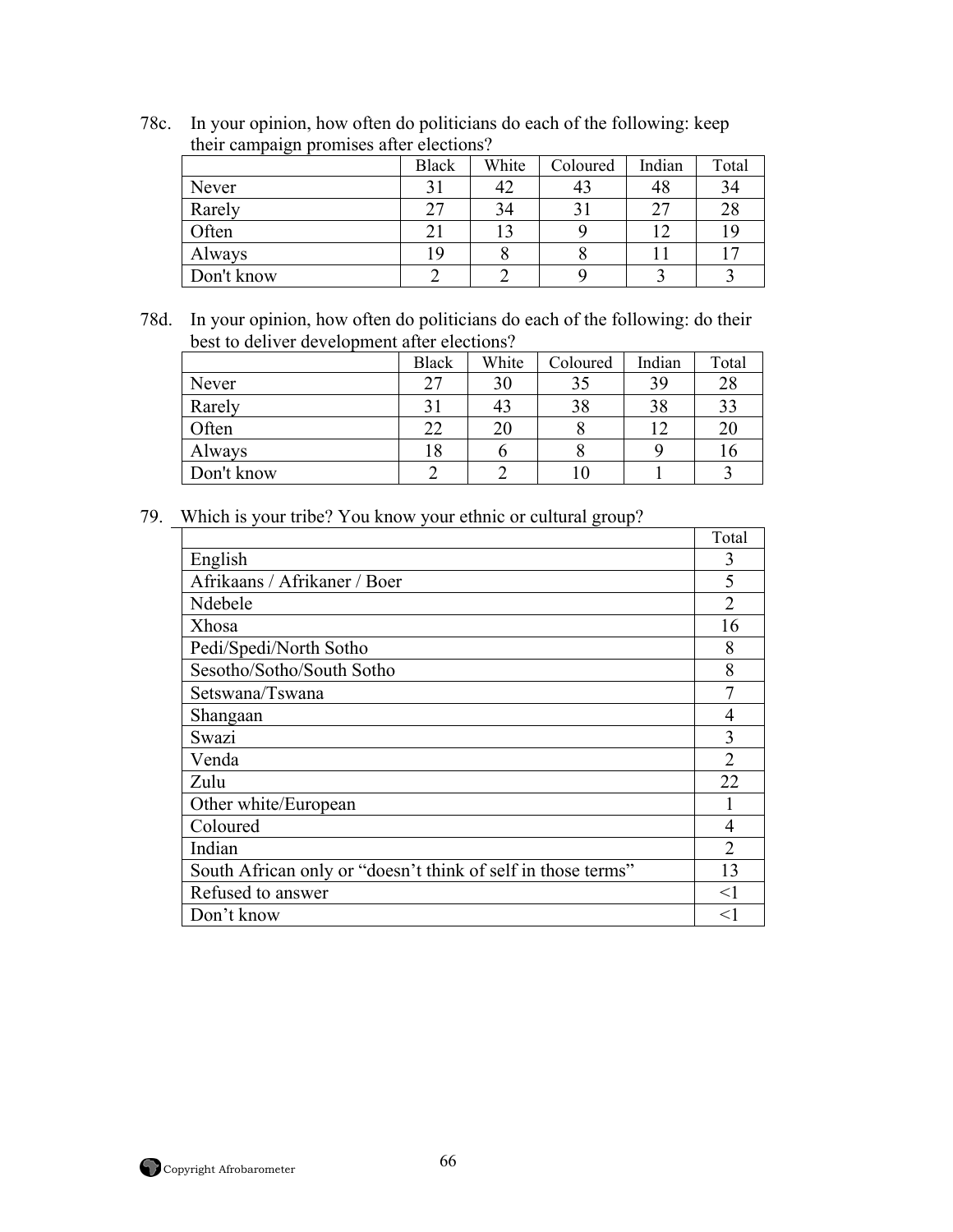80a. Think about the condition of -------------- [ethnic group: Are their economic conditions worse, the same as, or better than other groups in this country?

|                | <b>Black</b> | White | Coloured | Indian | Total |
|----------------|--------------|-------|----------|--------|-------|
| Much better    |              |       |          |        |       |
| <b>Better</b>  | 19           |       |          | 14     |       |
| Same           | 42           | 33    | 27       | 35     | 40    |
| Worse          | 15           | 25    | 12       | 18     | 16    |
| Much worse     |              |       |          | 14     |       |
| Not applicable |              |       |          | 18     |       |
| Don't Know     |              |       |          |        |       |

80b. Think about the condition of --------------- [ethnic group]: Do they have less, the same, or more influence in politics than other groups in this country?

|                | <b>Black</b> | White | Coloured | Indian | Total |
|----------------|--------------|-------|----------|--------|-------|
| Much more      |              |       |          |        |       |
| More           | 18           |       |          |        |       |
| Same           | 45           | 28    | 26       |        | 41    |
| Less           | 12           | 32    |          | 27     | 14    |
| Much less      |              |       | δ        | 19     |       |
| Not applicable |              | 27    | 46       | 18     | 13    |
| Don't know     |              |       |          |        |       |

81. How often are ----------------------s [ethnic group] treated unfairly by the government?

| $\sim$         | <b>Black</b> | White | Coloured | Indian | Total |
|----------------|--------------|-------|----------|--------|-------|
| Never          | 49           |       |          | 12     | 42    |
| Sometimes      | 22           |       | 14       |        | 22    |
| Often          | 12           | 19    | 12       |        | 13    |
| Always         |              |       |          | ר ו    |       |
| Not applicable |              | 27    | 46       | 7      | 14    |
| Don't know     |              |       |          |        |       |

82. Let us suppose you had to choose between being a South African and being a .......... [ethnic group], which of these two groups do you feel most strongly attached to?

|                | <b>Black</b> | White | Coloured | Indian | Total |
|----------------|--------------|-------|----------|--------|-------|
| South African  | 66           |       | 39       | 40     |       |
| Ethnic Group   | 25           |       |          |        |       |
| Not applicable |              |       | 46       |        |       |
| Dont know      |              |       |          |        |       |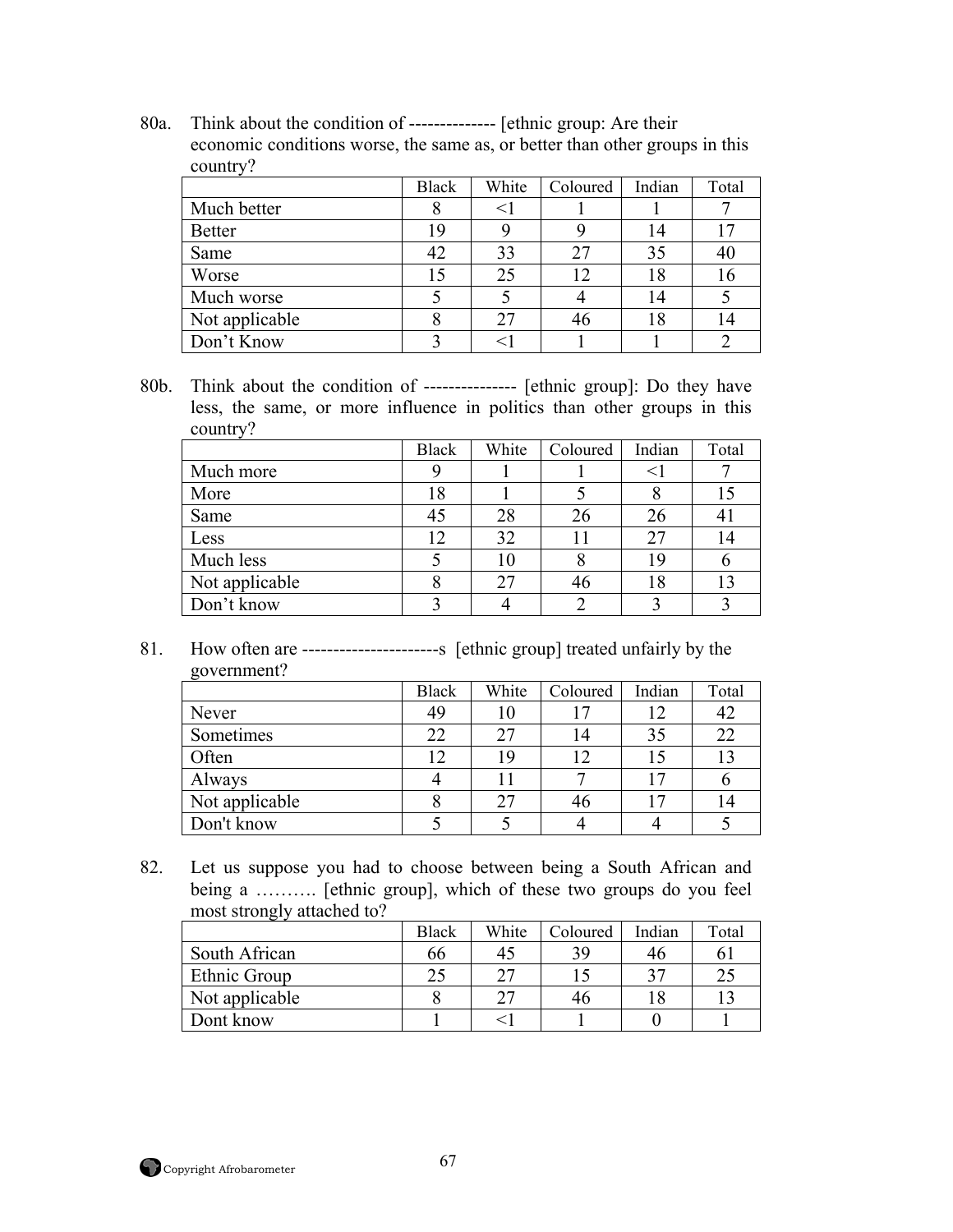82a. Here are some things people say about the way they feel about South Africa. There are no right or wrong answers. We are simply interested in your opinions. Please tell me whether you disagree, neither disagree nor agree, or agree with this statement: It makes you proud to be called a South African

|                   | <b>Black</b> | White | Coloured | Indian | Total |
|-------------------|--------------|-------|----------|--------|-------|
| Strongly disagree |              |       |          |        |       |
| Disagree          |              |       |          |        |       |
| Neither           |              |       |          |        |       |
| Agree             | 29           | 55    | 37       |        | 33    |
| Strongly agree    | 52           | 25    |          | 38     | 49    |
| Don't know        |              |       |          |        |       |

82b. Here are some things people say about the way they feel about South Africa. There are no right or wrong answers. We are simply interested in your opinions. Please tell me whether you disagree, neither disagree nor agree, or agree with this statement: You would want your children to think of themselves as South African

|                   | <b>Black</b> | White | Coloured | Indian | Total |
|-------------------|--------------|-------|----------|--------|-------|
| Strongly disagree |              |       |          |        |       |
| Disagree          |              |       |          |        |       |
| Neither           |              |       |          |        |       |
| Agree             | 30           |       | 39       |        | 34    |
| Strongly agree    | 52           |       | 52       |        | 49    |
| Don't know        |              |       |          |        |       |

82c. Here are some things people say about the way they feel about South Africa. There are no right or wrong answers. We are simply interested in your opinions. Please tell me whether you disagree, neither disagree nor agree, or agree with this statement: Being South African is a very important part of how you see yourself.

|                   | <b>Black</b> | White | Coloured | Indian | Total |
|-------------------|--------------|-------|----------|--------|-------|
| Strongly disagree |              |       |          |        |       |
| Disagree          |              |       |          |        |       |
| Neither           |              |       |          |        |       |
| Agree             | 33           |       |          | 33     | 36    |
| Strongly agree    | 49           |       | 50       |        |       |
| Don't know        |              |       |          |        |       |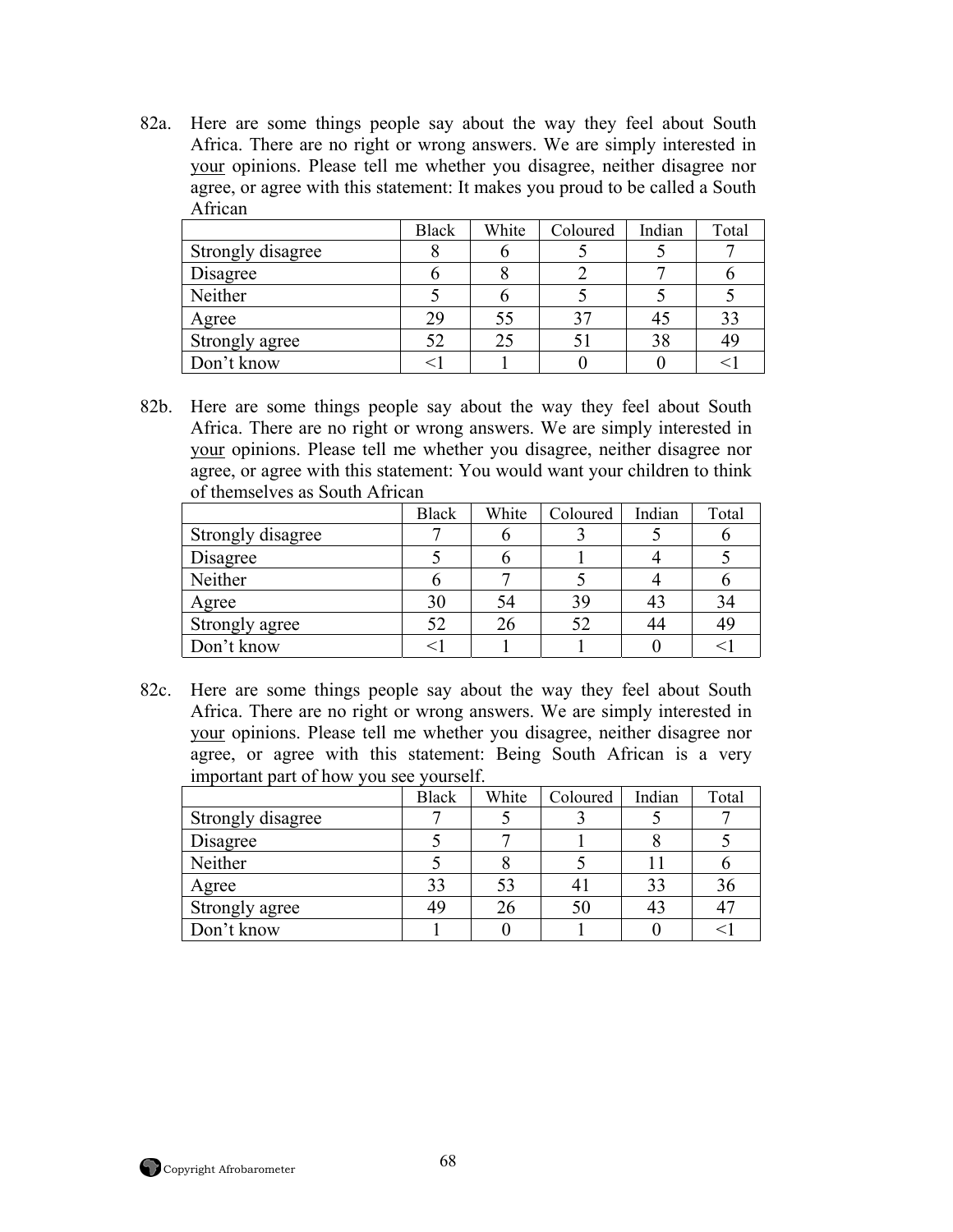82d. Here are some things people say about the way they feel about South Africa. There are no right or wrong answers. We are simply interested in your opinions. Please tell me whether you disagree, neither disagree nor agree, or agree with this statement: People should realize we are South Africans first, and stop thinking of themselves in terms of the group they belong to.

|                   | <b>Black</b> | White | Coloured | Indian | Total |
|-------------------|--------------|-------|----------|--------|-------|
| Strongly disagree |              |       |          |        |       |
| Disagree          |              |       |          |        |       |
| Neither           |              |       |          |        |       |
| Agree             | 35           |       |          | 36     | 27    |
| Strongly agree    |              |       | 48       | 35     | 4:    |
| Don't know        |              |       |          |        |       |

82e. Here are some things people say about the way they feel about South Africa. There are no right or wrong answers. We are simply interested in your opinions. Please tell me whether you disagree, neither disagree nor agree, or agree with those statement: It is desirable to create one united South African nation out of all the different groups who live in this country.

|                   | <b>Black</b> | White | Coloured       | Indian | Total |
|-------------------|--------------|-------|----------------|--------|-------|
| Strongly disagree |              |       |                |        |       |
| Disagree          |              |       |                |        |       |
| Neither           |              |       |                |        |       |
| Agree             | 36           |       | 4 <sub>1</sub> |        | 38    |
| Strongly agree    |              |       | 48             | 38     |       |
| Don't know        |              |       |                |        |       |

82f. Here are some things people say about the way they feel about South Africa. There are no right or wrong answers. We are simply interested in your opinions. Please tell me whether you disagree, neither disagree nor agree, or agree with those statement: It is possible to create such a united South African nation.

|                   | <b>Black</b> | White | Coloured | Indian | Total          |
|-------------------|--------------|-------|----------|--------|----------------|
| Strongly disagree |              |       |          |        |                |
| Disagree          |              |       |          |        |                |
| Neither           |              |       |          |        |                |
| Agree             | 37           |       | 37       |        | 38             |
| Strongly agree    |              |       | 32       |        | 3 <sup>′</sup> |
| Don't know        |              |       |          |        |                |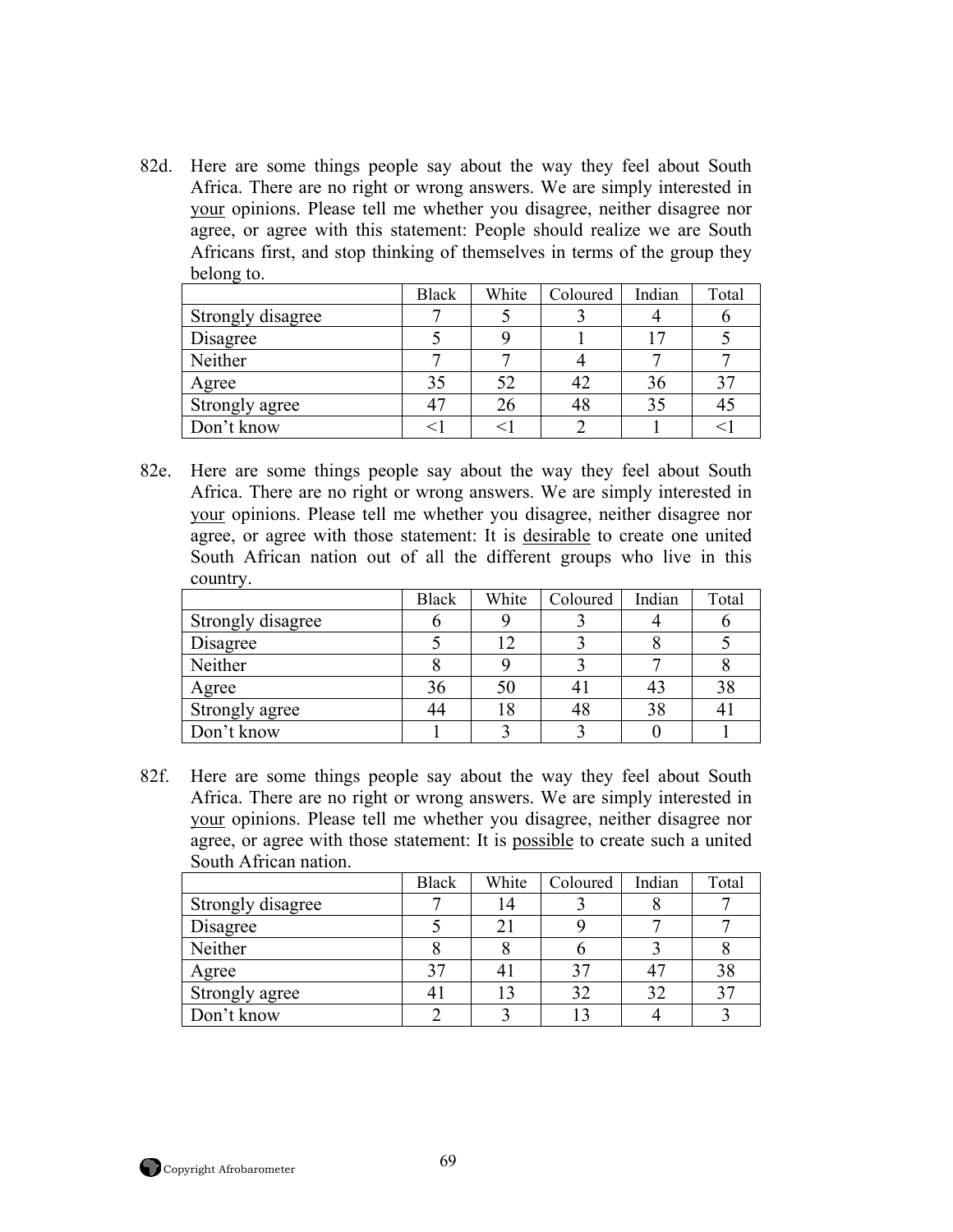83. Generally speaking, would you say that most people can be trusted or that you must be very careful in dealing with people?

|                            | <b>Black</b> | White | Coloured | Indian | Total |
|----------------------------|--------------|-------|----------|--------|-------|
| You must be very careful   |              |       |          |        |       |
| Most people can be trusted |              |       |          |        |       |
| Don't know                 |              |       |          |        |       |

84a. How much do you trust each of the following types of people: your relatives?

|                       | <b>Black</b> | White | Coloured | Indian | Total |
|-----------------------|--------------|-------|----------|--------|-------|
| Not at all            |              |       |          |        |       |
| Just a little         | 25           |       |          |        | 22    |
| I trust them somewhat | 25           |       |          |        | 24    |
| I trust them a lot    | 39           | n4    |          |        | 44    |
| Don't know            |              |       |          |        |       |

84b. How much do you trust each of the following types of people: your neighbours?

|                       | Black | White | Coloured | Indian         | Total |
|-----------------------|-------|-------|----------|----------------|-------|
| Not at all            | 21    |       |          | $\mathfrak{g}$ | 19    |
| Just a little         | 33    |       | 23       |                | 32    |
| I trust them somewhat | 30    | 35    | 30       |                | 30    |
| I trust them a lot    |       |       | 35       |                | 19    |
| Don't know            |       |       |          |                |       |

84c. How much do you trust each of the following types of people: people from your own ethnic group (tribe)?

|                       | Black | White | Coloured | Indian | Total |
|-----------------------|-------|-------|----------|--------|-------|
| Not at all            |       |       |          |        |       |
| Just a little         | 36    |       | 32       |        | 35    |
| I trust them somewhat | 32    |       | 37       |        | 33    |
| I trust them a lot    |       |       |          |        |       |
| Don't know            |       |       |          |        |       |

84d. How much do you trust each of the following types of people: South Africans from other ethnic groups (tribes)?

|                       | Black | White | Coloured | Indian | Total |
|-----------------------|-------|-------|----------|--------|-------|
| Not at all            |       |       |          | ıο     |       |
| Just a little         | 40    |       |          |        | 39    |
| I trust them somewhat | 29    |       | 36       |        | 30    |
| I trust them a lot    |       |       |          |        |       |
| Don't know            |       |       |          |        |       |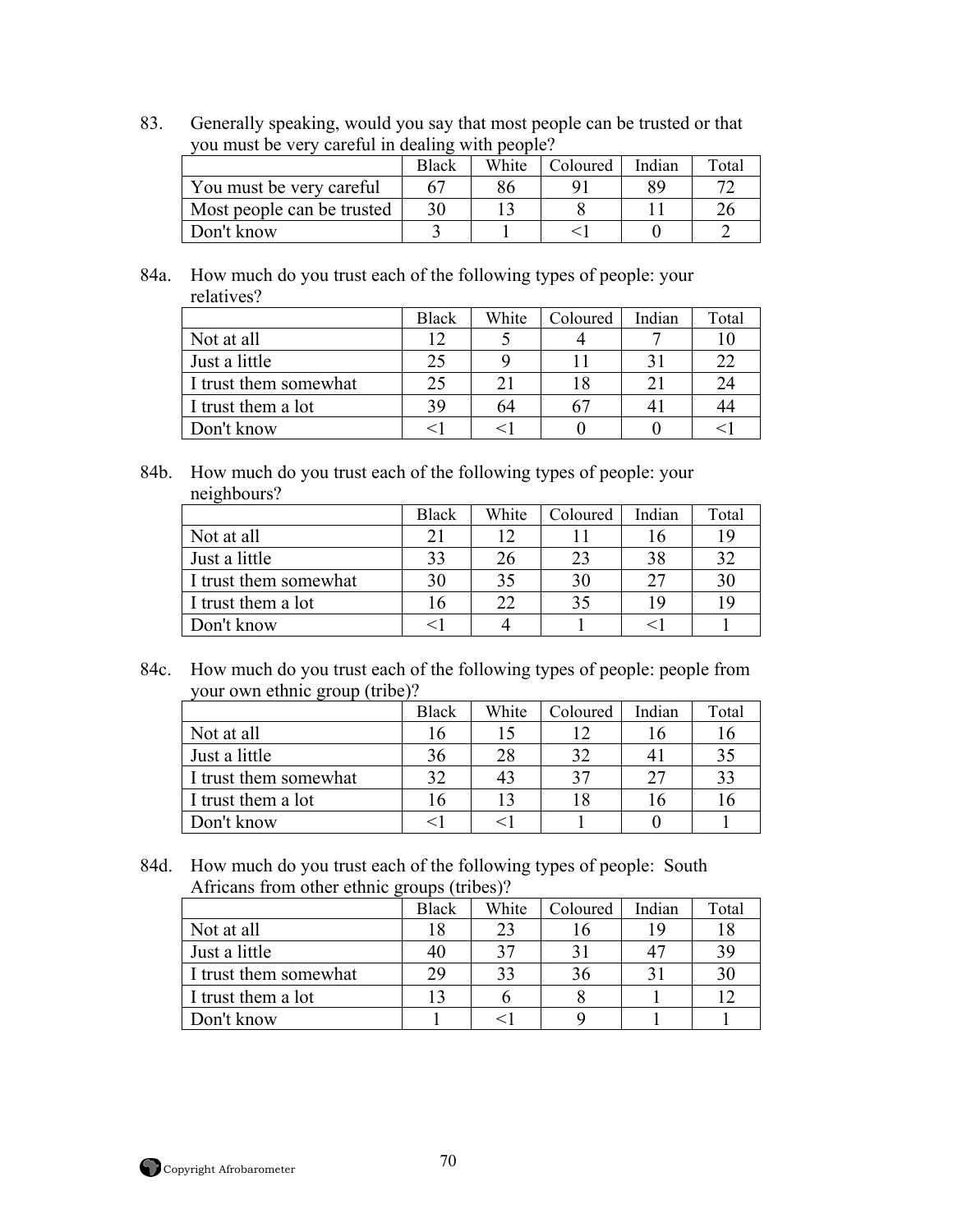85. Do you feel close to any political party?

|                              | Black | White | Coloured | Indian | Total |
|------------------------------|-------|-------|----------|--------|-------|
| No (does NOT feel close)     |       |       |          |        |       |
| to ANY party)                | 28    | 70    | 50       | 62     | 35    |
| Yes (feels close to a party) | 63    |       |          | 20     | 56    |
| Refused to answer            |       |       |          |        |       |
| Don't know                   |       |       |          |        |       |

## 86. Which party is that?

|                                  | <b>Black</b>     | White            | Coloured         | Indian           | Total          |
|----------------------------------|------------------|------------------|------------------|------------------|----------------|
| African Christian                |                  |                  |                  |                  |                |
| Democratic Party (ACDP)          | $\leq$ 1         | $\mathbf{1}$     | $\mathbf{1}$     | $\mathbf{1}$     | $\leq$ 1       |
| <b>African Muslim Party</b>      |                  |                  |                  |                  |                |
| (AMP)                            | $\boldsymbol{0}$ | $\boldsymbol{0}$ | $\mathbf{1}$     | 3                | $\leq$ 1       |
| <b>African National Congress</b> |                  |                  |                  |                  |                |
| (ANC)                            | 57               | $\mathbf{1}$     | 25               | 8                | 47             |
| Afrikaner Unity                  |                  |                  |                  |                  |                |
| Movement / Afrikaner             |                  |                  |                  |                  |                |
| Eenheidsbeweging                 | $<$ 1            | $\boldsymbol{0}$ | $\boldsymbol{0}$ | $\overline{0}$   | $\leq$ 1       |
| <b>Azanian People's</b>          |                  |                  |                  |                  |                |
| Organization (AZAPO)             | $\leq$ 1         | $\boldsymbol{0}$ | $\boldsymbol{0}$ | $\overline{0}$   | $\leq$ 1       |
| Democratic Alliance -            |                  |                  |                  |                  |                |
| Democratic Party /               |                  |                  |                  |                  |                |
| Demokratiese Allian              | $\leq$ 1         | 14               | $\overline{4}$   | $\mathbf{1}$     | $\overline{2}$ |
| Freedom Front /                  |                  |                  |                  |                  |                |
| Vryheidsfront                    | $\boldsymbol{0}$ | $\overline{2}$   | $\boldsymbol{0}$ | $\overline{0}$   | $\leq$ 1       |
| Inkatha Freedom Party /          |                  |                  |                  |                  |                |
| Inkatha Vryheidsparty            |                  |                  |                  |                  |                |
| (IFP)                            | $\mathbf{1}$     | $\boldsymbol{0}$ | $\boldsymbol{0}$ | $\boldsymbol{0}$ | $\mathbf{1}$   |
| <b>Minority Front</b>            | $\overline{0}$   | $\leq$ 1         | $\theta$         | $\overline{3}$   | $\leq$ 1       |
| New National Party /             |                  |                  |                  |                  |                |
| <b>Nuwe Nasionale Party</b>      |                  |                  |                  |                  |                |
| (NNP)                            | <1               | $\boldsymbol{0}$ | $\overline{4}$   | $\boldsymbol{0}$ | $\mathbf{1}$   |
| Pan Africanist Congress          |                  |                  |                  |                  |                |
| (PAC)                            | $\mathbf{1}$     | $\boldsymbol{0}$ | $\boldsymbol{0}$ | $\boldsymbol{0}$ | $\mathbf{1}$   |
| <b>United Christian</b>          |                  |                  |                  |                  |                |
| Democratic Party (UCDP)          | $<$ 1            | <1               | $\overline{0}$   | $\overline{0}$   | $\leq$ 1       |
| <b>United Democratic</b>         |                  |                  |                  |                  |                |
| Movement (UDM)                   | $\mathbf 1$      | $\boldsymbol{0}$ | $\boldsymbol{0}$ | $\boldsymbol{0}$ | $\mathbf{1}$   |
| <b>Independent Democrats</b>     |                  |                  |                  |                  |                |
| (ID)                             | $\leq$ 1         | $\mathbf{1}$     | $\overline{2}$   | $\boldsymbol{0}$ | $\leq$ 1       |
| Other                            | $\leq$ 1         | $\overline{0}$   | $\overline{0}$   | $\overline{0}$   | $\leq$ 1       |
| Not applicable                   | 37               | 77               | 60               | 79               | 44             |
| Refused to answer                | $\overline{2}$   | $\mathfrak{Z}$   | $\overline{2}$   | $\overline{4}$   | $\overline{2}$ |
| Don't know                       | $\leq$ 1         | $\overline{1}$   | $\overline{0}$   | $\overline{1}$   | $\leq$ 1       |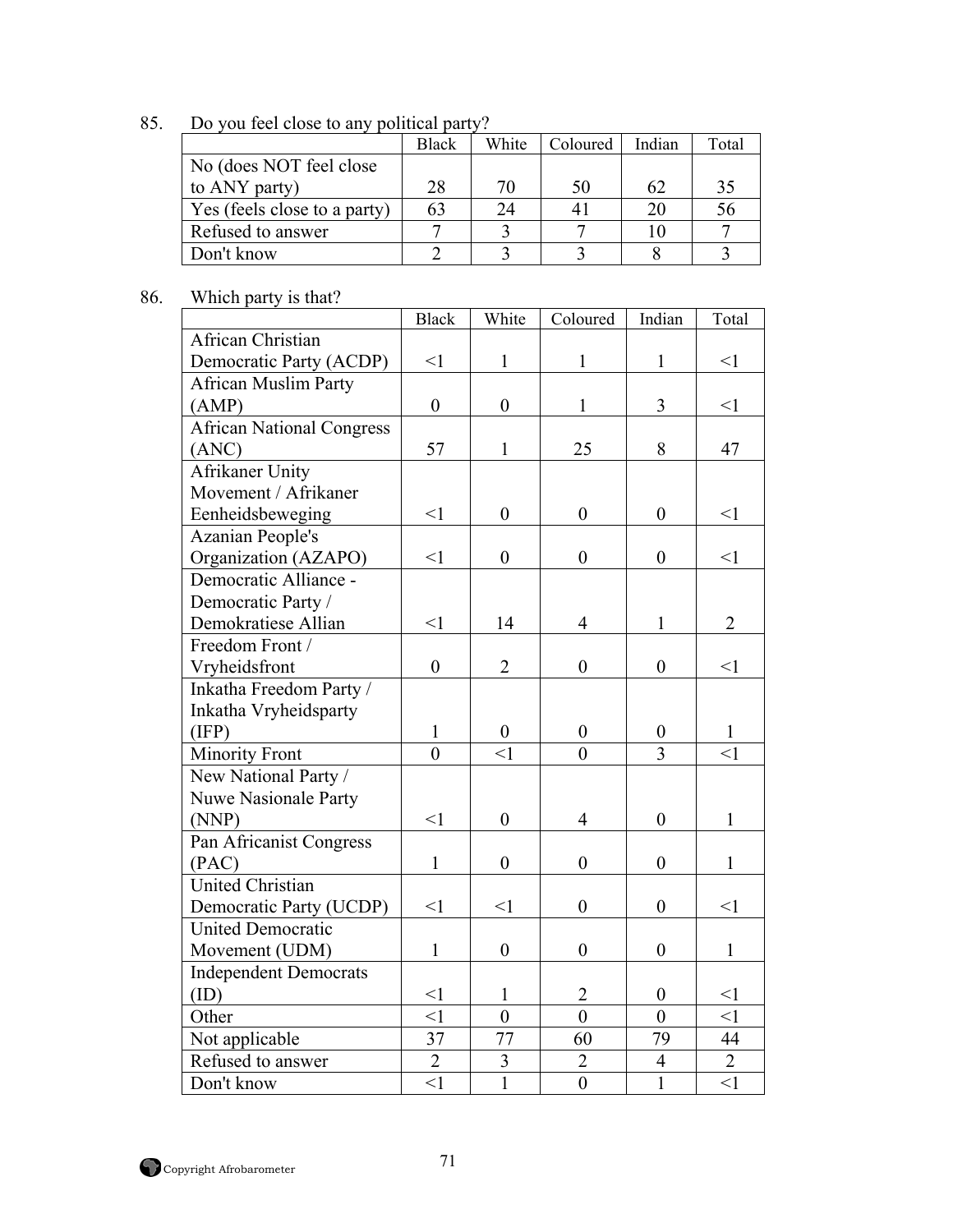|                | <b>Black</b> | White | Coloured | Indian | Total |
|----------------|--------------|-------|----------|--------|-------|
| Not very close |              |       |          |        |       |
| Somewhat close |              |       |          |        |       |
| Very close     |              |       | 27       |        | 39    |
| Not applicable | 27           |       | 59       |        | 44    |
| Don't know     |              |       |          |        |       |

87. Do you feel very close to this party, somewhat close, or not very close?

## 90. What is the highest level of education you have completed?

|                            | <b>Black</b> | White         | Coloured | Indian | Total                       |
|----------------------------|--------------|---------------|----------|--------|-----------------------------|
| No formal schooling        | 7            |               | 4        | 3      | 6                           |
| Informal schooling only    |              |               |          |        |                             |
| (including Koranic         |              |               |          |        |                             |
| schooling)                 |              | $\Omega$      |          |        |                             |
| Some primary schooling     | 16           | $\leq$ 1      | 16       | 9      | 14                          |
| Primary school completed   | 9            | $\leq$ 1      | 11       | 8      | 8                           |
| Some secondary school /    |              |               |          |        |                             |
| high school                | 39           | 28            | 42       | 29     | 38                          |
| Secondary school / high    |              |               |          |        |                             |
| school completed           | 22           | 35            | 23       | 31     | 23                          |
| Post-secondary             |              |               |          |        |                             |
| qualifications, other than |              |               |          |        |                             |
| university e.g. a          | 4            | 20            | 2        | 9      | 6                           |
| Some university            |              | 3             |          | 3      |                             |
| University completed       |              | 11            | $\Omega$ | 5      | $\mathcal{D}_{\mathcal{A}}$ |
| Post-graduate              | $<$ 1        | $\mathcal{D}$ |          |        |                             |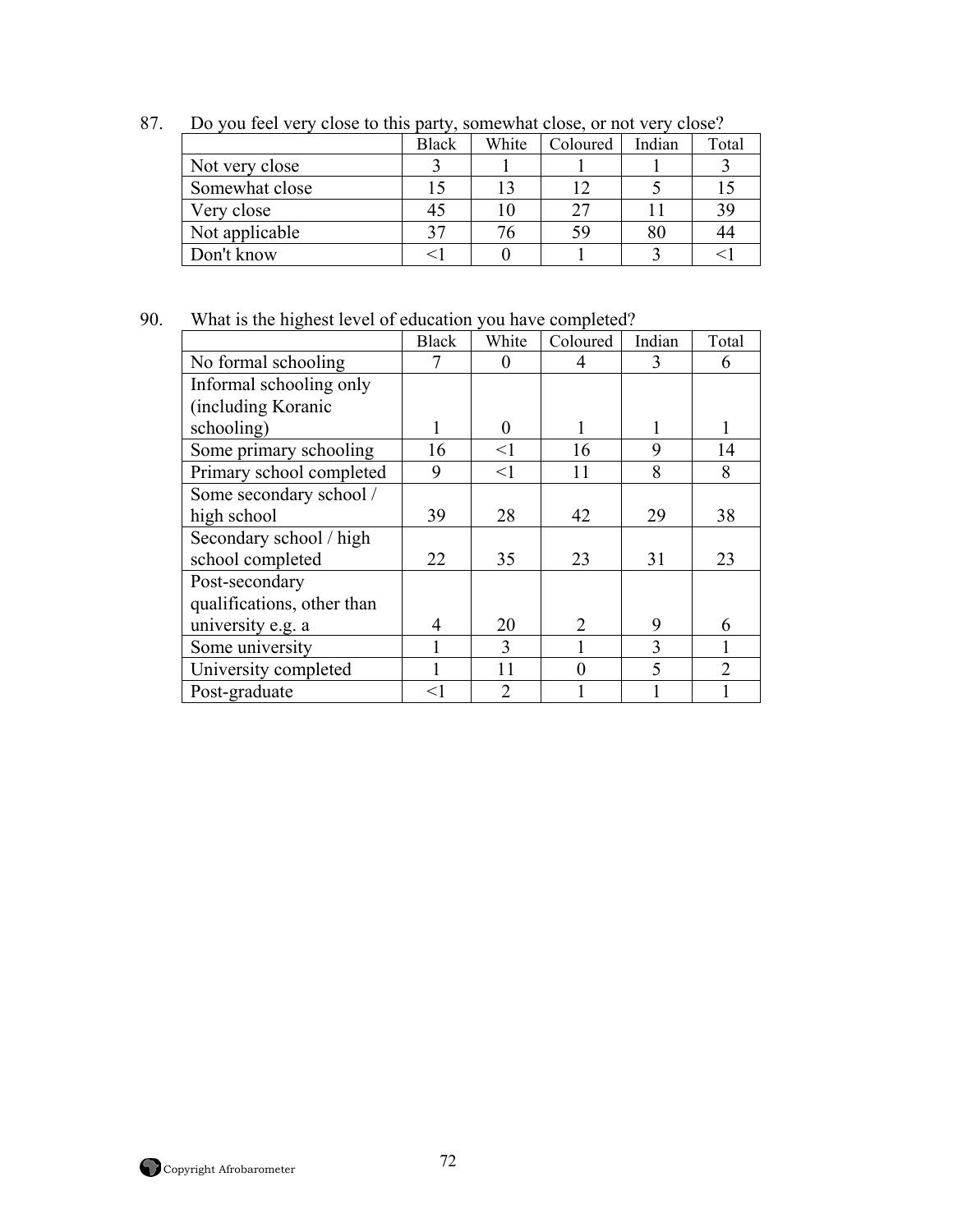|                            | <b>Black</b>   | White            | Coloured       | Indian         | Total            |
|----------------------------|----------------|------------------|----------------|----------------|------------------|
| None                       | 23             | 7                | 4              | $\Omega$       | 19               |
| Catholic                   | 13             | 9                | 12             | 4              | 12               |
| Protestant (Mainstream)    | 9              | 26               | 12             | 3              | 11               |
| Protestant (Evangelical/   |                |                  |                |                |                  |
| Pentecostal)               | 8              | 9                | 19             | 11             | 9                |
| African Independent        |                |                  |                |                |                  |
| Church                     | 12             | $<$ 1            | $\overline{2}$ | 0              | 10               |
| Traditional religion       | 3              | $\overline{0}$   |                | $\overline{0}$ | $\sum_{i=1}^{n}$ |
| Hindu                      | $\overline{0}$ | $\boldsymbol{0}$ |                | 45             |                  |
| Agnostic (Do not know if   |                |                  |                |                |                  |
| there is a God)            | $<$ 1          | $\theta$         | $\overline{0}$ | 0              | $\leq$ 1         |
| Atheist (Do not believe in |                |                  |                |                |                  |
| a God)                     | $<$ 1          | 0                | $\theta$       | 0              | $<$ 1            |
| Christian (general)        | 27             | 44               | 39             | 14             | 29               |
| Muslim, Sunni              | $<$ 1          | $<$ 1            | 5              | 18             | 1                |
| Muslim, Shiite             | $<$ 1          | $\theta$         |                |                | $<$ l            |
| Other                      | 5              | 3                | 4              | 6              | 5                |
| Don't know                 |                |                  | 11             |                |                  |

91. What is your religion, if any?

92. Excluding weddings and funerals, how often do you attend religious services?

|                           | <b>Black</b> | White | Coloured | Indian | Total |
|---------------------------|--------------|-------|----------|--------|-------|
| Never                     | 22           | 16    |          |        | 20    |
| About once a year or less |              |       |          |        |       |
| About once every several  |              |       |          |        |       |
| months                    | 15           | 9     | 12       | 25     | 15    |
| About once a month        | 18           | 15    | 18       | 19     | 18    |
| About once a week         | 27           | 39    | 39       | 20     | 29    |
| More than once a week     | 10           | 10    | 19       | 23     |       |
| Don't know                |              |       |          |        |       |

93a. Which of these things do you personally own: a book you know, a reading book?

|                | <b>Black</b> | White | Coloured | Indian | Total |
|----------------|--------------|-------|----------|--------|-------|
| No (Don't own) | 60           |       | 24       |        | 50    |
| Yes (Do own)   | 40           | 99    | 76       | 84     | 50    |
| Don't know     |              |       |          |        |       |

93b. Which of these things do you personally own: a radio?

|                | <b>Black</b> | White | Coloured | Indian | Total |
|----------------|--------------|-------|----------|--------|-------|
| No (Don't own) | ົ            |       |          |        | 1 C   |
| Yes (Do own)   | 70<br>C      | 98    | OJ       |        |       |
| Don't know     |              |       |          |        |       |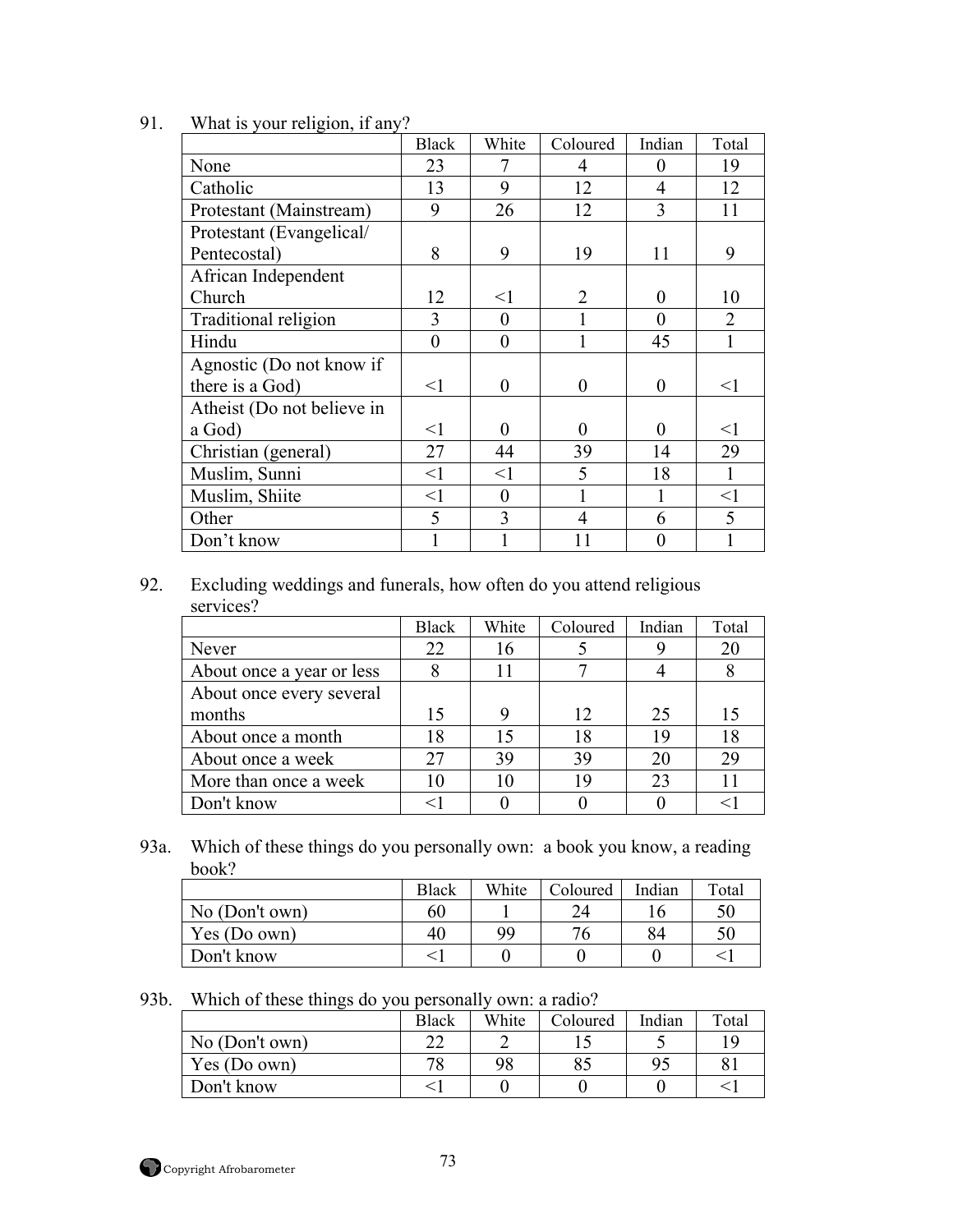93c. Which of these things do you personally own: a television?

|                | <b>Black</b> | White | Coloured | Indian | Total |
|----------------|--------------|-------|----------|--------|-------|
| No (Don't own) |              |       |          |        |       |
| Yes (Do own)   | 59           | 94    | 85       | 99     | 66    |
| Don't know     |              |       |          |        |       |

93d. Which of these things do you personally own: a bicycle?

|                | <b>Black</b> | White | Coloured | Indian | Total |
|----------------|--------------|-------|----------|--------|-------|
| No (Don't own) | 88           |       |          |        | 86    |
| Yes (Do own)   |              | ⌒冖    |          |        |       |
| Don't know     |              |       |          |        |       |

93e. Which of these things do you personally own: a motorcycle?

|                | Black          | White | Coloured | Indian | Total |
|----------------|----------------|-------|----------|--------|-------|
| No (Don't own) | Q <sub>7</sub> | 94    | 100      | 96     | 97    |
| Yes (Do own)   |                |       |          |        |       |
| Don't know     |                |       |          |        |       |

93f. Which of these things do you personally own: a motor vehicle /car?

|                | <b>Black</b> | White | Coloured | Indian | Total |
|----------------|--------------|-------|----------|--------|-------|
| No (Don't own) |              |       | 77       |        |       |
| Yes (Do own)   |              | 83    |          | 64     |       |
| Don't know     |              |       |          |        |       |

94. Do you have a job that pays cash income? Is it full-time or part-time? Are you presently looking for a job (even if you are presently working)?

|                            | <b>Black</b> | White | Coloured | Indian | Total |
|----------------------------|--------------|-------|----------|--------|-------|
| No (not looking)           | 28           | 43    | 37       |        | 31    |
| No (looking)               | 48           |       | 25       | 12     | 41    |
| Yes part-time(not looking) |              |       |          |        |       |
| Yes part-time(looking)     |              |       |          |        |       |
| Yes fulltime (not looking) |              | 32    | 28       |        | 13    |
| Yes fulltime (looking)     |              |       |          |        |       |
| Don't know                 |              |       |          |        |       |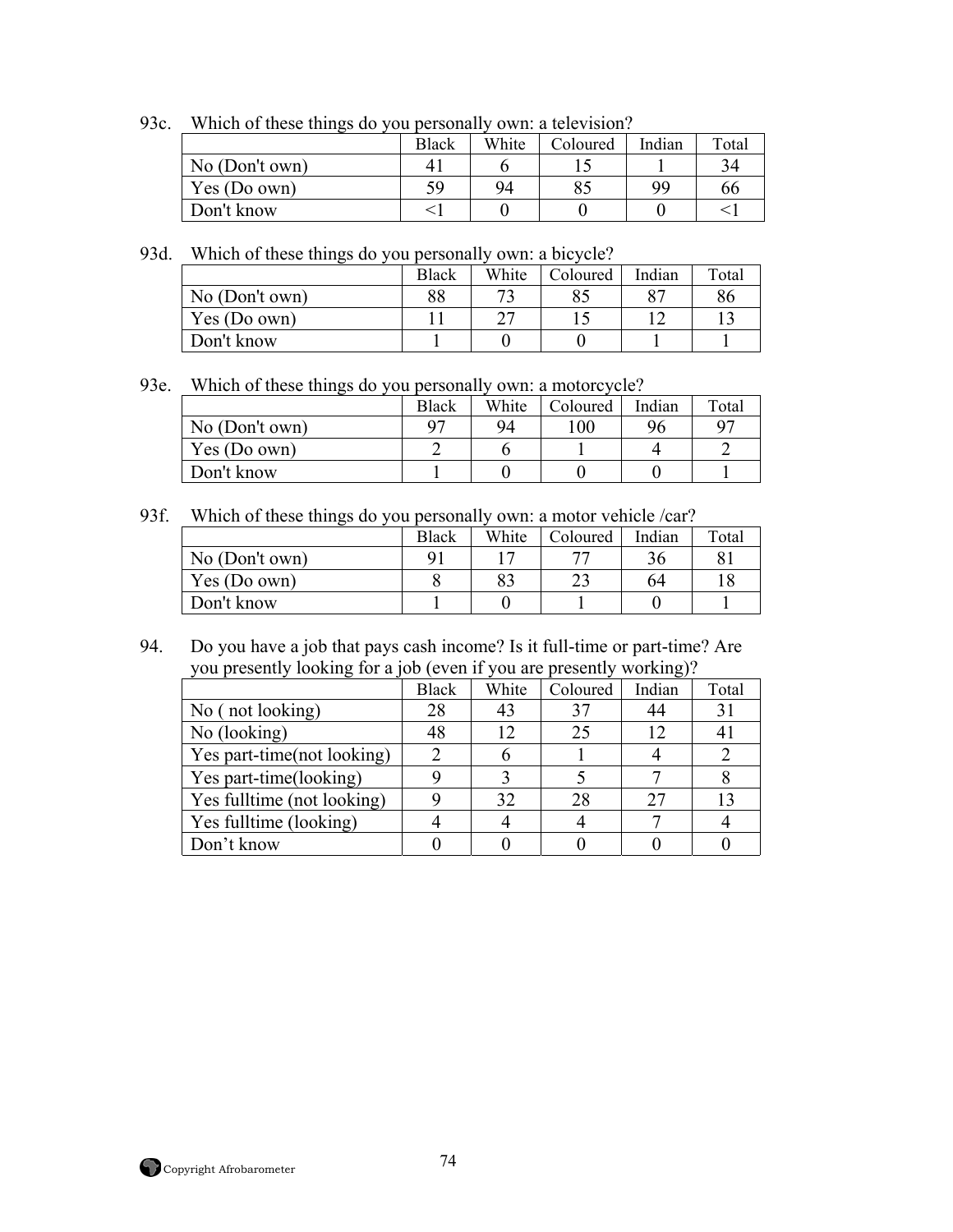|                                     | <b>Black</b>   | White            | Coloured                | Indian                  | Total            |
|-------------------------------------|----------------|------------------|-------------------------|-------------------------|------------------|
| Never had job                       | 28             | 6                | 10                      | 7                       | 24               |
| <b>Agrarian</b>                     |                |                  |                         |                         |                  |
| Subsistence farmer (produces for    |                |                  |                         |                         |                  |
| home consumption)                   | <1             | $\boldsymbol{0}$ | $\mathbf{0}$            | $\overline{0}$          | $\leq$ 1         |
| Peasant farmer (produces both for   |                |                  |                         |                         |                  |
| own consumption and some surplus    |                |                  |                         |                         |                  |
| for sale)                           | $<$ 1          | $\boldsymbol{0}$ | $\boldsymbol{0}$        | $\overline{0}$          | $\leq$ 1         |
| Commercial farmer (produces         |                |                  |                         |                         |                  |
| mainly for sale)                    | <1             | $\boldsymbol{0}$ | $\boldsymbol{0}$        | $\boldsymbol{0}$        | $\leq$ 1         |
| Farm worker                         | $\overline{7}$ | $\leq$ 1         | $\overline{5}$          | $\theta$                | 6                |
| Worker                              |                |                  |                         |                         |                  |
| Fisherman                           | <1             | $\boldsymbol{0}$ | $\boldsymbol{0}$        | $\boldsymbol{0}$        | $\boldsymbol{0}$ |
| Trader/Hawker/Vendor                | $\overline{2}$ | $\leq$ 1         | $\mathbf{0}$            | $\mathbf{1}$            | $\overline{2}$   |
| Miner                               | $\overline{2}$ | $\overline{2}$   | $\boldsymbol{0}$        | $\overline{0}$          | $\overline{2}$   |
| Domestic worker/maid/char/house-    |                |                  |                         |                         |                  |
| help                                | 11             | $\leq$ 1         | 6                       | 1                       | 9                |
| Armed services/Police/              |                |                  |                         |                         |                  |
| Security personnel                  | $\overline{2}$ | $\overline{2}$   | $\mathbf{1}$            | 1                       | $\overline{2}$   |
| Artisan/skilled manual worker in    |                |                  |                         |                         |                  |
| the formal sector                   | $\overline{4}$ | 10               | 11                      | $\overline{7}$          | 5                |
| Artisan/skilled manual worker in    |                |                  |                         |                         |                  |
| the informal sector                 | $\sqrt{2}$     | $\overline{3}$   | $\boldsymbol{7}$        | 8                       | $\mathfrak{Z}$   |
| Clerical worker                     | $\overline{3}$ | 17               | $\overline{3}$          | 14                      | $\overline{5}$   |
| Unskilled manual worker in the      |                |                  |                         |                         |                  |
| formal sector                       | 10             | $\overline{2}$   | 15                      | 15                      | 9                |
| Unskilled manual worker in the      |                |                  |                         |                         |                  |
| informal sector                     | 9              | 1                | 11                      | $\overline{4}$          | 9                |
| <b>Professional</b>                 |                |                  |                         |                         |                  |
| Businessperson (works in company    |                |                  |                         |                         |                  |
| for others)                         | 1              | 11               | 1                       | 5                       | $\overline{2}$   |
| Businessperson (owns small          |                |                  |                         |                         |                  |
| business of less than 10 employees) | 1              | 7                | $\overline{2}$          | 1                       | $\overline{2}$   |
| Businessperson (owns large          |                |                  |                         |                         |                  |
| business of 10 or more employees)   | $<$ 1          | $\overline{2}$   | $\mathbf{1}$            | $\mathbf{1}$            | 1                |
| Professional worker (e.g. lawyer,   |                |                  |                         |                         |                  |
| accountant, nurse, engineer, etc)   | 1              | 13               | 4                       | 8                       | 3                |
| Supervisor/foreman                  | 1              | $\overline{5}$   | $\overline{3}$          | $\overline{4}$          | $\overline{2}$   |
| Teacher                             | $\overline{2}$ | $\overline{5}$   | $\mathbf{1}$            | $\overline{\mathbf{4}}$ | $\overline{2}$   |
| Government worker                   | $\mathbf{1}$   | $\overline{3}$   | $\overline{\mathbf{3}}$ | $\mathbf{1}$            | $\mathbf{1}$     |
| Retail worker                       | $\overline{3}$ | $\overline{2}$   | $\overline{4}$          | $\overline{5}$          | $\overline{3}$   |
| Other                               |                |                  |                         |                         |                  |
| Student                             | 6              | $\overline{4}$   | 6                       | $\overline{4}$          | 6                |
| Housewife/works in the household    | $\overline{2}$ | 6                | 6                       | $\overline{7}$          | $\overline{3}$   |
| Don't know                          |                |                  |                         |                         |                  |
|                                     | $\mathbf{1}$   | $\boldsymbol{0}$ | $\mathbf{1}$            | $\boldsymbol{0}$        | 1                |

95. What is your main occupation? (If unemployed, retired, or disabled, what was your last main occupation?)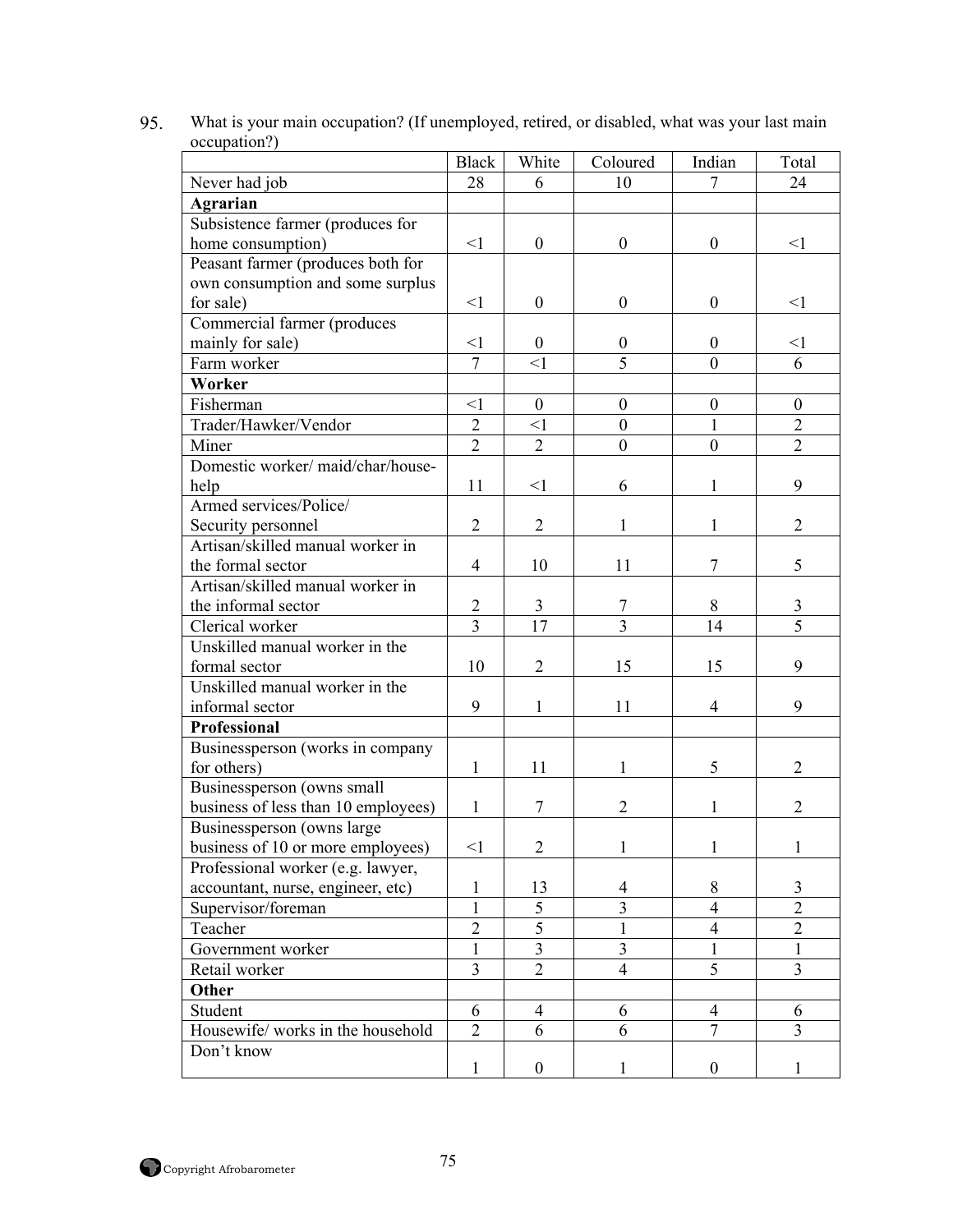96a. In the last month, how much of the time: has your physical health reduced that amount of the work you normally do inside or outside your home?

|                    | <b>Black</b> | White | Coloured       | Indian | Total |  |
|--------------------|--------------|-------|----------------|--------|-------|--|
| Never              | 65           |       | 60             |        | OЭ    |  |
| Just once or twice |              |       |                |        |       |  |
| Many times         |              |       | $\overline{ }$ |        |       |  |
| Always             |              |       |                |        |       |  |
| Don't know         |              |       |                |        |       |  |

96b. In the last month, how much of the time: have you been so worried or anxious that you have felt tired worn out or exhausted?

|                    | <b>Black</b> | White | Coloured | Indian | Total |
|--------------------|--------------|-------|----------|--------|-------|
| Never              | 55           | 68    | 47       |        | 56    |
| Just once or twice | 23           |       | 25       |        | 23    |
| Many times         |              |       | 23       |        |       |
| Always             |              |       |          |        |       |
| Don't know         |              |       |          |        |       |

97. Do you know of a close friend or relative who has died of AIDS?

|                   | <b>Black</b> | White | Coloured | Indian | Total |
|-------------------|--------------|-------|----------|--------|-------|
| No                | 59           | 93    | 80       |        | 65    |
| Yes               | 6د           |       | ١q       |        |       |
| Refused to answer |              |       |          |        |       |
| Don't know        |              |       |          |        |       |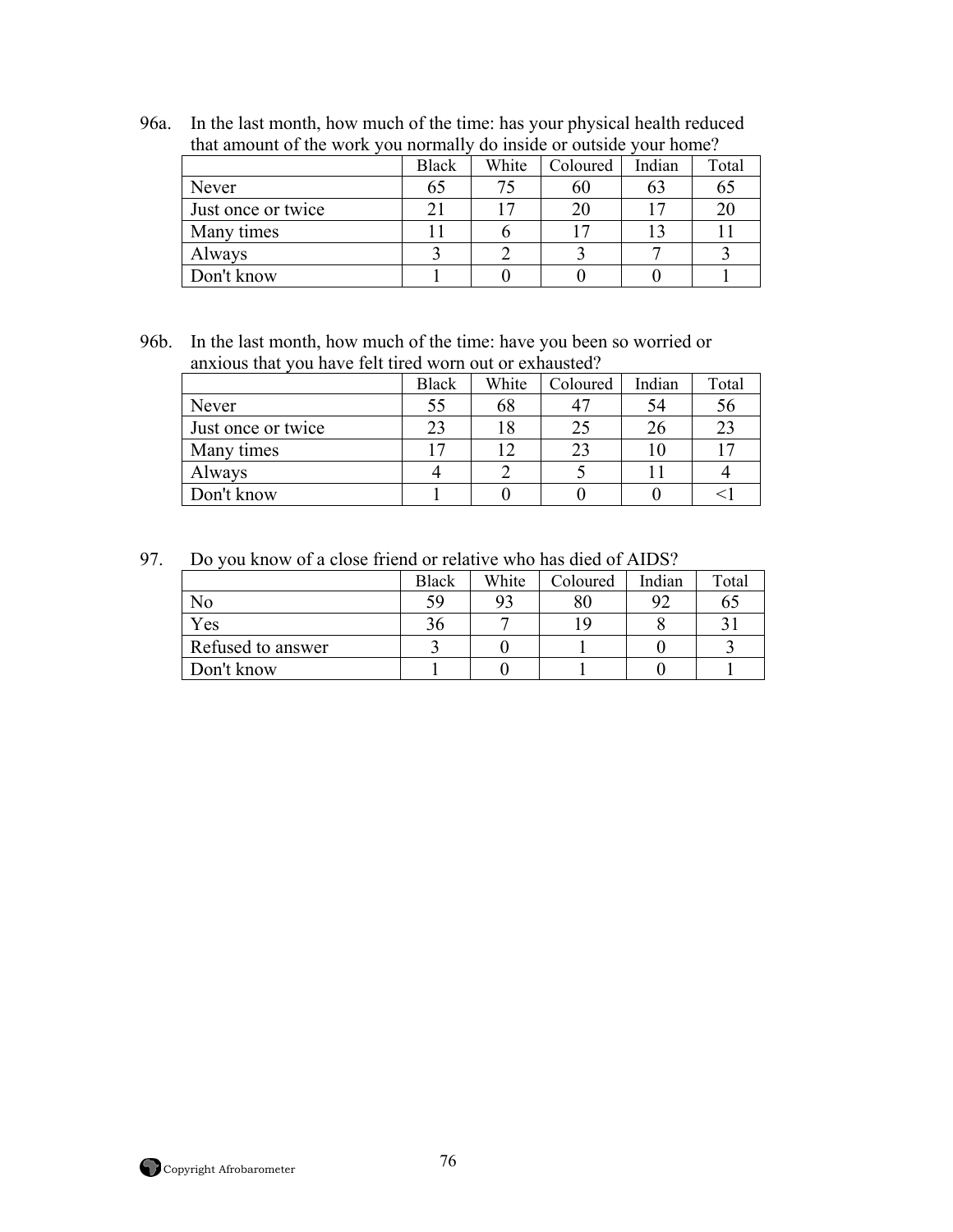| <b>ILOW LIBILY</b><br>monds of relatives is that: | <b>Black</b>   | White            | Coloured                | Indian           | Total            |
|---------------------------------------------------|----------------|------------------|-------------------------|------------------|------------------|
| $\mathbf{1}$                                      | 12             | $\overline{4}$   | 12                      | 3                | 11               |
| $\overline{2}$                                    | 9              | $\mathbf{1}$     | $\overline{\mathbf{3}}$ | $\overline{4}$   | $8\,$            |
| $\overline{\mathbf{3}}$                           | $\overline{4}$ | $\mathbf{1}$     | $\overline{2}$          | $\boldsymbol{0}$ | $\overline{3}$   |
| $\overline{4}$                                    | $\overline{3}$ | $\boldsymbol{0}$ | $\overline{1}$          | $\mathbf{1}$     | $\overline{2}$   |
| 5                                                 | $\overline{3}$ | $\boldsymbol{0}$ | $\mathbf{1}$            | $\boldsymbol{0}$ | $\overline{2}$   |
| 6                                                 | $\mathbf{1}$   | $\overline{0}$   | $\overline{0}$          | $\boldsymbol{0}$ | $\overline{1}$   |
| $\overline{7}$                                    | $\mathbf{1}$   | $\boldsymbol{0}$ | $\boldsymbol{0}$        | $\boldsymbol{0}$ | $\mathbf{1}$     |
| 8                                                 | $\leq$ 1       | $\boldsymbol{0}$ | $\boldsymbol{0}$        | $\boldsymbol{0}$ | $\leq$ 1         |
| 9                                                 | $\leq$ 1       | $\boldsymbol{0}$ | $\boldsymbol{0}$        | $\boldsymbol{0}$ | $<$ l            |
| 10                                                | $\mathbf{1}$   | $\overline{0}$   | $\mathbf{1}$            | $\overline{0}$   | $\mathbf{1}$     |
| 11                                                | $\leq$ 1       | $\boldsymbol{0}$ | $\boldsymbol{0}$        | $\boldsymbol{0}$ | $\leq$ 1         |
| 12                                                | $\leq$ 1       | $\leq$ 1         | $\boldsymbol{0}$        | $\boldsymbol{0}$ | $\leq$ 1         |
| 13                                                | $\leq$ 1       | $\mathbf{0}$     | $\boldsymbol{0}$        | $\mathbf{0}$     | $\overline{0}$   |
| 15                                                | $\leq$ 1       | $\overline{0}$   | $\boldsymbol{0}$        | $\boldsymbol{0}$ | $\leq$ 1         |
| 17                                                | $\leq$ 1       | $\leq$ 1         | $\boldsymbol{0}$        | $\boldsymbol{0}$ | $\leq$ 1         |
| 20                                                | $\leq$ 1       | $\boldsymbol{0}$ | $\boldsymbol{0}$        | $\boldsymbol{0}$ | $\leq$ 1         |
| 22                                                | <1             | $\boldsymbol{0}$ | $\boldsymbol{0}$        | $\boldsymbol{0}$ | $\boldsymbol{0}$ |
| 23                                                | $\leq$ 1       | $\overline{0}$   | $\boldsymbol{0}$        | $\boldsymbol{0}$ | $\boldsymbol{0}$ |
| 24                                                | $\leq$ 1       | $\boldsymbol{0}$ | $\boldsymbol{0}$        | $\boldsymbol{0}$ | $\boldsymbol{0}$ |
| 25                                                | $\leq$ 1       | $\boldsymbol{0}$ | $\boldsymbol{0}$        | $\boldsymbol{0}$ | $\leq$ 1         |
| 26                                                | $\leq$ 1       | $\overline{0}$   | $\boldsymbol{0}$        | $\mathbf{0}$     | $\leq$ 1         |
| 30                                                | $\leq$ 1       | $\boldsymbol{0}$ | $\mathbf{0}$            | $\overline{0}$   | $\leq$ 1         |
| 33                                                | $\leq$ 1       | $\overline{0}$   | $\boldsymbol{0}$        | $\mathbf{0}$     | $\boldsymbol{0}$ |
| 39                                                | $\leq$ 1       | $\overline{0}$   | $\mathbf{0}$            | $\mathbf{0}$     | $\leq$ 1         |
| 40                                                | <1             | $\boldsymbol{0}$ | $\boldsymbol{0}$        | $\mathbf{0}$     | $\leq$ 1         |
| Not Applicable                                    | 64             | 93               | 81                      | 92               | 69               |
| Will not say or refused                           | $\leq$ 1       | $\leq$ 1         | $\boldsymbol{0}$        | $\boldsymbol{0}$ | $<$ 1            |
| Don't know                                        | $\leq$ 1       | $\boldsymbol{0}$ | $\boldsymbol{0}$        | $<$ 1            | $<$ 1            |

98. How many friends or relatives is that?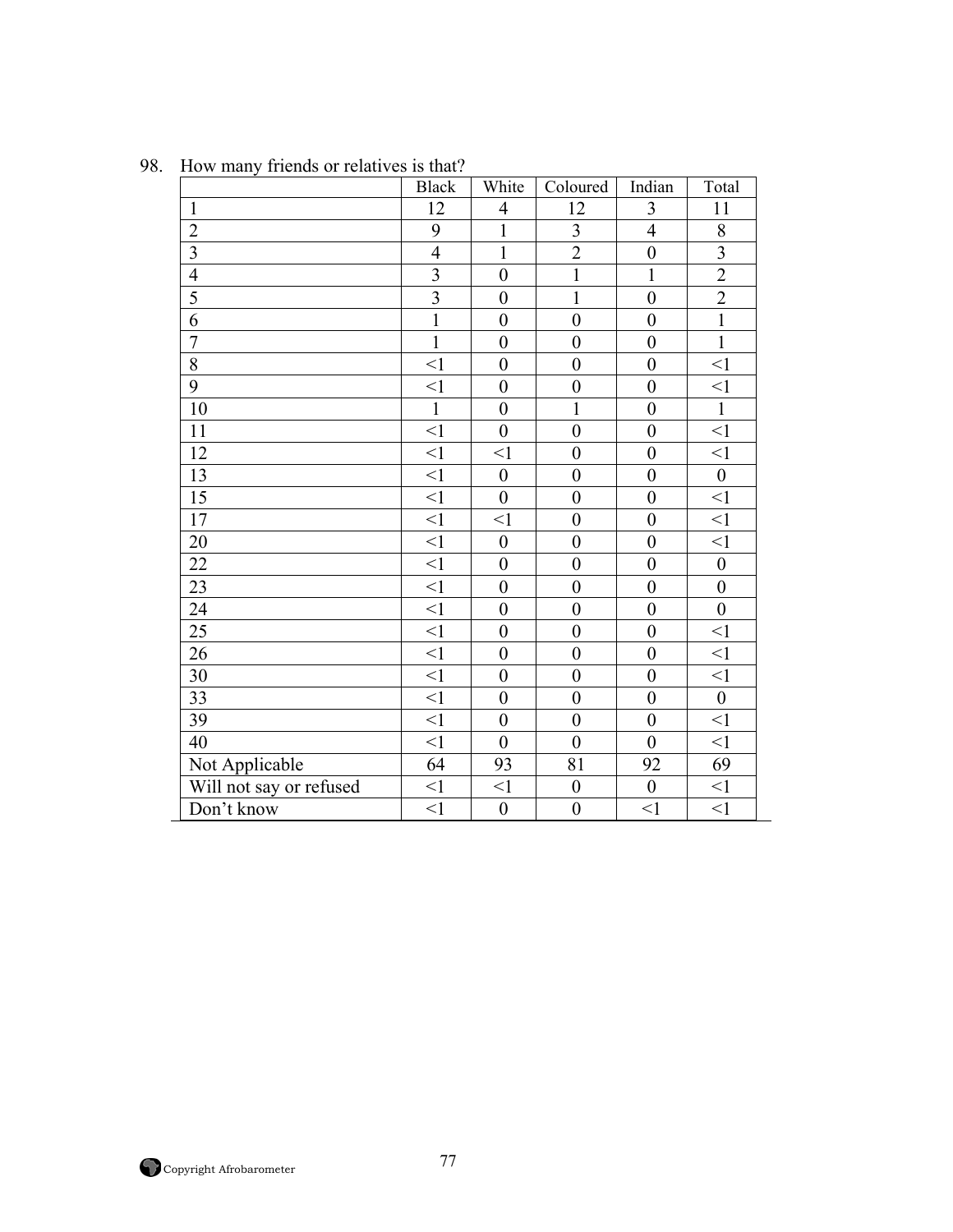| election were neig tomotion      | <b>Black</b>     | White            | Coloured         | Indian           | Total            |
|----------------------------------|------------------|------------------|------------------|------------------|------------------|
| African Christian                |                  |                  |                  |                  |                  |
| Democratic Party (ACDP)          | $\leq$ 1         | $\overline{2}$   | $\mathbf{1}$     | $\mathbf{1}$     | $\mathbf{1}$     |
| <b>African Muslim Party</b>      |                  |                  |                  |                  |                  |
| (AMP)                            | $\boldsymbol{0}$ | $\boldsymbol{0}$ | $\overline{2}$   | $\overline{3}$   | $\leq$ 1         |
| <b>African National Congress</b> |                  |                  |                  |                  |                  |
| (ANC)                            | 79               | $\overline{4}$   | 37               | 25               | 66               |
| <b>Afrikaner Unity</b>           |                  |                  |                  |                  |                  |
| Movement / Afrikaner             |                  |                  |                  |                  |                  |
| Eenheidsbeweging                 | $\leq$ 1         | $\boldsymbol{0}$ | $\boldsymbol{0}$ | $\overline{0}$   | $\leq$ 1         |
| <b>Azanian People's</b>          |                  |                  |                  |                  |                  |
| Organization (AZAPO)             | $\leq$ 1         | $\boldsymbol{0}$ | $\boldsymbol{0}$ | $\boldsymbol{0}$ | $\boldsymbol{0}$ |
| Democratic Alliance -            |                  |                  |                  |                  |                  |
| Democratic Party /               |                  |                  |                  |                  |                  |
| Demokratiese Allian              | $\mathbf{1}$     | 36               | 10               | 7                | 5                |
| Freedom Front /                  |                  |                  |                  |                  |                  |
| Vryheidsfront                    | $\boldsymbol{0}$ | 6                | $\mathbf{1}$     | 3                | $\mathbf{1}$     |
| Inkatha Freedom Party /          |                  |                  |                  |                  |                  |
| Inkatha Vryheidsparty            |                  |                  |                  |                  |                  |
| (IFP)                            | $\overline{2}$   | $\boldsymbol{0}$ | $\boldsymbol{0}$ | $\boldsymbol{0}$ | $\overline{2}$   |
| Minority Front                   | $\overline{0}$   | $\leq$ 1         | $\theta$         | 8                | $\leq$ 1         |
| New National Party /             |                  |                  |                  |                  |                  |
| Nuwe Nasionale Party             |                  |                  |                  |                  |                  |
| (NNP)                            | $\leq$ 1         | $\overline{3}$   | $\overline{7}$   | 9                | $\mathbf{1}$     |
| Pan Africanist Congress          |                  |                  |                  |                  |                  |
| (PAC)                            | $\mathbf{1}$     | $\boldsymbol{0}$ | $\boldsymbol{0}$ | $\boldsymbol{0}$ | $\mathbf{1}$     |
| <b>United Christian</b>          |                  |                  |                  |                  |                  |
| Democratic Party (UCDP)          | $\leq$ 1         | $\leq$ 1         | $\boldsymbol{0}$ | $\boldsymbol{0}$ | $<$ 1            |
| <b>United Democratic</b>         |                  |                  |                  |                  |                  |
| Movement (UDM)                   | $\mathbf{1}$     | $\boldsymbol{0}$ | 1                | $\boldsymbol{0}$ | $\mathbf{1}$     |
| <b>Independent Democrats</b>     |                  |                  |                  |                  |                  |
| (ID)                             | $\leq$ 1         | 3                | 8                | $\boldsymbol{0}$ | 1                |
| Other                            | $\leq$ 1         | $\overline{1}$   | $\boldsymbol{0}$ | $\boldsymbol{0}$ | $\leq$ 1         |
| Would not vote                   | $\overline{1}$   | $\leq$ 1         | $\overline{2}$   | $\mathbf{1}$     | $\mathbf{1}$     |
| Refused to answer                | 11               | 16               | 14               | 23               | 13               |
| Don't know                       | $\overline{4}$   | 28               | 17               | 20               | 8                |

99. Just one more question, which party would you vote for if a presidential election were held tomorrow?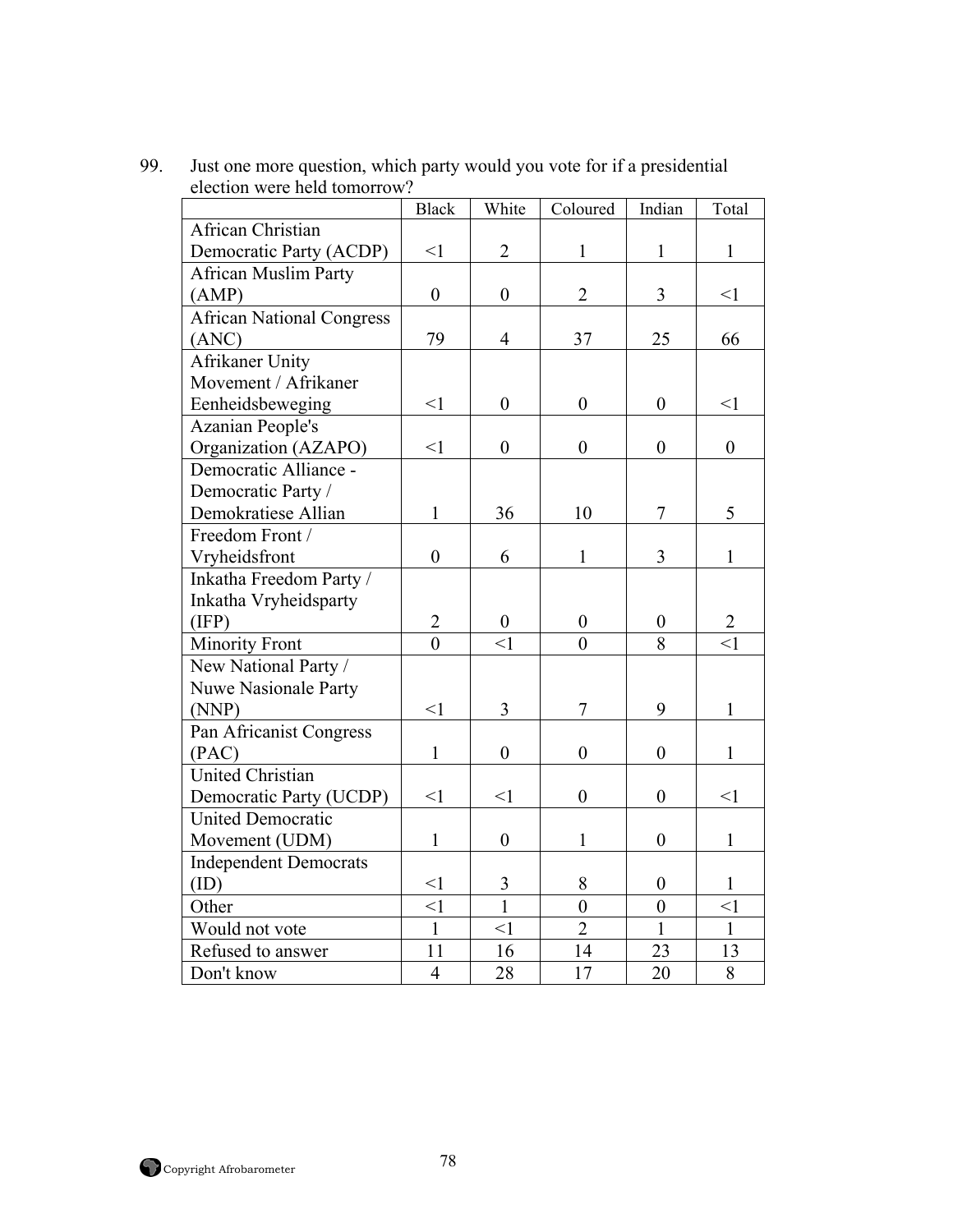|                                    | <b>Black</b>     | White            | Coloured         | Indian           | Total            |
|------------------------------------|------------------|------------------|------------------|------------------|------------------|
| No one                             | $\overline{2}$   | <1               | 1                | $\mathbf{1}$     | $\overline{2}$   |
| Government (General)               | 49               | 23               | 29               | 29               | 44               |
| National / Federal                 |                  |                  |                  |                  |                  |
| Government                         | $\mathbf{1}$     | $\overline{2}$   | $\overline{2}$   | $\overline{0}$   | $\mathbf{1}$     |
| Provincial / Regional              |                  |                  |                  |                  |                  |
| Government                         | $\overline{2}$   | $\mathbf{0}$     | 1                | $\boldsymbol{0}$ | $\overline{2}$   |
| Local Government                   | 5                | $\leq$ 1         | $\overline{2}$   | 1                | $\overline{4}$   |
| President's / Prime                |                  |                  |                  |                  |                  |
| Minister's Office                  | 5                | $\leq$ 1         | $\overline{2}$   | $\overline{0}$   | $\overline{4}$   |
| Parliament / National              |                  |                  |                  |                  |                  |
| Assembly                           | $\overline{2}$   | $\leq$ 1         | 1                | 3                | $\overline{2}$   |
| Government Census /                |                  |                  |                  |                  |                  |
| <b>Statistics Office</b>           | $\overline{2}$   | $\mathbf{1}$     | 3                | 3                | $\overline{2}$   |
| National Intelligence /            |                  |                  |                  |                  |                  |
| <b>Secret Service</b>              | $<$ 1            | $\leq$ 1         | $\boldsymbol{0}$ | $\overline{0}$   | $\leq$ 1         |
| <b>Education or Social Affairs</b> |                  |                  |                  |                  |                  |
| Department / Ministry              | $<$ 1            | $\boldsymbol{0}$ | $\boldsymbol{0}$ | $\boldsymbol{0}$ | $\leq$ 1         |
| Tax or Finance Department          |                  |                  |                  |                  |                  |
| / Ministry                         | $\boldsymbol{0}$ | $\leq$ 1         | $\boldsymbol{0}$ | $\overline{3}$   | <1               |
| Health Department /                |                  |                  |                  |                  |                  |
| Ministry                           | $\mathbf{1}$     | $\boldsymbol{0}$ | $\boldsymbol{0}$ | $\boldsymbol{0}$ | $\leq$ 1         |
| Other Government                   |                  |                  |                  |                  |                  |
| Department / Ministry              | $\mathbf{1}$     | $\overline{2}$   | 1                | $\boldsymbol{0}$ | $\mathbf{1}$     |
| <b>Constitutional Commission</b>   | $\leq$ 1         | $\theta$         | $\boldsymbol{0}$ | $\boldsymbol{0}$ | $\boldsymbol{0}$ |
| <b>Electoral Commission</b>        | $\mathbf{1}$     | $\leq$ 1         |                  | $\boldsymbol{0}$ | $\mathbf{1}$     |
| National Planning                  |                  |                  |                  |                  |                  |
| Commission                         | $<$ 1            | $\boldsymbol{0}$ | $\boldsymbol{0}$ | $\boldsymbol{0}$ | $\leq$ 1         |
| Public Utility Company             | $<$ 1            | $\theta$         | $\overline{0}$   | $\boldsymbol{0}$ | $\leq$ 1         |
| NGO                                | 3                | $\overline{2}$   | 3                | $\mathbf{1}$     | 3                |
| Political Party / Politicians      | $\overline{7}$   | 6                | $\overline{2}$   | $\overline{4}$   | 6                |
| Research Company /                 |                  |                  |                  |                  |                  |
| Organization / Programme           |                  |                  |                  |                  |                  |
| (including the A                   | 6                | 35               | 19               | 22               | 11               |
| Newspapers / Media                 | $\leq$ 1         | $\mathbf{0}$     | $\overline{0}$   | $\overline{0}$   | <1               |
| University / School /              |                  |                  |                  |                  |                  |
| College                            | $\boldsymbol{0}$ | $<$ l            | $\boldsymbol{0}$ | $\boldsymbol{0}$ | $\boldsymbol{0}$ |
| Private company                    | 1                | $\overline{2}$   | 3                | 1                | 1                |
| International Organization         | $\boldsymbol{0}$ | 1                | $\overline{2}$   | $\mathbf{1}$     | $\leq$ 1         |
| God or a Religious                 |                  |                  |                  |                  |                  |
| Organization                       | $<$ 1            | $\boldsymbol{0}$ | 1                | $\boldsymbol{0}$ | $<$ 1            |
| Other                              | $\leq$ 1         | $\leq$ 1         | $\overline{0}$   | $\overline{0}$   | $\leq$ 1         |
| Refused to answer                  | $\leq$ 1         | <1               | $\boldsymbol{0}$ | $\boldsymbol{0}$ | <1               |
| Don't know                         | 11               | 23               | 25               | 31               | 14               |

Q100. Who do you think sent us to do this interview?